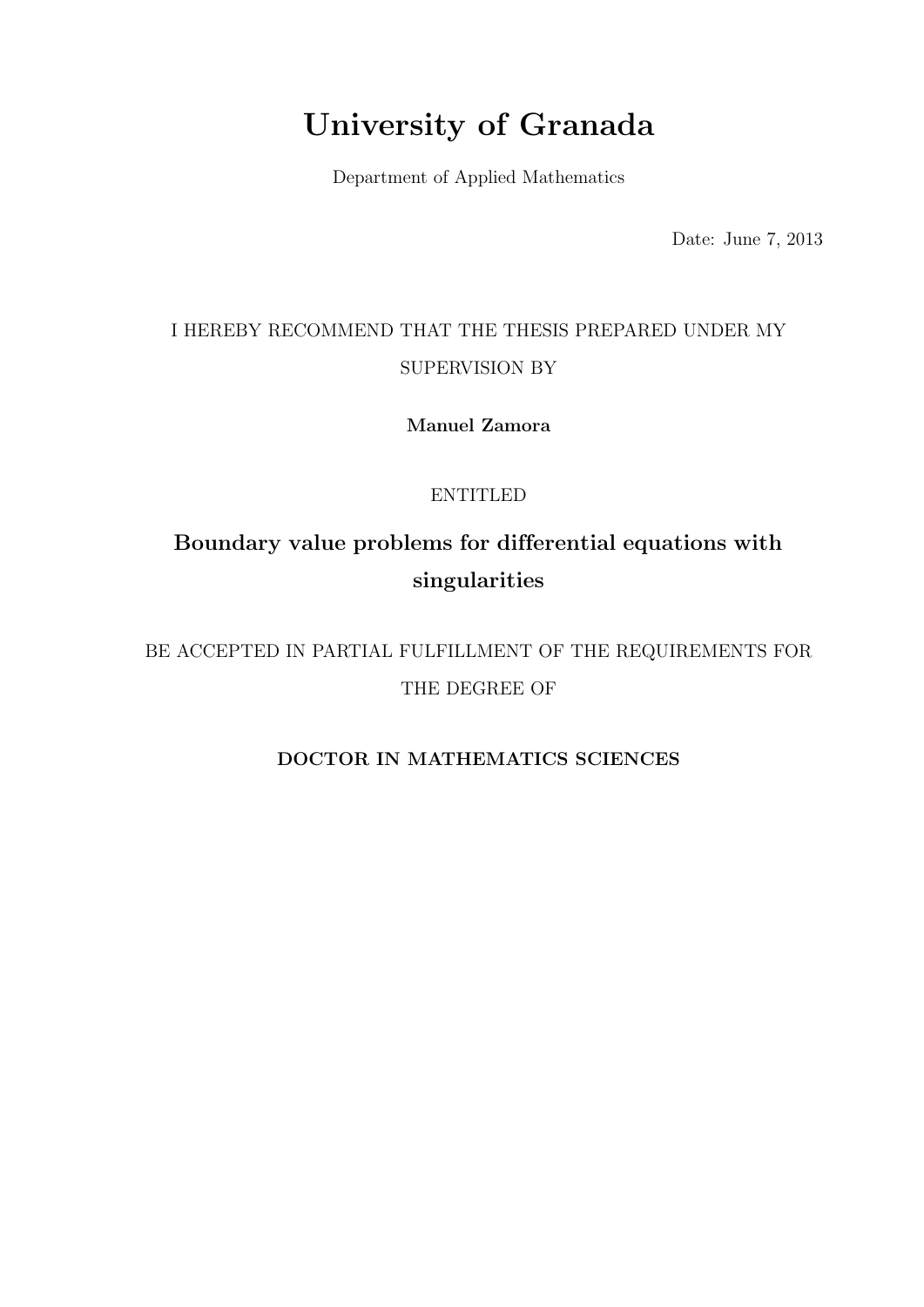Thesis Advisors Dr. Robert Hakl and Pedro J. Torres

Chairman Dr. Irena Rachunkova Thesis Reader Dr. Antonio Ureña

Thesis Reader Dr. Milan Tvrdy

Thesis Reader Dr. Alessandro Fonda

Thesis Reader Dr. Franco Leis, Daniel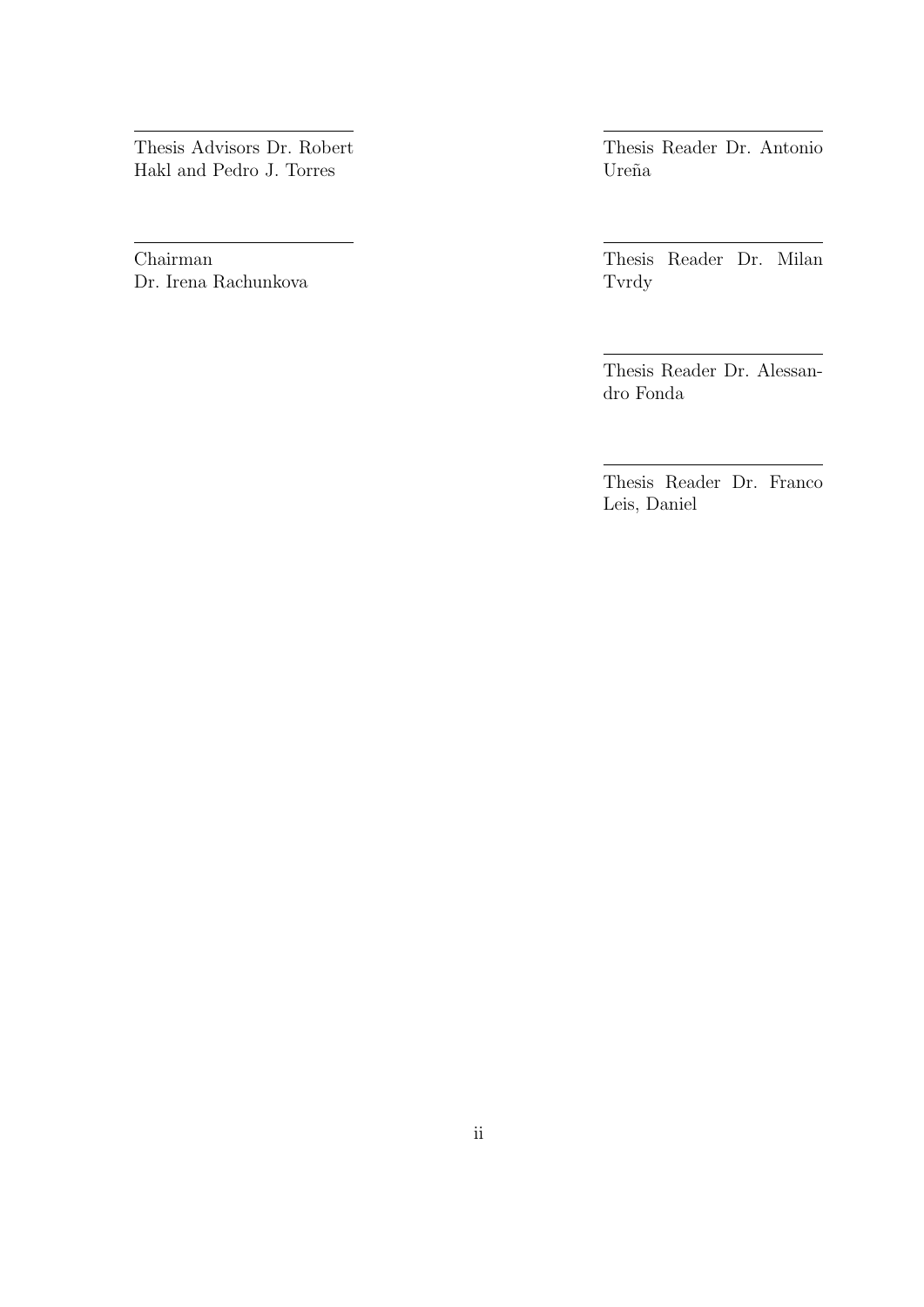### Boundary value problems for differential equations with singularities

By

Manuel Zamora

PhD Dissertation

Submitted in Partial Fulfillment of the Requirements for the Degree of Doctor in Mathematics in the Department of Applied Mathematics at University of Granada, 2013

Granada, Spain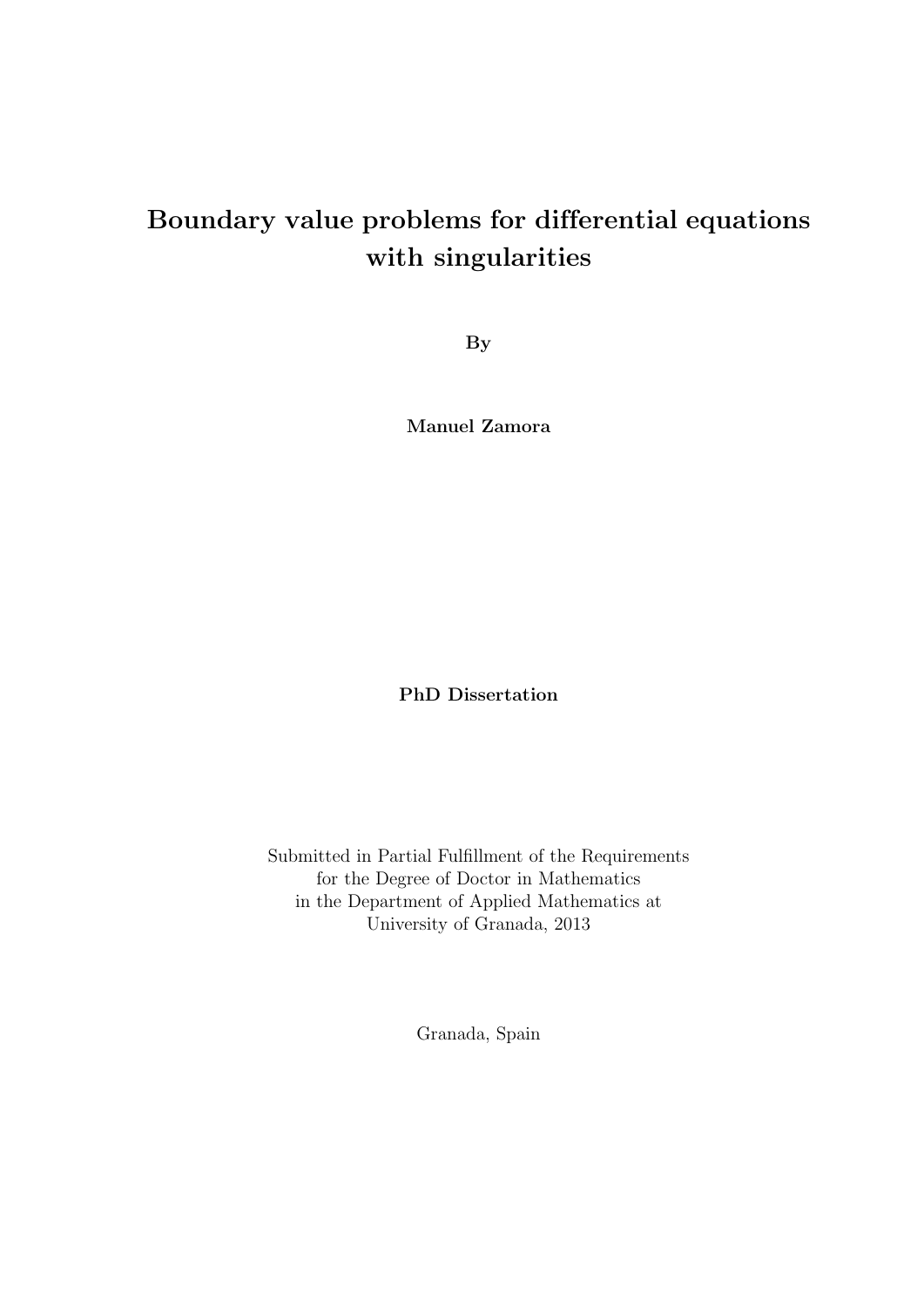Con el fin de obtener la mención internacional en el título de doctor se han cumplido los siguientes requisitos:

- $\bullet$  La tesis está redactada en inglés.
- Uno de los miembros del tribunal propuesto es de una universidad extranjera.
- $\bullet$  La defensa se hará en inglés con resumen y conclusiones en español.
- Dos informes de expertos extranjeros han avalado esta tesis.
- $\bullet$  Una parte de la tesis se ha realizado en Instituto de Matemáticas de Brno (República Checa) bajo la supervisión del profesor R. Hakl.

Me gustaría agradecer a las personas que me han ayudado en este periodo, en especial a C. Bereanu, A. Fonda, R. Hakl, R. Manásevich, P. J. Torres, y A. J. Ureña.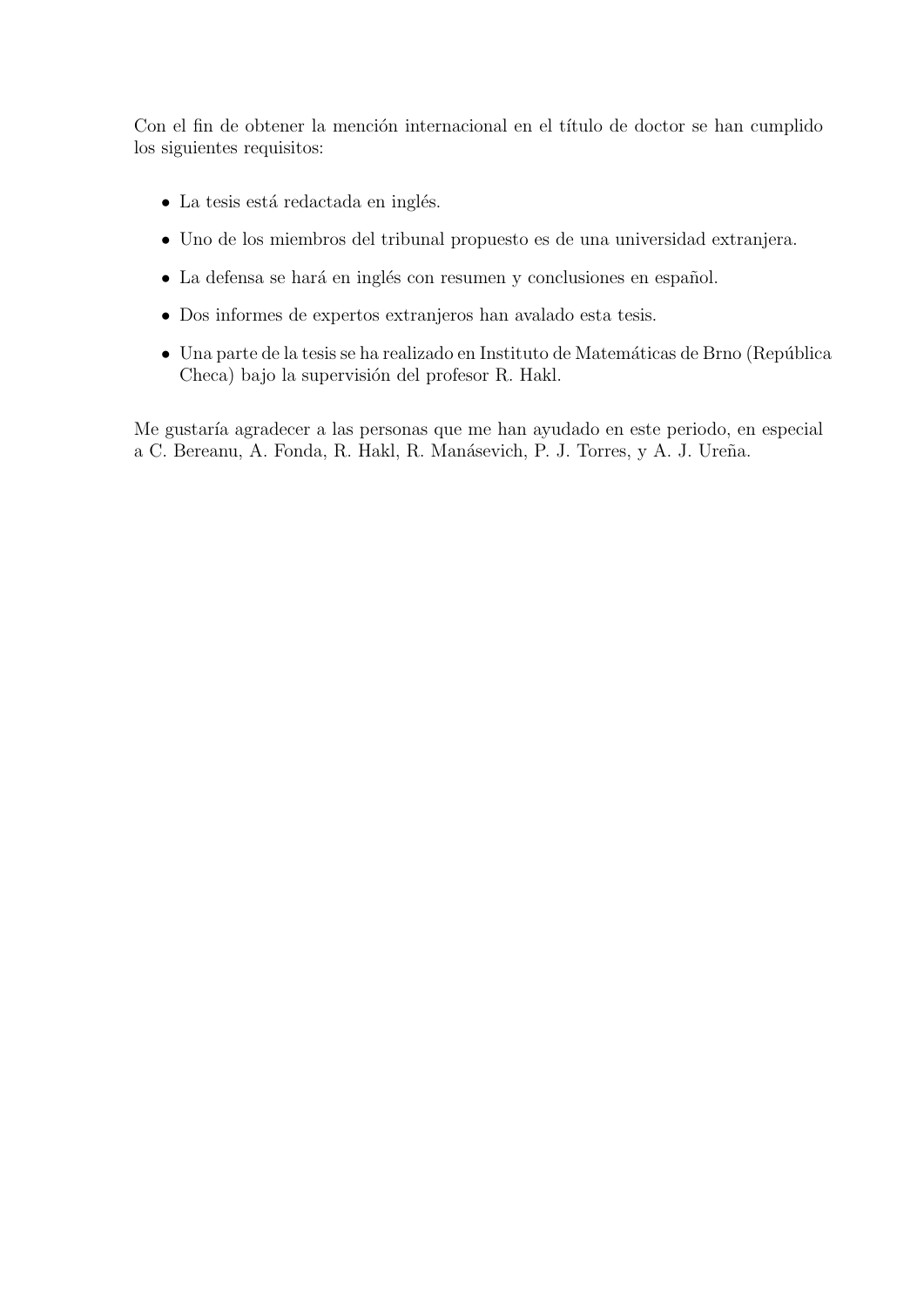El doctorando MANUEL ZAMORA y los directores de la tesis PEDRO J. TORRES y ROBERT HAKL garantizamos, al firmar esta tesis doctoral, que el trabajo ha sido realizado por el doctorando bajo la dirección de los directores de la tesis y hasta donde nuestro conocimiento alcanza, en la realización del trabajo, se han respetado los derechos de otros autores a ser citados, cuando se han utilizado sus resultados o publicaciones.

En Granada, 7 de junio de 2013.

Director/es de la Tesis Doctorando Fdo.: Formulation of the state of the state of the state of the state of the state of the state of the state of the state of the state of the state of the state of the state of the state of the state of the state of the st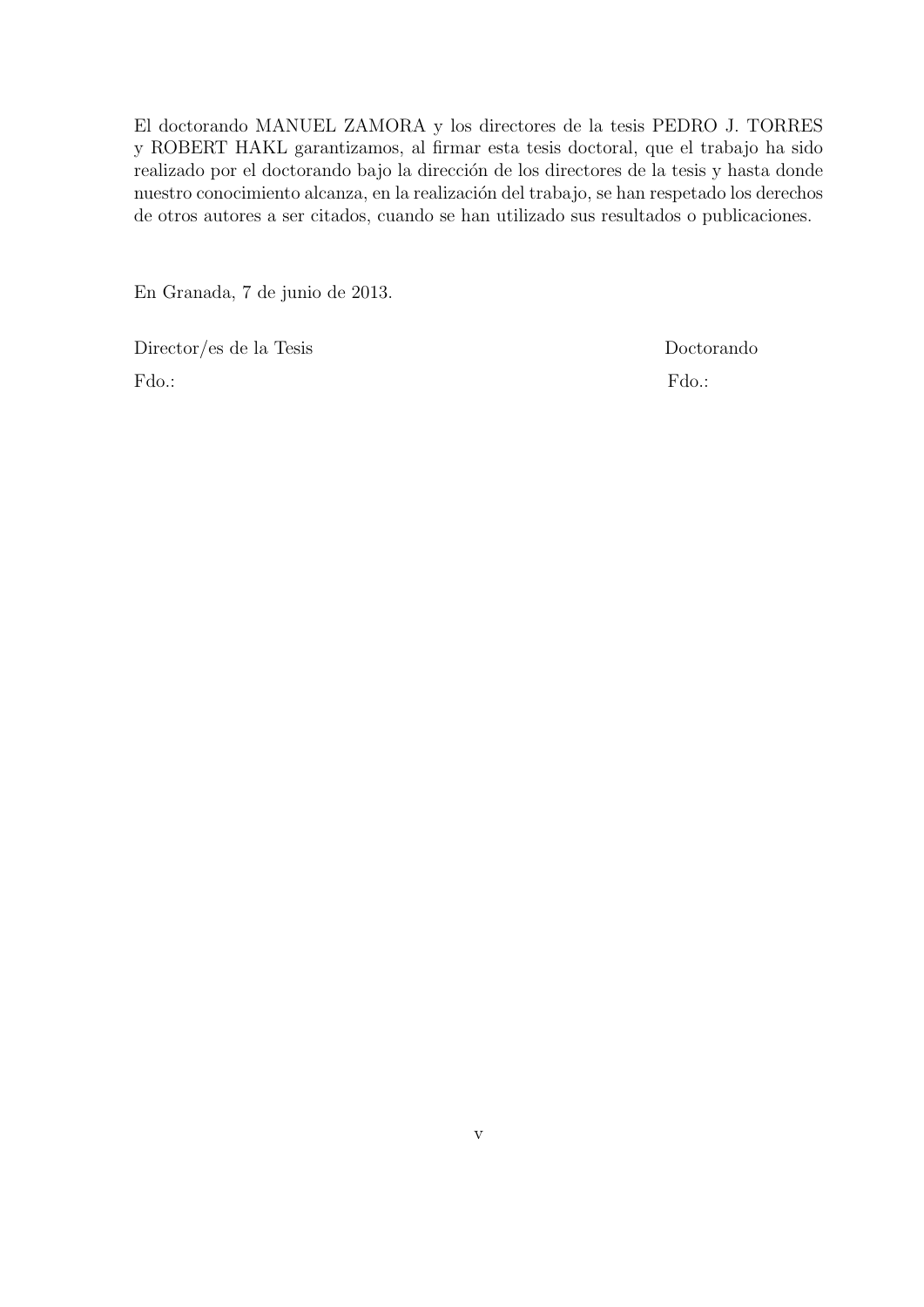### Boundary value problems for differential equations with singularities

Manuel Zamora

Departamento de Matemática Aplicada Universidad de Granada Granada, Spain 2013

#### ABSTRACT

En la Tesis se estudia tres problemas clásicos en la teoría de las ecuaciones diferenciales ordinarias singulares (uno de ellos dio origen a esta consolidada disciplina). Para ello se inicia con un capítulo general que estudia ecuaciones diferenciales singulares de tipo Liénard con término de fricción también singular, esto supone un avance interesante con relación a la extensa literatura sobre estas ecuaciones donde nunca se habían estudiado singularidades en ese término. En el segundo capítulo damos un contraejemplo, probando que una clásica conjetura aparentemente intuitiva sobre la ecuación de Lazer y Solimini no es cierta. De hecho encontramos una relación en las ecuaciones con singularidades atractivas entre la regularidad de los coeficientes y el orden de la singularidad. Más precisamente existe un valor crítico  $a^* = 1/(2p - 1)$  para el cual si  $\lambda \ge a^*$  existe una única solución periódica de

$$
u'' + \frac{1}{u^{\lambda}} = h(t),
$$

donde  $h \in L^p([0, \omega]; \mathbb{R})$ , si y solo si  $\overline{h} > 0$ ; en caso contrario, bajo la condición necesaria de valor medio positivo de h, construimos ejemplos de estas ecuaciones sin soluciones periódicas. Basándonos en los resultados abstractos del capítulo 1, en el capítulo tres estudiamos bajo qué condiciones hay existencia de soluciones periódicas en todos los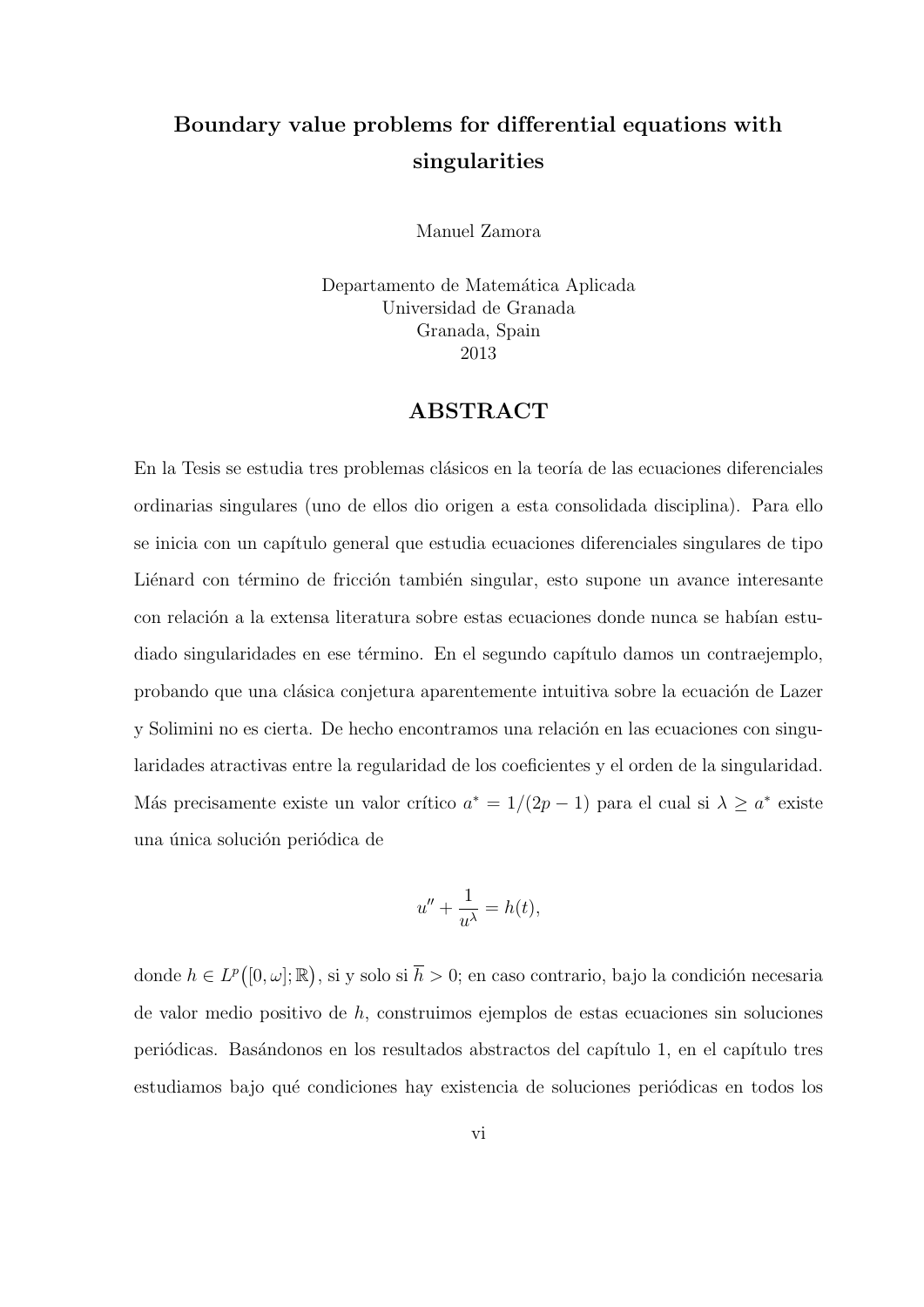casos posibles desde el punto de vista tanto físico como matemático de las ecuaciones conocidas como de Rayleigh-Plesset (hasta la fecha actual solo habían sido estudiadas mediante simulaciones numéricas). En el último capítulo estudiamos la ecuación de Brillouin dependiente de un parámetro

$$
u'' + b(1 + \cos t)u - \frac{1}{u} = 0,
$$

encontrando un nuevo rango fuera del habitual  $b \, \in \, (0,1/4),$ donde la ecuación tiene soluciones  $2\pi$  periódicas. Además justificamos que la forma de plantear el problema hasta el momento no es la correcta si deseamos probar la conjetura que postula la existencia de al menos una $2\pi$  periódica solución cuando  $b \in (0, 1/4).$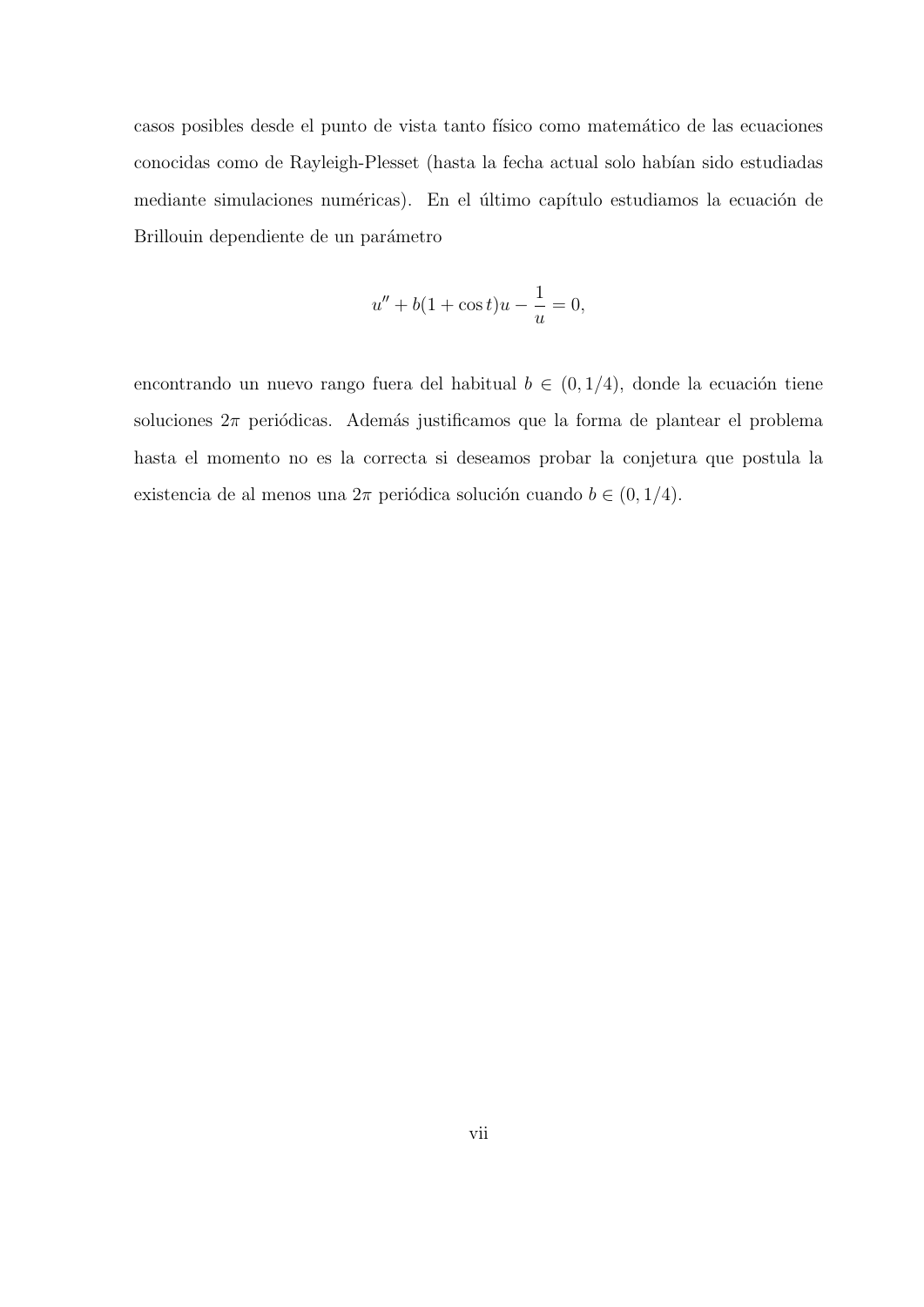# Table of Contents

| 1              |     |       |                                                                             |                |  |  |  |  |
|----------------|-----|-------|-----------------------------------------------------------------------------|----------------|--|--|--|--|
|                |     |       |                                                                             | 3              |  |  |  |  |
| $\mathbf{1}$   |     |       | Singular second order differential equations $\ldots \ldots \ldots \ldots$  | $\bf{6}$       |  |  |  |  |
|                | 1.1 |       |                                                                             | $\overline{7}$ |  |  |  |  |
|                |     | 1.1.1 |                                                                             | - 9            |  |  |  |  |
|                |     | 1.1.2 |                                                                             | 11             |  |  |  |  |
|                |     | 1.1.3 |                                                                             | 16             |  |  |  |  |
|                |     | 1.1.4 |                                                                             | 29             |  |  |  |  |
|                | 1.2 |       |                                                                             | 32             |  |  |  |  |
|                |     | 1.2.1 | The method of lower and upper functions $\dots \dots \dots \dots$           | 33             |  |  |  |  |
|                |     | 1.2.2 |                                                                             | 34             |  |  |  |  |
|                |     | 1.2.3 |                                                                             | 38             |  |  |  |  |
|                |     | 1.2.4 | Construction of upper functions $\dots \dots \dots \dots \dots \dots \dots$ | 45             |  |  |  |  |
|                |     | 1.2.5 |                                                                             | 47             |  |  |  |  |
| $\overline{2}$ |     |       | 54                                                                          |                |  |  |  |  |
|                | 2.1 |       |                                                                             | 55             |  |  |  |  |
|                | 2.2 |       |                                                                             | 57             |  |  |  |  |
|                |     | 2.2.1 |                                                                             | 59             |  |  |  |  |
|                |     | 2.2.2 |                                                                             | 62             |  |  |  |  |
|                |     | 2.2.3 |                                                                             |                |  |  |  |  |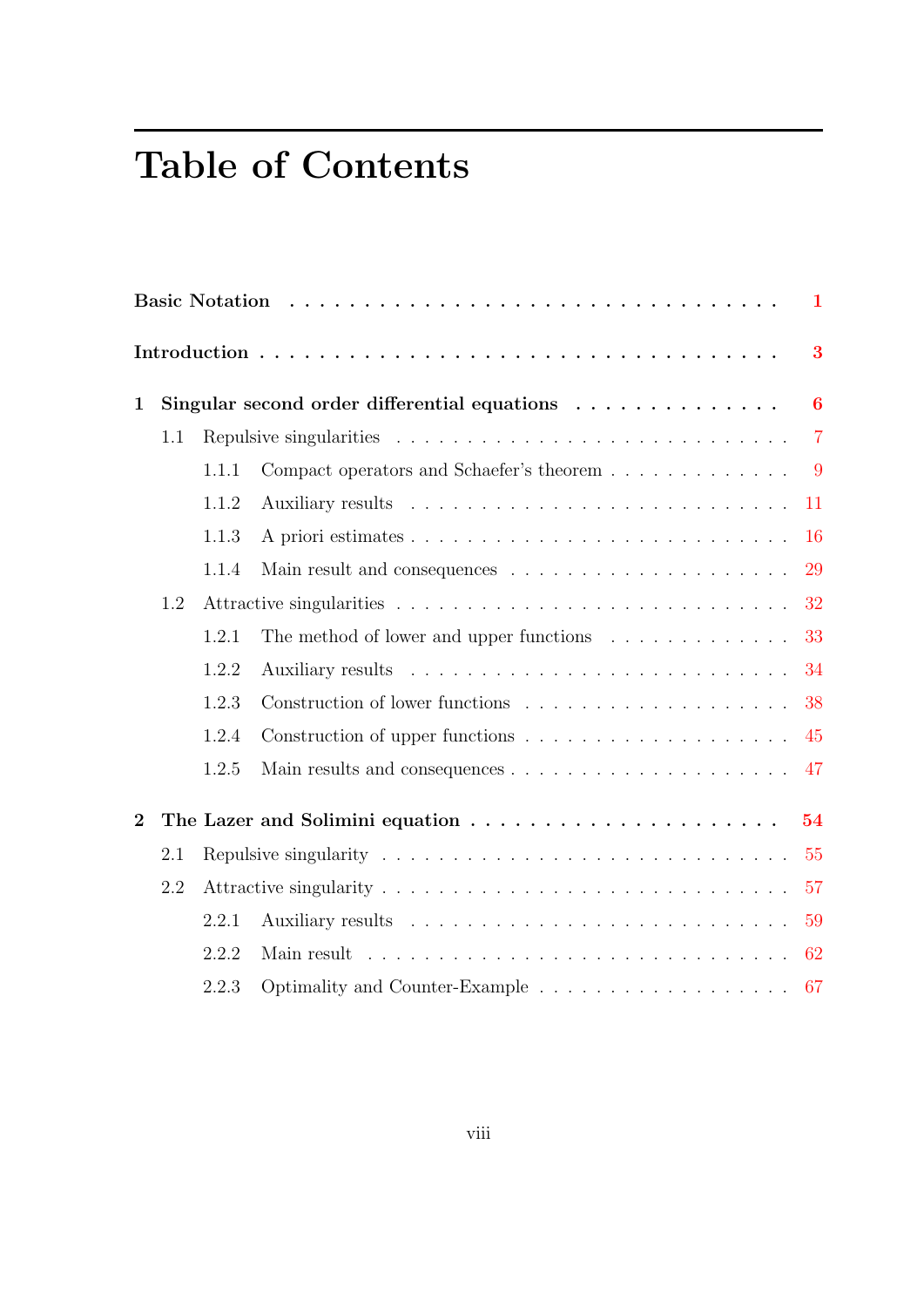| 3   |     |                                                                                                  |                                                                                                             |  |  |  |  |  |
|-----|-----|--------------------------------------------------------------------------------------------------|-------------------------------------------------------------------------------------------------------------|--|--|--|--|--|
|     | 3.1 | The model equation $\ldots \ldots \ldots \ldots \ldots \ldots \ldots \ldots \ldots \ldots$       |                                                                                                             |  |  |  |  |  |
|     |     | 3.1.1                                                                                            | The repulsive case $\ldots \ldots \ldots \ldots \ldots \ldots \ldots \ldots \ldots$ 72                      |  |  |  |  |  |
|     |     | 3.1.2                                                                                            | The attractive case $\ldots \ldots \ldots \ldots \ldots \ldots \ldots \ldots \ldots$ 75                     |  |  |  |  |  |
|     |     | 3.1.3                                                                                            |                                                                                                             |  |  |  |  |  |
| 3.2 |     |                                                                                                  | The physical model $\ldots \ldots \ldots \ldots \ldots \ldots \ldots \ldots \ldots \ldots \ldots \ldots$ 79 |  |  |  |  |  |
| 3.3 |     |                                                                                                  |                                                                                                             |  |  |  |  |  |
|     |     | 3.3.1                                                                                            | Main result and consequences $\ldots \ldots \ldots \ldots \ldots \ldots \ldots 82$                          |  |  |  |  |  |
|     |     | 3.3.2                                                                                            |                                                                                                             |  |  |  |  |  |
|     |     | 3.3.3                                                                                            |                                                                                                             |  |  |  |  |  |
| 4   |     | The Brillouin beam equation $\ldots \ldots \ldots \ldots \ldots \ldots \ldots \ldots \ldots 106$ |                                                                                                             |  |  |  |  |  |
|     | 4.1 |                                                                                                  | A corollary for the Brillouin beam equation 108                                                             |  |  |  |  |  |
|     | 4.2 |                                                                                                  |                                                                                                             |  |  |  |  |  |
|     |     | 4.2.1                                                                                            | A non-resonance theorem for repulsive singular equations $\dots$ . 110                                      |  |  |  |  |  |
|     |     | 4.2.2                                                                                            |                                                                                                             |  |  |  |  |  |
|     |     |                                                                                                  |                                                                                                             |  |  |  |  |  |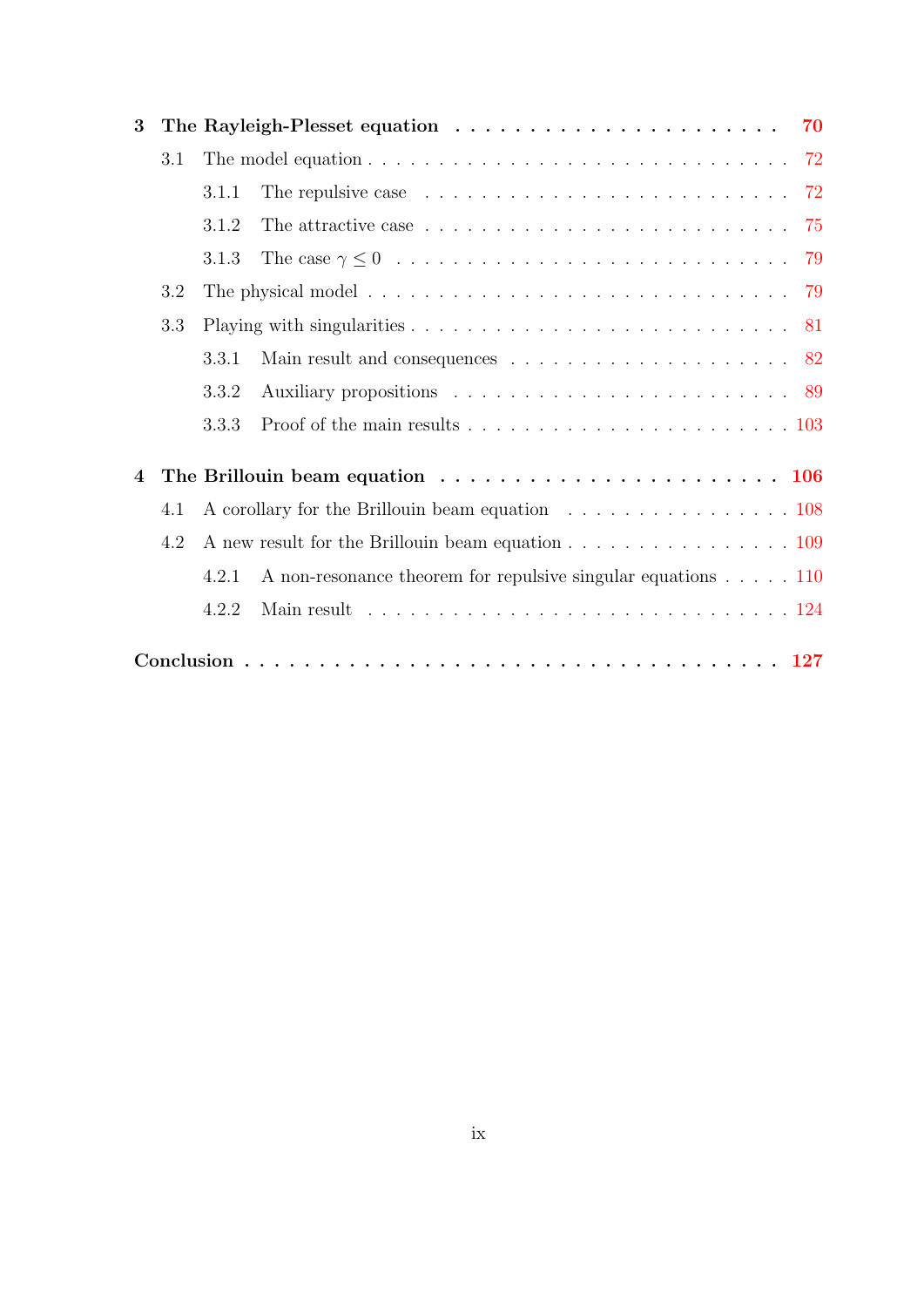# Basic Notation

<span id="page-9-0"></span>N is the set of all natural numbers;

 $\mathbb R$  is the set of all real numbers,  $\mathbb R^+ = (0, \infty)$ ,  $\mathbb R_+ = [0, +\infty)$ ;

 $C([0,\omega];\mathbb{R})$  is the Banach space of continuous functions  $u:[0,\omega]\to\mathbb{R}$  with the norm

$$
||u||_{\infty} = \max \{ |u(t)| : t \in [0, \omega] \};
$$

$$
C([0,\omega];\mathbb{R}_+)=\big\{u\in C\big([0,\omega];\mathbb{R}\big):u(t)\geq 0\text{ para }t\in[0,\omega]\big\};
$$

 $C(D_1; D_2)$ , where  $D_1, D_2 \subseteq \mathbb{R}$ , is the set of continuous functions  $u : D_1 \to D_2$ ;

 $C^1([0,\omega];\mathbb{R})$  is the Banach space of continuous functions  $u:[0,\omega]\to\mathbb{R}$  with continuous derivative, with the norm

$$
\left\|u\right\|_{C^1}=\left\|u\right\|_{\infty}+\left\|u'\right\|_{\infty};
$$

$$
C^{1}([0, \omega]; \mathbb{R}_{+}) = \left\{ u \in C^{1}([0, \omega]; \mathbb{R}) : u(t) \ge 0 \text{ for } t \in [0, \omega] \right\};
$$

 $AC([0, \omega]; \mathbb{R})$  is the set of all absolutely continuous functions  $u : [0, \omega] \to \mathbb{R}$ ;

 $AC^1([0,\omega];\mathbb{R})$  is the set of all functions  $u:[0,\omega]\to\mathbb{R}$  such that u and u' are absolutely continuous;

For a number  $p \in [1, +\infty)$ ,  $L^p([0, \omega]; \mathbb{R})$  is the Banach space of Lebesgue integrable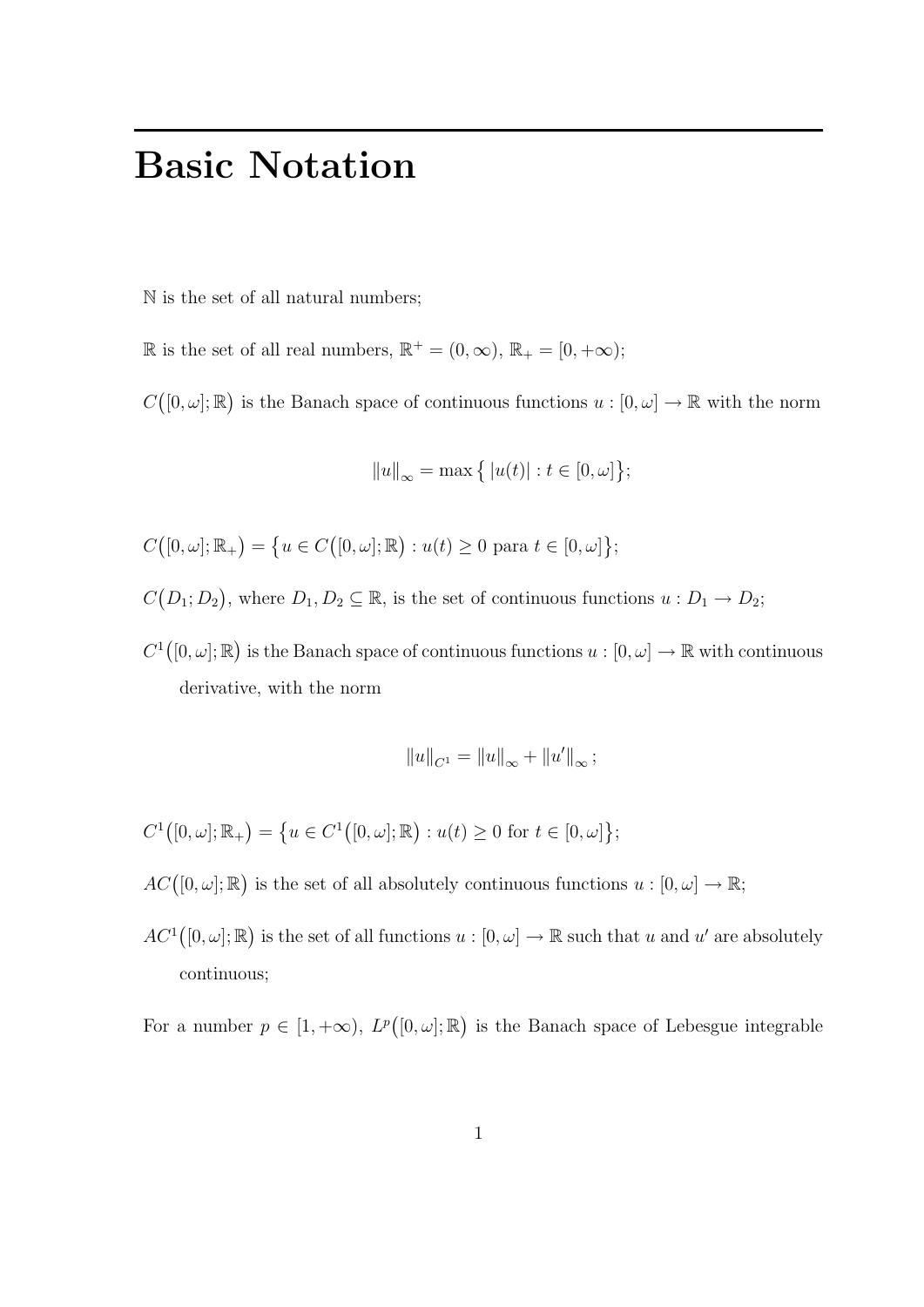functions  $h : [0, \omega] \to \mathbb{R}$  in the power p, endowed with the norm

$$
||h||_p = \left(\int_0^\omega |h(t)| dt\right)^{1/p};
$$

 $L([0, \omega]; \mathbb{R}) = L^1([0, \omega]; \mathbb{R});$ 

For a  $h \in L([0, \omega]; \mathbb{R})$ , its mean value is defined by

$$
\overline{h} = \frac{1}{\omega} \int_0^{\omega} h(s) ds.
$$

 $L([0, \omega]; \mathbb{R}_+) = \{p \in L([0, \omega]; \mathbb{R}) : p(t) \geq 0 \text{ for almost every } t \in [0, \omega]\};$ 

 $f: [0, \omega] \times D_1 \to D_2$  belongs to the set of Carathéodory functions Car  $([0, \omega] \times D_1; D_2)$ if and only if  $f(\cdot, x) : [0, \omega] \to D_2$  is measurable for all  $x \in D_1$ ,  $f(t, \cdot) : D_1 \to D_2$ is continuous for almost every  $t \in [0, \omega]$ , and for each compact set  $D_0 \subseteq D_1$  it verifies

$$
\sup\{|f(\cdot,x)| : x \in D_0\} \in L([0,\omega];\mathbb{R}_+);
$$

 $[x]_{+} = \max\{x, 0\}, [x]_{-} = \max\{-x, 0\};$ 

Unless otherwise stated whenever  $u \in C([0, \omega]; \mathbb{R})$  we define the numbers

 $M = \max \{u(t) : t \in [0, \omega] \}, \qquad m = \min \{u(t) : t \in [0, \omega] \}.$ 

Given  $\varphi, \psi \in L([0, \omega]; \mathbb{R})$ , then

$$
\Phi_+ = \int_0^\omega [\varphi(s)]_+ ds, \qquad \Phi_- = \int_0^\omega [\varphi(s)]_- ds,
$$
  

$$
\Psi_+ = \int_0^\omega [\psi(s)]_+ ds, \qquad \Psi_- = \int_0^\omega [\psi(s)]_- ds.
$$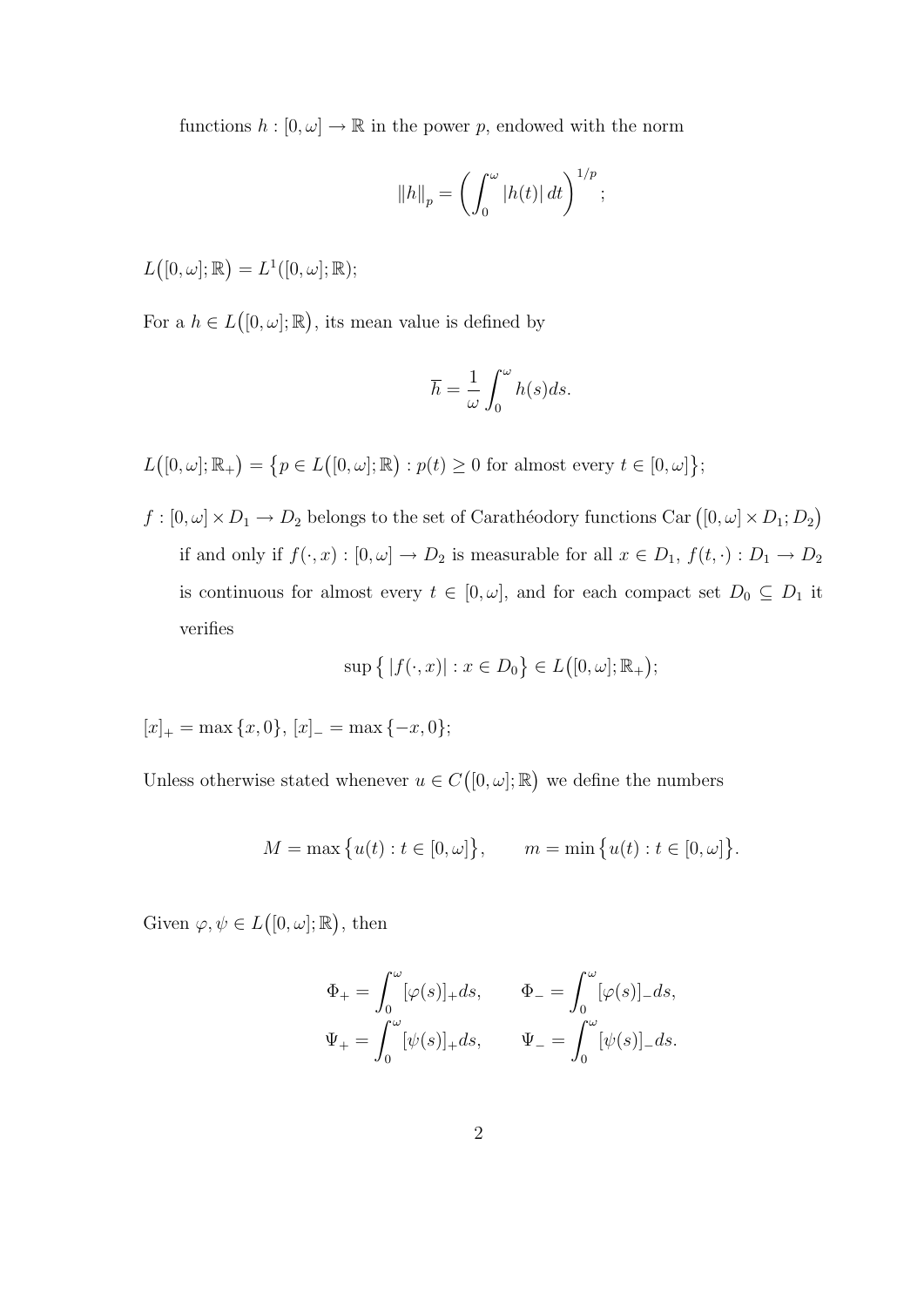## Introduction

<span id="page-11-0"></span>Singular boundary value problems has been of substantial and rapidly growing interest for many applied mathematicians and engineers. In contrast with the regular boundary value problems, the numerical simulations of solutions to such problems usually break down near of singular points. For that we point out its importance in order to validate the numerical results.

On the other hand numerous questions in physics, chemistry, biology and economics lead to this type of problems; for example: deformations of rods, plates and shells, behaviour of plastic materials, surface waves of fluids, flows around objects in fluids or gases, shock waves in gases, movements of viscous fluids, behaviour of magnetic fields of astrophysical objects, existence and stability of periodic and quasiperiodic orbits in celestial mechanics, etc.

As a rule, there arise nonlinear differential and integral equations, variational problems and more general optimization problems. In the Thesis we use the main techniques coming from Nonlinear Analysis to obtain existence results of periodic solutions to a specific nonlinear differential equations with singularities: Rayleigh-Plesset, Lazer and Solimini and Brillouin beam equations, all of them being particular cases of a more general type of equations known as  $Li\acute{e}nard$  equations.

If we ignore the particular form of the problem, we can usually reduce the question to find a fixed point of a compact operator  $T : X \to X$  defined on a Banach space X. In this way, formulating particular problems abstractly in the framework has the advantages of distilling the essential and their relationships, of allowing a uniform treatment of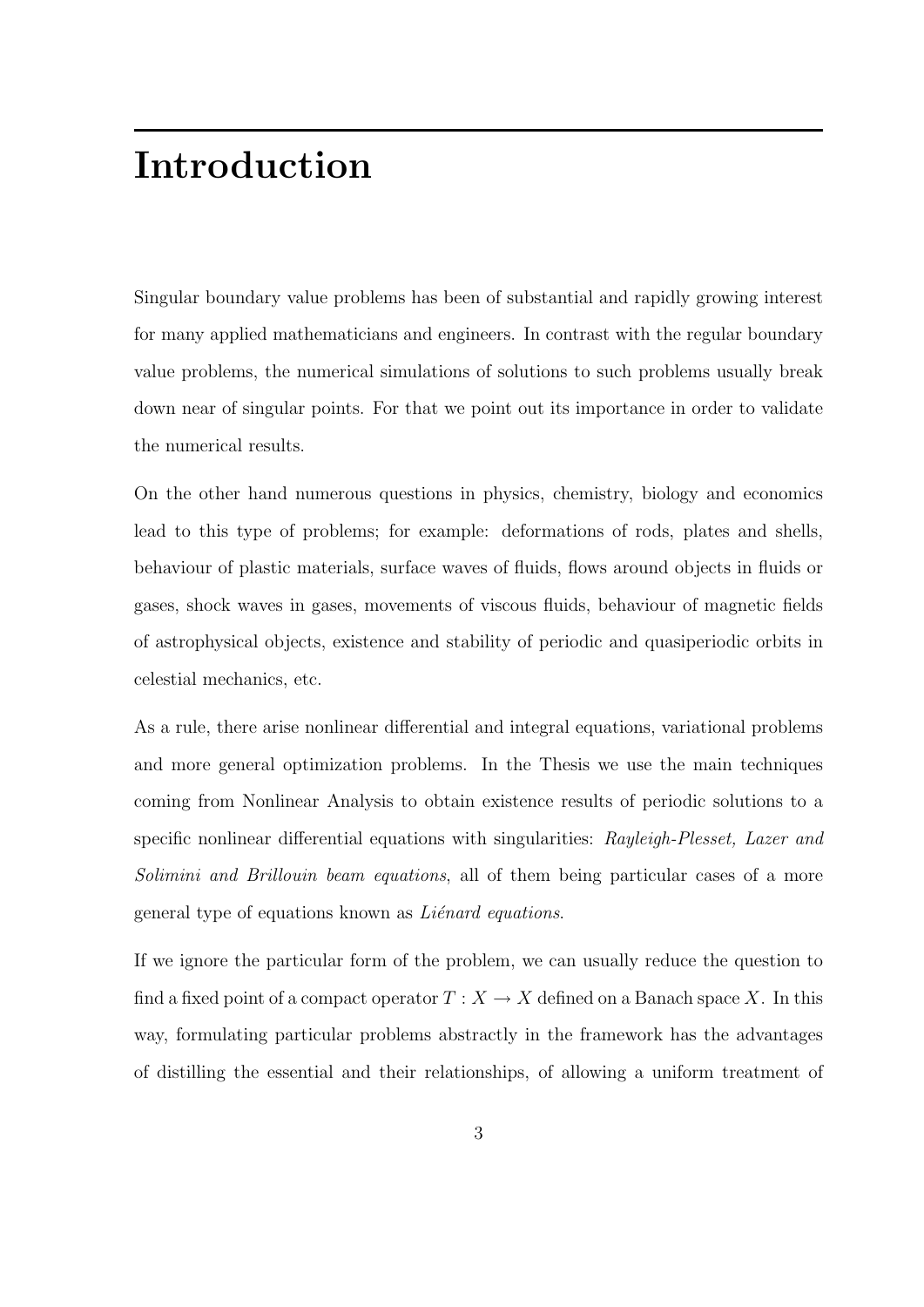differing practical problems, and of enabling the use of deep and powerful mathematical methods, without which the problems could not be solved. Nevertheless it must be emphasized that the typical approach to a specific problem generally consists of two steps:

- (a) the use of precise analytical methods to obtain estimates on the solutions;
- (b) the use of general methods of functional analysis.

Based on this idea, one of the most fruitful techniques in Nonlinear Analysis – the lower and upper functions method – was introduced by G. Scorza Dragoni in 1931. This method was originally applied to a Dirichlet problem, but since then a large number of contributions made the theory more complete, allowing the aforementioned method to be extended to any type of boundary value problem. The construction of upper and lower functions can be regarded as a numerical approximation of solution that satisfies the equation up to an error term with a constant sign. Then the existence of a solution, together with its localization, is deduced from two of such approximations with error terms of opposite signs.

This manuscript is based on the papers [\[31,](#page-140-0) [30,](#page-140-1) [33,](#page-140-2) [32,](#page-140-3) [24\]](#page-139-0), the main used tools are the lower and upper functions method (Chapters 1, 2, 3) and well known fixed point theorems for compact operators (Schaefer and Poincaré-Bohl fixed point theorems). As it was mentioned above, our aim is to contribute to solving three important periodic problems in a certain field of Applied Mathematics. Thus the presented work is composed by selected papers of our recent investigation making the content as concise as it is possible. We begin with a preliminary chapter (Chapter 1) devoted to the study of a very classical equation, from mathematical point of view, well-known as a Liénard type equation (see [\[6,](#page-137-0) [7,](#page-137-1) [11,](#page-138-0) [46,](#page-142-0) [18,](#page-139-1) [19,](#page-139-2) [16,](#page-138-1) [26,](#page-139-3) [27,](#page-140-4) [29,](#page-140-5) [40,](#page-141-0) [44,](#page-141-1) [45,](#page-142-1) [49,](#page-142-2) [48,](#page-142-3) [61\]](#page-143-0)). In spite of the fact that this type of equation was investigated by many mathematicians during the last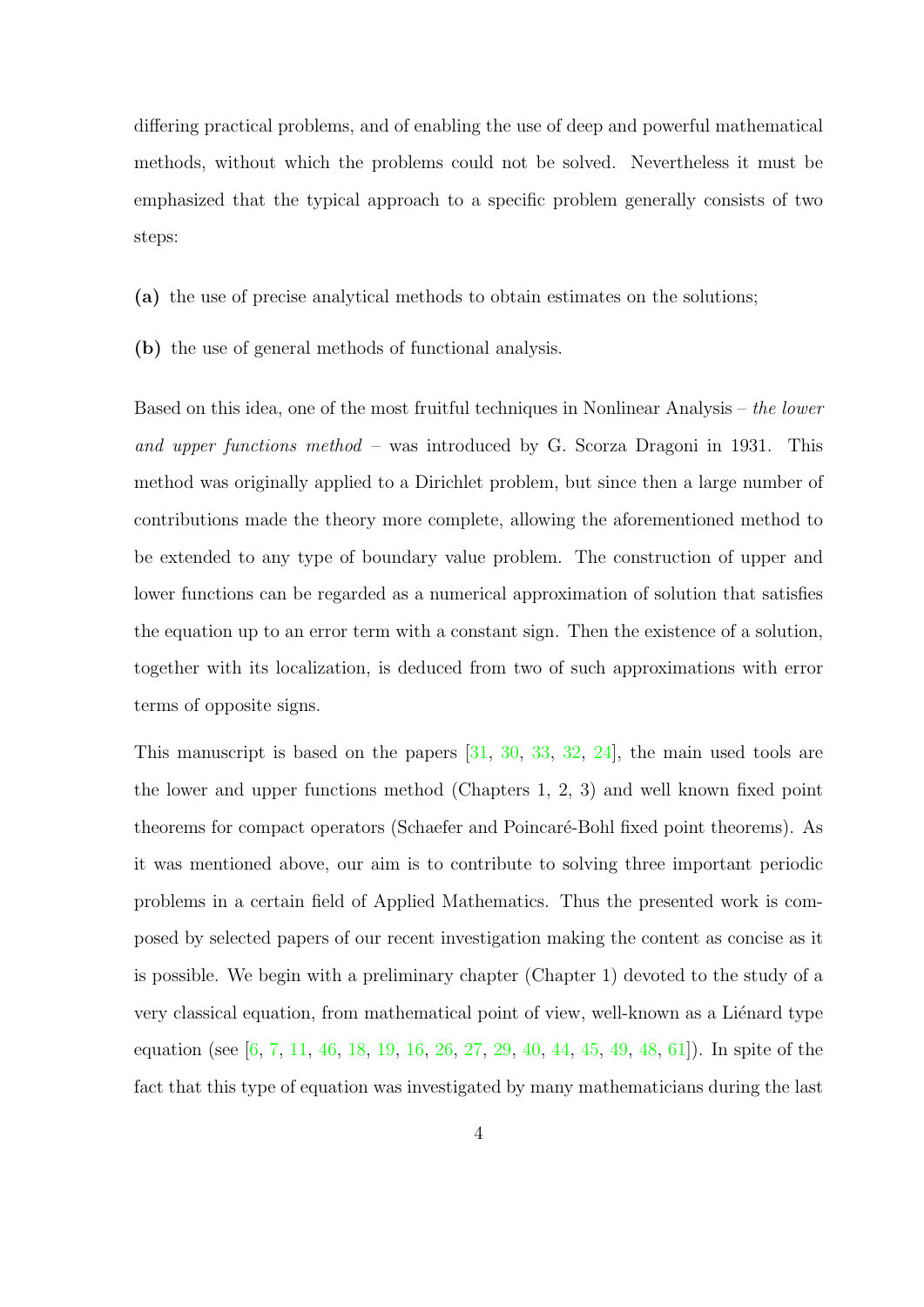decades, the most of their works deal with the repulsive case and/or the case when the friction-like term has no singularity. However, the physical model studied in Chapter 3 (Rayleigh-Plesset equation) justifies to consider also equations with singularities in the friction-like term. In Chapter 2, we establish a genuine relationship between the order of the singularity and the regularity of the coefficients in the classical equation proposed by Lazer and Solimini in [\[40\]](#page-141-0). This relation allows us to disprove an intuitive conjecture on this equation. Moreover, we expect that the same relation can be extended to a general class of the Liénard type equations, even with singular friction-like term, whenever the singularity is attractive. In the last chapter, we consider other type of singular equation with relevance in Electronics. At the beginning, we show the necessity of developing new methods to obtain something new in this field. After this, quite unexpectedly with respect to numerical and analytical results found in the literature, we establish a new range for the existence of  $2\pi$ -periodic solutions of Brillouin focusing beam equation. This is possible due to suitable non-resonance conditions acting on the rotation number of the solutions in the phase plane.

Finally, we would like to emphisize that every chapter begins with a small introduction to the problem and the actual state of art, then the used tools and the structure of the chapter are described.

For other results obtained during my PhD studies see [\[3,](#page-137-2) [4,](#page-137-3) [34,](#page-140-6) [57,](#page-143-1) [62,](#page-143-2) [63\]](#page-144-0).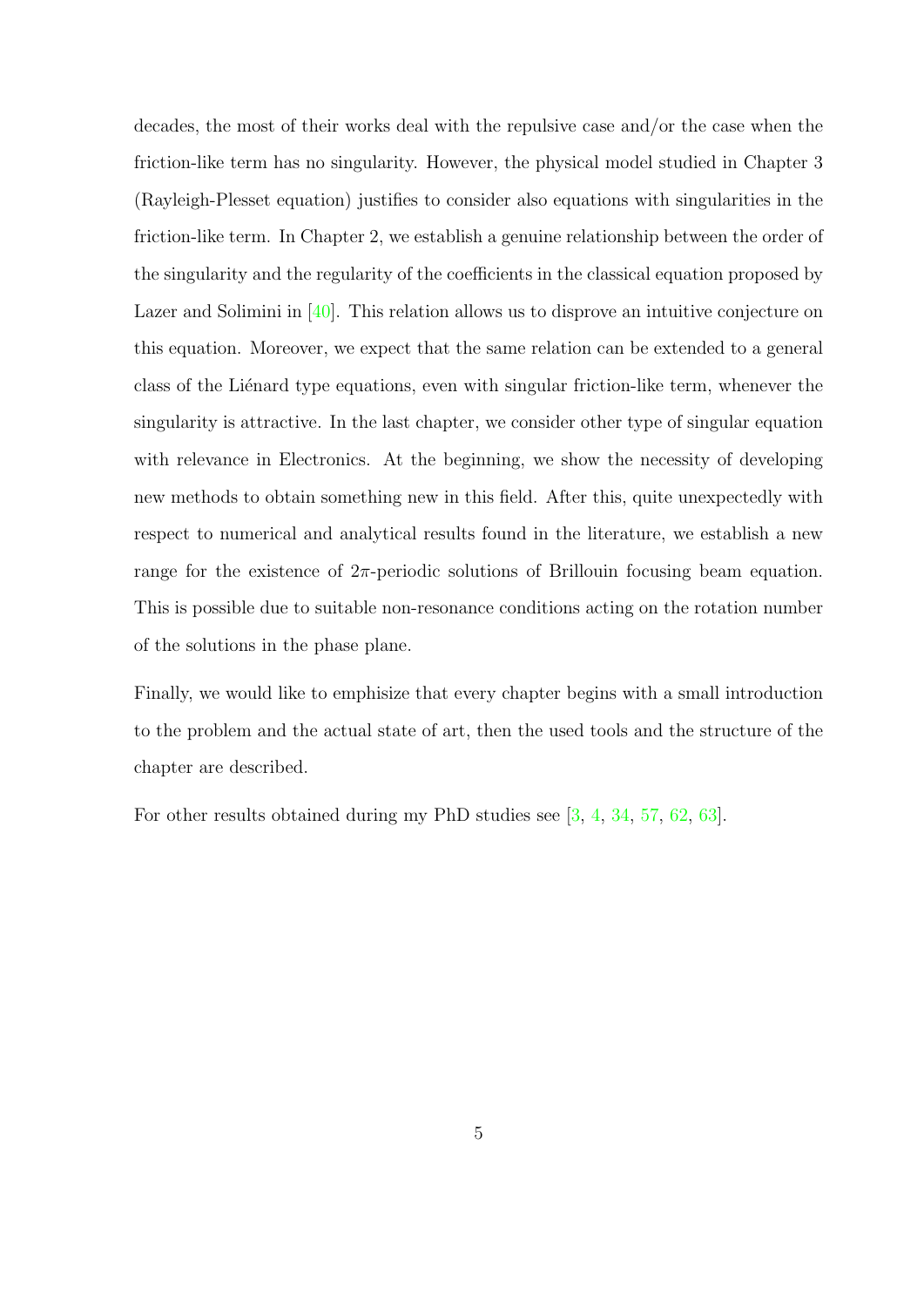## <span id="page-14-0"></span>CHAPTER 1

# Singular second order differential equations

In this chapter we are going to study from mathematical point of view the periodic problem for the second-order equation

<span id="page-14-1"></span>
$$
u''(t) + f(u(t))u'(t) + g(u(t)) = h(t, u(t)) \quad \text{for a. e. } t \in [0, \omega]
$$
 (1.1)

where  $f, g \in C(\mathbb{R}^+; \mathbb{R})$  may have singularities at zero, and  $h \in \text{Car} ([0, \omega] \times \mathbb{R}_+; \mathbb{R})$ ; and some consequences to the particular Liénard equation

$$
u''(t) + f(u(t))u'(t) + g(u(t)) = h_0(t) \quad \text{for a. e. } t \in [0, \omega]
$$
 (1.2)

where  $f \in C(\mathbb{R}_+;\mathbb{R})$ ,  $h_0 \in L([0,\omega];\mathbb{R})$  and g as before. In this way, we will compare our results with some classical ones.

In the related literature, g is said to present an attractive (resp. repulsive) singularity if  $\lim_{x\to 0^+} g(x) = +\infty$  (resp.  $\lim_{x\to 0^+} g(x) = -\infty$ ). By periodic solution to [\(1.1\)](#page-14-1) we understand a function  $u : [0, \omega] \to \mathbb{R}^+$  which is absolutely continuous together with its first derivative, satisfies  $(1.1)$  almost everywhere on  $[0, \omega]$ , and verifies

<span id="page-14-2"></span>
$$
u(0) = u(\omega), \qquad u'(0) = u'(\omega). \tag{1.3}
$$

Next we investigate some general criteria to guarantee existence of periodic solution to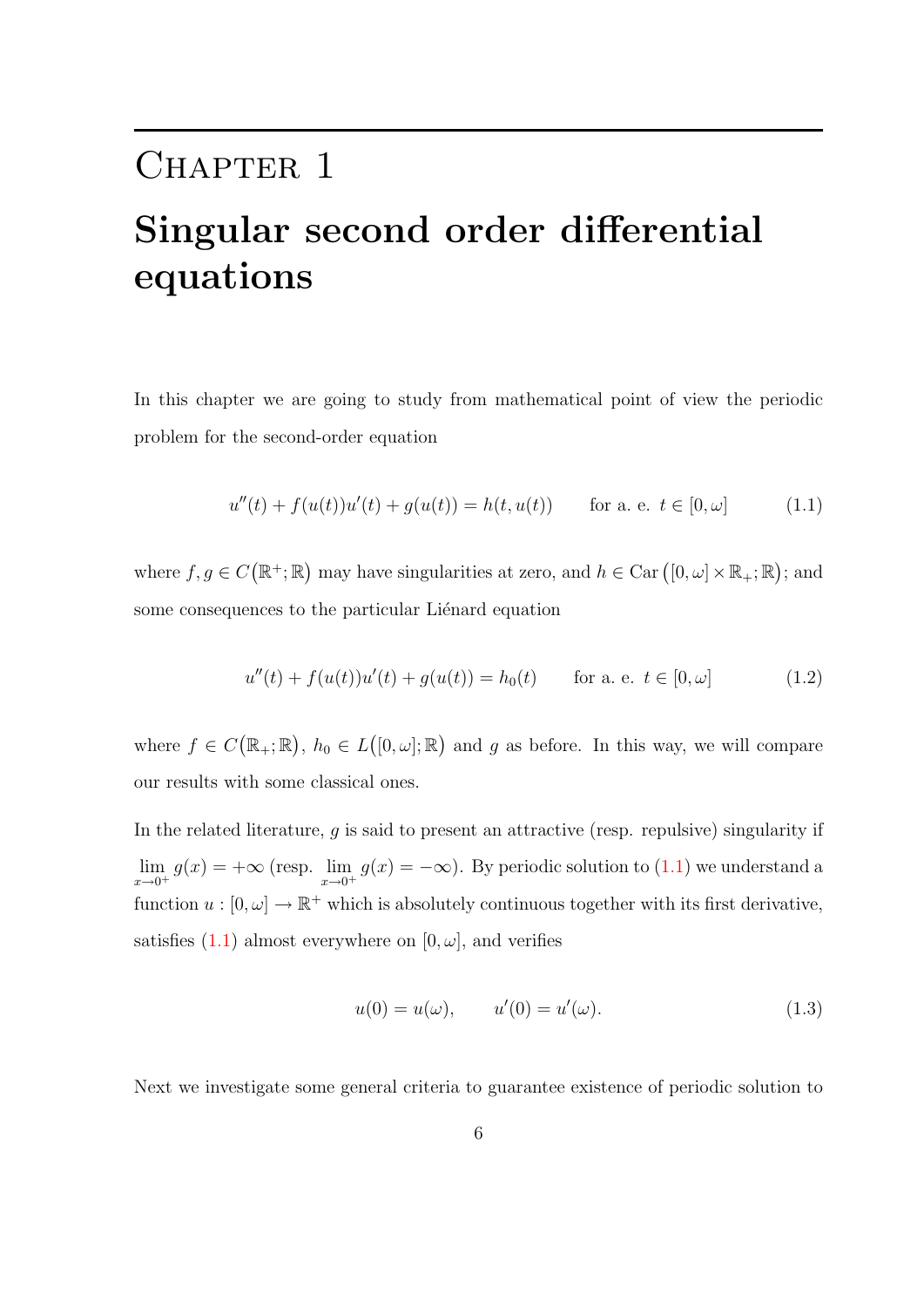$(1.1)$ , i.e., existence of positive solution to the boundary problem  $(1.1)$ ,  $(1.3)$ ; taking into account the type of singularity presented by  $(1.1)$ .

#### <span id="page-15-0"></span>1.1 Repulsive singularities

Roughly speaking, the singularity being of repulsive type, one can expect that periodic solutions exit, provided that the force is attractive at some distance from the origin. However, some care must be taken in order to avoid what seems to be a kind of resonance at infinity. This fact is put in evidence in the following result by Del Pino, Manásevich and Montero proved in [\[46\]](#page-142-0) for the particular forced equation [\(1.1\)](#page-14-1) when  $f \equiv 0$ ,  $h(t, x) =$  $-a(t)x + h_0(t)$ , where  $a, h_0 \in L([0, \omega]; \mathbb{R})$ .

<span id="page-15-1"></span>Theorem 1.1.1 Let the following two assumptions hold.

1. There are an integer M and two constants  $\alpha, \beta$  for which

$$
\left(\frac{M\pi}{\omega}\right)^2 < \alpha \le a(t) + \lim_{x \to +\infty} \frac{g(x)}{x} \le \beta < \left(\frac{(M+1)\pi}{\omega}\right)^2,
$$

uniformly for almost every  $t \in [0, \omega]$ .

2. there are positive constants  $c', c''$  and  $\nu \geq 1$ , such that

$$
\frac{c'}{x^{\nu}} \le g(x) \le \frac{c''}{x^{\nu}},
$$

for every  $x \in (0, \delta]$ .

Then,  $(1.1)$  has a periodic solution (i.e., the problem  $(1.1)$ ,  $(1.3)$  has at least one positive solution).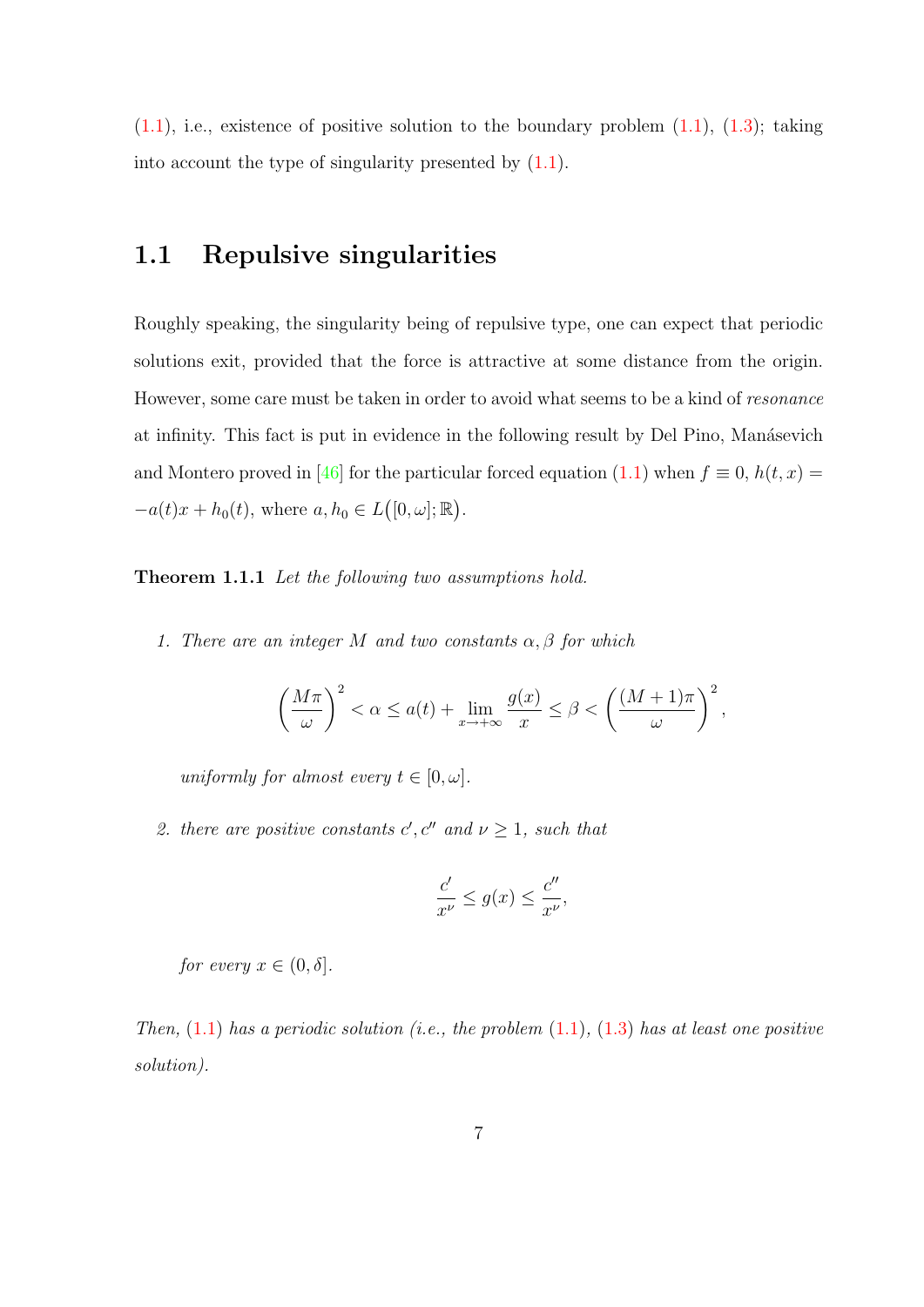The result in  $[46]$  is somehow related to a paper by Fabry and Habets  $[14]$ , where a periodic problem without singularities is treated. Indeed, in [\[14\]](#page-138-2) an asymmetric oscillator is considered, assuming, roughly speaking, that the nonlinearity at  $+\infty$  asymptotically lies between the asymptotes of two consecutive curves of Dancer-Fučik spectrum; cf. [\[23\]](#page-139-4). It is readily seen that the constants appearing in 1. correspond to theses asymptotes. The analogy between these results can be explained, see, i.e. [\[18\]](#page-139-1), by the fact that the singularity provides for the solutions a similar behavior as when a superlinear assumption on the nonlinearity at  $-\infty$  is made. However, the methods of proof followed in [\[46\]](#page-142-0) and [\[14\]](#page-138-2) differ considerably, despite the fact they both use topological degree theory.

Condition 2. in Theorem [1.1.1](#page-15-1) has been improved in [\[59,](#page-143-3) [60\]](#page-143-4), obtaining instead of it the condition

$$
\lim_{x \to 0} g(x) = -\infty, \qquad \int_0^1 g(x)dx = -\infty,
$$

which is commonly called *strong force condition*. The previous condition has been frequently considered for the existence of periodic solutions of  $(1.1)$  (see [\[16,](#page-138-1) [25,](#page-139-5) [67,](#page-144-1) [65,](#page-144-2) [66,](#page-144-3) [49,](#page-142-2) [40,](#page-141-0) [26\]](#page-139-3)). However, although less frequent, there are papers dealing with weak singularities, i.e., they are not fulfillling the strong force condition (see [\[53,](#page-143-5) [55,](#page-143-6) [54,](#page-143-7) [49\]](#page-142-2)). But it will not be treated in this manuscript.

The strong force condition has as a consequence that the energy of a solution passing near the origin is arbitrarily large, allowing to have a priori estimates from below of the periodic solutions of [\(1.1\)](#page-14-1).

In this section we want to prove a general theorem on the existence of periodic solutions to [\(1.1\)](#page-14-1) and discuss some consequences in order to compare it with related in literature. For that we will use *Schaefer's fixed point theorem* which requires to introduce a convenient functional analysis framework for our problem.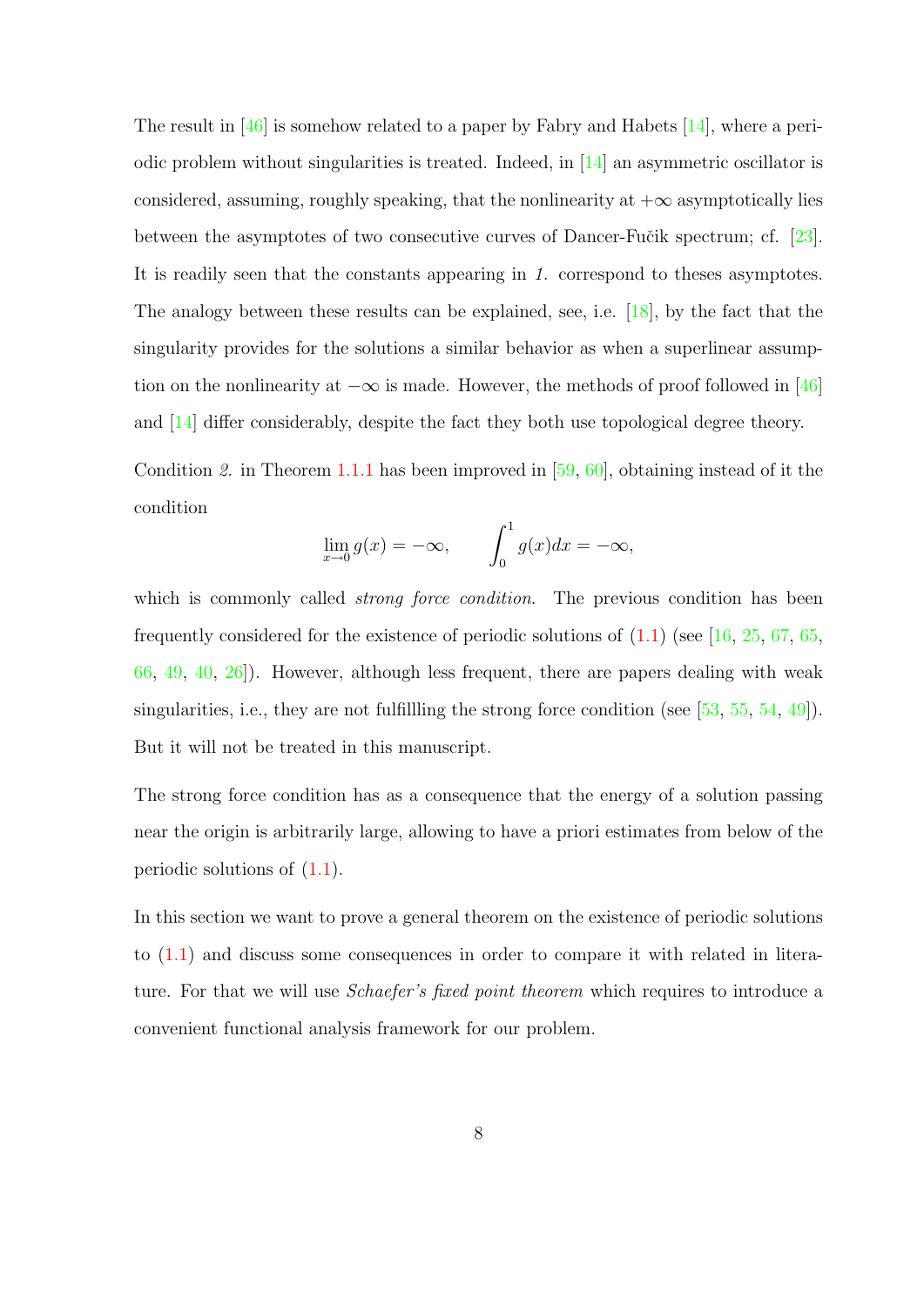#### <span id="page-17-0"></span>1.1.1 Compact operators and Schaefer's theorem

We consider the Banach space  $X = C^1([0, \omega]; \mathbb{R}) \times \mathbb{R}$  with the norm  $\|(u, a)\| = \|u\|_{C^1} +$  $|a|$ . The following result is known as Schaefer fixed point theorem and it is a direct consequence of the Schauder fixed point theorem (see  $[51]$ , or more recent books  $[52]$ , [\[64\]](#page-144-4)).

<span id="page-17-2"></span>**Theorem 1.1.2 (Schaefer[\[64\]](#page-144-4))** Let  $F : X \to X$  a continuous and compact operator. If there exists  $r > 0$  such that every solution of

<span id="page-17-1"></span>
$$
(u, a) = \lambda F(u, a) \tag{1.4}
$$

for  $\lambda \in (0,1)$  verifies

<span id="page-17-3"></span>
$$
||(u,a)|| \le r,\tag{1.5}
$$

then [\(1.4\)](#page-17-1) has at least a solution for  $\lambda = 1$ .

Our aim is to apply this result to a given operator whose fixed points correspond to periodic solutions of our differential equation. In order to define such operator and prove its compactness the following definition is needed.

**Definition 1.1.1** An operator  $H: X \to L([0, \omega]; \mathbb{R})$ , resp.  $A: X \to \mathbb{R}$  is called Carathéodory if it is continuous and for every  $r > 0$  there exists a function  $q_r \in$  $L([0, \omega]; \mathbb{R}_+)$ , resp. a constant  $M_r \in \mathbb{R}_+$  such that

$$
|H(u, a)(t)| \le q_r(t)
$$
 for a. e.  $t \in [0, \omega], ||(u, a)|| \le r$ ,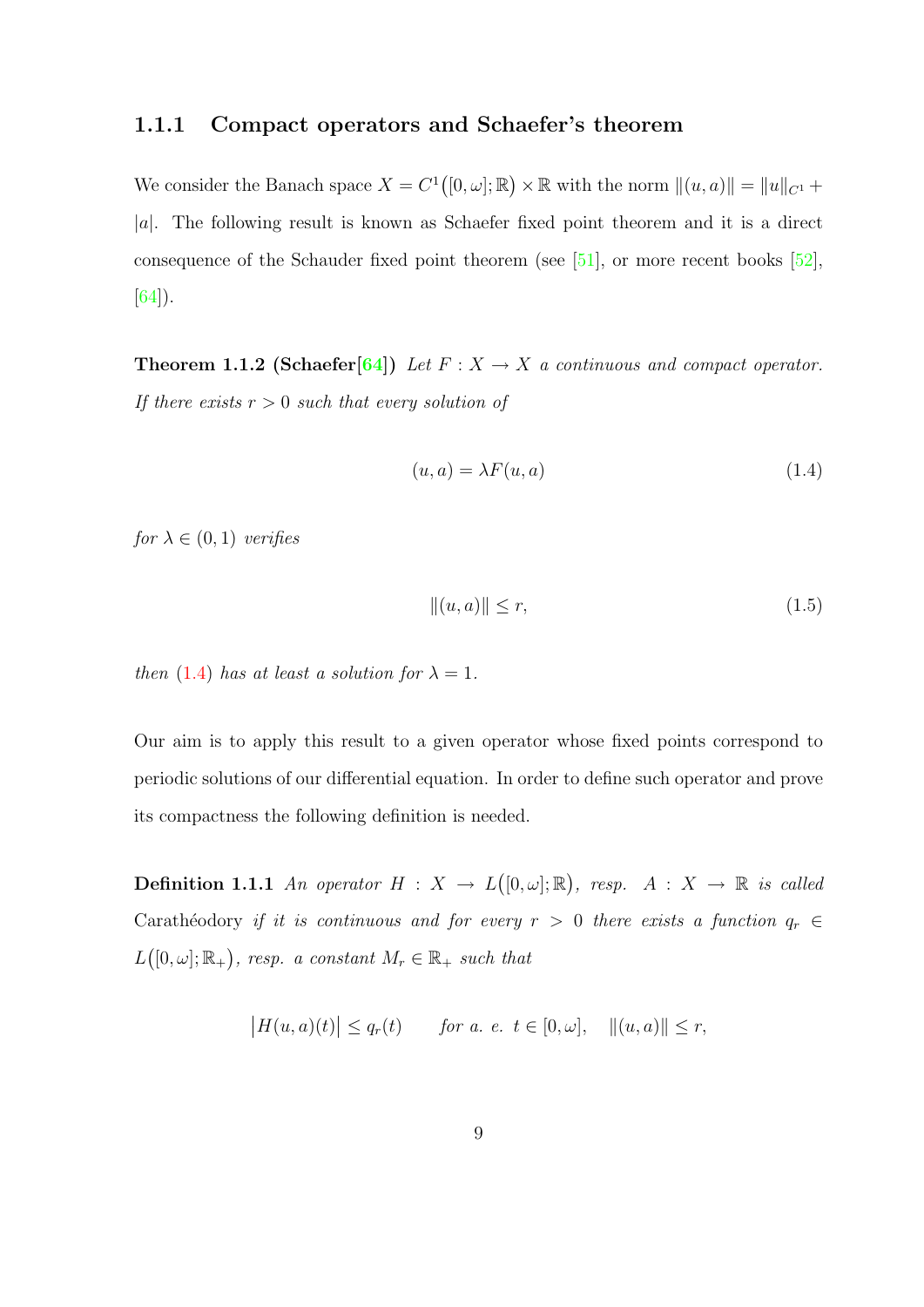resp.

$$
|A(u, a)| \le M_r \quad for \|(u, a)\| \le r.
$$

<span id="page-18-2"></span>**Lemma 1.1.1** Let  $H: X \to L([0, \omega]; \mathbb{R})$  and  $A: X \to \mathbb{R}$  be Caratheodory operators. Let us define the operator  $\Omega: X \to C^1([0,\omega];\mathbb{R})$  by

$$
\Omega(u,a)(t) = -\frac{1}{\omega} \left[ (\omega - t) \int_0^t s H(u,a)(s) ds + t \int_t^{\omega} (\omega - s) H(u,a)(s) ds \right] \quad \text{for } t \in [0, \omega].
$$

Then, the operator  $F : X \to X$  given by  $F = (\Omega, A)$  is compact.

**Proof 1** It is sufficient to prove that both  $\Omega$  and A transform each bounded set of X into a precompact set. First, note that the image of each bounded set of  $X$  by  $A$  is in fact a precompact set since  $\mathbb R$  is a finite dimensional space and A is a Carathéodory operator.

On the other hand, the definition of  $\Omega$  involves

<span id="page-18-0"></span>
$$
|\Omega(u, a)(t)| \leq \frac{\omega}{4} \int_0^{\omega} |H(u, a)(s)| ds \quad \text{for } t \in [0, \omega],
$$
 (1.6)

$$
\left| \frac{d}{dt} \Omega(u, a)(t) \right| \le \int_0^{\omega} |H(u, a)(s)| ds \quad \text{for } t \in [0, \omega], \tag{1.7}
$$

$$
\left| \frac{d^2}{dt^2} \Omega(u, a)(t) \right| \le |H(u, a)(t)| \quad \text{for a. e. } t \in [0, \omega]. \tag{1.8}
$$

Furthermore, since H is a Caratheodory operator, for every  $r > 0$  there exists a function  $q_r \in L([0, \omega]; \mathbb{R}_+)$  such that

<span id="page-18-1"></span>
$$
|H(u, a)(t)| \le q_r(t) \quad \text{for a. e. } t \in [0, \omega], \quad ||(u, a)|| \le r. \tag{1.9}
$$

Now let  $M \subset X$  be a bounded set. Obviously, there exists  $r > 0$  such that  $\|(u, a)\| \leq r$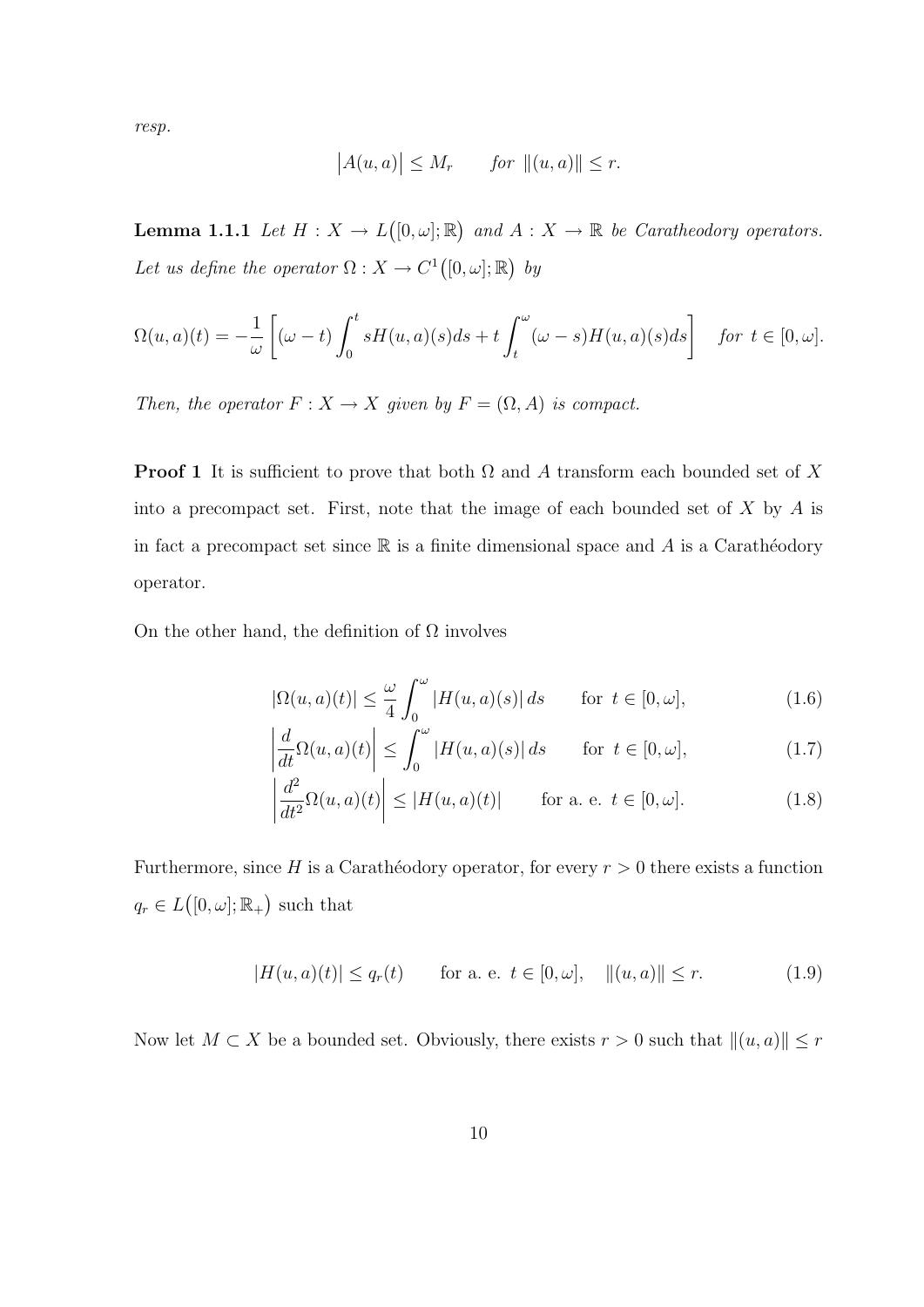for every  $(u, a) \in M$ . Then, from  $(1.6)$ – $(1.9)$ , for  $(u, a) \in M$ , we obtain

$$
\|\Omega(u, a)\|_{\infty} \leq \frac{\omega}{4} \|q_r\|_1,
$$

$$
\left\|\frac{d}{dt}\Omega(u, a)\right\|_{\infty} \leq \|q_r\|_1,
$$

$$
\left|\frac{d^2}{dt^2}\Omega(u, a)(t)\right| \leq q_r(t) \quad \text{for a. e. } t \in [0, \omega].
$$

By Arzelà–Ascoli's theorem, the set  $\Omega(M)$  is precompact.

<span id="page-19-3"></span>The following corollary is an immediate consequence of Theorem [1.1.2](#page-17-2) and Lemma [1.1.1.](#page-18-2)

**Corollary 1.1.1** Let  $H: X \to L([0, \omega]; \mathbb{R})$  and  $A: X \to \mathbb{R}$  be Carathédory operators. If there exists  $r > 0$  (not depending on  $\lambda$ ) such that every solution of the problem

$$
u''(t) = \lambda H(u, a)(t) \qquad \text{for a. e. } t \in [0, \omega], \tag{1.10}
$$

$$
u(0) = 0, \t u(\omega) = 0,
$$
\t(1.11)

<span id="page-19-2"></span><span id="page-19-1"></span>
$$
a = \lambda A(u, a) \tag{1.12}
$$

for  $\lambda \in (0,1)$  verifies  $(1.5)$ , then  $(1.10)$ - $(1.12)$  admits a solution for  $\lambda = 1$ .

#### <span id="page-19-0"></span>1.1.2 Auxiliary results

In this subsection we will develop some preliminaries in order to prove the main theorem. The first aim is to rewrite the problem  $(1.1)$ ,  $(1.3)$  as a fixed point problem.

Let us define the continuous operator  $T: X \to C^1([0, \omega]; \mathbb{R})$  by

$$
T(u, a)(t) = e^{a} + u(t) - \min \{ u(s) : s \in [0, \omega] \}.
$$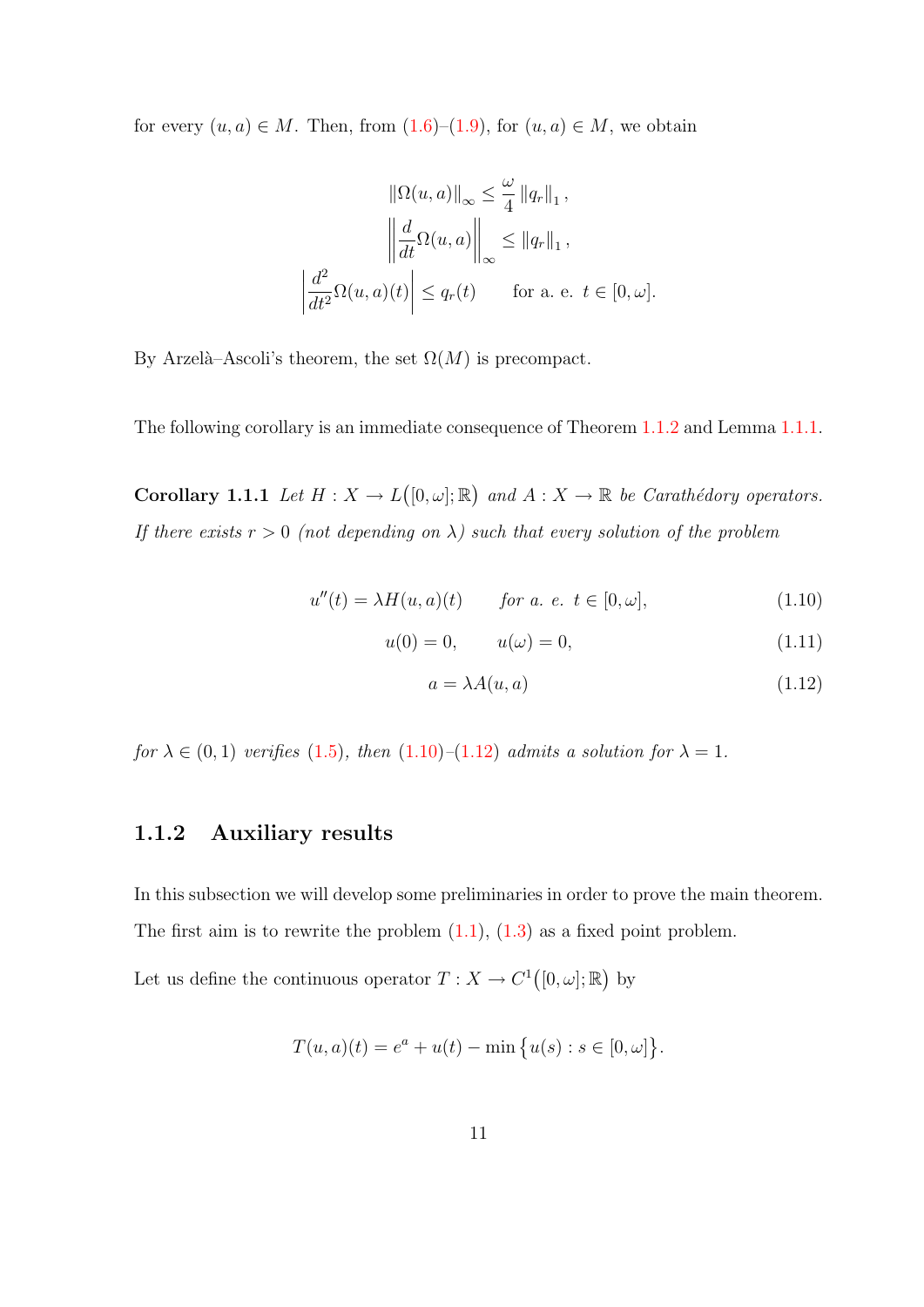For  $\lambda \in (0,1)$  we consider the problem

$$
u''(t) + \lambda f(T(u, a)(t))u'(t) + \lambda g(T(u, a)(t)) = \lambda h(t, T(u, a)(t)) +
$$
  
+ 
$$
\frac{\lambda}{\omega} \left[ \int_0^{\omega} g(T(u, a)(s))ds - \int_0^{\omega} h(s, T(u, a)(s))ds \right]
$$
 for a. e.  $t \in [0, \omega]$ , (1.13)

<span id="page-20-2"></span><span id="page-20-1"></span><span id="page-20-0"></span>
$$
u(0) = 0, \qquad u(\omega) = 0,
$$
\n(1.14)

$$
a = \lambda a - \frac{\lambda}{\omega} \left[ \int_0^{\omega} g(T(u, a)(s)) ds - \int_0^{\omega} h(s, T(u, a)(s)) ds \right].
$$
 (1.15)

<span id="page-20-3"></span>**Remark 1.1.1** It can be easily seen that if  $(u, a) \in X$  is a solution to  $(1.13)$ – $(1.15)$ , then the function  $u$  is periodic.

**Lemma 1.1.2** If there exists  $r > 0$  such that for each solution of  $(1.13)$ – $(1.15)$  with  $\lambda \in (0,1)$  is fulfilled

$$
||(u,a)|| \leq r,
$$

then, there exists a solution of  $(1.1)$ ,  $(1.3)$ .

**Proof 2** We define the operators  $H: X \to L([0, \omega]; \mathbb{R})$  y  $A: X \to \mathbb{R}$  as

$$
H(u, a)(t) = -f(T(u, a)(t))u'(t) - g(T(u, a)(t)) + h(t, T(u, a)(t))
$$
  
+ 
$$
\frac{1}{\omega} \left[ \int_0^{\omega} g(T(u, a)(s))ds - \int_0^{\omega} h(s, T(u, a)(s))ds \right]
$$
 for a. e.  $t \in [0, \omega],$   

$$
A(u, a) = a - \frac{1}{\omega} \left[ \int_0^{\omega} g(T(u, a)(s))ds - \int_0^{\omega} h(s, T(u, a)(s))ds \right].
$$

Is clear that both H and A are Carathéodory operators. By Corollary [1.1.1,](#page-19-3) the problem  $(1.13)$ – $(1.15)$  with  $\lambda = 1$  has got at least one solution. Furthermore, from  $(1.15)$  (with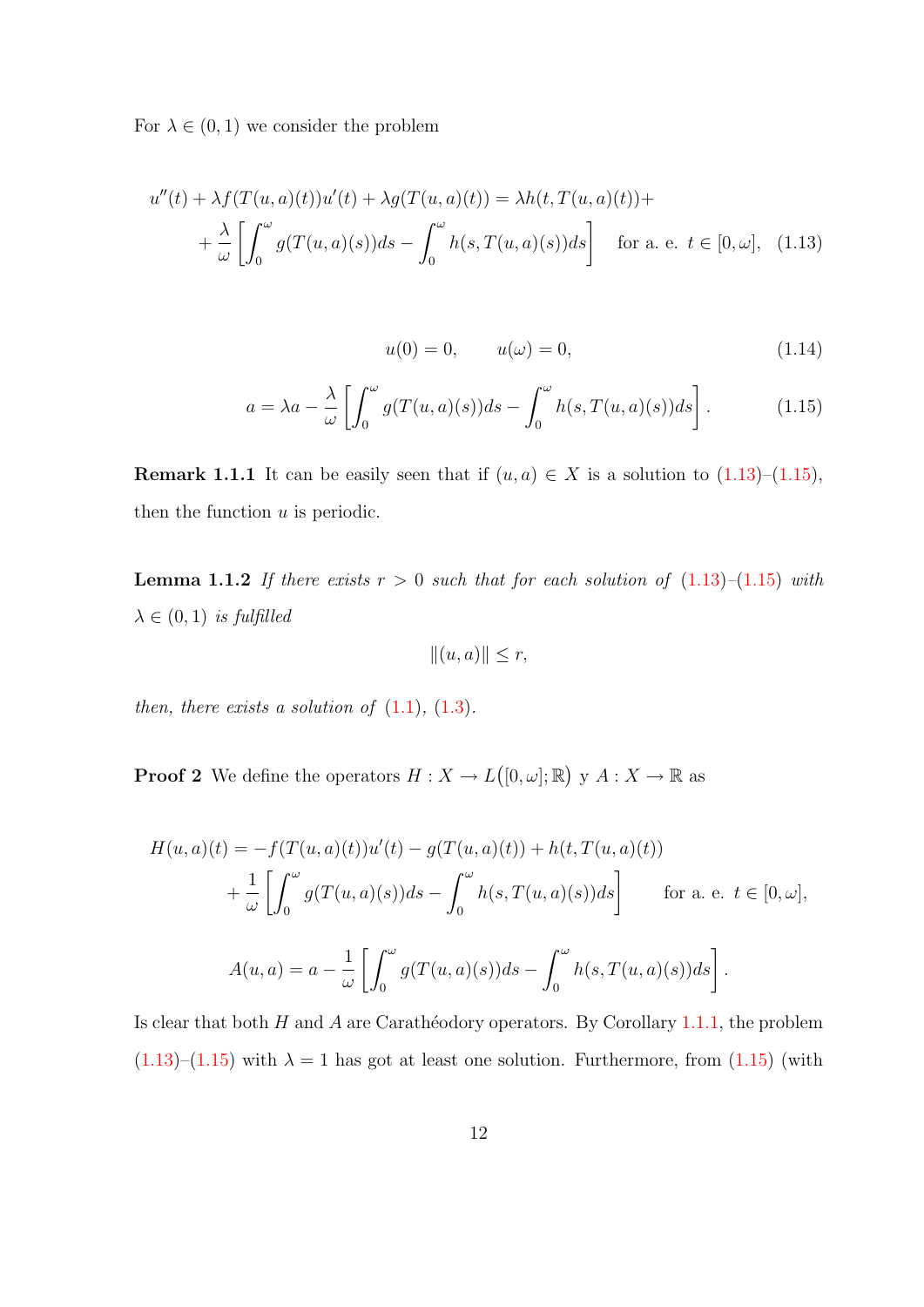$\lambda = 1$ ) we obtain that

<span id="page-21-0"></span>
$$
\int_0^{\omega} g(T(u,a)(s))ds = \int_0^{\omega} h(s,T(u,a)(s))ds,
$$
\n(1.16)

and, consequently, from [\(1.13\)](#page-20-0) with  $\lambda = 1$ , [\(1.14\)](#page-20-2) and [\(1.16\)](#page-21-0) we prove that u is a periodic solution satisfying

$$
u''(t) + f(T(u, a)(t))u'(t) + g(T(u, a)(t)) = h(t, T(u, a)(t)) \quad \text{for a. e. } t \in [0, \omega].
$$

Now we define  $v$  by

$$
v(t) = T(u, a)(t) \quad \text{for } t \in [0, \omega].
$$

Then  $v$  is a solution of  $(1.1)$ ,  $(1.3)$ .

<span id="page-21-4"></span>The section is concluded by lemmas presenting some useful inequalities.

**Lemma 1.1.3** Let be  $u \in AC([0, \omega]; \mathbb{R})$  such that

<span id="page-21-1"></span>
$$
u(0) = u(\omega). \tag{1.17}
$$

Then the inequality

<span id="page-21-3"></span>
$$
(M-m)^2 \le \frac{\omega}{4} \int_0^{\omega} u'^2(s)ds
$$
 (1.18)

holds.

**Proof 3** Let us define  $\widetilde{u}:[0,2\omega]\rightarrow \mathbb{R}$  by

<span id="page-21-2"></span>
$$
\widetilde{u}(t) = \begin{cases}\nu(t) & \text{if } t \in [0, \omega], \\
u(t - \omega) & \text{if } t \in (\omega, 2\omega].\n\end{cases}
$$
\n(1.19)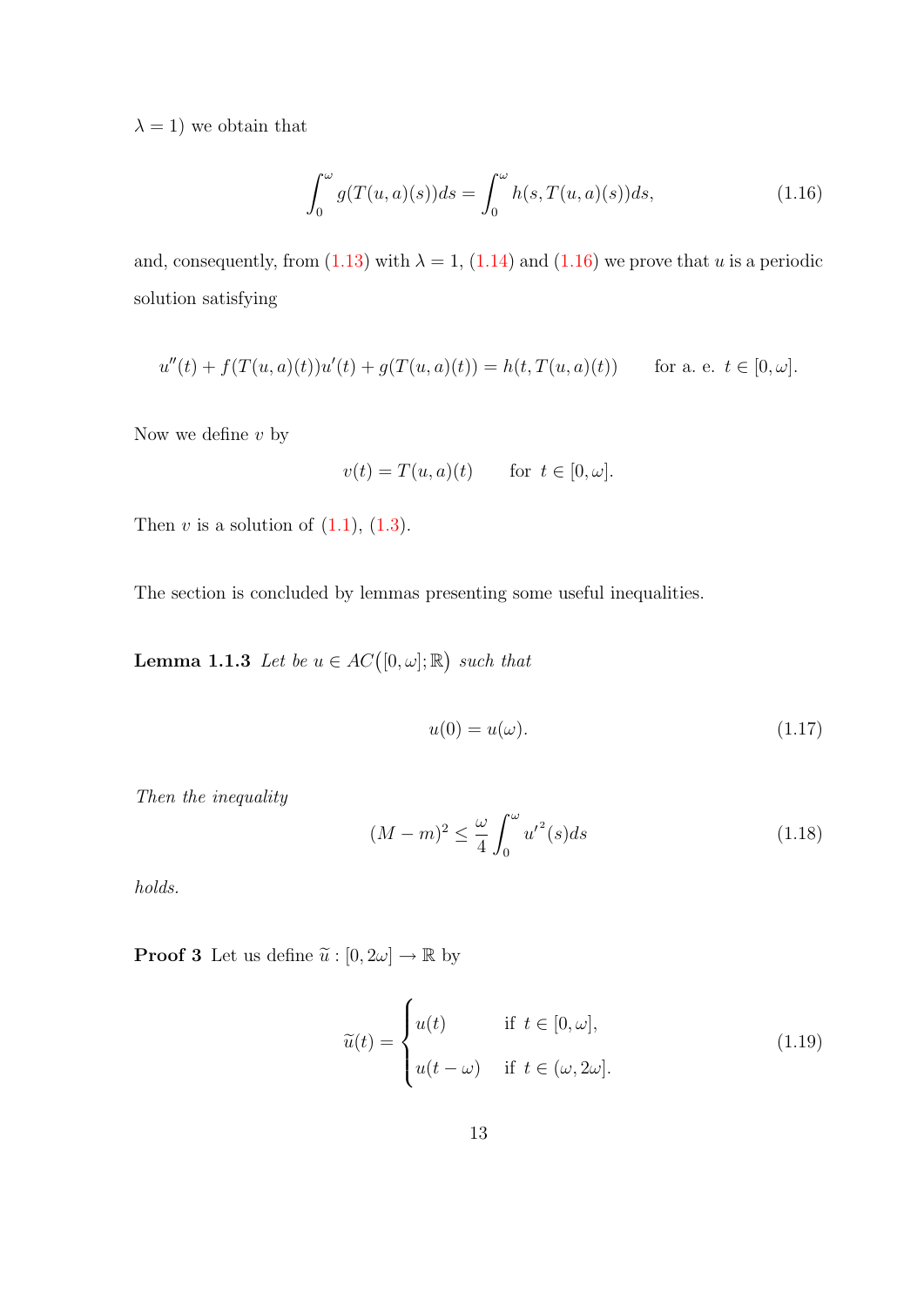Evidently, [\(1.17\)](#page-21-1) implies that  $\tilde{u} \in AC([0, 2\omega]; \mathbb{R})$  and also there exist  $t_0 \in [0, \omega]$  and  $t_1 \in (t_0, t_0 + \omega)$  such that

$$
\widetilde{u}(t_0) = m,
$$
  $\widetilde{u}(t_1) = M,$   $\widetilde{u}(t_0 + \omega) = m.$ 

Then

$$
M - m = \int_{t_0}^{t_1} \widetilde{u}'(s) ds, \qquad m - M = \int_{t_1}^{t_0 + \omega} \widetilde{u}'(s) ds.
$$

Using the Cauchy–Bunyakovskii–Schwarz inequality we prove that

$$
M - m \le \sqrt{\left(t_1 - t_0\right) \left(\int_{t_0}^{t_1} \widetilde{u}'^2(s)ds\right)},
$$
  

$$
M - m \le \sqrt{\left(t_0 + \omega - t_1\right) \left(\int_{t_1}^{t_0 + \omega} \widetilde{u}'^2(s)ds\right)}.
$$

Multiplying both inequalities and using that  $AB \leq \frac{1}{4}$  $\frac{1}{4}(A+B)^2$  for each  $A, B \in \mathbb{R}_+$  we can prove

$$
(M-m)^2 \leq \frac{\omega}{4} \int_{t_0}^{t_0+\omega} \widetilde{u}'^2(s)ds.
$$

Finally, from the last inequality, in virtue of  $(1.19)$ , we obtain  $(1.18)$ .

<span id="page-22-1"></span>**Lemma 1.1.4** Let  $\rho \in C(\mathbb{R}^+;\mathbb{R}^+)$  a non-decreasing function and let  $v \in AC^1([0,\omega];\mathbb{R})$ be a positive function such that  $v(0) = v(\omega)$ ,  $v'(0) = v'(\omega)$ . Then

<span id="page-22-0"></span>
$$
\int_0^\omega \frac{v''(t)}{\rho(v(t))} dt \ge 0.
$$
\n(1.20)

**Proof 4** There exists a sequence  $\rho_n \in C(\mathbb{R}^+;\mathbb{R}^+)$  of non-decreasing functions which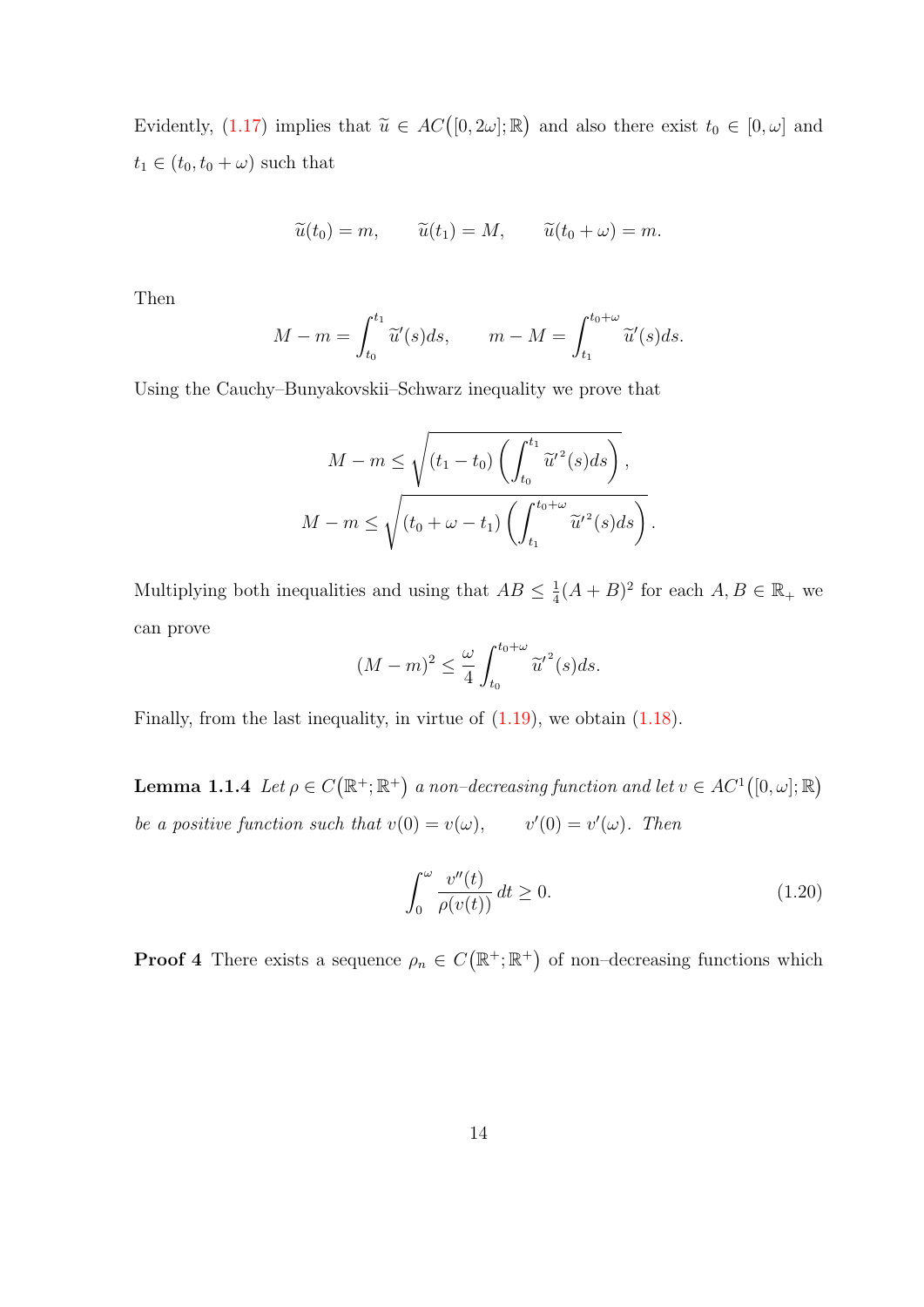are absolutely continuous such that

$$
\lim_{n \to +\infty} \|\rho_n \circ v - \rho \circ v\|_{\infty} = 0,
$$
\n
$$
\rho_n(m_v) = \rho(m_v) \quad \text{where} \quad m_v = \min \{v(s) : s \in [0, \omega] \}.
$$
\n(1.21)

After,

<span id="page-23-0"></span>
$$
\int_0^{\omega} \frac{v''(t)}{\rho_n(v(t))} dt = \int_0^{\omega} \frac{\rho_n'(v(t)){v'}^2(t)}{\rho_n^2(v(t))} dt \ge 0
$$
\n(1.22)

and

<span id="page-23-1"></span>
$$
\left| \int_0^\omega \left[ \frac{v''(t)}{\rho_n(v(t))} - \frac{v''(t)}{\rho(v(t))} \right] dt \right| \le \frac{\left\| \rho_n \circ v - \rho \circ v \right\|_\infty}{\rho^2(m_v)} \int_0^\omega |v''(t)| \, dt. \tag{1.23}
$$

Now from  $(1.21)$ – $(1.23)$  we have  $(1.20)$ .

<span id="page-23-6"></span>**Lemma 1.1.5** Let be  $v \in AC^1([0, \omega]; \mathbb{R})$  such that

<span id="page-23-2"></span>
$$
v(0) = v(\omega), \qquad v'(0) = v'(\omega). \tag{1.24}
$$

Then,

<span id="page-23-5"></span>
$$
\int_0^\omega v^2(t)dt \le \left(\frac{\omega}{\pi}\right)^2 \int_0^\omega v'^2(t)dt + 2m \int_0^\omega v(t)dt \tag{1.25}
$$

where

$$
m = \min\big\{v(t) : t \in [0, \omega]\big\}.
$$

**Proof 5** Let  $t_m \in [0, \omega]$  be a point such that

<span id="page-23-3"></span>
$$
v(t_m) = m,\t\t(1.26)
$$

and define

<span id="page-23-4"></span>
$$
w(t) = \begin{cases} v(t) - m & \text{for } t \in [0, \omega], \\ v(t - \omega) - m & \text{for } t \in (\omega, 2\omega]. \end{cases}
$$
(1.27)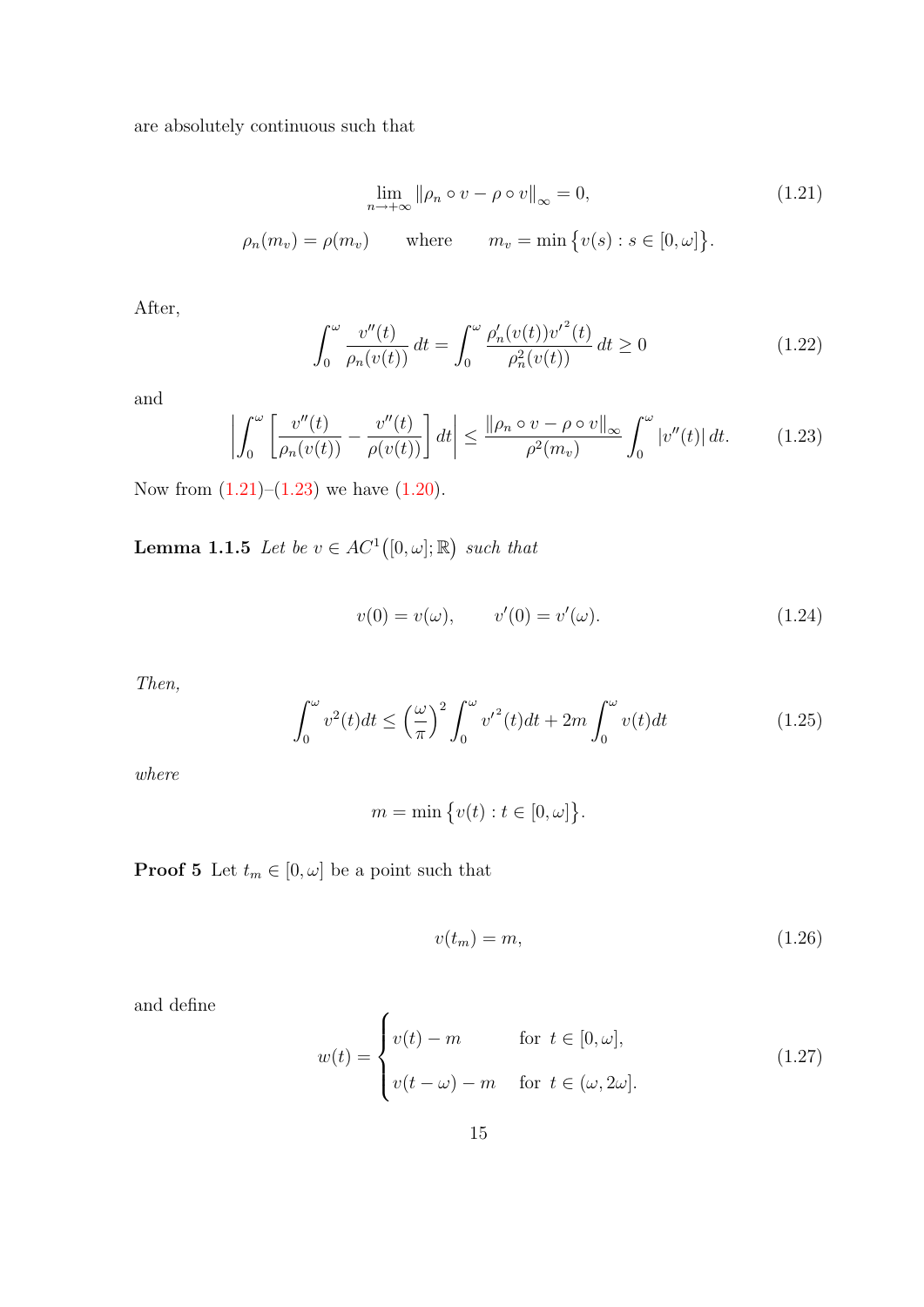Obviously, in accordance with  $(1.24)$  and  $(1.26)$  we have

<span id="page-24-1"></span>
$$
w \in AC^1([0, 2\omega]; \mathbb{R}), \tag{1.28}
$$

$$
w(t_m) = 0, \qquad w(t_m + \omega) = 0.
$$
 (1.29)

Using Wirtinger inequality, by virtue of  $(1.27)$ – $(1.29)$ , we obtain

<span id="page-24-2"></span>
$$
\int_{t_m}^{t_m+\omega} w^2(t)dt \le \left(\frac{\omega}{\pi}\right)^2 \int_0^{\omega} {v'}^2(t)dt.
$$
\n(1.30)

On the other hand,

<span id="page-24-3"></span>
$$
\int_{t_m}^{t_m+\omega} w^2(t)dt = \int_0^{\omega} (v(t)-m)^2 dt \ge \int_0^{\omega} v^2(t)dt - 2m \int_0^{\omega} v(t)dt.
$$
 (1.31)

From  $(1.30)$  and  $(1.31)$  we get  $(1.25)$ .

### <span id="page-24-0"></span>1.1.3 A priori estimates

A priori estimates of possible solutions to the problem  $(1.13)$ – $(1.15)$  with  $\lambda \in (0, 1)$  are established in this section. This will lead to a direct proof of expected main theorem.

**Lemma 1.1.6** Let be  $h_0 \in L([0, \omega]; \mathbb{R})$  and  $\rho \in C(\mathbb{R}^+; \mathbb{R}^+)$  a non-decreasing function such that

<span id="page-24-4"></span>
$$
h(t,x) \le h_0(t)\rho(x) \qquad \text{for a. e. } t \in [0,\omega], \quad x \ge r,
$$
\n
$$
(1.32)
$$

for some  $r > 0$ , and assume that

<span id="page-24-5"></span>
$$
g(x) \ge h_0 \rho(x) \qquad \text{for } x \ge r. \tag{1.33}
$$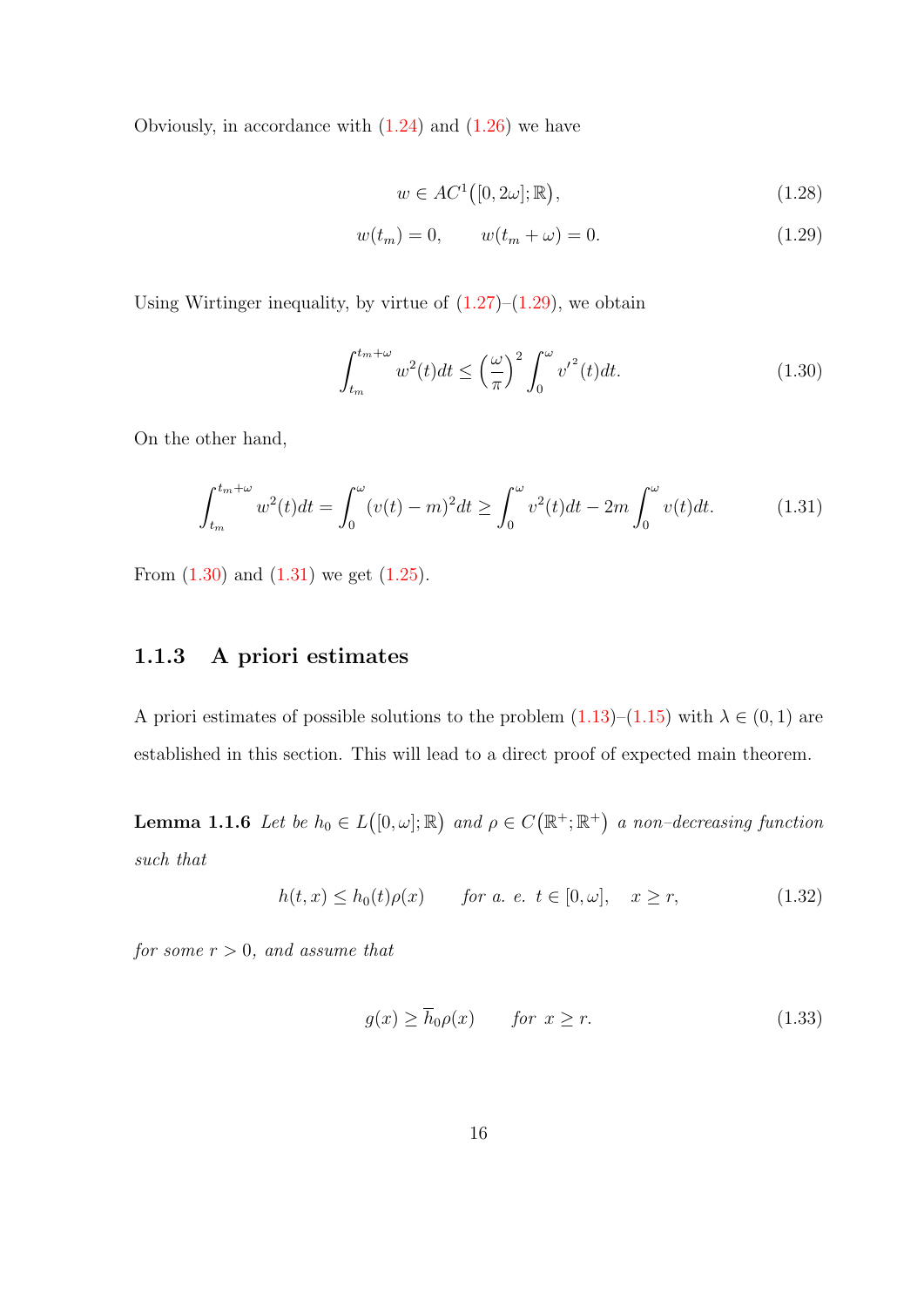Then, for each solution  $(u, a)$  of  $(1.13)$ – $(1.15)$ , we have

<span id="page-25-1"></span><span id="page-25-0"></span>
$$
a \le \ln(1+r). \tag{1.34}
$$

**Proof 6** Let us suppose that  $(1.34)$  is false. Then

<span id="page-25-2"></span>
$$
a > \ln(1+r) > 0,\tag{1.35}
$$

$$
T(u, a)(t) > 1 + r \qquad \text{for } t \in [0, \omega].
$$
 (1.36)

Using  $(1.35)$  in  $(1.15)$ , we get

<span id="page-25-3"></span>
$$
\frac{\lambda}{\omega} \left[ \int_0^{\omega} g(T(u, a)(s)) ds - \int_0^{\omega} h(s, T(u, a)(s)) ds \right] < 0.
$$
\n(1.37)

From  $(1.13)$  using  $(1.32)$ ,  $(1.36)$  and  $(1.37)$  we obtain

<span id="page-25-4"></span>
$$
u''(t) + \lambda f(T(u, a)(t))u'(t) + \lambda g(T(u, a)(t)) < \lambda h_0(t)\rho(T(u, a)(t)) \quad \text{for a. e. } t \in [0, \omega].
$$
\n(1.38)

Dividing by  $\rho(T(u, a)(t))$  the equation [\(1.38\)](#page-25-4), integrating in [0,  $\omega$ ], and using [\(1.14\)](#page-20-2), one gets

$$
\int_0^{\omega} \frac{u''(t)}{\rho(T(u,a)(t))} dt + \lambda \int_0^{\omega} \frac{g(T(u,a)(t))}{\rho(T(u,a)(t))} dt < \lambda \omega \overline{h}_0.
$$

In accordance with Lemma [1.1.4,](#page-22-1) Remark [1.1.1](#page-20-3) and  $\lambda > 0$ , it gives

<span id="page-25-5"></span>
$$
\int_0^\omega \frac{g(T(u,a)(t))}{\rho(T(u,a)(t))} dt < \omega \overline{h}_0. \tag{1.39}
$$

On the other hand, by applying  $(1.36)$  and the hypothesis  $(1.33)$  we obtain

$$
\omega \overline{h}_0 \le \int_0^\omega \frac{g(T(u,a)(t))}{\rho(T(u,a)(t))} dt
$$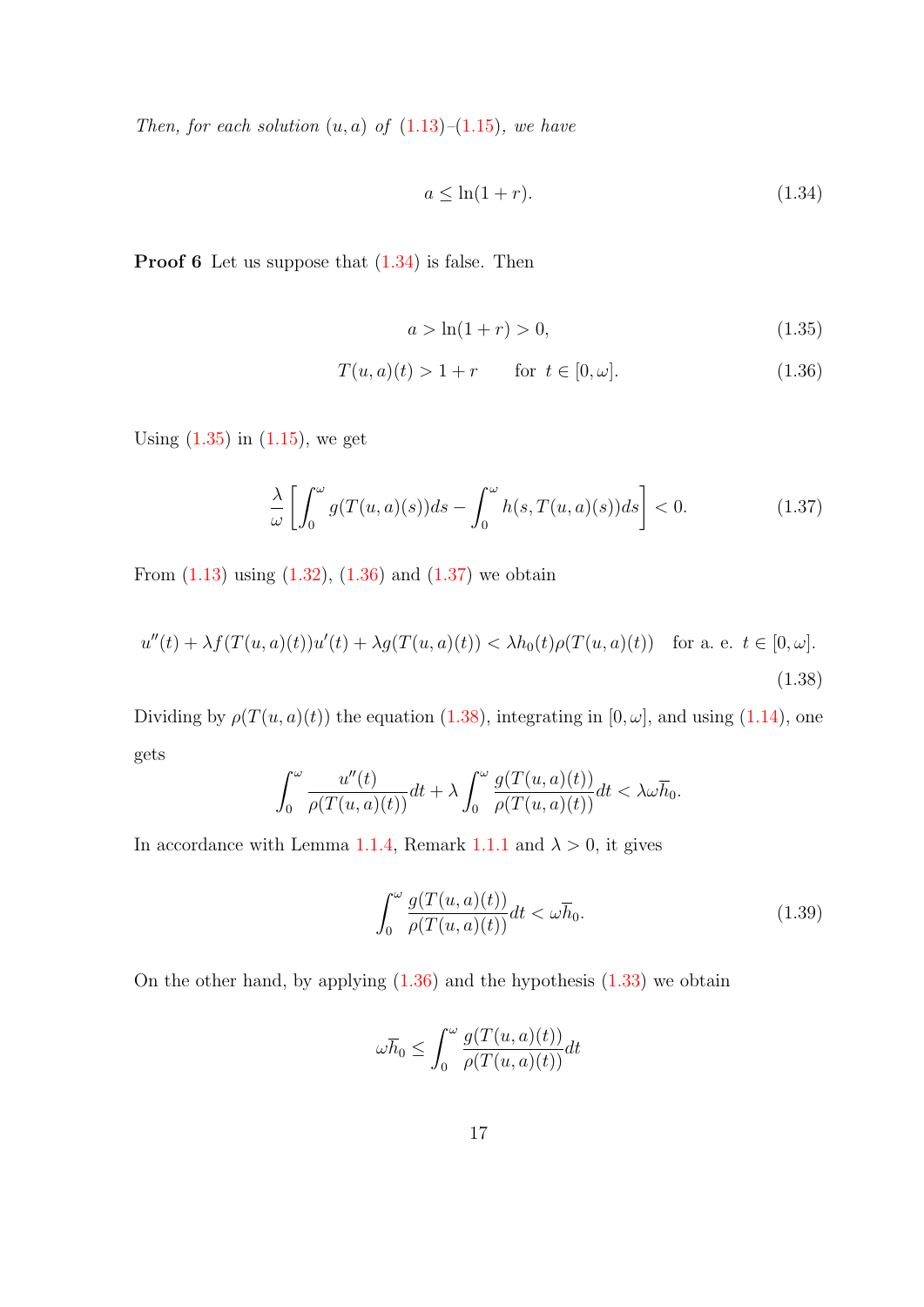which, however, it is a contradiction with  $(1.39)$ .

**Lemma 1.1.7** Let  $r > 0$ ,  $\eta \in \text{Car}([0,\omega] \times \mathbb{R}_+;\mathbb{R}_+)$  a non-decreasing function in the second variable such that

<span id="page-26-0"></span>
$$
-\eta(t,x) \le h(t,x) \qquad \text{for a. e. } t \in [0,\omega], \quad x \ge r. \tag{1.40}
$$

Furthermore,

<span id="page-26-4"></span><span id="page-26-3"></span><span id="page-26-2"></span>
$$
\limsup_{x \to 0_+} g(x) < +\infty,\tag{1.41}
$$

$$
g^* \stackrel{\text{def}}{=} \limsup_{x \to +\infty} \frac{[g(x)]_+}{x} < \left(\frac{\pi}{\omega}\right)^2,\tag{1.42}
$$

$$
\limsup_{x \to +\infty} \frac{\int_0^{\omega} \eta(s, x) ds}{x} < \frac{4}{\omega} \left( 1 - g^* \left( \frac{\omega}{\pi} \right)^2 \right). \tag{1.43}
$$

Then, for each  $a_0 > 0$  there exists a constant  $K > 0$  such that any solution  $(u, a)$  of  $(1.13)$ – $(1.15)$  with  $a \le a_0$  verifies

<span id="page-26-5"></span>
$$
M - m \le K \tag{1.44}
$$

where

$$
M = \max \{ u(s) : s \in [0, \omega] \}, \qquad m = \min \{ u(s) : s \in [0, \omega] \}.
$$

Proof 7 Define the truncated function

<span id="page-26-1"></span>
$$
\widetilde{\eta}(t,x) = \begin{cases} \eta(t,x) & \text{if } x \ge r, \\ \eta(t,r) & \text{if } x < r \end{cases} \tag{1.45}
$$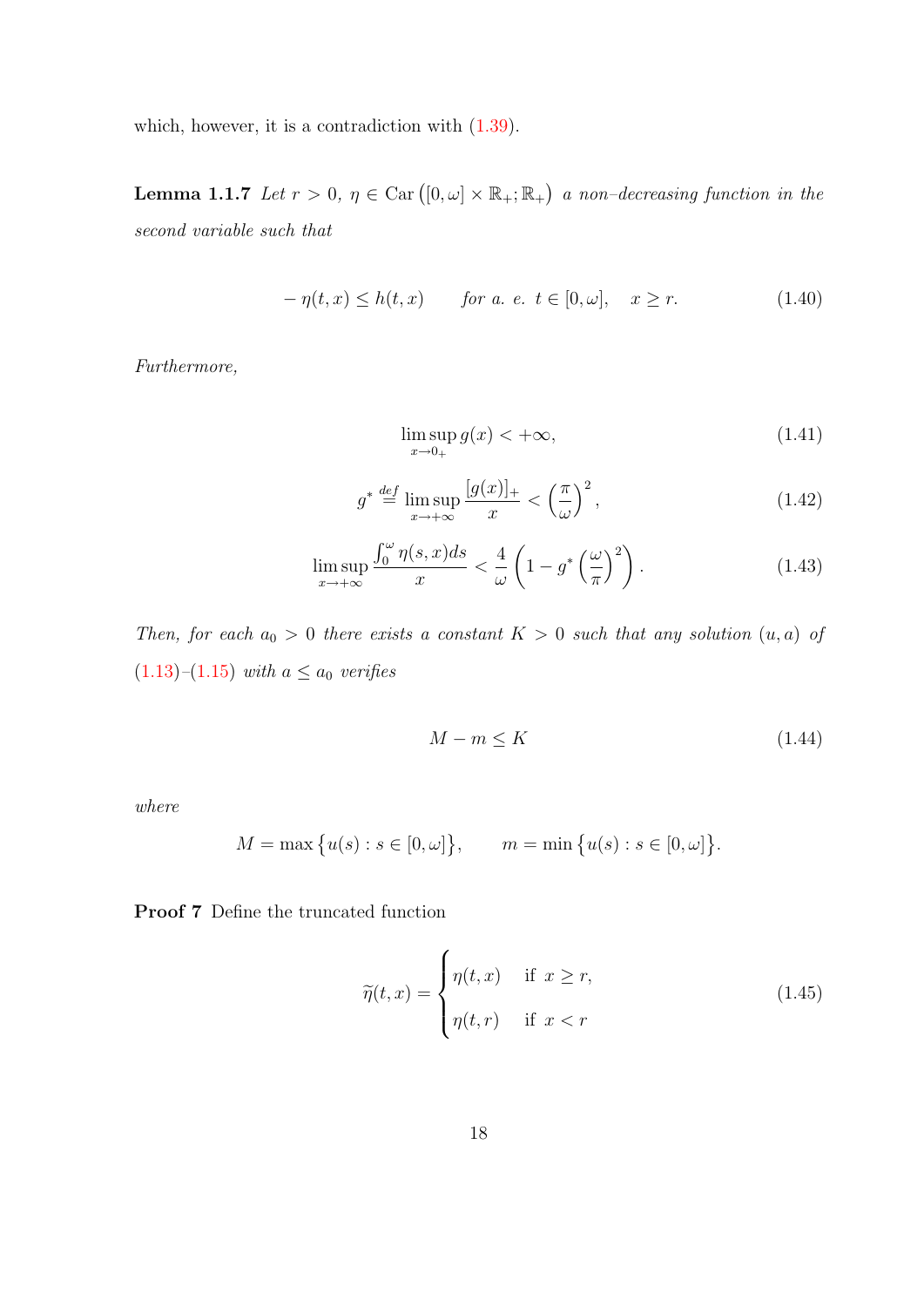and

$$
\xi(t,x) = \widetilde{\eta}(t,x) + \varphi_r(t) \tag{1.46}
$$

where

<span id="page-27-0"></span>
$$
\varphi_r(t) = \sup\left\{ |h(t, x)| : 0 \le x \le r \right\} \quad \text{for a. e. } t \in [0, \omega]. \tag{1.47}
$$

Of course,  $\xi$  is a non-decreasing function in the second variable. Using  $(1.40)$  and  $(1.45)$ – $(1.47)$ , we obtain the inequality

<span id="page-27-2"></span>
$$
-\xi(t,x) \le h(t,x) \qquad \text{for a. e. } t \in [0,\omega], \quad x \in \mathbb{R}_+.
$$
 (1.48)

Furthermore,

<span id="page-27-3"></span>
$$
\limsup_{x \to +\infty} \frac{\int_0^{\omega} \xi(s, x) ds}{x} = \limsup_{x \to +\infty} \left( \frac{\int_0^{\omega} \widetilde{\eta}(s, x) ds}{x} + \frac{\|\varphi_r\|_1}{x} \right) = \limsup_{x \to +\infty} \frac{\int_0^{\omega} \eta(s, x) ds}{x}.
$$
\n(1.49)

According to  $(1.15)$  we can re–write  $(1.13)$  as

<span id="page-27-1"></span>
$$
u''(t) + \lambda f(T(u, a)(t))u'(t) + \lambda g(T(u, a)(t)) = \lambda h(t, T(u, a)(t)) - (1 - \lambda)a.
$$
 (1.50)

Multiplying [\(1.50\)](#page-27-1) by  $T(u, a)(t)$  and integrating on  $[0, \omega]$ , we obtain, in accordance with Remark [1.1.1,](#page-20-3)

$$
-\int_0^{\omega} {u'}^2(s)ds + \lambda \int_0^{\omega} g(T(u,a)(s))T(u,a)(s)ds = \lambda \int_0^{\omega} h(s,T(u,a)(s))T(u,a)(s)ds +
$$

$$
-(1-\lambda)a \int_0^{\omega} T(u,a)(s)ds.
$$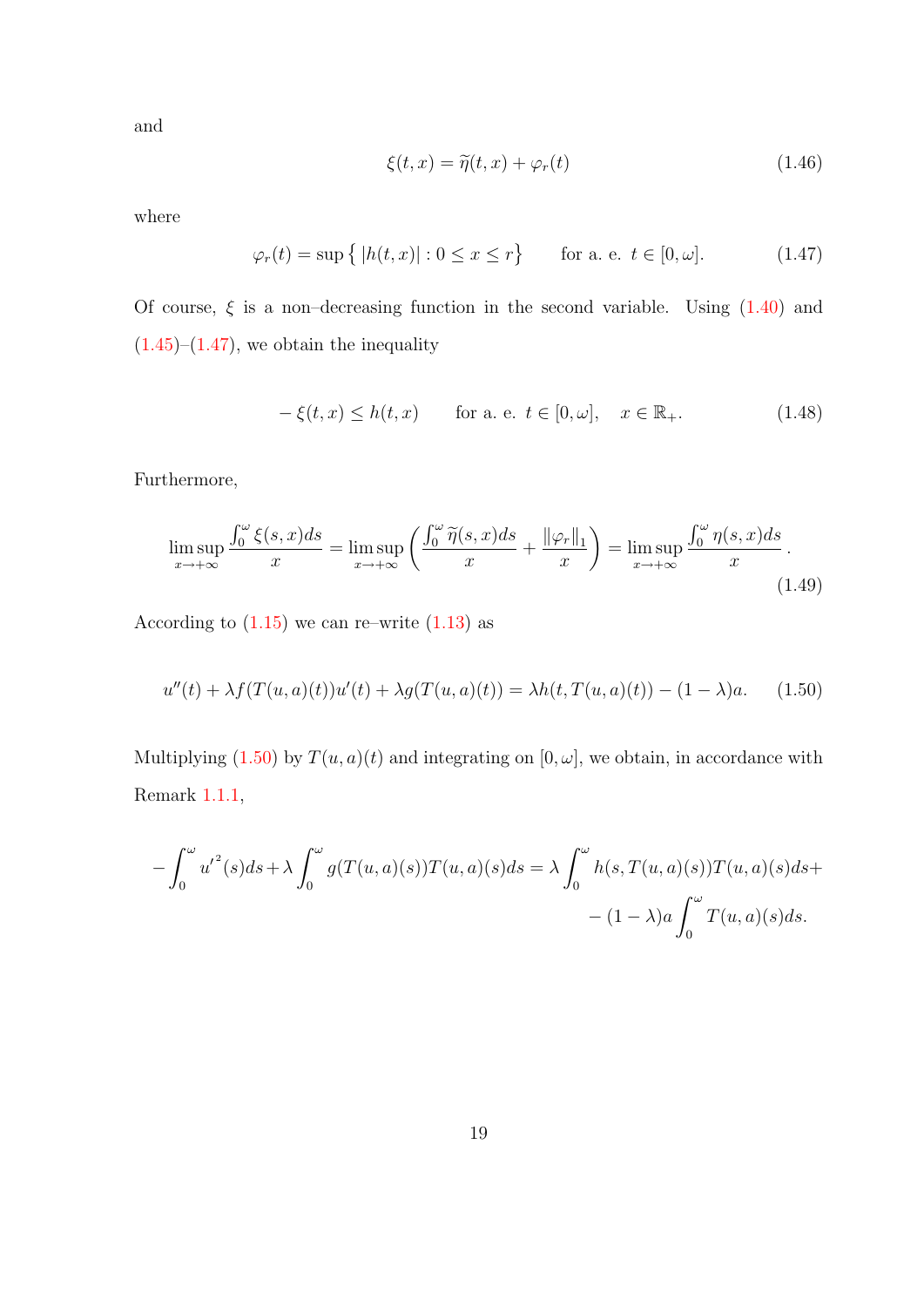Then

$$
\int_0^{\omega} u'^2(s)ds = \lambda \int_0^{\omega} g(T(u,a)(s))T(u,a)(s)ds - \lambda \int_0^{\omega} h(s,T(u,a)(s))T(u,a)(s)ds + (1-\lambda)a \int_0^{\omega} T(u,a)(s)ds \quad (1.51)
$$

is fulfilled.

On the other hand, from [\(1.42\)](#page-26-2) and [\(1.43\)](#page-26-3) we achieve the existence of  $\varepsilon_0 > 0$  and  $r_0 > 0$ such that

<span id="page-28-4"></span><span id="page-28-0"></span>
$$
\frac{g(x)}{x} \le g^* + \varepsilon_0 < \left(\frac{\pi}{\omega}\right)^2 \qquad \text{for } x \ge r_0 \tag{1.52}
$$

and

<span id="page-28-5"></span>
$$
\limsup_{x \to +\infty} \frac{\int_0^{\omega} \eta(s, x) ds}{x} < \frac{4}{\omega} \left( 1 - \left( g^* + \varepsilon_0 \right) \left( \frac{\omega}{\pi} \right)^2 \right). \tag{1.53}
$$

As follows, [\(1.41\)](#page-26-4) implies that

<span id="page-28-1"></span>
$$
M_g = \sup \{ g(x) : x \in (0, r_0] \} < +\infty.
$$
 (1.54)

Hence, from  $(1.52)$  and  $(1.54)$  we obtain

<span id="page-28-2"></span>
$$
g(x) \le (g^* + \varepsilon_0)x + M_g \qquad \text{for } x > 0. \tag{1.55}
$$

Now, [\(1.55\)](#page-28-2) implies

<span id="page-28-3"></span>
$$
\int_0^\omega g(T(u,a)(s))T(u,a)(s)ds \le (g^* + \varepsilon_0) \int_0^\omega \left(T(u,a)(s)\right)^2 ds + M_g \int_0^\omega T(u,a)(s)ds.
$$
\n(1.56)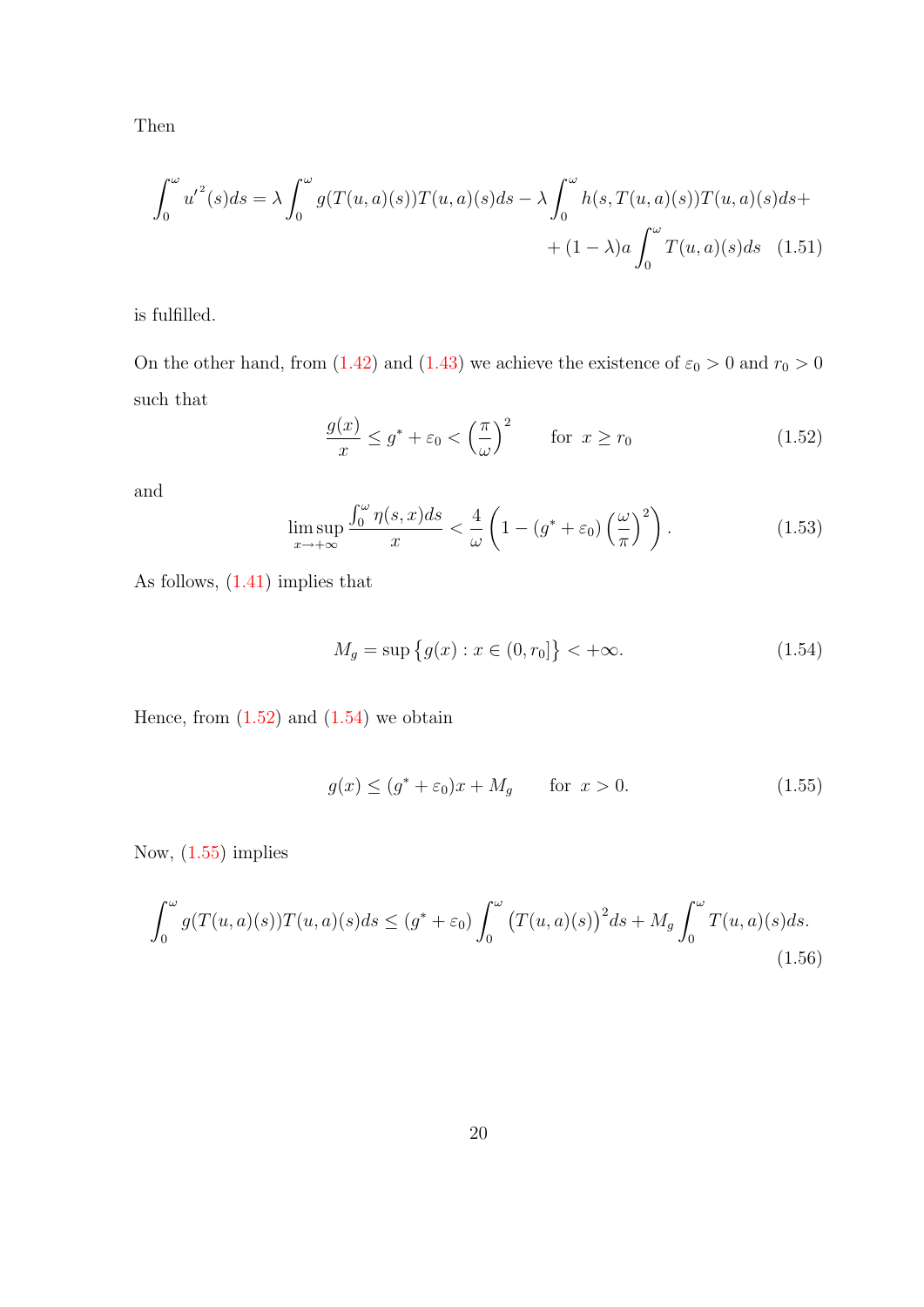Using Lema  $1.1.5$  in  $(1.56)$  we arrive to

$$
\int_0^{\omega} g(T(u,a)(s))T(u,a)(s)ds \le (g^* + \varepsilon_0) \left(\frac{\omega}{\pi}\right)^2 \int_0^{\omega} u'^2(s)ds + \left((g^* + \varepsilon_0)2e^a + M_g\right) \int_0^{\omega} T(u,a)(s)ds. \tag{1.57}
$$

If we use the inequalities [\(1.48\)](#page-27-2), [\(1.57\)](#page-29-0) and the hypothesis  $a \le a_0$  in [\(1.51\)](#page-28-4) we prove

$$
\left[1 - (g^* + \varepsilon_0) \left(\frac{\omega}{\pi}\right)^2\right] \int_0^{\omega} u'^2(s)ds + \le \int_0^{\omega} \xi(s, e^{a_0} + M - m)T(u, a)(s)ds + K_0 \int_0^{\omega} T(u, a)(s)ds \quad (1.58)
$$

where

<span id="page-29-0"></span>
$$
K_0 = (g^* + \varepsilon_0)2e^{a_0} + M_g + a_0.
$$

Without lost generality, we can suppose that  $M \neq m$ , e. g.  $M - m > 0$ ; then, let  $\varepsilon =$  $e^{a_0}$  $M - m$ . In addition

<span id="page-29-1"></span>
$$
\varepsilon \to 0 \quad \text{if} \quad M - m \to +\infty,\tag{1.59}
$$

and

$$
T(u, a)(t) \le (1 + \varepsilon)(M - m) \quad \text{for } t \in [0, \omega].
$$

Then,

$$
\left[1 - (g^* + \varepsilon_0) \left(\frac{\omega}{\pi}\right)^2\right] \int_0^{\omega} u'^2(s)ds \le \left(K_0 \omega + \int_0^{\omega} \xi(s, (1+\varepsilon)(M-m))ds\right) (1+\varepsilon)(M-m).
$$

Using the inequality  $(1.18)$  of Lema [1.1.3,](#page-21-4) from the last inequality we get

<span id="page-29-2"></span>
$$
\frac{4}{\omega} \left[ 1 - (g^* + \varepsilon_0) \left( \frac{\omega}{\pi} \right)^2 \right] \le \frac{(1 + \varepsilon)^2 \left( K_0 \omega + \int_0^\omega \xi(s, y) ds \right)}{y} \tag{1.60}
$$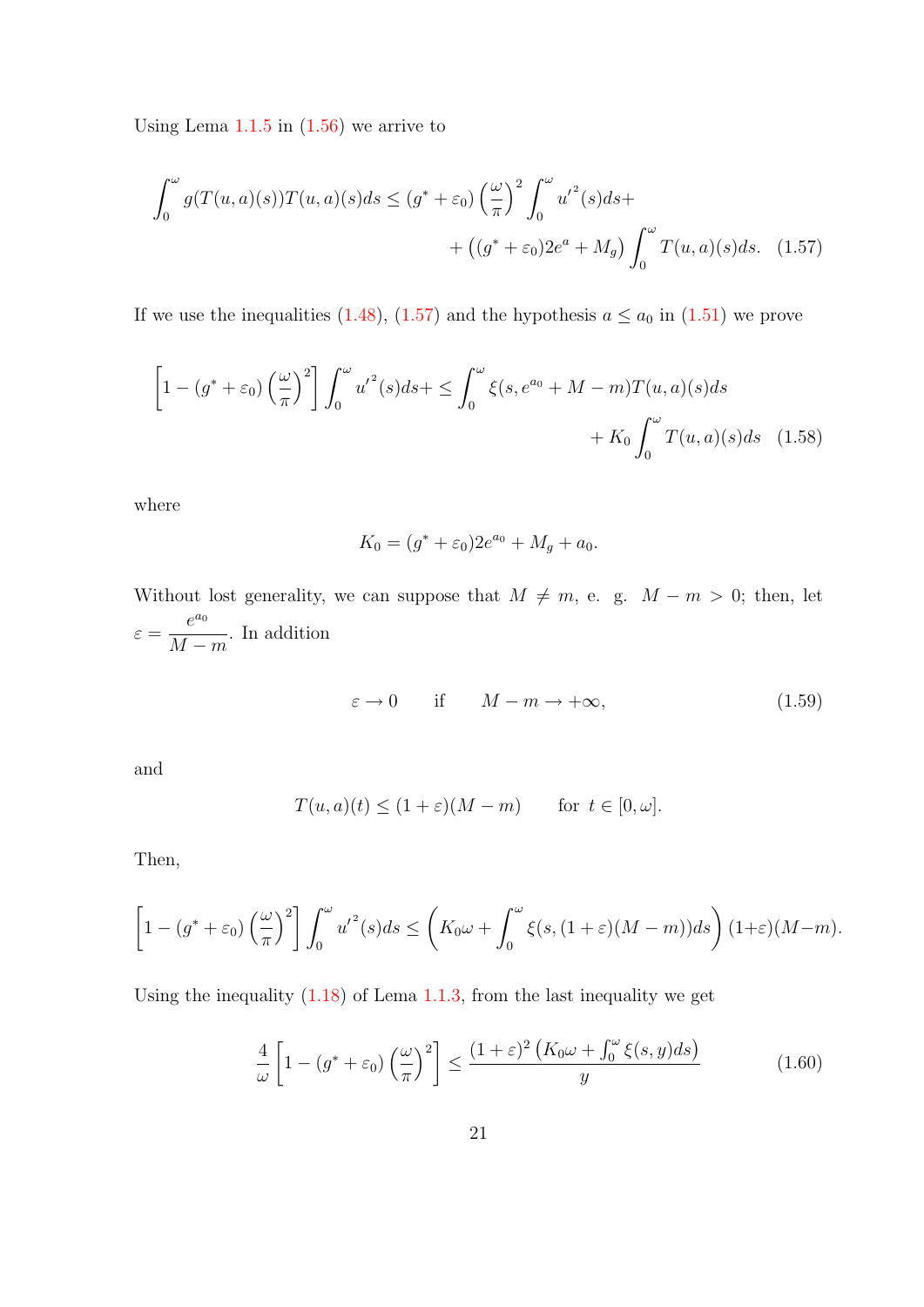where  $y = (1 + \varepsilon)(M - m)$ . Finally, [\(1.49\)](#page-27-3), [\(1.53\)](#page-28-5), [\(1.59\)](#page-29-1) and [\(1.60\)](#page-29-2) imply the existence of a constant  $K$  such that  $(1.44)$  is verified.

**Remark 1.1.2** Note that from the inequality  $(1.44)$ , in view of  $(1.14)$ , it also follows that  $||u||_{\infty} \leq K$ .

<span id="page-30-5"></span>Lemma 1.1.8 Let us assume that

<span id="page-30-0"></span>
$$
\int_{0}^{1} [f(s)]_{+} ds < +\infty
$$
\n(1.61)

or

<span id="page-30-4"></span>
$$
\int_{0}^{1} [f(s)]_{-} ds < +\infty.
$$
 (1.62)

Furthermore, assume that [\(1.41\)](#page-26-4) is verified. Then, for each  $a_0 \geq 0$  and  $K > 0$  there exists a constant  $K_1 > 0$  such that every solution  $(u, a)$  of  $(1.13)$ – $(1.15)$  with

<span id="page-30-1"></span>
$$
||u||_{\infty} \le K \qquad and \qquad a \le a_0 \tag{1.63}
$$

verifies the boundary

<span id="page-30-3"></span>
$$
||u'||_{\infty} \leq \lambda K_1 + a_0 \omega.
$$
\n(1.64)

**Proof 8** Assume that the condition  $(1.61)$  is fulfilled. Let  $(u, a)$  be a solution of  $(1.13)$ – [\(1.15\)](#page-20-1), then u is a periodic function and in addition there exist  $t_0, t_1 \in [0, \omega]$  such that

<span id="page-30-2"></span>
$$
u(t_0) = m, \qquad u(t_1) = M \tag{1.65}
$$

where

$$
M = \max \{ u(t) : t \in [0, \omega] \}, \qquad m = \min \{ u(t) : t \in [0, \omega] \}.
$$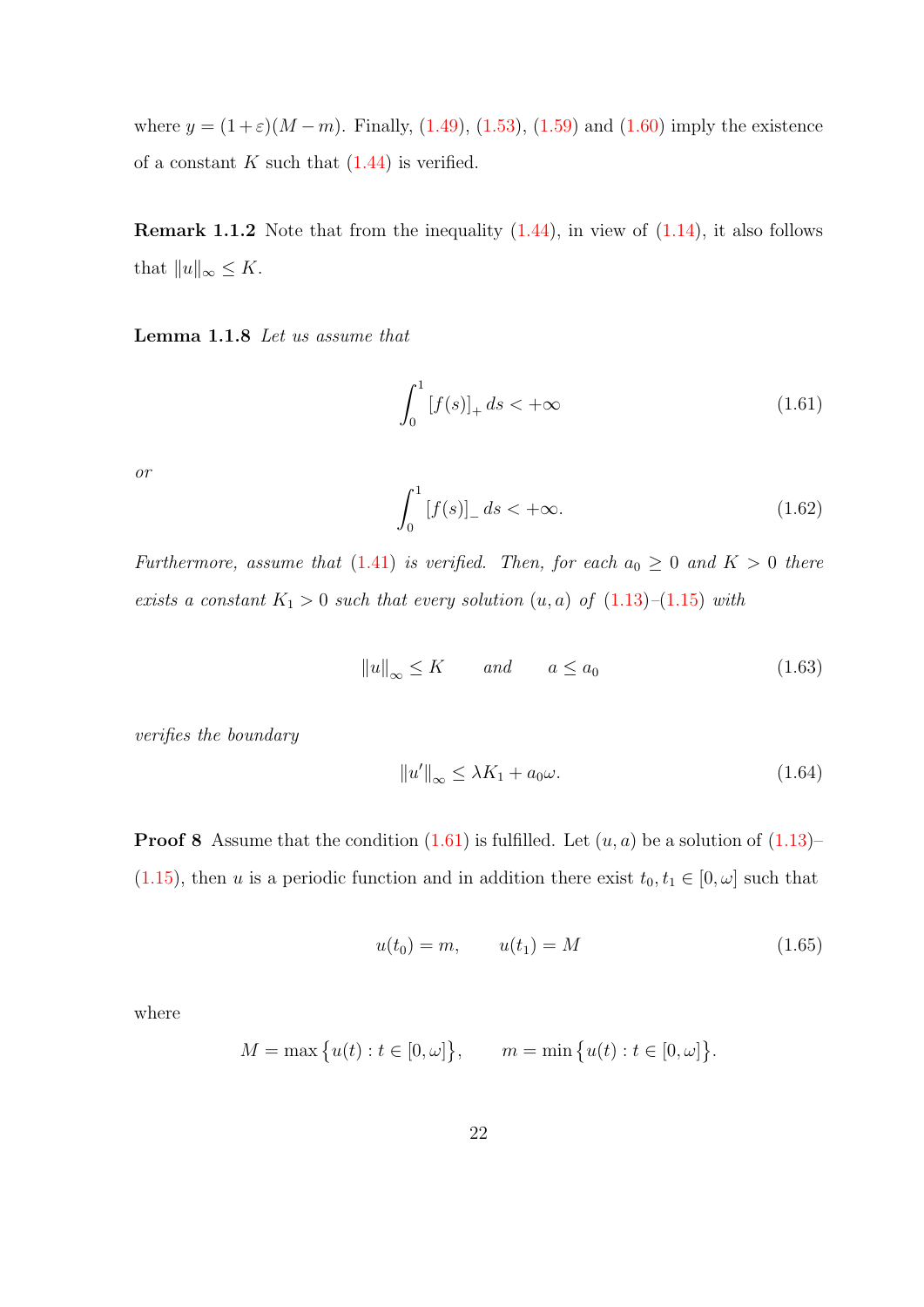We integrate in [\(1.50\)](#page-27-1) on the interval  $[t_0, t] \subseteq [t_0, t_0 + \omega]$  obtaining

$$
\vartheta(u')(t) + \lambda \int_{t_0}^t f(\vartheta(T(u,a))(s))\vartheta(u')(s)ds + \lambda \int_{t_0}^t g(\vartheta(T(u,a))(s))ds =
$$
  

$$
= \lambda \int_{t_0}^t \vartheta_1(h)(s, \vartheta(T(u,a))(s))ds - (1 - \lambda)a(t - t_0)
$$

where  $\vartheta : C([0,\omega];\mathbb{R}) \to C([0,2\omega];\mathbb{R})$  and  $\vartheta_1 : \text{Car}([0,\omega] \times \mathbb{R}_+;\mathbb{R}) \to \text{Car}([0,2\omega] \times$  $\mathbb{R}; \mathbb{R}$ , respectively, those are the periodic extension operators

<span id="page-31-4"></span><span id="page-31-3"></span><span id="page-31-1"></span>
$$
\vartheta(v)(t) = \begin{cases}\nv(t) & \text{if } t \in [0, \omega], \\
v(t - \omega) & \text{if } t \in (\omega, 2\omega], \\
\vartheta_1(h)(t, x) = \begin{cases}\nh(t, x) & \text{if } t \in [0, \omega], \\
h(t - \omega, x) & \text{if } t \in (\omega, 2\omega].\n\end{cases}\n\end{cases}
$$
\n(1.67)

Obviously,

$$
- \vartheta(u')(t) = \lambda \int_{t_0}^t f(\vartheta(T(u, a))(s))\vartheta(u')(s)ds + \lambda \int_{t_0}^t g(\vartheta(T(u, a))(s))ds
$$

$$
- \lambda \int_{t_0}^t \vartheta_1(h)(s, \vartheta(T(u, a))(s))ds + (1 - \lambda)a(t - t_0). \quad (1.68)
$$

Using  $(1.63)$  and  $(1.65)$  we get

<span id="page-31-0"></span>
$$
0 < T(u, a)(t_0) \le T(u, a)(t) \le T(u, a)(t_1) \le e^{a_0} + 2K \quad \text{for } t \in [0, \omega]. \tag{1.69}
$$

Then, by [\(1.41\)](#page-26-4) and the fact that  $h \in \text{Car} ([0, \omega] \times \mathbb{R}_+; \mathbb{R})$ , the number  $\mu$  and the function  $\sigma$  defined by

<span id="page-31-2"></span>
$$
\mu = \sup \{ [g(s)]_+ : s \in (0, e^{a_0} + 2K] \}, \quad \sigma(s) = \sup \{ |h(s, x)| : x \in [0, e^{a_0} + 2K] \}, \tag{1.70}
$$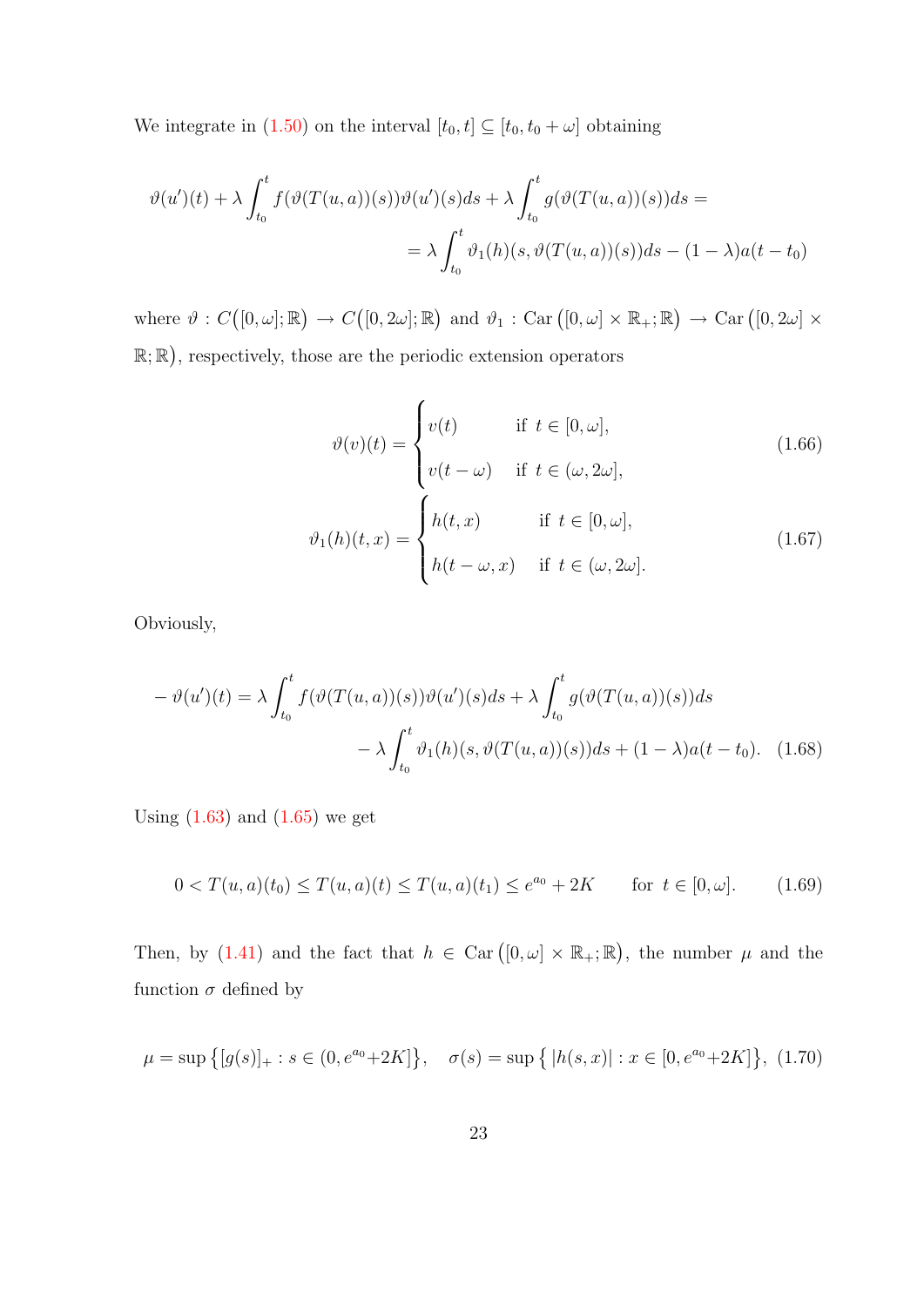satisfies

<span id="page-32-0"></span>
$$
0 \le \mu < +\infty, \qquad \sigma \in L([0,\omega]; \mathbb{R}_+). \tag{1.71}
$$

Using [\(1.63\)](#page-30-1), [\(1.69\)](#page-31-0)–[\(1.71\)](#page-32-0) and  $t_0 \le t \le t_0 + \omega$ , in the equation [\(1.68\)](#page-31-1), we obtain

<span id="page-32-1"></span>
$$
-\vartheta(u')(t) \leq \lambda \int_0^{e^{a_0} + 2K} [f(s)]_+ ds + \lambda \omega \mu + \lambda ||\sigma||_1 + \omega a_0.
$$
 (1.72)

Defining  $K_1 = \int_0^{e^{a_0} + 2K}$  $\int_0^{\pi e^{-0}+2K} [f(s)]_+ ds + \omega \mu + ||\sigma||_1$ , we have, from [\(1.72\)](#page-32-1),

<span id="page-32-3"></span>
$$
-\vartheta(u')(t) \le \lambda K_1 + \omega a_0 \qquad \text{for } t \in [t_0, t_0 + \omega]. \tag{1.73}
$$

We integrate on the interval  $[t, t_1 + \omega] \subseteq [t_1, t_1 + \omega]$  the equation [\(1.50\)](#page-27-1), obtaining

$$
\vartheta(u')(t) = \lambda \int_{t}^{t_1+\omega} f(\vartheta(T(u,a))(s))\vartheta(u')(s)ds + \lambda \int_{t}^{t_1+\omega} g(\vartheta(T(u,a))(s))ds
$$

$$
- \lambda \int_{t}^{t_1+\omega} \vartheta_1(h)(s, \vartheta(T(u,a))(s))ds + (1-\lambda)a(t_1+\omega-t). \quad (1.74)
$$

Using [\(1.63\)](#page-30-1), [\(1.69\)](#page-31-0)–[\(1.71\)](#page-32-0) and  $t_1 \le t \le t_1 + \omega$  in the equation [\(1.74\)](#page-32-2), we have

<span id="page-32-4"></span><span id="page-32-2"></span>
$$
\vartheta(u')(t) \le \lambda K_1 + \omega a_0 \qquad \text{for } t \in [t_1, t_1 + \omega]. \tag{1.75}
$$

From [\(1.73\)](#page-32-3) and [\(1.75\)](#page-32-4) we conclude that [\(1.64\)](#page-30-3) is verified. Therefore the proof is finished for this case.

Now we suppose that  $(1.62)$  is fulfilled. By defining

<span id="page-32-5"></span>
$$
v(t) = u(\omega - t) \qquad \text{for } t \in [0, \omega] \tag{1.76}
$$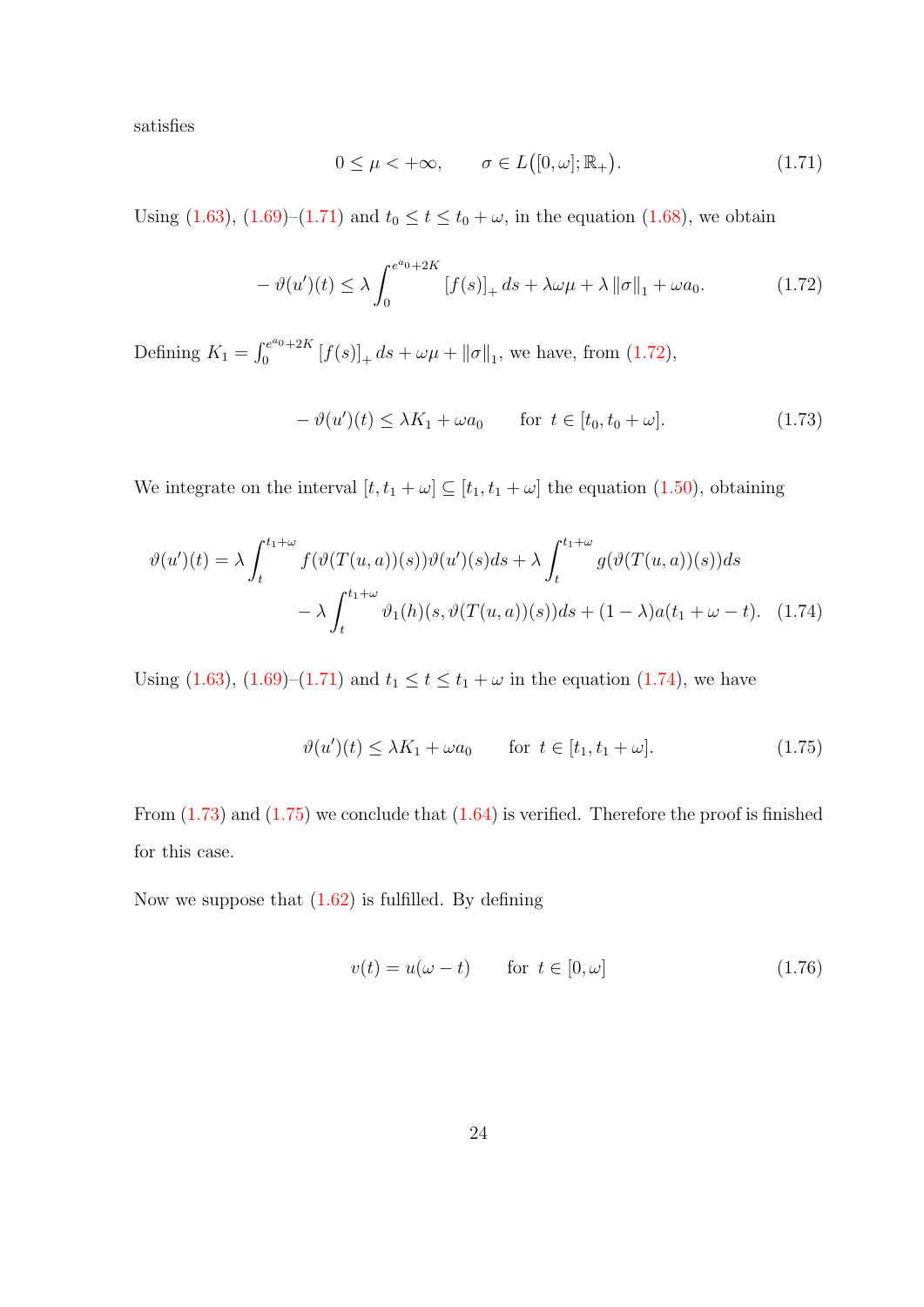we obtain that

$$
v''(t) - \lambda f(T(v, a)(t))v'(t) + \lambda g(T(v, a)(t)) = \lambda \widetilde{h}(t, T(v, a)(t)) - (1 - \lambda)a \quad \text{for a. e. } t \in [0, \omega],
$$

where

$$
\widetilde{h}(t,x) = h(\omega - t, x) \quad \text{for a. e. } t \in [0, \omega], \quad x \in \mathbb{R}_+.
$$

If we do an analogical reasoning, using  $(1.62)$  by  $(1.61)$ , we arrive at

<span id="page-33-0"></span>
$$
||v'||_{\infty} \le \lambda K_1 + a_0 \omega \tag{1.77}
$$

with

$$
K_1 = \int_0^{e^{a_0} + 2K} [f(s)]_- ds + \omega \mu + ||\sigma||_1.
$$

Now, since  $(1.76)$  and  $(1.77)$  we obtain  $(1.64)$ .

**Remark 1.1.3** If we take  $a_0 = 0$  in Lema [1.1.8,](#page-30-5) we would obtain that

$$
||u'||_{\infty} \le \lambda K_1 \tag{1.78}
$$

Whenever  $(u, a)$  is a solution of  $(1.13)$ – $(1.15)$  with  $a \leq 0$ .

Lemma 1.1.9 We suppose that

<span id="page-33-1"></span>
$$
\lim_{x \to 0+} g(x) = -\infty, \qquad \int_0^1 g(s)ds = -\infty,
$$
\n(1.79)

and  $(1.61)$  or  $(1.62)$  is verified. Then, for each  $K > 0$  there exists a constant  $a_1 > 0$ such that every solution  $(u, a)$  of  $(1.13)$ – $(1.15)$  with

<span id="page-33-2"></span>
$$
||u||_{\infty} \le K \qquad and \qquad a \le 0 \tag{1.80}
$$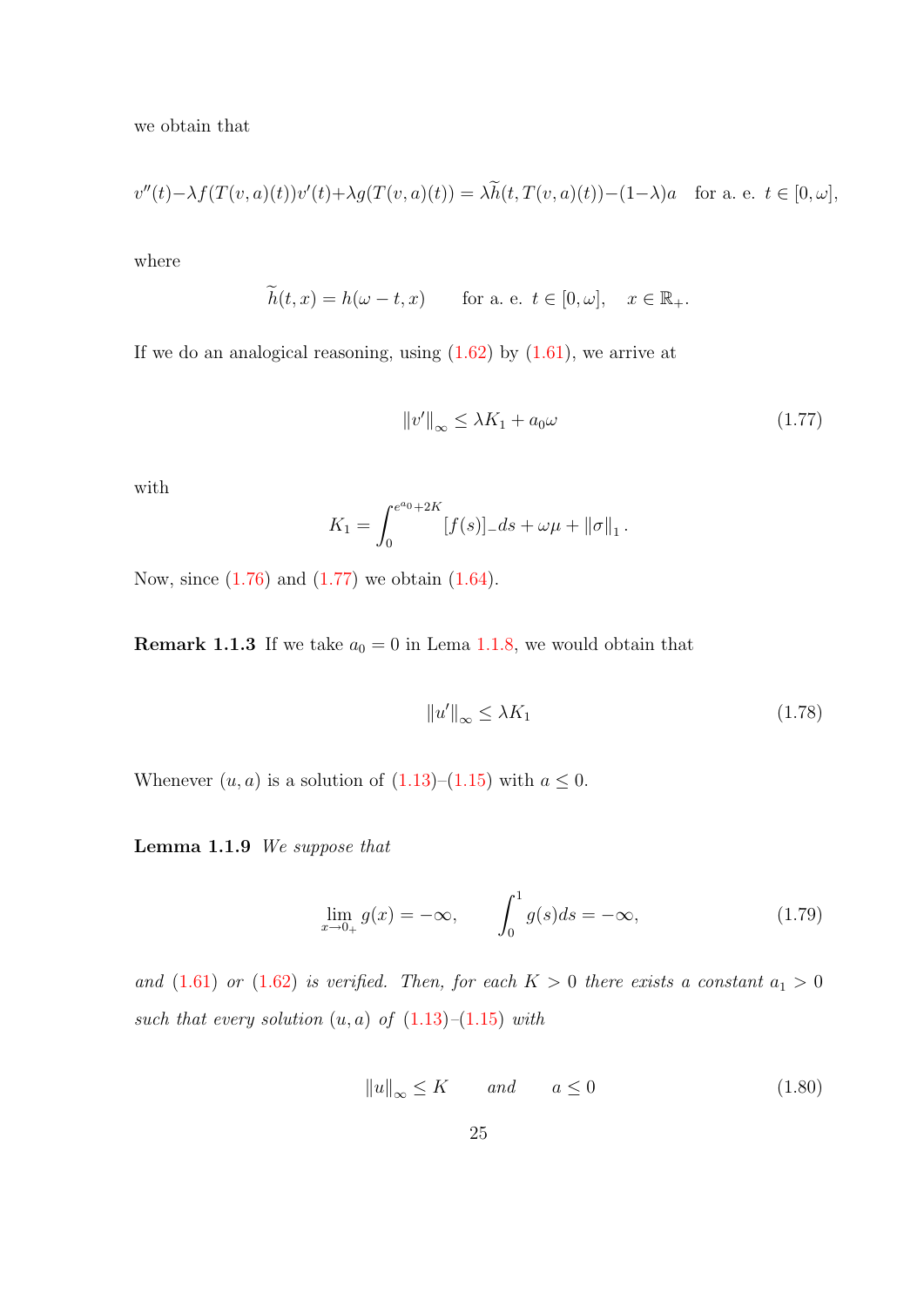admits the bound

<span id="page-34-0"></span>
$$
-a_1 \le a. \tag{1.81}
$$

**Proof 9** We define  $\sigma$  as in [\(1.70\)](#page-31-2) with  $a_0 = 0$ . Obviously, because [\(1.79\)](#page-33-1) and  $h \in$ Car  $([0, \omega] \times \mathbb{R}_+; \mathbb{R})$ , we arrive to  $\sigma \in L([0, \omega]; \mathbb{R}_+)$ . Since  $(u, a)$  is solution of  $(1.13)$ - $(1.15)$ , from  $(1.15)$ , by  $(1.70)$  and  $(1.80)$ , we have

$$
\frac{a(1-\lambda)}{\lambda} = -\frac{1}{\omega} \left[ \int_0^{\omega} g(T(u,a)(s))ds - \int_0^{\omega} h(s,T(u,a)(s))ds \right]
$$
  

$$
\geq -\frac{1}{\omega} \int_0^{\omega} g(T(u,a)(s))ds - \frac{1}{\omega} ||\sigma||_1,
$$

hence

$$
-\frac{1}{\omega}\int_0^{\omega}g(T(u,a)(s))ds\leq \frac{a(1-\lambda)}{\lambda}+\frac{1}{\omega}\left\|\sigma\right\|_1.
$$

By  $(1.80)$  we obtain

<span id="page-34-3"></span>
$$
-\int_0^\omega g(T(u,a)(s))ds \le ||\sigma||_1.
$$
\n(1.82)

On the other hand,  $(1.79)$  implies that there exists  $s_0 > 0$  such that

<span id="page-34-4"></span>
$$
g(s) < -\frac{\|\sigma\|_1}{\omega} \le 0
$$
 for  $s \in (0, s_0)$ . (1.83)

We denote by  $t_m \in [0, \omega]$  the point where  $u(t_m) = \min \{u(t) : t \in [0, \omega]\}\.$  Obviously, either

<span id="page-34-2"></span>
$$
T(u, a)(t_m) = e^a \ge s_0,
$$
\n(1.84)

or

<span id="page-34-1"></span>
$$
T(u, a)(t_m) = e^a < s_0. \tag{1.85}
$$

Clearly, if we get a bound like  $(1.81)$  in the case  $(1.85)$ , that same bound would be useful also for every solution  $(u, a)$  of  $(1.13)$ – $(1.15)$  verifying  $(1.84)$ . Hence, we can suppose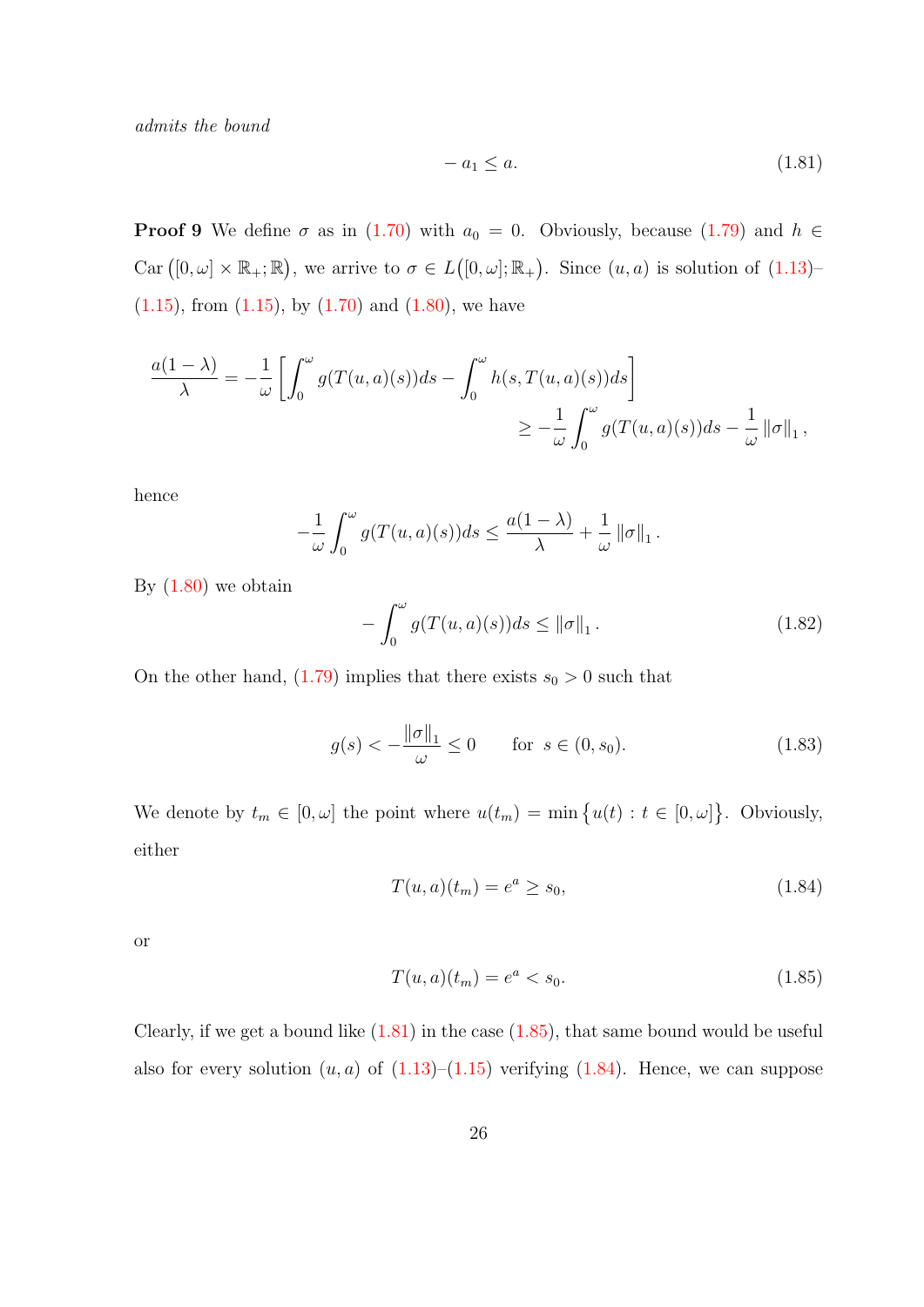that [\(1.85\)](#page-34-1) is fulfilled without loss of generality.

If  $T(u, a)(t) < s_0$  for every  $t \in [0, \omega]$ , by using [\(1.82\)](#page-34-3) and [\(1.83\)](#page-34-4) we would obtain a contradiction. Then there exists points  $t_1, t_2 \in (t_m, t_m + \omega)$  such that

$$
\vartheta(T(u,a))(t) < s_0 \qquad \text{for } t \in [t_m, t_1), \qquad \vartheta(T(u,a))(t_1) = s_0,\tag{1.86}
$$

$$
\vartheta(T(u,a))(t) < s_0 \quad \text{for } t \in (t_2, t_m + \omega], \qquad \vartheta(T(u,a))(t_2) = s_0,\tag{1.87}
$$

where  $\vartheta$  is the operator defined by [\(1.66\)](#page-31-3). Since  $a \leq 0$ , then

<span id="page-35-0"></span>
$$
\frac{\lambda}{\omega} \left[ \int_0^{\omega} g(T(u,a)(s))ds - \int_0^{\omega} h(s,T(u,a)(s))ds \right] \ge 0,
$$

so

$$
u''(t) + \lambda f(T(u, a)(t))u'(t) + \lambda g(T(u, a)(t)) \ge \lambda h(t, T(u, a)(t)) \quad \text{for a. e. } t \in [0, \omega].
$$

Obviously,

$$
[\vartheta(u')(t)]' + \lambda f(\vartheta(T(u,a))(t))\vartheta(u')(t) + \lambda g(\vartheta(T(u,a))(t)) \ge
$$
  
 
$$
\geq \lambda \vartheta_1(h)(t, \vartheta(T(u,a))(t)) \quad \text{for a. e. } t \in [0, 2\omega] \quad (1.88)
$$

where  $\vartheta$  and  $\vartheta_1$  are operators defined by [\(1.66\)](#page-31-3) and [\(1.67\)](#page-31-4), respectively.

first, let us assume that  $(1.61)$  is verified. Integrating on  $[t_m, t_1]$  the inequality  $(1.88)$ we obtain

$$
\vartheta(u')(t_1) + \lambda \int_{t_m}^{t_1} f(\vartheta(T(u,a))(s))\vartheta(u')(s)ds + \lambda \int_{t_m}^{t_1} g(\vartheta(T(u,a))(s))ds \ge
$$
  

$$
\ge \lambda \int_{t_m}^{t_1} \vartheta_1(h)(s, \vartheta(T(u,a))(s))ds;
$$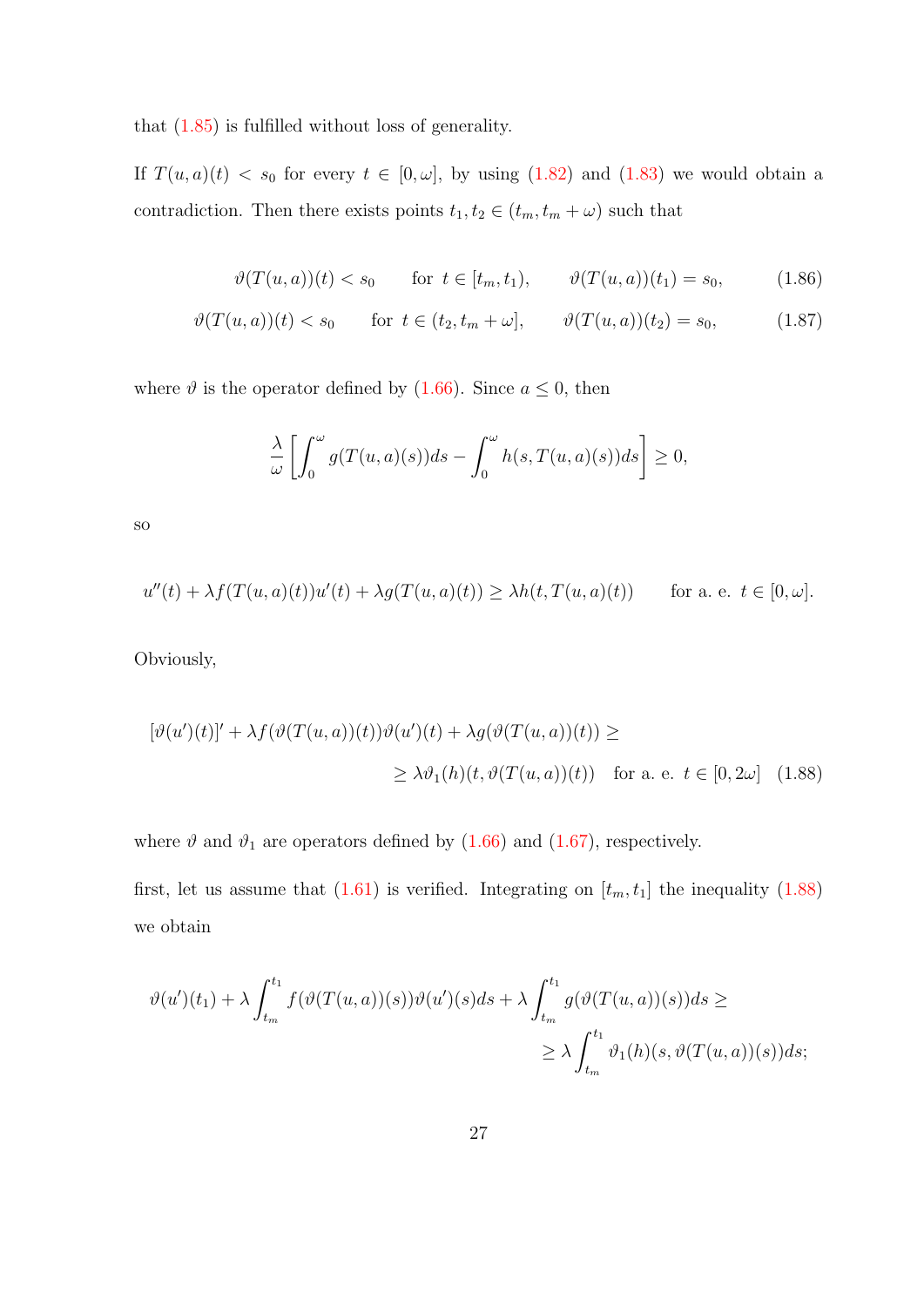By a variable change and using  $(1.85)$  and  $(1.86)$  we have

$$
\vartheta(u')(t_1) + \lambda \int_{e^a}^{s_0} f(s)ds - \lambda \int_{t_m}^{t_1} \vartheta_1(h)(s, \vartheta(T(u, a))(s))ds \geq -\lambda \int_{t_m}^{t_1} g(\vartheta(T(u, a))(s))ds.
$$

According to Lema [1.1.8,](#page-30-0) Remark [1.1.3](#page-33-0) and the conditions [\(1.79\)](#page-33-1) and [\(1.80\)](#page-33-2) we obtain that there exists a constant  $K_1 > 0$  such that [\(1.78\)](#page-33-3) is fulfilled. Using (1.78), [\(1.85\)](#page-34-0), the inequality  $\lambda > 0$  and the fact of  $x \leq [x]_+$  for any  $x \in \mathbb{R}$  we obtain

<span id="page-36-0"></span>
$$
-\int_{t_m}^{t_1} g(\vartheta(T(u,a))(s))ds \le K_2
$$
\n(1.89)

where

$$
K_2 = K_1 + \int_0^{s_0} [f(s)]_+ ds + ||\sigma||_1.
$$

Multiplying by  $K_1$  in the inequality [\(1.89\)](#page-36-0), then

$$
-K_1 \int_{t_m}^{t_1} g(\vartheta(T(u,a))(s))ds \leq K_2 K_1.
$$

Using  $(1.78)$ ,  $(1.83)$  we obtain

$$
-\int_{t_m}^{t_1} g(\vartheta(T(u,a))(s))\vartheta(u')(s)ds \leq K_2K_1.
$$

After a simple change of variable and using  $(1.85)$  and  $(1.86)$  we arrive to

<span id="page-36-1"></span>
$$
-\int_{e^a}^{s_0} g(s)ds \le K_2 K_1.
$$
\n(1.90)

Using  $(1.79)$  we ensure the existence of  $a_1 > 0$  such that  $(1.81)$  is fulfilled.

As a second part, we suppose that [\(1.62\)](#page-30-1) is true. Integrating on  $[t_2, t_m + \omega]$  the inequality  $(1.88)$  and doing similar steps as before, using  $(1.87)$  in place of  $(1.86)$ , we arrive to  $(1.90)$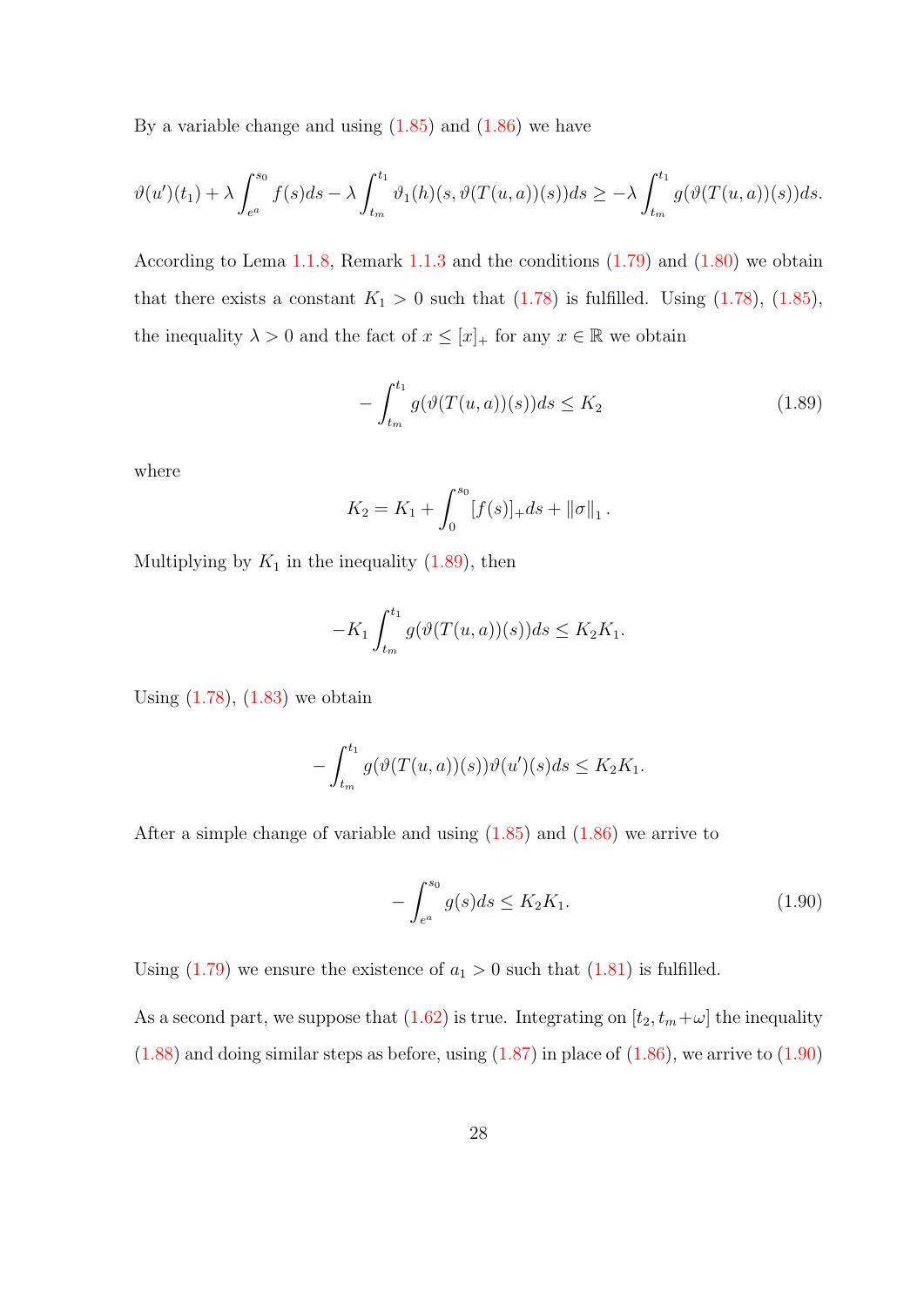with

$$
K_2 = K_1 + \int_0^{s_0} [f(s)]_- ds + ||\sigma||_1.
$$

Then, the condition [\(1.79\)](#page-33-1) implies the existence of a constant  $a_1 > 0$  such that [\(1.81\)](#page-34-2) is fulfilled.

#### 1.1.4 Main result and consequences

Now we are at the point to prove our abstract existence result to periodic solutions of [\(1.1\)](#page-14-0) in the repulsive case and to discuss some consequences.

<span id="page-37-0"></span>**Theorem 1.1.3** Let  $\eta \in \text{Car}([0,\omega] \times \mathbb{R}_+;\mathbb{R}_+)$  non-decreasing function with respect to the second variable,  $h_0 \in L([0,\omega];\mathbb{R})$ ,  $\rho \in C(\mathbb{R}^+;\mathbb{R}^+)$  non-decreasing and  $r > 0$  such that is fulfilled

1. 
$$
-\eta(t, x) \leq h(t, x) \leq h_0(t)\rho(x)
$$
 for a. e.  $t \in [0, \omega]$ ,  $x \geq r$ ,  
\n2.  $g(x) \geq \overline{h}_0 \rho(x)$  for  $x \geq r$ ,  
\n3.  $\lim_{x \to 0+} g(x) = -\infty$ ,  $\int_0^1 g(x) dx = -\infty$ ,  
\n4.  $g^* \stackrel{\text{def}}{=} \limsup_{x \to +\infty} \frac{[g(x)]_+}{x} < \left(\frac{\pi}{\omega}\right)^2$ ,  
\n5.  $\limsup_{x \to +\infty} \frac{\int_0^{\omega} \eta(t, x) dt}{x} < \frac{4}{\omega} \left(1 - g^* \left(\frac{\omega}{\pi}\right)^2\right)$ ,  
\n6.  $\int_0^1 [f(s)]_+ ds < +\infty$  or  $\int_0^1 [f(s)]_- ds < +\infty$ .

Then, there exists at least one solution of problem  $(1.1)$ ,  $(1.3)$ .

Proof 10 The result immediately follows from Lemma [1.1.2,](#page-20-0) Lemmas [1.1.6–](#page-24-0)[1.1.9,](#page-33-4) and Remark [1.1.2.](#page-30-2)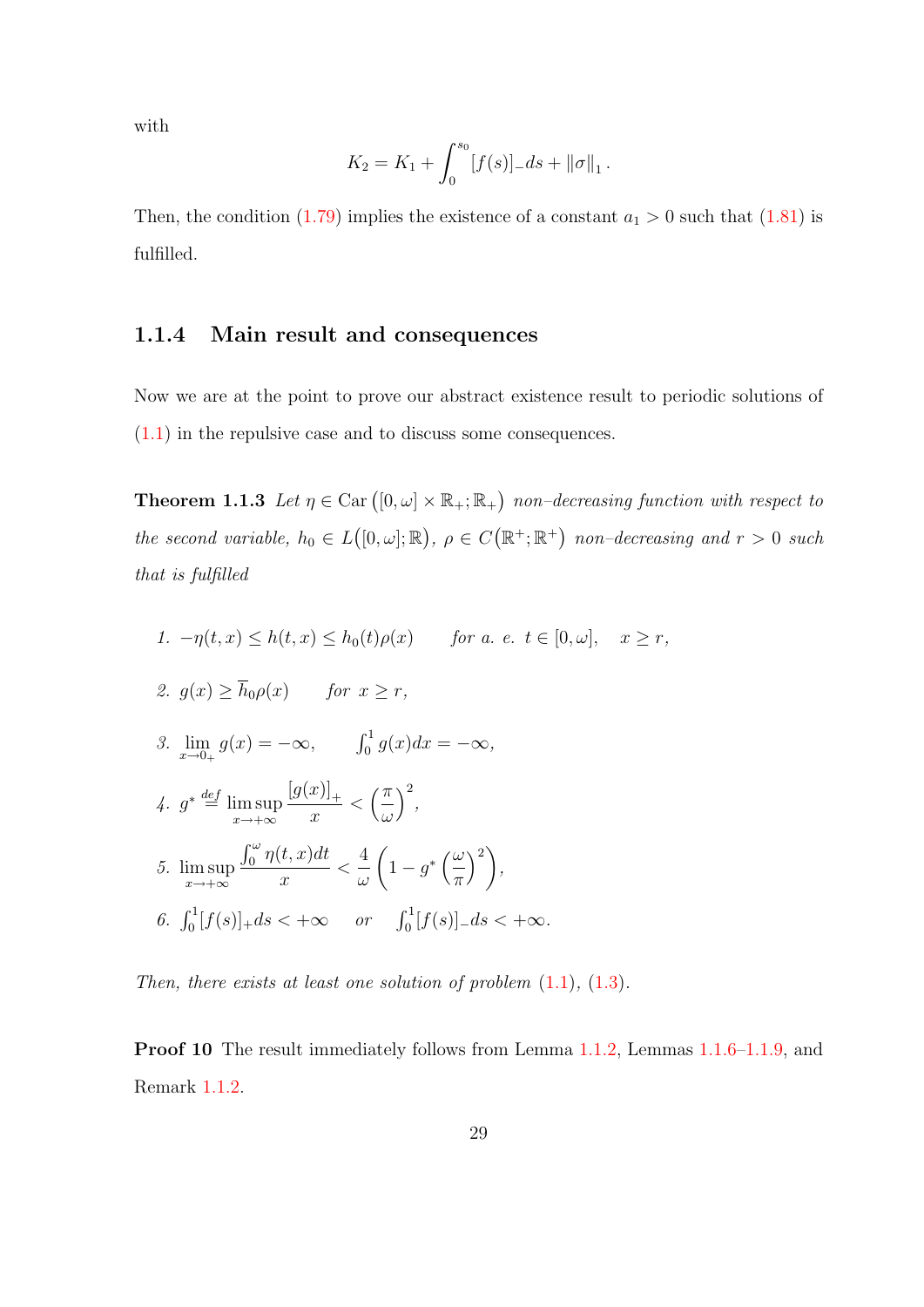Many classical papers consider the case where the right-hand side only depends on t and f is continuous at zero, that is,  $f \in C(\mathbb{R}_+;\mathbb{R})$  and  $\delta = 0$ . We consider this case in a separated corollary.

<span id="page-38-0"></span>**Corollary 1.1.2** Let us consider the problem [\(1.2\)](#page-14-2), [\(1.3\)](#page-14-1) where  $g \in C(\mathbb{R}^+;\mathbb{R})$  verifies the conditions

- 1.  $\lim_{x \to 0+} g(x) = -\infty$ ,
- 2.  $\int_0^1 g(x) dx = -\infty$ ,
- 3. lim sup  $x\rightarrow+\infty$  $g(x)$  $\overline{x}$  $\langle \frac{\pi}{2}$ ω  $\Big)^2$ ,
- 4. there exists  $r > 0$  such that  $g(x) \geq \overline{h}_0$  for every  $x \geq r$ .

Then, there exists a positive solution of problem  $(1.2)$ ,  $(1.3)$ .

**Proof 11** It is enough to apply Theorem [1.1.3](#page-37-0) with  $h(t, x) = h_0(t)$ ,  $\eta(t, x) = [h_0(t)]$ and  $\rho \equiv 1$ .

Let us observe that the condition 3. is in some sense optimal, since in  $[7]$  the authors have constructed an example of  $h \in C([0,\omega];\mathbb{R})$  such that the equation

$$
u'' + \left(\frac{\pi}{\omega}\right)^2 u - \frac{1}{u^3} = h(t)
$$

has no periodic solution. This is because of the last equation is resonant at infinity (i.e. it does not fulfil the first hypothesis of Theorem [1.1.1](#page-15-0) when  $a(t) = (\pi/\omega)^2$ . Thus the phenomenon of resonance plays a crucial role to the existence of periodic solution with repulsive singularities. However, our condition 3., roughly speaking, says that [\(1.1\)](#page-14-0) is a non-resonant equation at infinity. Although we will not consider resonant equations, in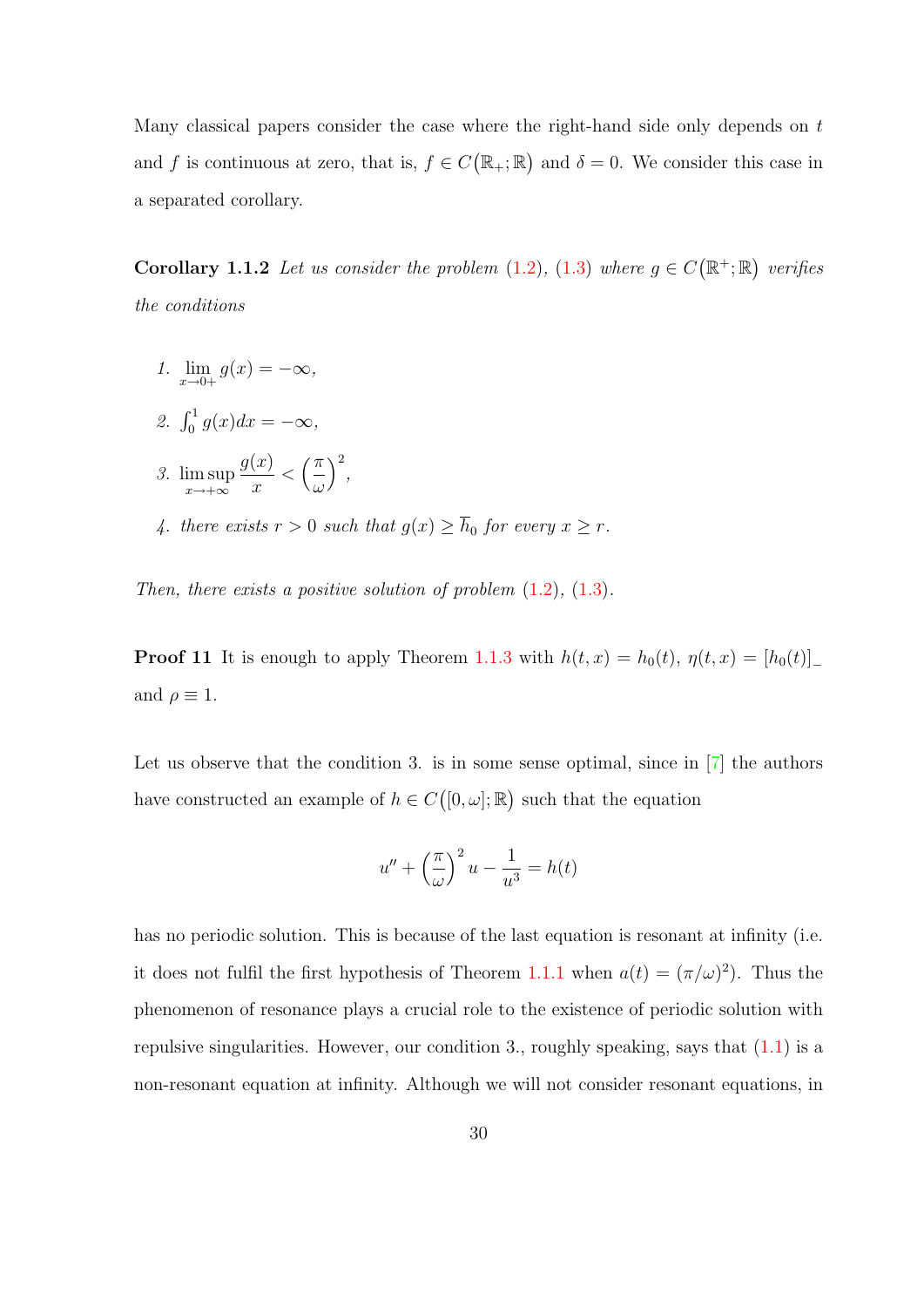literature there is a extensive literature about it, starting by the first paper to a nonsingular equation [\[39\]](#page-141-0) whose technique was based on original application of Schauder fixed point theorem. Afterwards appeared some interesting papers as [\[42,](#page-141-1) [37,](#page-141-2) [36,](#page-141-3) [43,](#page-141-4) [15\]](#page-138-0) all of them are recommendable to read if one is interesting about the topic, in special see [\[42,](#page-141-1) [43\]](#page-141-4) for a survey on the topic. Other recent papers to study the resonance to singular equations are  $[19, 7, 17]$  $[19, 7, 17]$  $[19, 7, 17]$  $[19, 7, 17]$ .

Corollary [1.1.2](#page-38-0) covers the classical model equation of Lazer-Solimini [\[40\]](#page-141-5) (profoundly studied in the next chapter). It also improves the following result by Mawhin.

<span id="page-39-0"></span>**Theorem 1.1.4 ([\[44\]](#page-141-6))** Let us assume that  $f(x) \equiv c \in \mathbb{R}$ . Fix  $0 < a < \frac{1}{2a-2}$  $\frac{1}{2\omega^2 e^{2|c|\omega}}$  and  $b > 0$  such that

- 1.  $g(x) \leq ax + b$  for  $x > 0$ ,
- 2.  $\lim_{x \to 0+} g(x) = -\infty$ ,
- 3.  $\int_0^1 g(x)dx = -\infty$ ,
- 4.  $\liminf_{x \to +\infty} g(x) > h_0$ .

Then there exists at least one positive solution of problem  $(1.2)$ ,  $(1.3)$ .

Obviously, our Corollary [1.1.2](#page-38-0) improves conditions 1. and 4. of Theorem [1.1.4.](#page-39-0) The rest of conditions are the same and thy are classically assumed.

<span id="page-39-1"></span>Another related result was proved by Habets and Sanchez.

**Theorem 1.1.5 ([\[26\]](#page-139-1))** Let there exist constants  $c > 0$  and  $0 < r_0 < 1 < r_1 < +\infty$ such that

1. 
$$
g(x) - h_0(t) \le c
$$
 for  $t \in [0, \omega]$ ,  $x > 0$ ,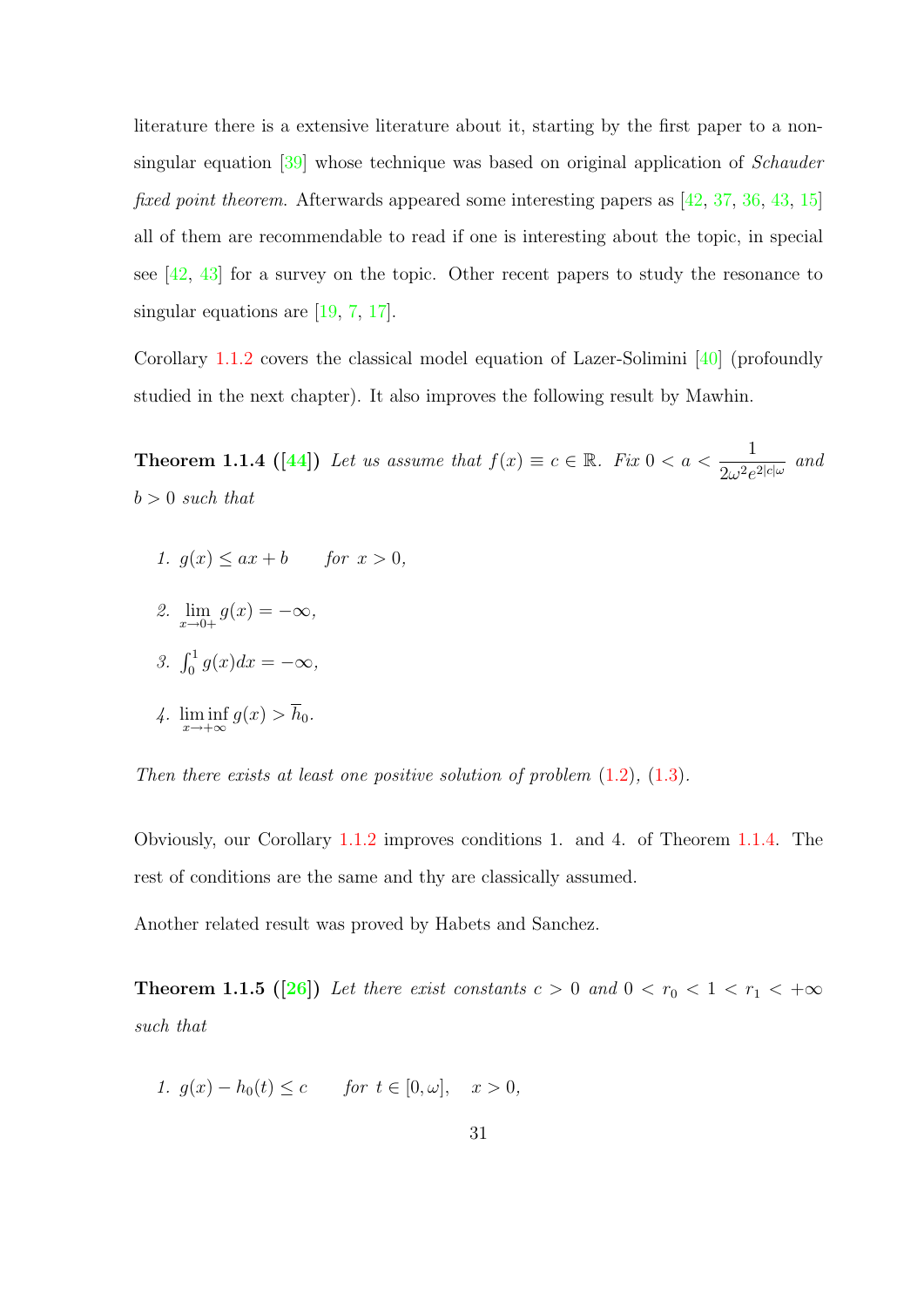- 2.  $q(x) < \overline{h}_0$  for all  $x < r_0$ ,
- 3.  $\int_0^1 g(x)dx = -\infty$ ,
- 4.  $q(x) > \overline{h}$  for all  $x > r_1$ .
- 5.  $\int_0^{\omega} h_0^2(s)ds < +\infty$

Then the problem  $(1.2)$ ,  $(1.3)$  has at least one positive solution.

Our Corollary [1.1.2](#page-38-0) improves Theorem [1.1.5,](#page-39-1) except for the condition 1., which it is not assumed by Habets-Sanchez.

## 1.2 Attractive singularities

Intuitively speaking, if the singularity is of attractive type, one can expect to use the lower and upper functions theory in order to obtain existence of solutions for boundary value problems, in particular for our periodic problem. In this case, usually the expected results are "better" than when the nonlinearity presents a repulsive singularity.

These type of equations will be mainly emphasized in this work. Because it can establish an original sharp condition guaranteeing the existence of periodic solutions. More concretely, it seems that there an inusual relationship between the "order" of the singularity and the smoothness of the coeficientes in the equation. This fact will be studied in depth in the next chapters.

Such as it was mentioned we need to introduce a new tool to study existence of periodic solutions to  $(1.1)$ : the lower and upper functions method. The main theorem of this part is a general existence result of periodic solutions to the above-mentioned equation based (with attractive singularity) on this method.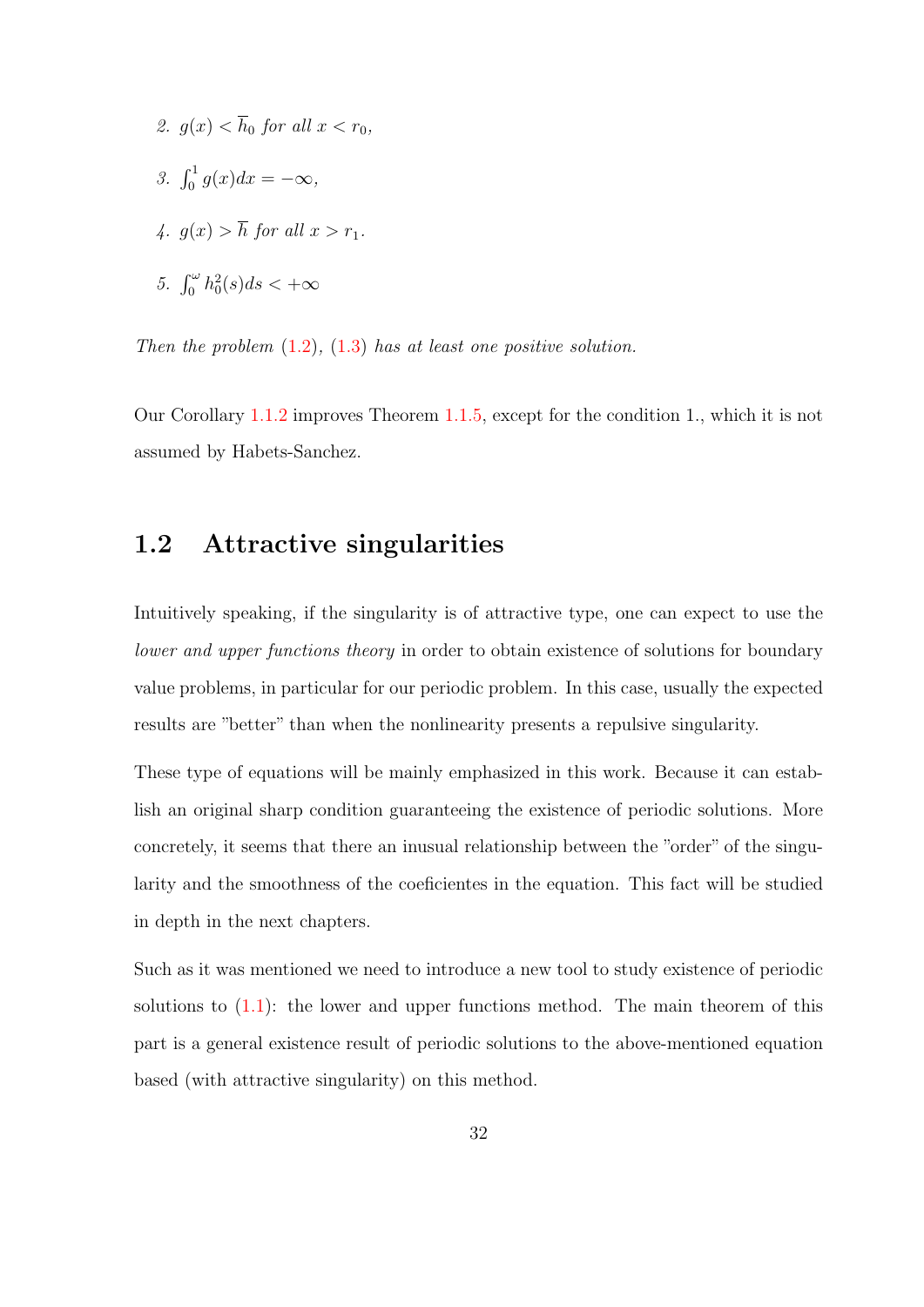#### 1.2.1 The method of lower and upper functions

The method of upper and lower functions is one of the most fruitful techniques in Nonlinear Analysis and the main idea can be traced back at least to Picard. The monograph [\[11\]](#page-138-2) presents a nice and complete historical review of the subject. In our context, the definition of upper and lower functions is as follows.

**Definition 1.2.1** A function  $\alpha \in AC^1([0, \omega]; \mathbb{R})$  is called a lower-function to the prob-lem [\(1.1\)](#page-14-0), [\(1.3\)](#page-14-1) if  $\alpha(t) > 0$  for every  $t \in [0, \omega]$  and

$$
\alpha''(t) + f(\alpha(t))\alpha'(t) + g(\alpha(t)) \ge h(t, \alpha(t)) \quad \text{for a. e. } t \in [0, \omega],
$$
  

$$
\alpha(0) = \alpha(\omega), \quad \alpha'(0) \ge \alpha'(\omega).
$$

**Definition 1.2.2** A function  $\beta \in AC^1([0,\omega];\mathbb{R})$  is called an upper-function to the problem [\(1.1\)](#page-14-0), [\(1.3\)](#page-14-1) if  $\beta(t) > 0$  for every  $t \in [0, \omega]$  and

$$
\beta''(t) + f(\beta(t))\beta'(t) + g(\beta(t)) \le h(t, \beta(t)) \quad \text{for a. e. } t \in [0, \omega],
$$
  

$$
\beta(0) = \beta(\omega), \quad \beta'(0) \le \beta'(\omega).
$$

Next theorem is well-known in the related literature (see, e.g., [\[11\]](#page-138-2) or more general case in [\[48,](#page-142-0) Theorem 8.12]).

<span id="page-41-0"></span>**Proposition 1.2.1** Let  $\alpha$  and  $\beta$  be lower and upper functions to the problem [\(1.1\)](#page-14-0), [\(1.3\)](#page-14-1) such that

$$
\alpha(t) \le \beta(t) \qquad \text{for } t \in [0, \omega].
$$

Then there exists a positive solution u to the problem  $(1.1)$ ,  $(1.3)$  such that

$$
\alpha(t) \le u(t) \le \beta(t) \quad \text{for } t \in [0, \omega].
$$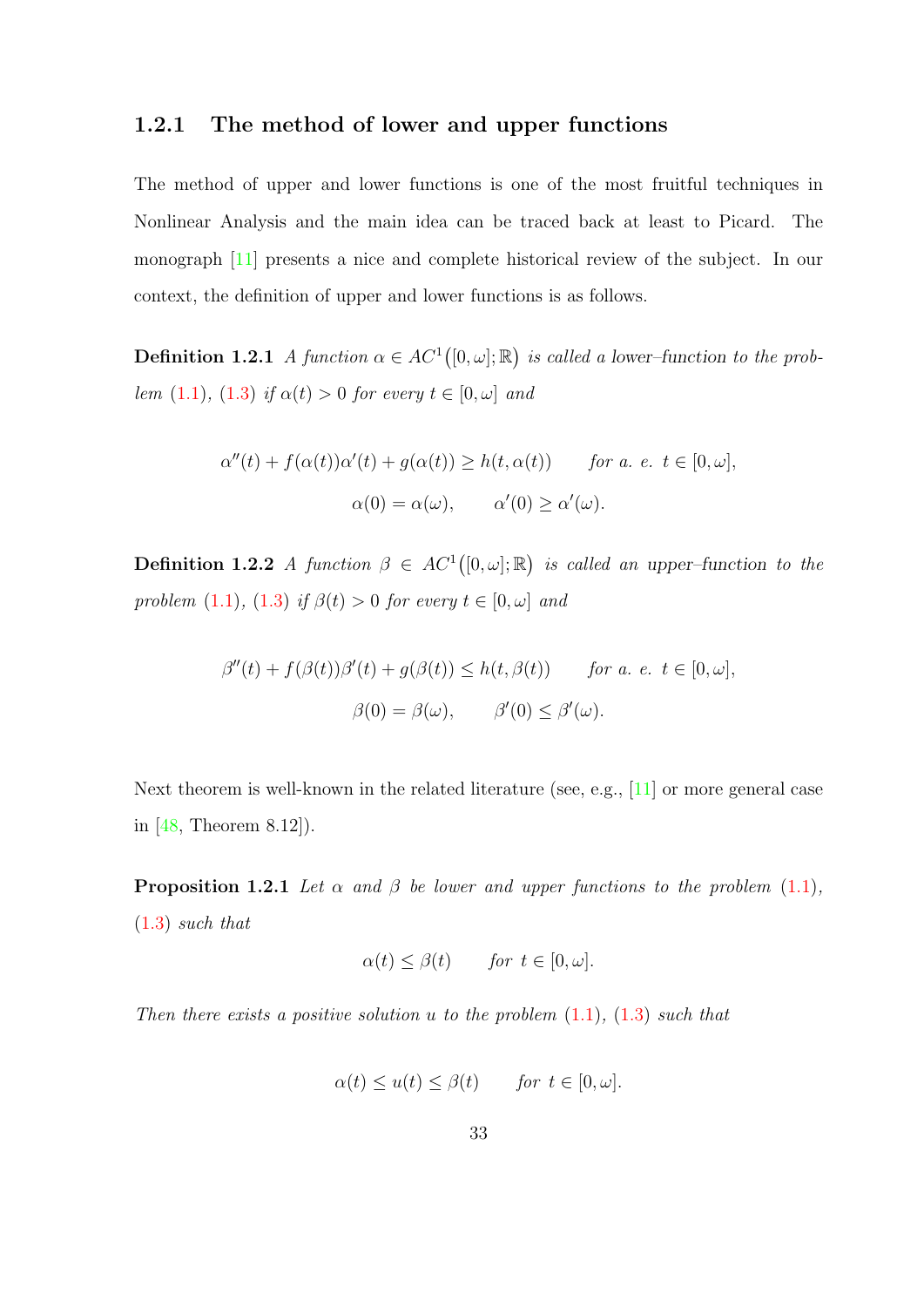At this point we can prove the intuitive reason why we use this method when the equation has an attractive singular non-linearity and why many times it obtained better result in this case. To see that, we propose to consider the following equation

$$
u''(t) \mp ku(t) \pm \frac{1}{u^{\lambda}(t)} = 0 \quad \text{for } t \in [0, \omega],
$$

where  $k > 0$  and  $\lambda > 0$ . Then, if the type of singularity is attractive, one can easily find constant well-ordered lower and upper functions and to apply Proposition [1.2.1.](#page-41-0) On the contrary, if the type of singularity is repulsive, it can find revers-ordered lower and upper functions, thus, in this case, we can not apply Proposition [1.2.1.](#page-41-0) Nevertheless there are theorems which ensure existence of periodic solution when we have lower and upper functions in reversed order under an additional condition which is often used to avoid resonances (see  $[27, 56, 1, 2]$  $[27, 56, 1, 2]$  $[27, 56, 1, 2]$  $[27, 56, 1, 2]$  $[27, 56, 1, 2]$  $[27, 56, 1, 2]$ ).

The objective of this section is to develop a new technique for construction of upper and lower functions to the problem  $(1.1)$ ,  $(1.3)$ .

#### 1.2.2 Auxiliary results

Given  $x_1 \in \mathbb{R}^+$  and  $x_0 \in \mathbb{R}_+$  fixed constants, let us define the operator  $T : C^1([0, \omega]; \mathbb{R}) \to$  $C^1([0,\omega];\mathbb{R})$  by

<span id="page-42-2"></span>
$$
T(u)(t) = x_1 + x_0 \left( u(t) - \min \{ u(s) : s \in [0, \omega] \} \right) \quad \text{for } t \in [0, \omega]
$$
 (1.91)

and consider the auxiliar problem

$$
u''(t) + f(T(u)(t))u'(t) = q(t) \qquad \text{for a. e. } t \in [0, \omega], \tag{1.92}
$$

<span id="page-42-1"></span><span id="page-42-0"></span>
$$
u(0) = 0, \t u(\omega) = 0,
$$
\t(1.93)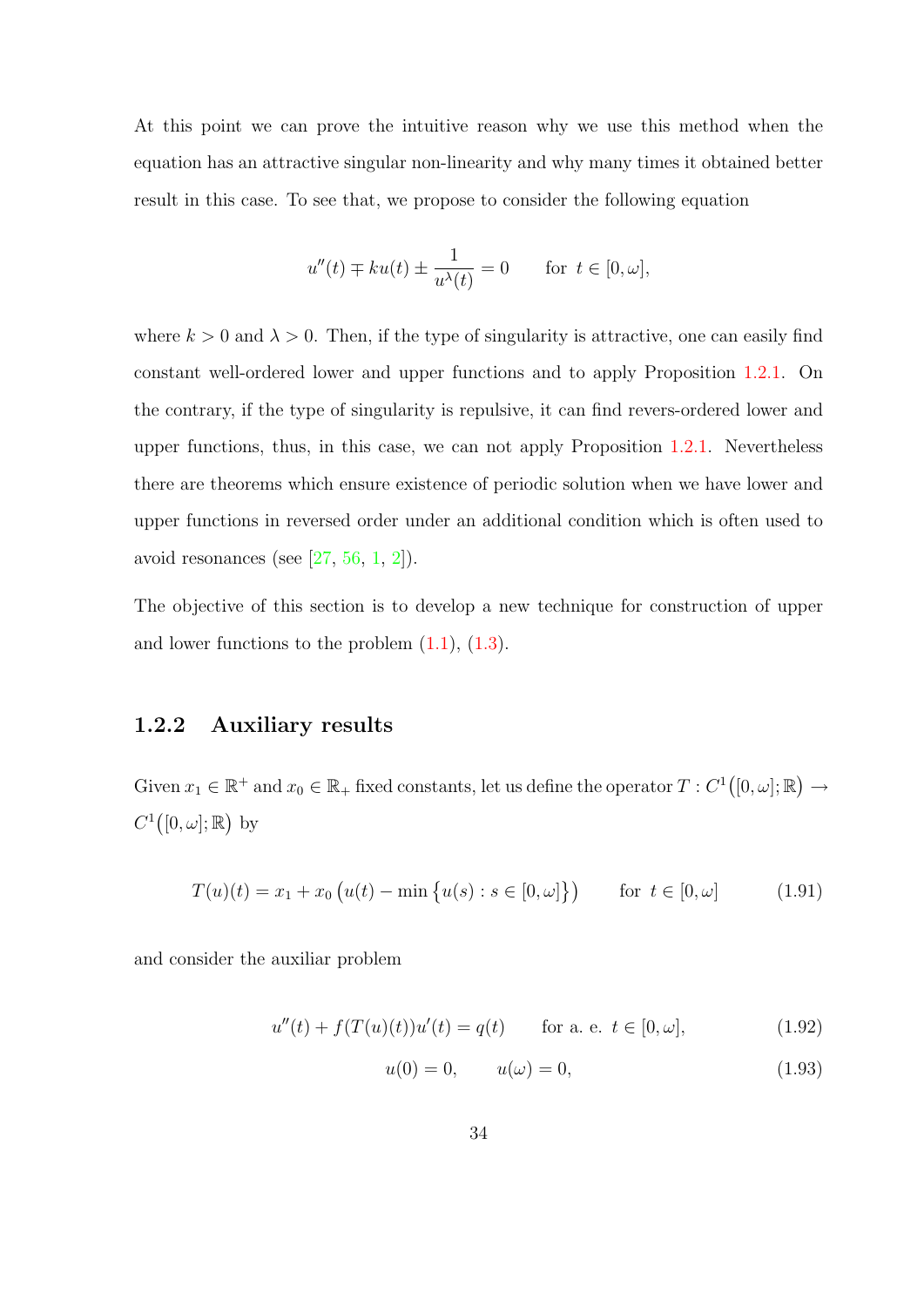where  $f \in C(\mathbb{R}^+;\mathbb{R})$  and  $q \in L([0,\omega];\mathbb{R})$ . By a solution to the problem  $(1.92)$ ,  $(1.93)$ we understand a function  $u \in AC^1([0, \omega]; \mathbb{R})$  which satisfies  $(1.92)$  almost everywhere on  $[0, \omega]$ , and verifies  $(1.93)$ .

#### <span id="page-43-5"></span>Lemma 1.2.1 For every possible solution u to the problem

$$
u''(t) + \lambda f(T(u)(t))u'(t) = \lambda q(t) \qquad \text{for a. e. } t \in [0, \omega], \tag{1.94}
$$

<span id="page-43-1"></span><span id="page-43-0"></span>
$$
u(0) = 0, \t u(\omega) = 0 \t (1.95)
$$

with  $\lambda \in (0,1]$ , the estimate

<span id="page-43-3"></span>
$$
M - m \le \frac{\omega}{4} \max \left\{ \int_0^{\omega} [q(s)]_+ ds, \int_0^{\omega} [q(s)]_- ds \right\} \tag{1.96}
$$

holds (see M and m in Basic Notation).

**Proof 12** Multiplying [\(1.94\)](#page-43-0) by u and integrating on  $[0, \omega]$ , we get

$$
-\int_0^{\omega} {u'}^2(s)ds = \lambda \int_0^{\omega} q(s)u(s)ds.
$$

Hence,

<span id="page-43-2"></span>
$$
\int_0^\omega u'^2(s)ds \le \lambda \left(M \int_0^\omega [q(s)]_- ds - m \int_0^\omega [q(s)]_+ ds\right). \tag{1.97}
$$

Note that [\(1.95\)](#page-43-1) implies  $M \geq 0$ ,  $m \leq 0$ . Therefore, from [\(1.97\)](#page-43-2) we obtain

<span id="page-43-4"></span>
$$
\int_0^{\omega} u'^2(s)ds \le \max\left\{ \int_0^{\omega} [q(s)]_+ ds, \int_0^{\omega} [q(s)]_- ds \right\} (M - m). \tag{1.98}
$$

Now, [\(1.96\)](#page-43-3) is a direct consequence of Lemma [1.1.3](#page-21-0) and [\(1.98\)](#page-43-4).

<span id="page-43-6"></span>Next lemma is a generalized version of a lemma proved by Mawhin in [\[44,](#page-141-6) Lemma 6.2.].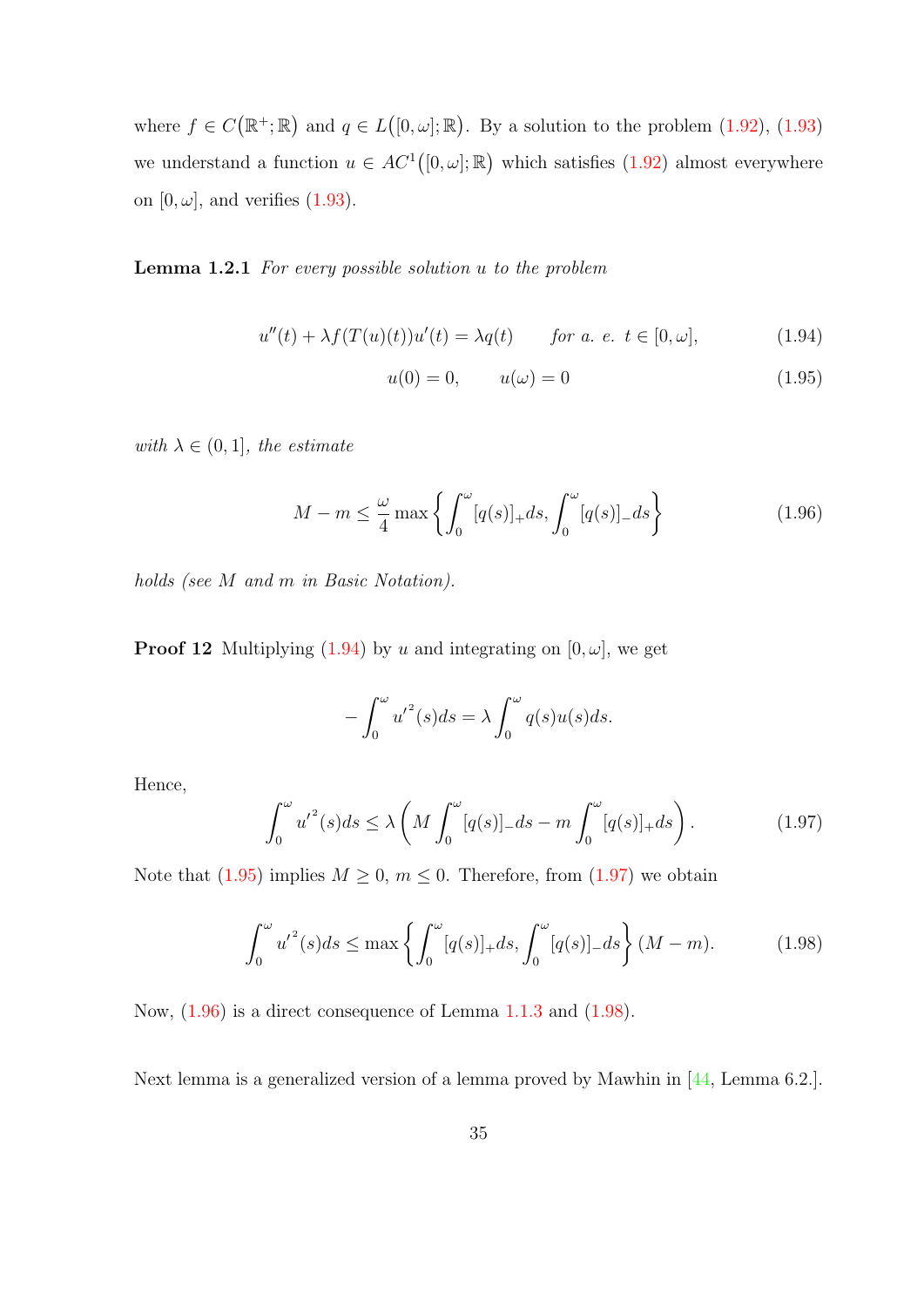**Lemma 1.2.2** For every  $x_1 \in \mathbb{R}^+$ ,  $x_0 \in \mathbb{R}_+$  and  $q \in L([0, \omega]; \mathbb{R})$  there exists a solution u to the problem  $(1.92)$ ,  $(1.93)$ . Furthermore,

<span id="page-44-3"></span>
$$
u'(\omega) - u'(0) = \int_0^{\omega} q(s)ds
$$
\n(1.99)

and  $(1.96)$  is fulfilled.

**Proof 13** Let u be a possible solution to  $(1.94)$ ,  $(1.95)$  with  $\lambda \in (0, 1)$ . According to Lemma [1.2.1](#page-43-5) we have

<span id="page-44-1"></span>
$$
||u||_{\infty} \le \frac{\omega}{4} ||q||_1.
$$
\n(1.100)

On the other hand, it is obvious that there exists  $t_0 \in [0, \omega]$  such that

<span id="page-44-0"></span>
$$
u'(t_0) = 0.\t(1.101)
$$

The integration of  $(1.94)$  from  $t_0$  to t with respect to  $(1.91)$ ,  $(1.101)$ ,  $(1.96)$ , and the inclusion  $\lambda \in (0,1)$ , yields

$$
|u'(t)| \le \left| \int_{t_0}^t f(T(u)(s))u'(s)ds - \int_{t_0}^t q(s)ds \right| \le \int_{x_1}^{x_1 + x_0 \frac{\omega}{4}||q||_1} |f(s)|ds + ||q||_1 \quad \text{for } t \in [0, \omega],
$$

whence we obtain

<span id="page-44-2"></span>
$$
||u'||_{\infty} \le \left(M_f x_0 \frac{\omega}{4} + 1\right) ||q||_1,
$$
\n(1.102)

where

$$
M_f = \max \left\{ |f(x)| : x_1 \le x \le x_1 + x_0 \frac{\omega}{4} ||q||_1 \right\}.
$$

Therefore, in view of [\(1.100\)](#page-44-1) and [\(1.102\)](#page-44-2), u satisfies  $||u||_{C^1} \leq r$  with

$$
r = \left[ (1 + x_0 M_f) \frac{\omega}{4} + 1 \right] ||q||_1.
$$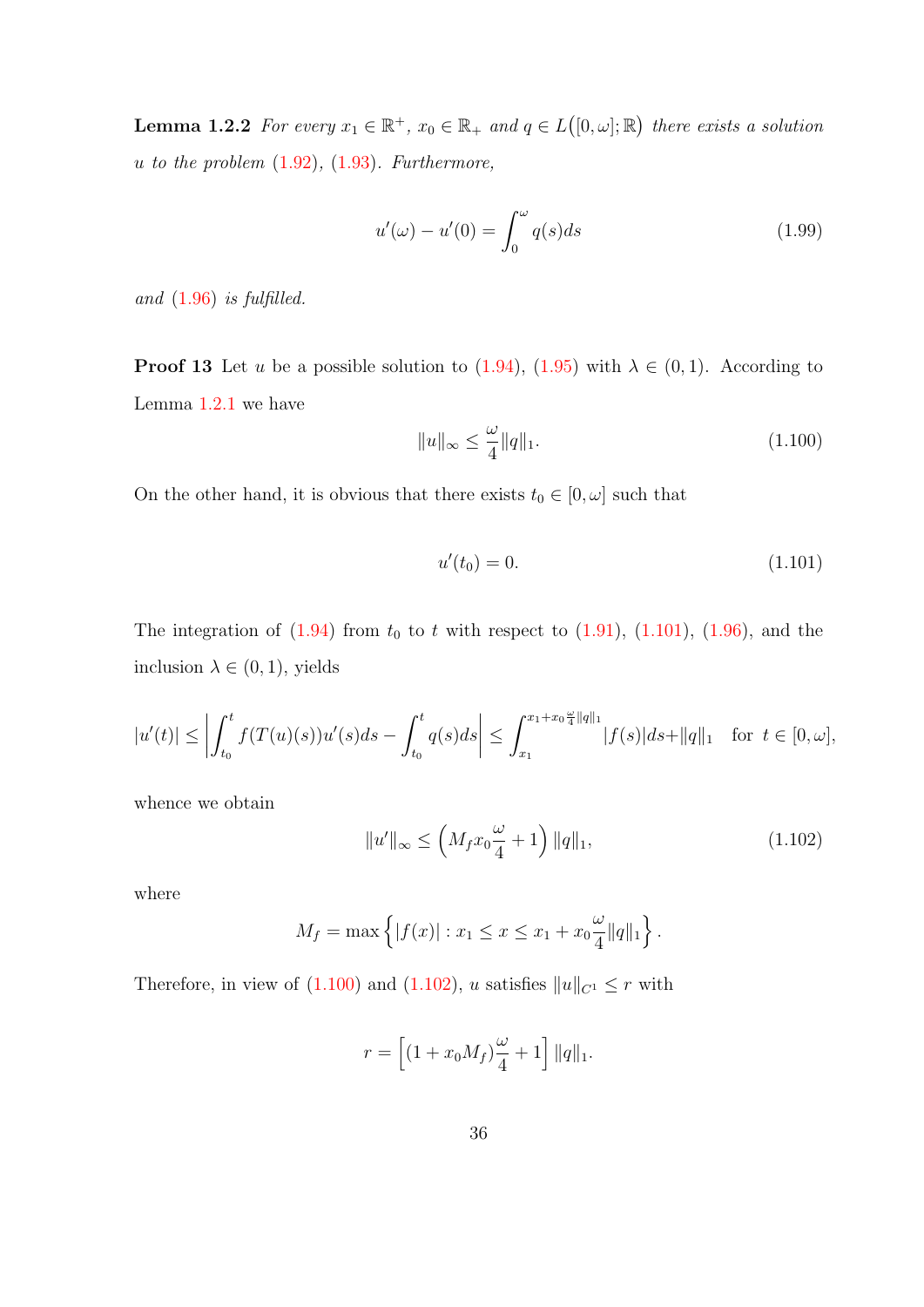Define  $F: C^1([0, \omega]; \mathbb{R}) \to C^1([0, \omega]; \mathbb{R})$  by

$$
F(v)(t) = \frac{1}{\omega} \left[ (\omega - t) \int_0^t s(f(T(v)(s))v'(s) - q(s))ds + t \int_t^{\omega} (\omega - s)(f(T(v)(s))v'(s) - q(s))ds \right]
$$
 for  $t \in [0, \omega]$ .

Then, every solution to  $F(u) = \lambda u$  with  $\lambda \in (0,1)$  is a solution to  $(1.94)$ ,  $(1.95)$  and thus according to Theorem  $1.1.2$  the problem  $(1.92)$ ,  $(1.93)$  has at least one solution u. Integrating [\(1.92\)](#page-42-0) from 0 to  $\omega$  we obtain [\(1.99\)](#page-44-3). The estimate [\(1.96\)](#page-43-3) immediately follows from Lemma [1.2.1.](#page-43-5)

**Remark 1.2.1** Theorem [1.1.2](#page-17-0) is enounced to the special Banach space  $C^1([0,\omega];\mathbb{R})\times\mathbb{R}$ with the norm  $\|(u, a)\| = \|u\|_{C^1} + |a|$ , in this way it can be used directly to prove the results in the previous section. However it can be used in the same way to a general Banach space  $(X, \|\cdot\|)$ .

<span id="page-45-4"></span>**Lemma 1.2.3** Let  $h \in L([0, \omega]; \mathbb{R})$ . Then,

<span id="page-45-2"></span>
$$
\lim_{n \to +\infty} \int_0^{\omega} [h(s) - n]_+ ds = 0 \tag{1.103}
$$

and

<span id="page-45-3"></span>
$$
\lim_{n \to +\infty} \int_0^{\omega} [h(s) + n] \, ds = 0. \tag{1.104}
$$

Proof 14 Let us define

<span id="page-45-1"></span>
$$
h_n(t) = \begin{cases} n & \text{if } h(t) > n, \\ h(t) & \text{if } h(t) \le n, \end{cases}
$$
 for a. e.  $t \in [0, \omega], \quad n \in \mathbb{N}.$  (1.105)

Then,

<span id="page-45-0"></span>
$$
h(t) = h_n(t) + [h(t) - n]_+ \quad \text{for a. e. } t \in [0, \omega], \quad n \in \mathbb{N}.
$$
 (1.106)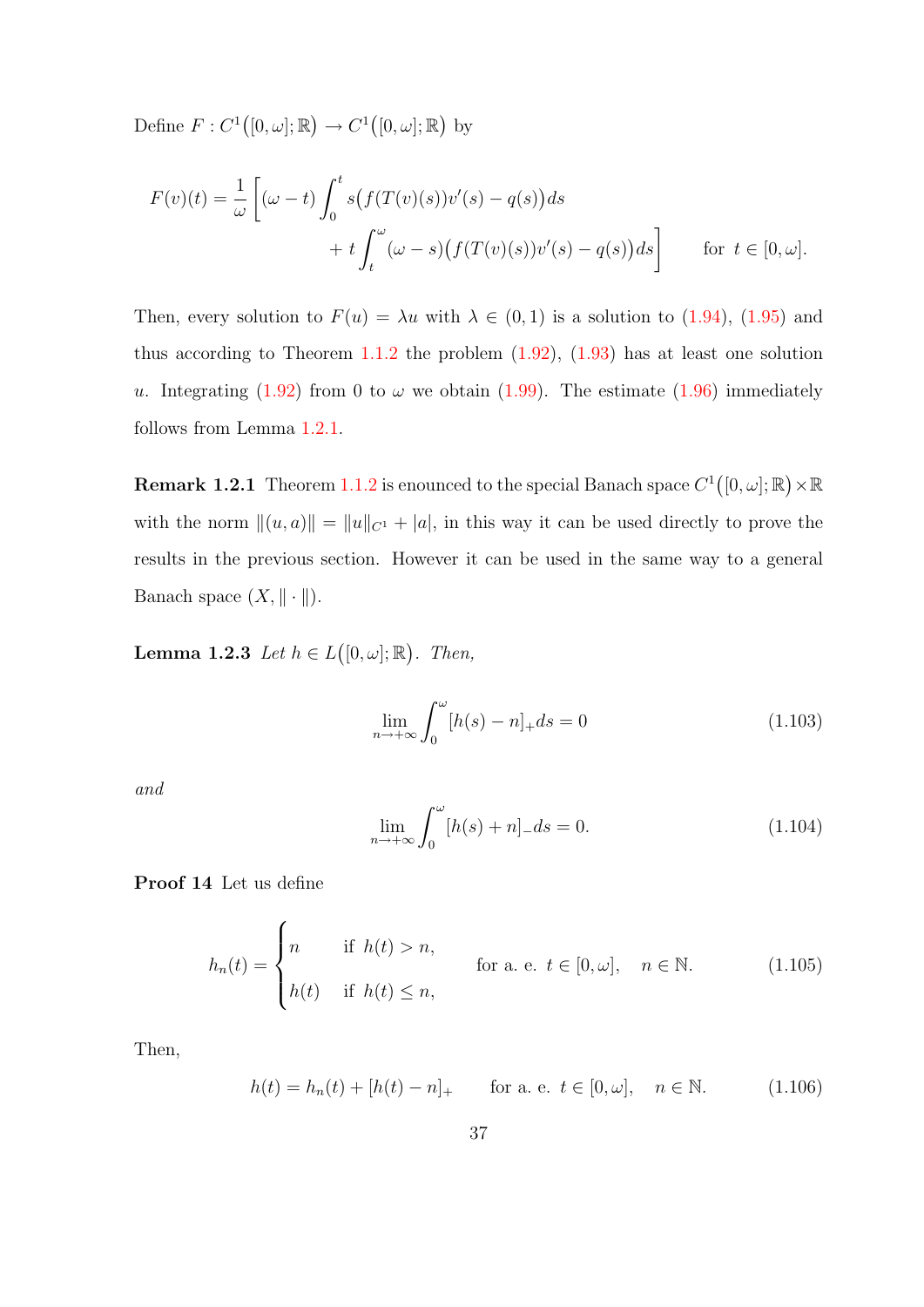Integrating [\(1.106\)](#page-45-0) over a period,

<span id="page-46-0"></span>
$$
\int_0^\omega h(s)ds = \int_0^\omega h_n(s)ds + \int_0^\omega [h(s) - n]_+ds \quad \text{for } n \in \mathbb{N}.
$$
 (1.107)

On the other hand, from  $(1.105)$  and  $(1.106)$  we get

$$
-[h(t)]_{-} \leq h_n(t) \leq h(t) \quad \text{for a. e. } t \in [0, \omega], \quad n \in \mathbb{N}
$$

and

$$
\lim_{n \to +\infty} h_n(t) = h(t) \quad \text{for a. e. } t \in [0, \omega].
$$

Thus, according to Lebesgue Theorem we have

<span id="page-46-1"></span>
$$
\lim_{n \to +\infty} \int_0^{\omega} h_n(s)ds = \int_0^{\omega} h(s)ds.
$$
\n(1.108)

Now, from  $(1.107)$  and  $(1.108)$  we get  $(1.103)$ . The identity  $(1.104)$  can be proved by similar arguments.

## 1.2.3 Construction of lower functions

<span id="page-46-4"></span>The first result of this section gives sufficient conditions for the construction of a lower function.

**Proposition 1.2.2** Let  $h_0 \in L([0, \omega]; \mathbb{R})$ ,  $\rho_0 \in C(\mathbb{R}^+; \mathbb{R}^+)$  be a non-decreasing function,  $0 < x_1 \leq x_2 < +\infty$ , and  $c \in \mathbb{R}$  be such that

$$
h(t, x) \le h_0(t)\rho_0(x) \qquad \text{for a. } e. \ t \in [0, \omega], \quad x \in [x_1, x_2], \tag{1.109}
$$

<span id="page-46-3"></span><span id="page-46-2"></span>
$$
\frac{g(x)}{\rho_0(x)} \ge c \ge \overline{h}_0 \qquad \text{for } x \in [x_1, x_2],\tag{1.110}
$$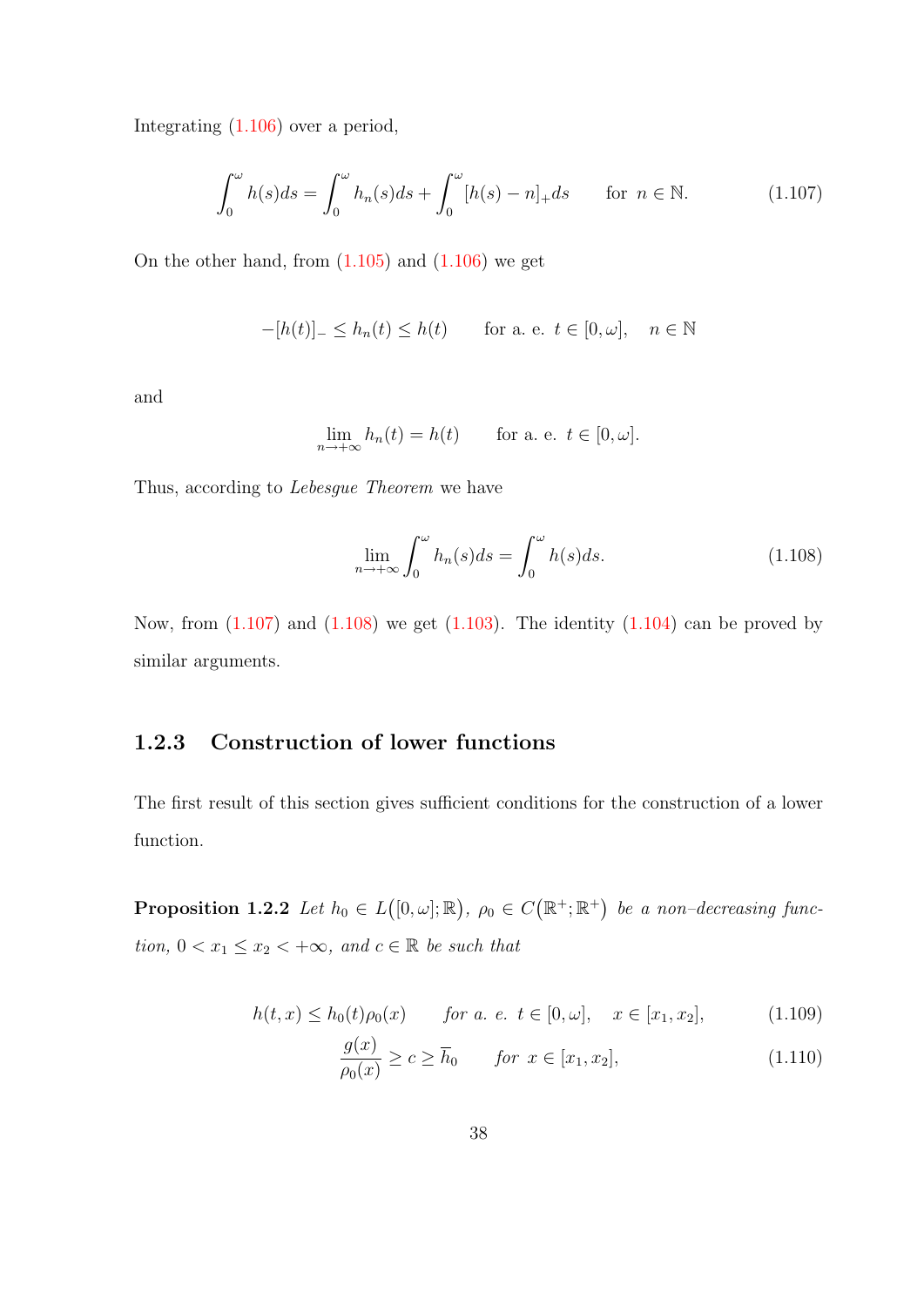and

<span id="page-47-4"></span>
$$
\rho_0(x_2)\frac{\omega}{4}\Phi_+ \le x_2 - x_1 \le \rho_0(x_1)\frac{\omega}{4}\Phi_-, \tag{1.111}
$$

where

<span id="page-47-5"></span>
$$
\varphi(t) = h_0(t) - c \qquad \text{for a. } e \text{. } t \in [0, \omega]. \tag{1.112}
$$

Then there exists a lower function  $\alpha$  to the problem [\(1.1\)](#page-14-0), [\(1.3\)](#page-14-1) such that

$$
x_1 \le \alpha(t) \le x_2 \qquad \text{for } t \in [0, \omega].
$$

**Proof 15** By the definition of  $\varphi$  and [\(1.110\)](#page-46-2), we obtain  $\Phi_{-} \ge \Phi_{+} \ge 0$ . As a first case we suppose that

<span id="page-47-2"></span><span id="page-47-0"></span>
$$
\Phi_{+}>0.
$$

Put

$$
x_0 = \frac{4(x_2 - x_1)}{\omega \Phi_- \Phi_+},\tag{1.113}
$$

$$
q(t) = \Phi_-[\varphi(t)]_+ - \Phi_+[\varphi(t)]_- \quad \text{for a. e. } t \in [0, \omega], \tag{1.114}
$$

and let  $T: C^1([0,\omega];\mathbb{R}) \to C^1([0,\omega];\mathbb{R})$  be the operator defined by [\(1.91\)](#page-42-2). Note that

<span id="page-47-1"></span>
$$
\int_0^\omega q(s)ds = 0.
$$
\n(1.115)

According to Lemma [1.2.2](#page-43-6) there exists a solution  $u$  to  $(1.92)$ ,  $(1.93)$  such that  $(1.96)$ and  $(1.99)$  hold. By using  $(1.114)$  and  $(1.115)$ , we obtain

$$
M - m \le \frac{\omega}{4} \Phi_+ \Phi_-, \tag{1.116}
$$

<span id="page-47-3"></span>
$$
u'(0) = u'(\omega).
$$
 (1.117)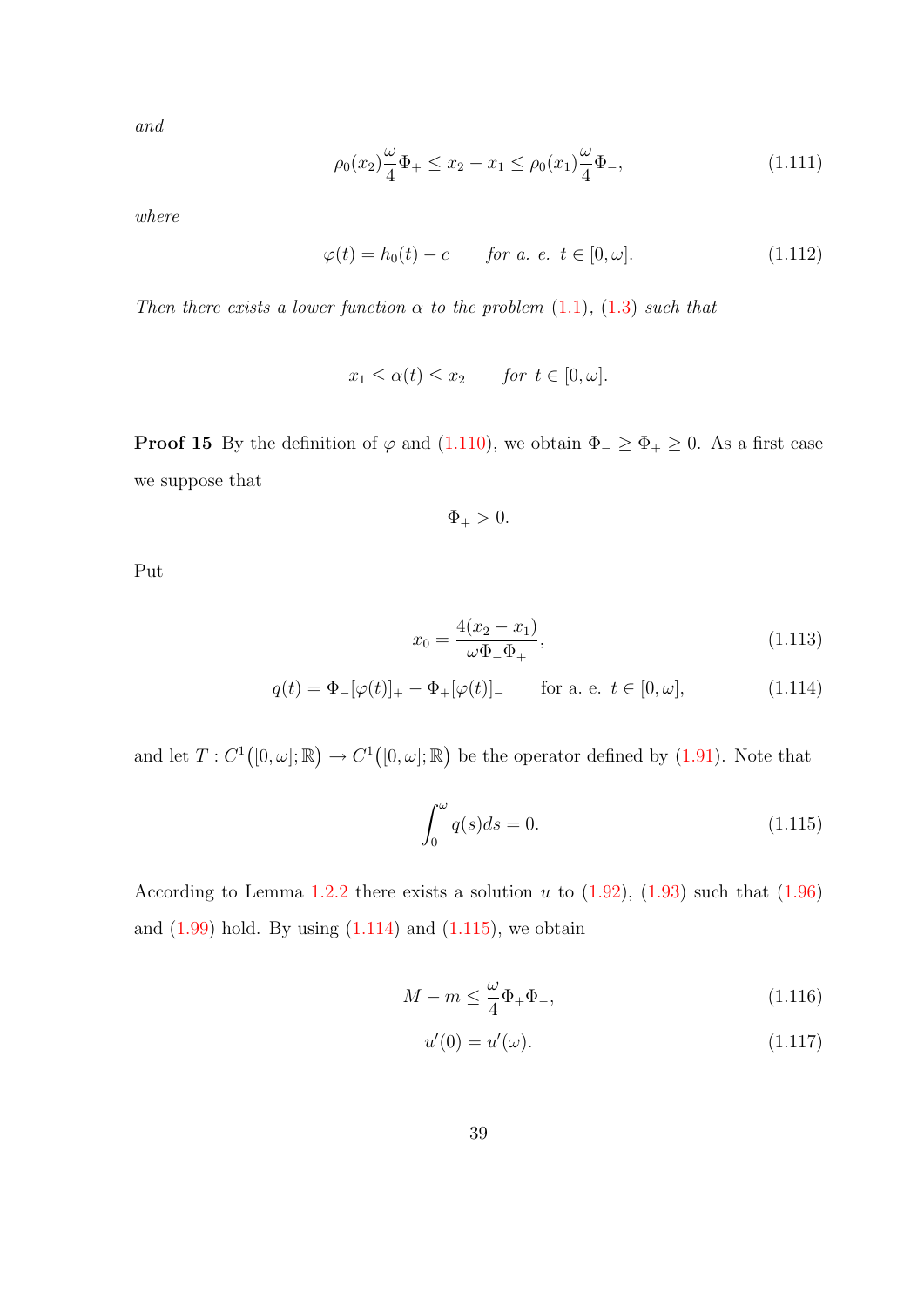Put

<span id="page-48-0"></span>
$$
\alpha(t) = T(u)(t) \qquad \text{for } t \in [0, \omega]. \tag{1.118}
$$

Then, according to  $(1.91)$ – $(1.93)$ ,  $(1.113)$ ,  $(1.114)$  and  $(1.116)$ – $(1.118)$  we arrive at

$$
\alpha''(t) + f(\alpha(t))\alpha'(t) = x_0 \Phi_-[\varphi(t)]_+ - x_0 \Phi_+[\varphi(t)]_-\qquad \text{for a. e. } t \in [0, \omega],\qquad(1.119)
$$

<span id="page-48-8"></span><span id="page-48-5"></span><span id="page-48-1"></span>
$$
\alpha(0) = \alpha(\omega), \qquad \alpha'(0) = \alpha'(\omega), \tag{1.120}
$$

$$
x_1 \le \alpha(t) \le x_2 \qquad \text{for } t \in [0, \omega]. \tag{1.121}
$$

Using that  $\rho_0$  is a non-decreasing function, from the inequality [\(1.121\)](#page-48-1) we obtain

<span id="page-48-2"></span>
$$
\rho_0(x_1) \le \rho_0(\alpha(t)) \le \rho_0(x_2) \quad \text{for } t \in [0, \omega]. \tag{1.122}
$$

From the inequality  $(1.111)$ , by virtue of  $(1.113)$ , we get

<span id="page-48-3"></span>
$$
x_0\Phi_+ \le \rho_0(x_1), \qquad \rho_0(x_2) \le x_0\Phi_-. \tag{1.123}
$$

Now [\(1.122\)](#page-48-2) and [\(1.123\)](#page-48-3) imply

<span id="page-48-4"></span>
$$
x_0\Phi_+ \le \rho_0(\alpha(t)) \le x_0\Phi_- \qquad \text{for } t \in [0,\omega]. \tag{1.124}
$$

Using  $(1.124)$  in  $(1.119)$  we get

<span id="page-48-6"></span>
$$
\alpha''(t) + f(\alpha(t))\alpha'(t) \ge \rho_0(\alpha(t))\varphi(t) \quad \text{for a. e. } t \in [0, \omega]. \tag{1.125}
$$

On the other hand, we can prove, using  $(1.110)$ ,  $(1.112)$  and  $(1.121)$ , that

<span id="page-48-7"></span>
$$
\varphi(t) \ge h_0(t) - \frac{g(\alpha(t))}{\rho_0(\alpha(t))} \qquad \text{for a. e. } t \in [0, \omega]. \tag{1.126}
$$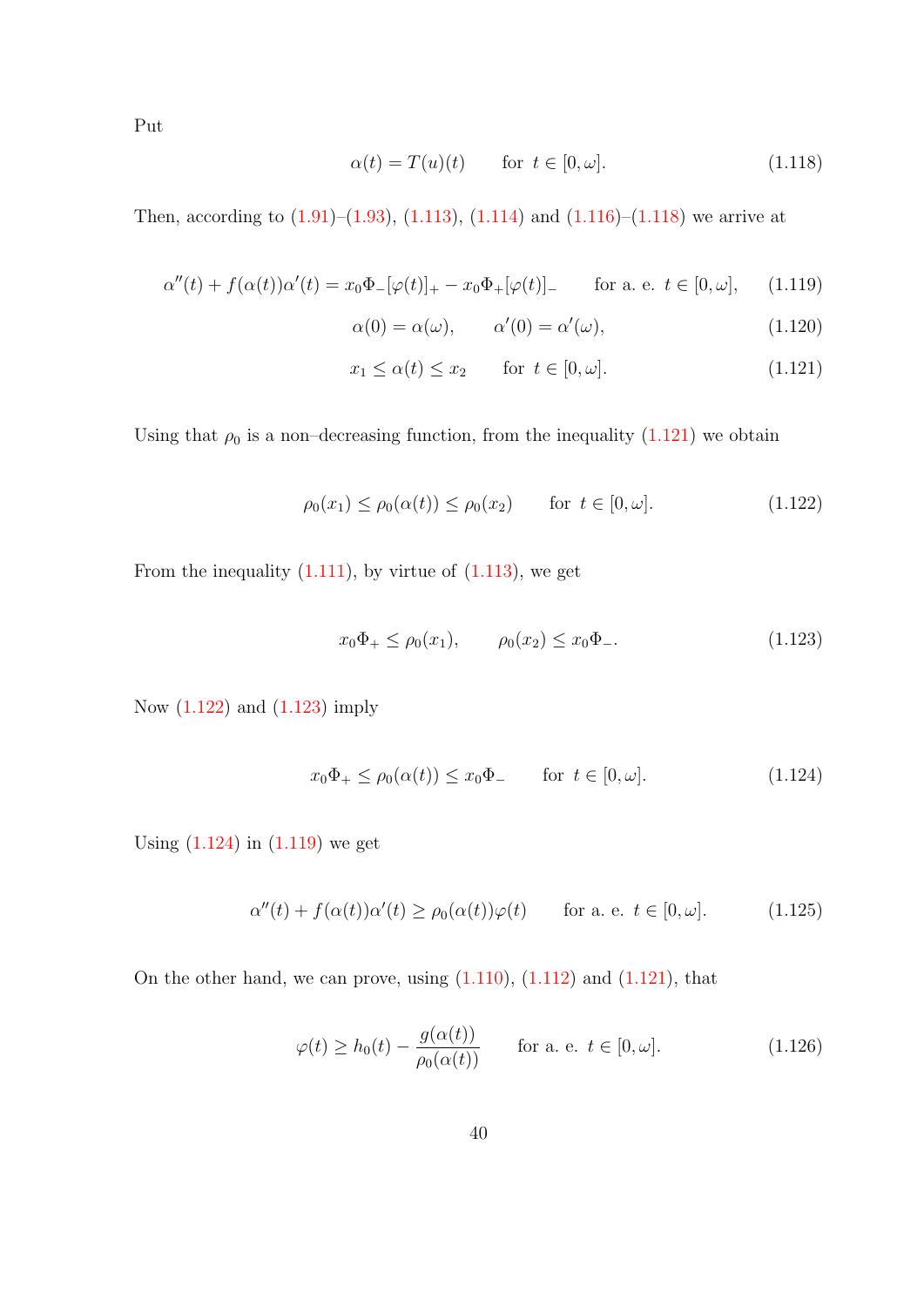From  $(1.125)$ , on account of  $(1.109)$ ,  $(1.121)$  and  $(1.126)$ , it follows that

<span id="page-49-0"></span>
$$
\alpha''(t) + f(\alpha(t))\alpha'(t) + g(\alpha(t)) \ge h(t, \alpha(t)) \quad \text{for a. e. } t \in [0, \omega]. \tag{1.127}
$$

Consequently,  $(1.120)$ ,  $(1.121)$  and  $(1.127)$  ensure us that  $\alpha$  is a lower function to the problem [\(1.1\)](#page-14-0), [\(1.3\)](#page-14-1).

Now, we consider the remaining case

$$
\Phi_+ = 0.
$$

Of course, in this case

$$
\varphi(t) \leq 0
$$
 for a. e.  $t \in [0, \omega]$ .

Then, defining  $\alpha$  by

<span id="page-49-1"></span>
$$
\alpha(t) = x_1 \qquad \text{for } t \in [0, \omega] \tag{1.128}
$$

we can prove easily that  $\alpha$  is a positive function which fulfils [\(1.120\)](#page-48-8) and [\(1.125\)](#page-48-6). Again, from  $(1.110)$ ,  $(1.112)$  and  $(1.128)$  we obtain  $(1.126)$  and using  $(1.109)$ ,  $(1.126)$  and  $(1.128)$ in [\(1.125\)](#page-48-6) we arrive at [\(1.127\)](#page-49-0). Finally, also in this case, [\(1.120\)](#page-48-8), [\(1.127\)](#page-49-0) and [\(1.128\)](#page-49-1) imply that  $\alpha$  is a lower function to the problem  $(1.1)$ ,  $(1.3)$ .

<span id="page-49-4"></span>A simplified version of the latter proposition is presented below.

**Proposition 1.2.3** Let  $h_0 \in L([0, \omega]; \mathbb{R})$ ,  $\rho_0 \in C(\mathbb{R}^+; \mathbb{R}^+)$  be a non-decreasing function,  $x_0 > 0$ , and  $c \in \mathbb{R}$  be such that

$$
h(t,x) \le h_0(t)\rho_0(x) \qquad \text{for a. e. } t \in [0,\omega], \quad 0 < x \le x_0,\tag{1.129}
$$

<span id="page-49-3"></span><span id="page-49-2"></span>
$$
\frac{g(x)}{\rho_0(x)} \ge c \ge \overline{h}_0 \qquad \text{for } 0 < x \le x_0,\tag{1.130}
$$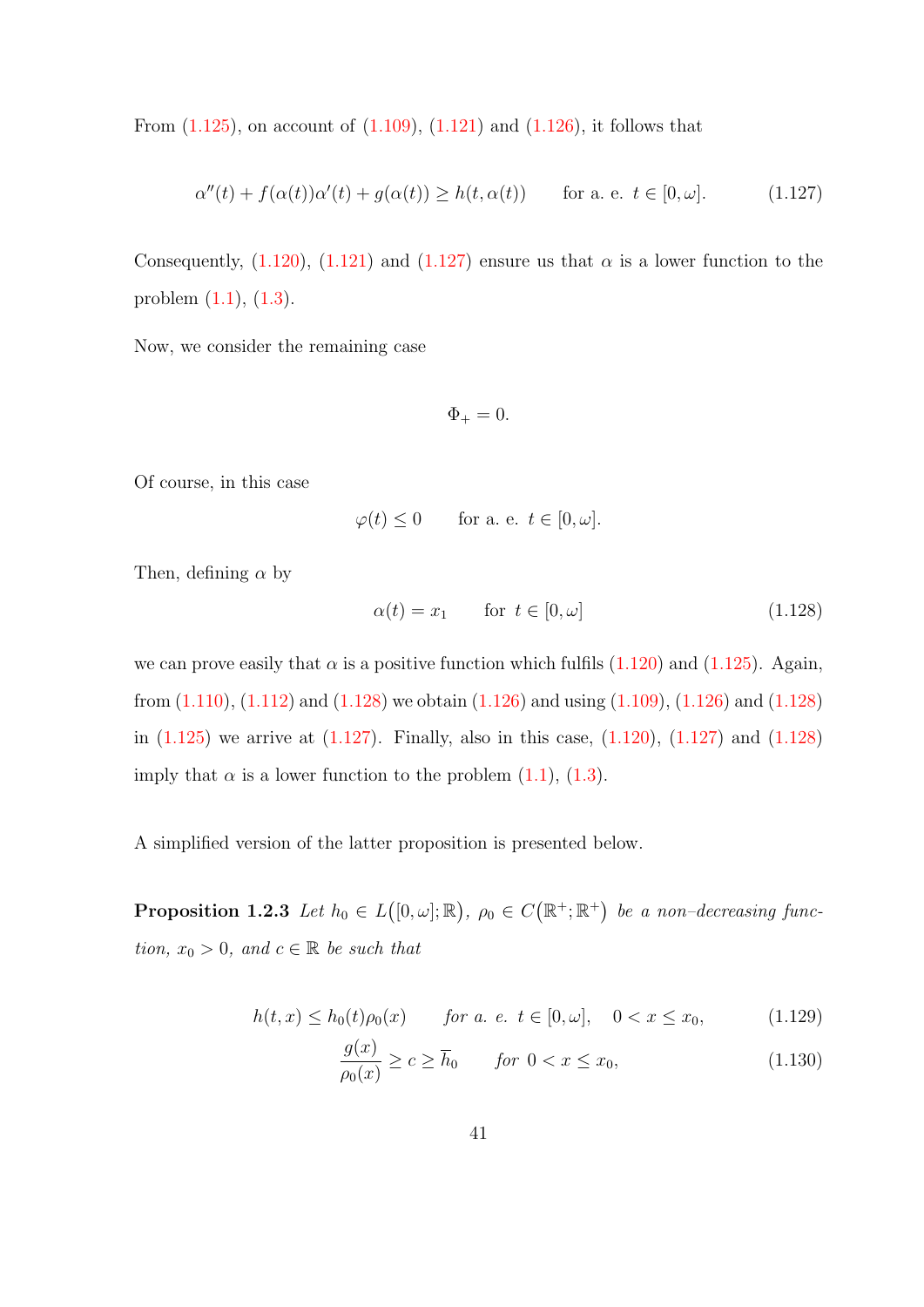and, in addition, let there exist  $x_2 \in (0, x_0]$  such that

<span id="page-50-2"></span><span id="page-50-0"></span>
$$
x_2 - \rho_0(x_2)\frac{\omega}{4}\Phi_+ > 0,\tag{1.131}
$$

$$
\rho_0(x_2)\Phi_+ \le \rho_0 \left(x_2 - \rho_0(x_2)\frac{\omega}{4}\Phi_+\right)\Phi_-\tag{1.132}
$$

where  $\varphi(t) = h_0(t) - c$  for almost every  $t \in [0, \omega]$ . Then there exists a lower function  $\alpha$ to the problem  $(1.1)$ ,  $(1.3)$  with

$$
0 < \alpha(t) \le x_2 \qquad \text{for } t \in [0, \omega].
$$

Proof 16 In order to apply Proposition [1.2.2,](#page-46-4) we define

<span id="page-50-1"></span>
$$
x_1 = x_2 - \rho_0(x_2) \frac{\omega}{4} \Phi_+.
$$
\n(1.133)

By  $(1.131)$ ,  $x_1 > 0$ . Then, it is clear that  $(1.129)$  and  $(1.130)$  imply  $(1.109)$  and  $(1.110)$ . It remains to show that  $(1.111)$  holds. Indeed, by the definition of  $x_1$  we have

<span id="page-50-3"></span>
$$
x_2 - x_1 = \frac{\omega}{4} \rho_0(x_2) \Phi_+.
$$
\n(1.134)

On the other hand, using  $(1.133)$  in  $(1.132)$  we get

<span id="page-50-4"></span>
$$
\frac{\omega}{4}\rho_0(x_2)\Phi_+ \le \frac{\omega}{4}\rho_0(x_1)\Phi_-. \tag{1.135}
$$

Therefore, [\(1.134\)](#page-50-3) and [\(1.135\)](#page-50-4) imply [\(1.111\)](#page-47-4).

<span id="page-50-5"></span>The following corollaries are direct consequences of Proposition [1.2.3.](#page-49-4)

Corollary 1.2.1 Let  $x_0 >$ ω  $\frac{\infty}{8}$  || $h_0 - h_0$ ||<sub>1</sub> be such that

$$
g(x) \ge \bar{h}_0 \qquad \text{for } 0 < x \le x_0.
$$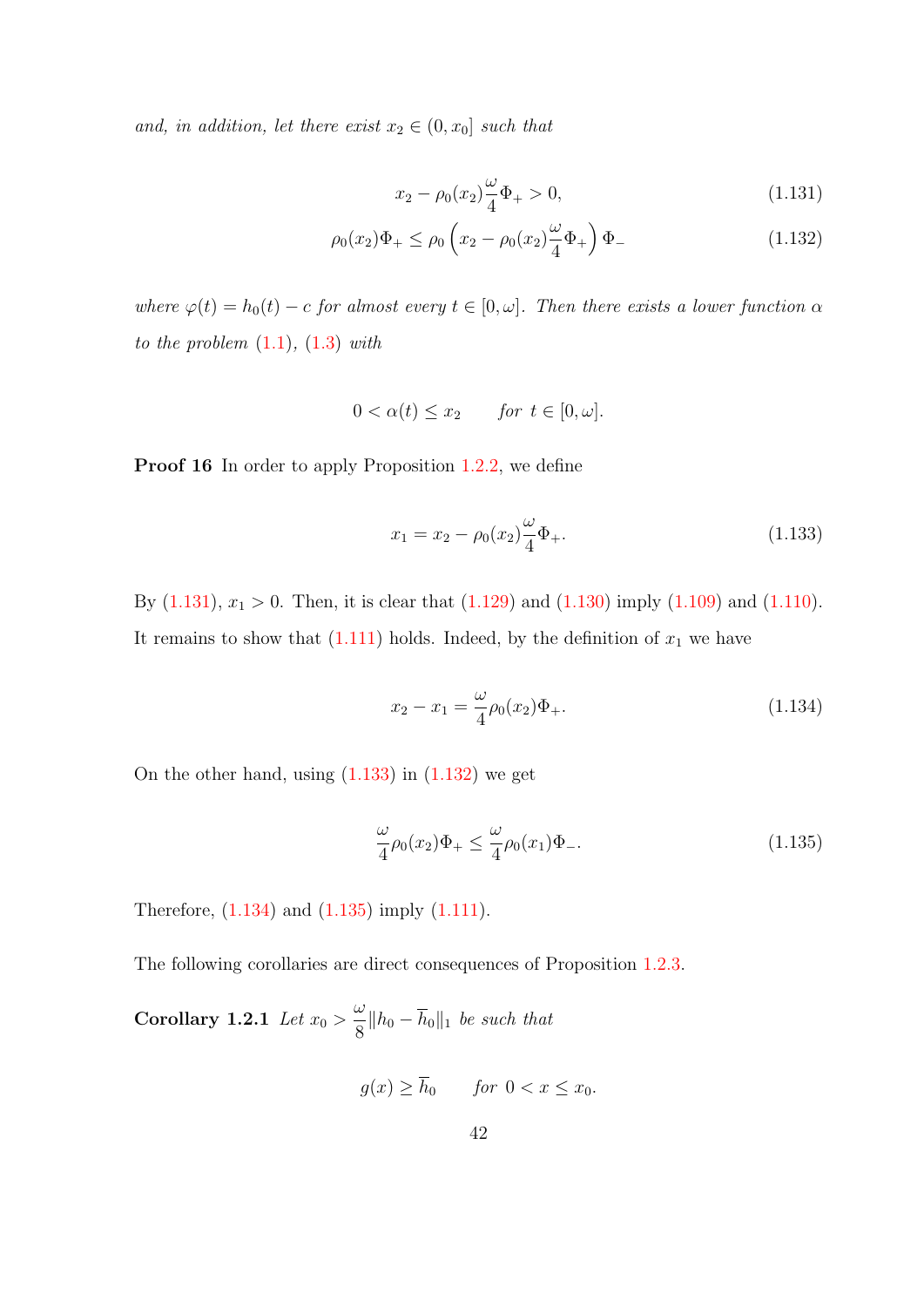Then there exists a lower function  $\alpha$  to the problem [\(1.2\)](#page-14-2), [\(1.3\)](#page-14-1) with

<span id="page-51-0"></span>
$$
0 < \alpha(t) \le x_0 \qquad \text{for } t \in [0, \omega]. \tag{1.136}
$$

**Proof 17** The assertion immediately follows from Proposition [1.2.3](#page-49-4) with  $h(t, x) \equiv h_0(t)$ if we put  $c = \overline{h}_0$ ,  $\rho_0 \equiv 1$ , and  $x_2 = x_0$ . Note also that in this case  $||h_0 - \overline{h}_0||_1 = \Phi_+ + \Phi_ 2\Phi_{+}$ .

<span id="page-51-5"></span>Corollary 1.2.2 Let  $h_0 \in L([0, \omega]; \mathbb{R})$ ,  $\rho_0 \in C(\mathbb{R}^+; \mathbb{R}^+)$  be a non-decreasing function,  $x_0 > 0$ , and  $c \in \mathbb{R}$  be such that [\(1.129\)](#page-49-2) and [\(1.130\)](#page-49-3) are fulfilled. Let, moreover, there exist a sequence  $\{y_n\}_{n=1}^{+\infty}$  of positive numbers such that

<span id="page-51-2"></span><span id="page-51-1"></span>
$$
\lim_{n \to +\infty} y_n = 0,\tag{1.137}
$$

$$
\lim_{n \to +\infty} \frac{\rho_0(y_n)}{y_n} = 0,\tag{1.138}
$$

and let there exist  $\varepsilon \in (0,1)$  and  $n_0 \in \mathbb{N}$  such that

<span id="page-51-4"></span>
$$
\frac{\rho_0(y_n)}{\rho_0(y_n(1-\varepsilon))}\Phi_+ \le \Phi_-\qquad \text{for } n \ge n_0\tag{1.139}
$$

where  $\varphi(t) = h_0(t) - c$  for almost every  $t \in [0, \omega]$ . Then there exists a lower function  $\alpha$ to the problem  $(1.1)$ ,  $(1.3)$  satisfying  $(1.136)$ .

Proof 18 According to Proposition [1.2.3,](#page-49-4) it is sufficient to prove that  $(1.131)$  and [\(1.132\)](#page-50-2) are fulfilled for some  $x_2 \in (0, x_0]$ . According to [\(1.137\)](#page-51-1) and [\(1.138\)](#page-51-2), there exists  $n_1 \geq n_0$  such that

<span id="page-51-3"></span>
$$
y_n \le x_0 \quad \text{for } n \ge n_1,
$$
  

$$
-\frac{\omega}{4}\Phi_+\rho_0(y_n) \ge -\varepsilon y_n \quad \text{for } n \ge n_1,
$$
 (1.140)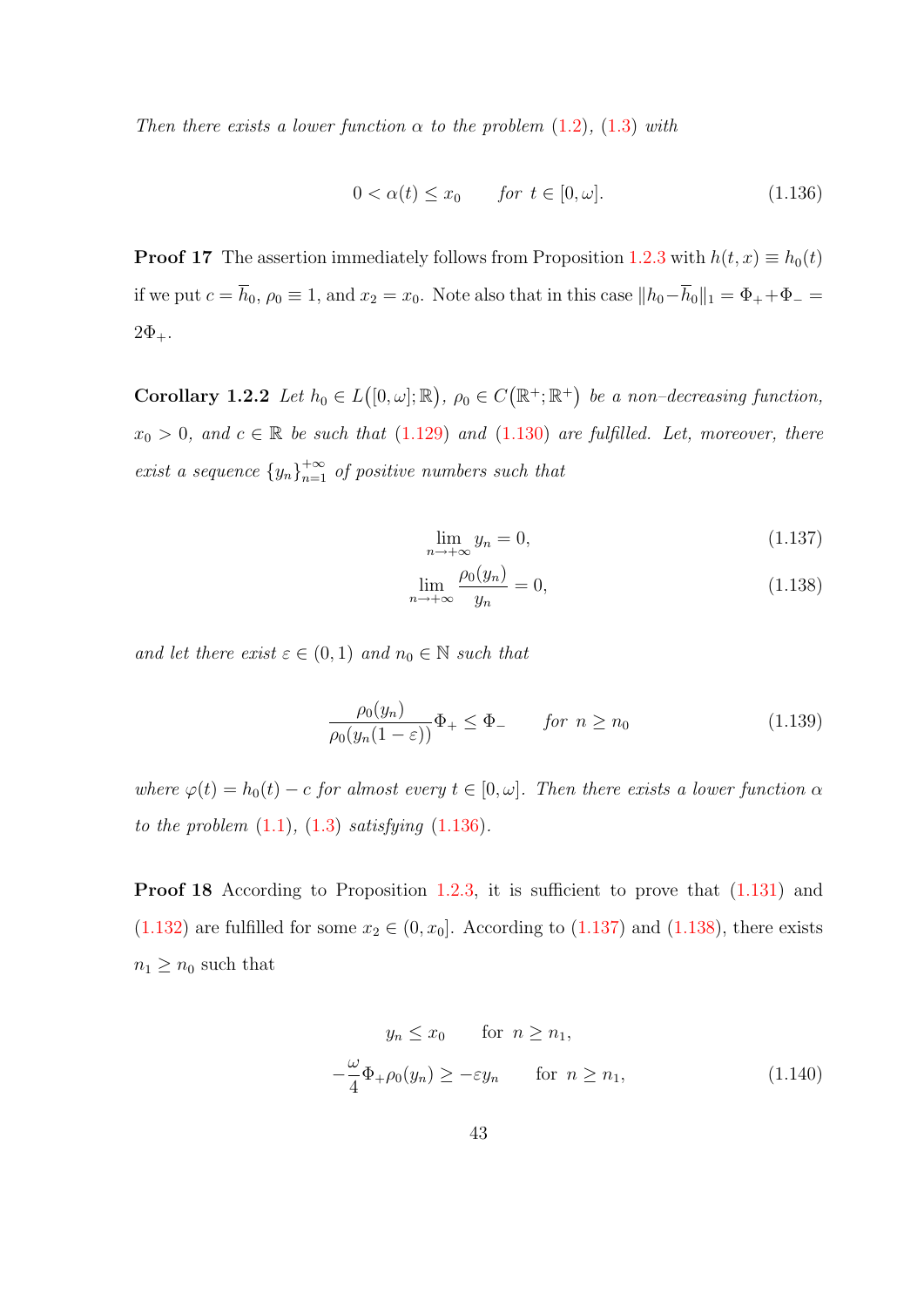Adding  $y_n$  to both sides of the inequality [\(1.140\)](#page-51-3) and applying that  $\rho_0$  is a non-decreasing function, we obtain

<span id="page-52-0"></span>
$$
\rho_0\left(y_n - \frac{\omega}{4}\Phi_+\rho_0(y_n)\right) \ge \rho_0\left(y_n(1-\varepsilon)\right) \qquad \text{for } n \ge n_1. \tag{1.141}
$$

Now, if we put  $x_2 = y_{n_1}$  we obtain, on account of  $(1.139)$ – $(1.141)$  that  $(1.131)$  and  $(1.132)$  are fulfilled.

<span id="page-52-3"></span>Corollary 1.2.3 Let  $h_0 \in L([0, \omega]; \mathbb{R})$ ,  $\rho_0 \in C(\mathbb{R}^+; \mathbb{R}^+)$  be a non-decreasing function,  $x_0 > 0$ , and  $c \in \mathbb{R}$  be such that [\(1.129\)](#page-49-2) and [\(1.130\)](#page-49-3) are fulfilled. If  $\frac{\rho_0(x)}{x}$ is a non– increasing function and

<span id="page-52-1"></span>
$$
\frac{\omega}{4}\Phi_+\Phi_-\frac{\rho_0(x_0)}{x_0} \le \Phi_- - \Phi_+\tag{1.142}
$$

where  $\varphi(t) = h_0(t) - c$  for almost every  $t \in [0, \omega]$ , then there exists a lower function  $\alpha$ to the problem  $(1.1)$ ,  $(1.3)$  satisfying  $(1.136)$ .

Proof 19 According to Proposition [1.2.3,](#page-49-4) it is sufficient to prove that  $(1.131)$  and  $(1.132)$  are satisfied with  $x_2 = x_0$ . From  $(1.142)$  we easily obtain  $(1.131)$ . On the other hand, since the function  $\frac{\rho_0(x)}{x}$  is non-increasing,

$$
\frac{\rho_0 (x_0 - \rho_0(x_0)\frac{\omega}{4}\Phi_+)}{x_0 - \rho_0(x_0)\frac{\omega}{4}\Phi_+} \geq \frac{\rho_0(x_0)}{x_0}.
$$

Consequently,

<span id="page-52-2"></span>
$$
\rho_0 \left( x_0 - \rho_0(x_0) \frac{\omega}{4} \Phi_+ \right) \ge \rho_0(x_0) \left( 1 - \frac{\omega}{4} \Phi_+ \frac{\rho_0(x_0)}{x_0} \right). \tag{1.143}
$$

Multiplying both sides of  $(1.143)$  by  $\Phi$ <sub>-</sub> and using the inequality  $(1.142)$  we get  $(1.132)$ .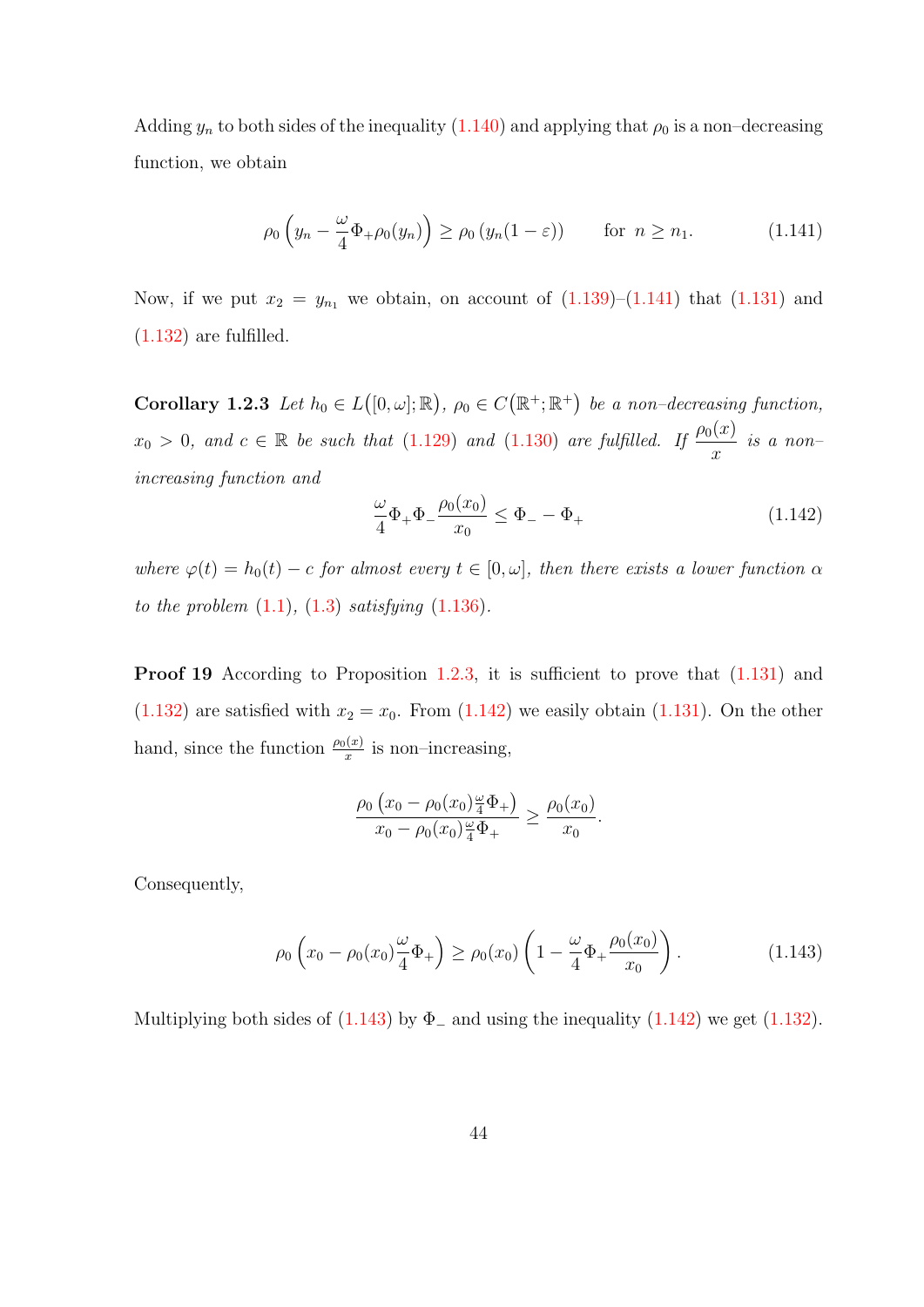### 1.2.4 Construction of upper functions

The following assertions dealing with the existence of an upper function to the problem considered can be proved analogously to the proviously results formulated, therefore, their proofs are omitted.

**Proposition 1.2.4** Let  $h_1 \in L([0, \omega]; \mathbb{R})$ ,  $\rho_1 \in C(\mathbb{R}^+; \mathbb{R}^+)$  be a non-decreasing function,  $0 < x_1 \leq x_2 < +\infty$ , and  $c \in \mathbb{R}$  be such that

$$
h(t,x) \ge h_1(t)\rho_1(x) \qquad \text{for a. e. } t \in [0,\omega], \quad x \in [x_1, x_2], \tag{1.144}
$$

$$
\frac{g(x)}{\rho_1(x)} \le c \le \overline{h}_1 \qquad \text{for } x \in [x_1, x_2],\tag{1.145}
$$

and

$$
\rho_1(x_2)\frac{\omega}{4}\Phi_-\leq x_2-x_1\leq \rho_1(x_1)\frac{\omega}{4}\Phi_+\tag{1.146}
$$

where

$$
\varphi(t) = h_1(t) - c \qquad \text{for a. e. } t \in [0, \omega]. \tag{1.147}
$$

Then there exists an upper function  $\beta$  to the problem [\(1.1\)](#page-14-0), [\(1.3\)](#page-14-1) such that

$$
x_1 \le \beta(t) \le x_2 \qquad \text{for } t \in [0, \omega].
$$

<span id="page-53-2"></span>**Proposition 1.2.5** Let  $h_1 \in L([0, \omega]; \mathbb{R})$ ,  $\rho_1 \in C(\mathbb{R}^+; \mathbb{R}^+)$  be a non-decreasing function,  $x_0 > 0$ , and  $c \in \mathbb{R}$  be such that

$$
h(t,x) \ge h_1(t)\rho_1(x) \qquad \text{for a. e. } t \in [0,\omega], \quad x \ge x_0,
$$
 (1.148)

<span id="page-53-1"></span><span id="page-53-0"></span>
$$
\frac{g(x)}{\rho_1(x)} \le c \le \overline{h}_1 \qquad \text{for } x \ge x_0,\tag{1.149}
$$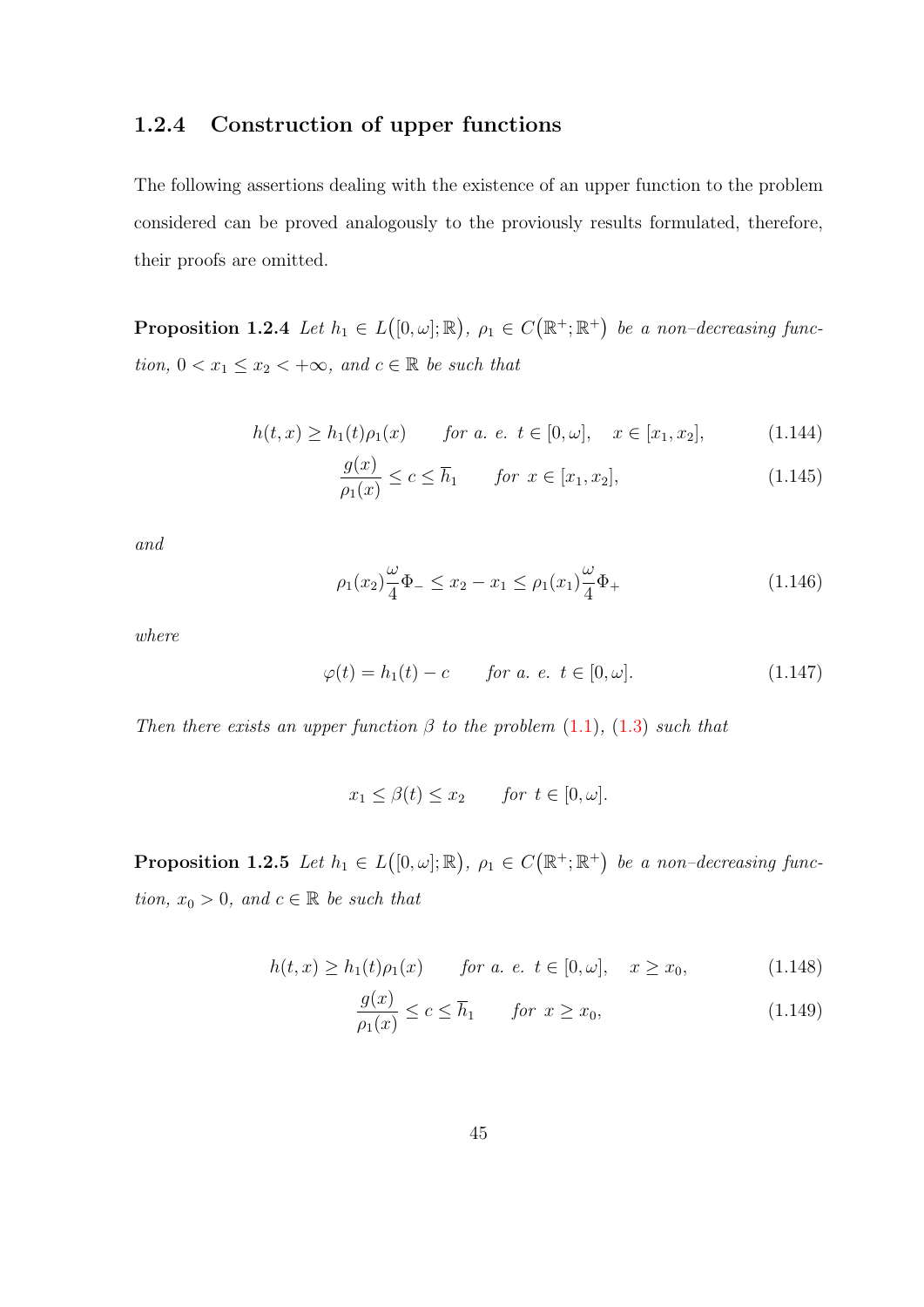and, in addition, let there exist  $x_1 \geq x_0$  such that

$$
\rho_1 \left( x_1 + \rho_1(x_1) \frac{\omega}{4} \Phi_+ \right) \Phi_- \le \rho_1(x_1) \Phi_+ \tag{1.150}
$$

where  $\varphi(t) = h_1(t) - c$  for almost every  $t \in [0, \omega]$ . Then there exists an upper function  $\beta$  to the problem  $(1.1)$ ,  $(1.3)$  with

$$
x_1 \le \beta(t) \qquad \text{for } t \in [0, \omega]. \tag{1.151}
$$

<span id="page-54-2"></span>**Corollary 1.2.4** Let there exists  $x_0 > 0$  such that

$$
g(x) \le \overline{h}_0 \qquad \text{for } x \ge x_0.
$$

Then there exists an upper function  $\beta$  to the problem [\(1.2\)](#page-14-2), [\(1.3\)](#page-14-1) with

<span id="page-54-0"></span>
$$
\beta(t) \ge x_0 \qquad \text{for } t \in [0, \omega]. \tag{1.152}
$$

<span id="page-54-1"></span>Corollary 1.2.5 Let  $h_1 \in L([0, \omega]; \mathbb{R})$ ,  $\rho_1 \in C(\mathbb{R}^+; \mathbb{R}^+)$  be a non-decreasing function,  $x_0 > 0$ , and  $c \in \mathbb{R}$  be such that  $(1.148)$  and  $(1.149)$  hold, and let there exist a sequence  ${y_n}_{n=1}^{+\infty}$  of positive numbers such that

$$
\lim_{n \to +\infty} y_n = +\infty,\tag{1.153}
$$

$$
\lim_{n \to +\infty} \frac{\rho_1(y_n)}{y_n} = 0.
$$
\n(1.154)

Furthermore, let there exist  $\varepsilon > 0$  and  $n_0 \in \mathbb{N}$  such that

$$
\frac{\rho_1(y_n(1+\varepsilon))}{\rho_1(y_n)}\Phi_{-} \le \Phi_{+} \qquad \text{for } n \ge n_0 \tag{1.155}
$$

where  $\varphi(t) = h_1(t) - c$  for almost every  $t \in [0, \omega]$ . Then there exists an upper function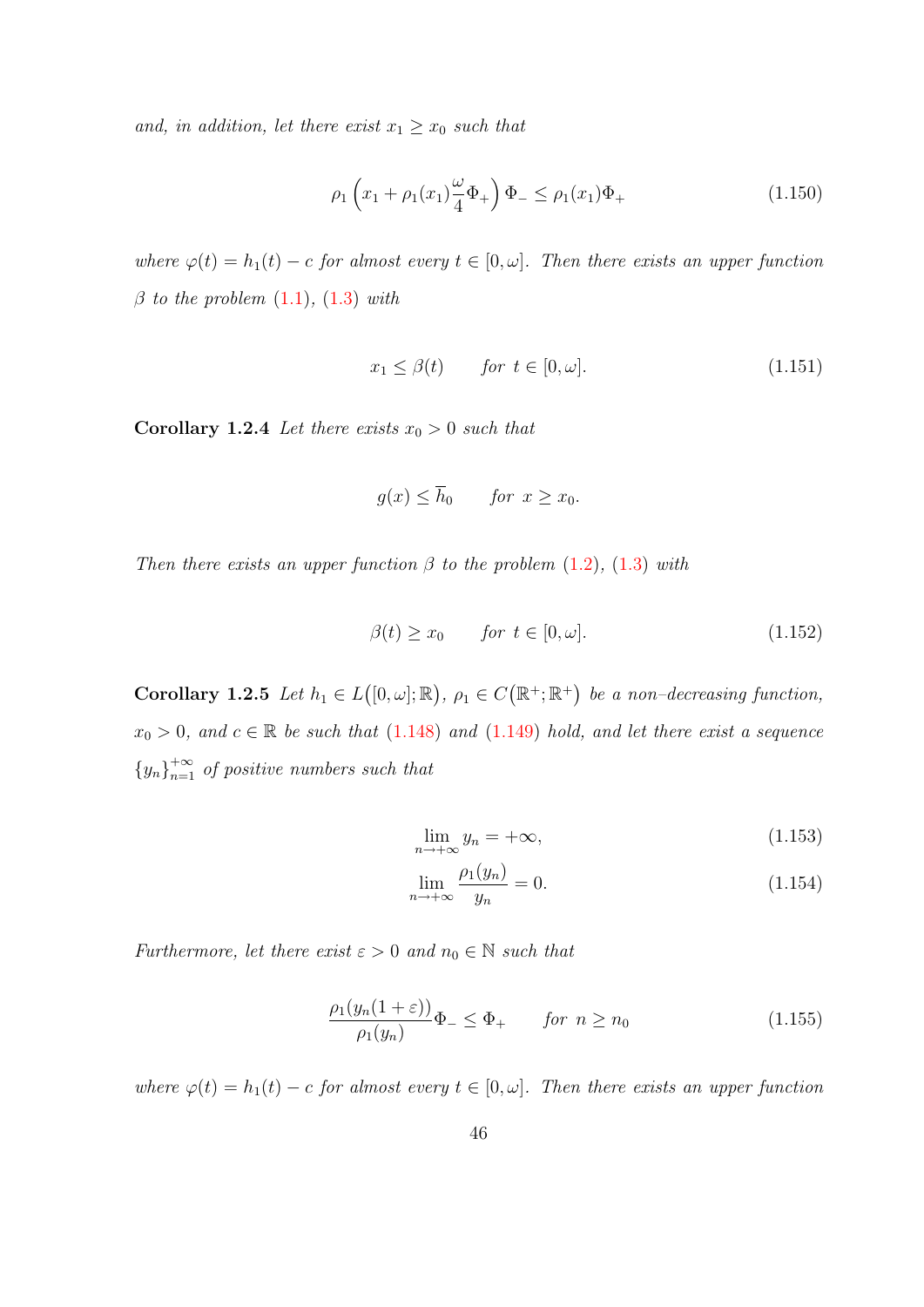$\beta$  to the problem  $(1.1)$ ,  $(1.3)$  satisfying  $(1.152)$ .

<span id="page-55-0"></span>Corollary 1.2.6 Let  $h_1 \in L([0, \omega]; \mathbb{R})$ ,  $\rho_1 \in C(\mathbb{R}^+; \mathbb{R}^+)$  be a non-decreasing function,  $x_0 > 0$ , and  $c \in \mathbb{R}$  be such that  $(1.148)$  and  $(1.149)$  are fulfilled. If  $\frac{\rho_1(x)}{x}$  is a nonincreasing function such that

$$
\frac{\omega}{4}\Phi_+\Phi_-\frac{\rho_1(x_0)}{x_0} \le \Phi_+ - \Phi_-\tag{1.156}
$$

where  $\varphi(t) = h_1(t) - c$  for almost every  $t \in [0, \omega]$ , then there exists an upper function  $\beta$ to the problem  $(1.1)$ ,  $(1.3)$  satisfying  $(1.152)$ .

#### 1.2.5 Main results and consequences

Now we can prove our abstract theorem on the existence of periodic solution to [\(1.1\)](#page-14-0) with attractive type of singularity and to discuss some consequences.

<span id="page-55-3"></span>**Theorem 1.2.1** Let  $\rho_0, \rho_1 \in C(\mathbb{R}^+;\mathbb{R}^+)$  be non-decreasing functions,  $h_0, h_1 \in L([0,\omega];\mathbb{R})$ , and  $0 < r_0 \leq r_1 < +\infty$  be such that

$$
h(t, x) \le h_0(t)\rho_0(x) \qquad \text{for a. } e. \ t \in [0, \omega], \quad 0 < x \le r_0,\tag{1.157}
$$

$$
h(t, x) \ge h_1(t)\rho_1(x) \qquad \text{for a. } e. \ t \in [0, \omega], \quad x \ge r_1,\tag{1.158}
$$

and let there exist  $c_0, c_1 \in \mathbb{R}$  such that

$$
\frac{g(x)}{\rho_0(x)} \ge c_0 \ge \overline{h}_0 \qquad \text{for } 0 < x \le r_0,\tag{1.159}
$$

<span id="page-55-2"></span><span id="page-55-1"></span>
$$
\frac{g(x)}{\rho_1(x)} \le c_1 \le \overline{h}_1 \qquad \text{for } x \ge r_1. \tag{1.160}
$$

Furthermore, let us suppose that  $\rho_0$  fulfils at least one of the following conditions: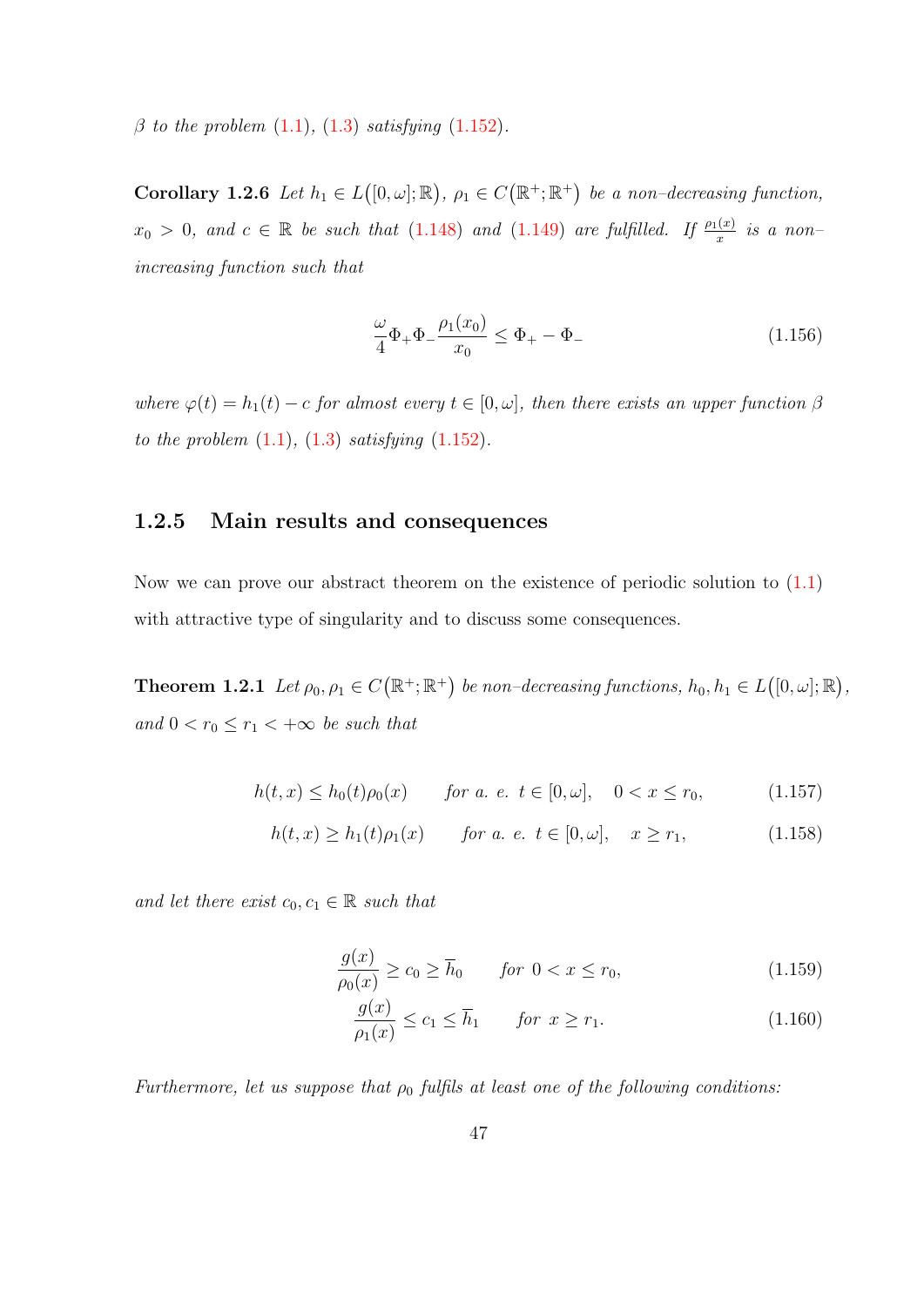a) there exists a sequence  $\{x_n\}_{n=1}^{+\infty}$  of positive numbers such that

$$
\lim_{n \to +\infty} x_n = 0, \qquad \lim_{n \to +\infty} \frac{\rho_0(x_n)}{x_n} = 0,
$$

and there exist  $\varepsilon_0 \in (0,1)$  and  $n_0 \in \mathbb{N}$  such that

$$
\frac{\rho_0(x_n)}{\rho_0(x_n(1-\varepsilon_0))}\Phi_+\leq \Phi_-\qquad\text{for }n\geq n_0,
$$

where  $\varphi(t) = h_0(t) - c_0$  for almost every  $t \in [0, \omega]$ ;

b) the function  $\frac{\rho_0(x)}{x}$  is non-increasing and

$$
\frac{\omega}{4}\Phi_+\Phi_-\frac{\rho_0(r_0)}{r_0}\leq \Phi_--\Phi_+,
$$

where  $\varphi(t) = h_0(t) - c_0$  for almost every  $t \in [0, \omega]$ .

Besides, let us suppose that  $\rho_1$  fulfils at least one of the following conditions:

c) there exists a sequence  $\{y_n\}_{n=1}^{+\infty}$  of positives numbers such that

$$
\lim_{n \to +\infty} y_n = +\infty, \qquad \lim_{n \to +\infty} \frac{\rho_1(y_n)}{y_n} = 0,
$$

and there exist  $\varepsilon_1 > 0$  and  $n_1 \in \mathbb{N}$  such that

$$
\frac{\rho_1(y_n(1+\varepsilon_1))}{\rho_1(y_n)}\Psi_-\leq \Psi_+\qquad \text{for } n\geq n_1,
$$

where  $\psi(t) = h_1(t) - c_1$  for almost every  $t \in [0, \omega]$ ;

d) the function  $\frac{\rho_1(x)}{x}$  is non-increasing and

$$
\frac{\omega}{4}\Psi_+\Psi_-\frac{\rho_1(r_1)}{r_1}\leq \Psi_+-\Psi_-,
$$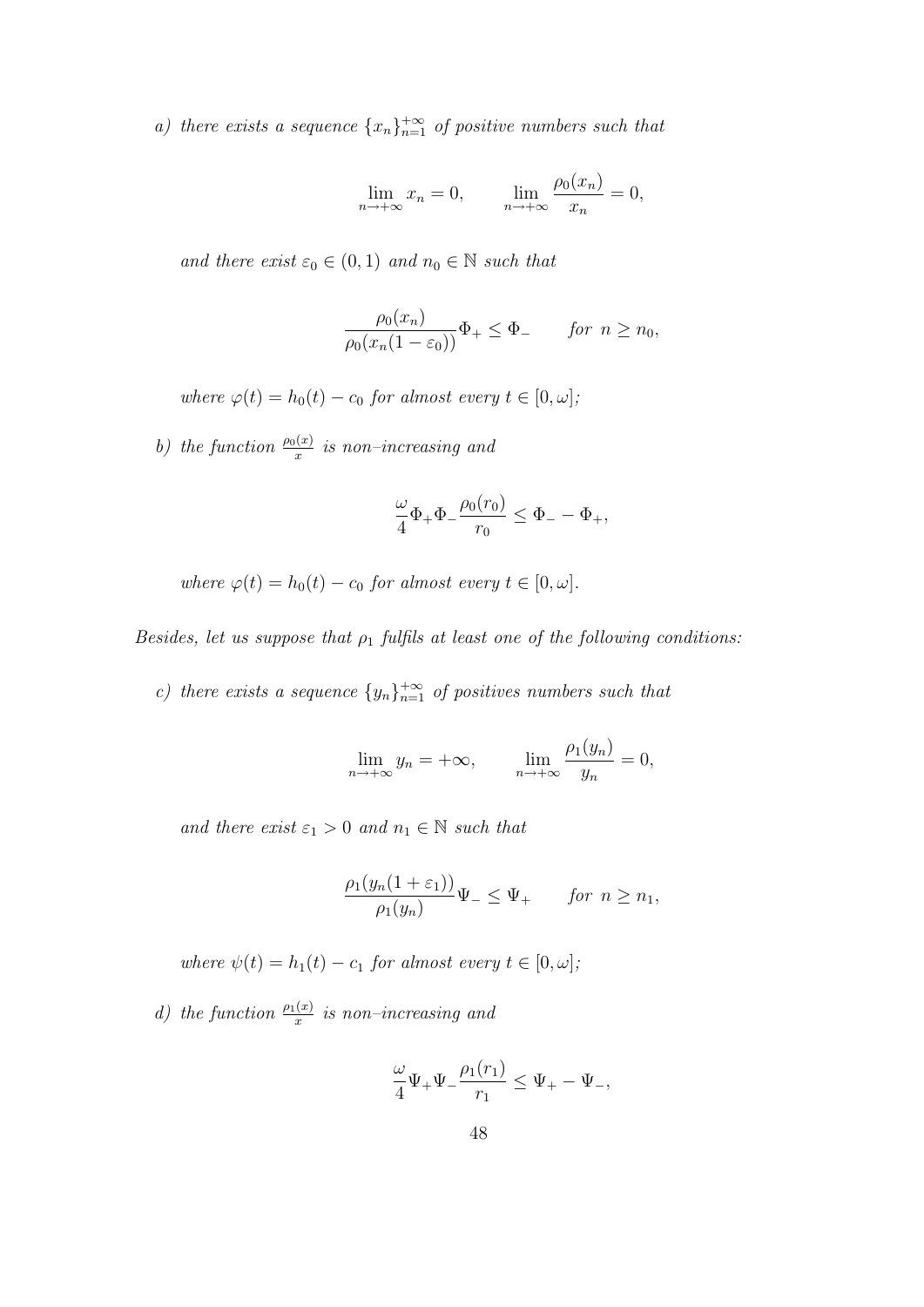where  $\psi(t) = h_1(t) - c_1$  for almost every  $t \in [0, \omega]$ .

Then there exists at least one positive solution to the problem  $(1.1)$ ,  $(1.3)$ .

Proof 20 According to Corollaries [1.2.2,](#page-51-5) [1.2.3,](#page-52-3) [1.2.5,](#page-54-1) and [1.2.6,](#page-55-0) the conditions of the theorem guarantee a well–ordered couple of lower and upper functions, therefore the result is a direct consequence of Proposition [1.2.1.](#page-41-0)

<span id="page-57-0"></span>**Remark 1.2.2** Note that [\(1.159\)](#page-55-1) (resp. [\(1.160\)](#page-55-2)) implies  $\Phi_{-} \geq \Phi_{+}$  (resp.  $\Psi_{+} \geq \Psi_{-}$ ). In addition, the conditions a) and c) are verified if, for instance,  $\Phi_{-} \neq \Phi_{+}$  and  $\Psi_{-} \neq \Psi_{+}$ ,  $\rho_i(x) = x^{\mu_i}$   $(i = 0, 1)$  with  $\mu_0 > 1 > \mu_1 \geq 0$ . On the other hand, conditions b) and d) are fulfilled if, for instance,  $\rho_i(x) = x$   $(i = 0, 1)$  and

<span id="page-57-1"></span>
$$
\frac{\omega}{4}\Phi_{+}\Phi_{-} \le \Phi_{-} - \Phi_{+}, \qquad \frac{\omega}{4}\Psi_{+}\Psi_{-} \le \Psi_{+} - \Psi_{-}.
$$
 (1.161)

Next, we formulate some corollaries which can be obtained immediately from Theorem [1.2.1](#page-55-3) and Remark [1.2.2.](#page-57-0)

Corollary 1.2.7 Let  $h_0, h_1 \in L([0, \omega]; \mathbb{R})$ ,  $\mu_0 > 1 > \mu_1 \geq 0$  and  $0 < r_0 \leq r_1 < +\infty$  be such that

$$
h(t, x) \le h_0(t)x^{\mu_0} \qquad \text{for a. e. } t \in [0, \omega], \quad 0 < x \le r_0,
$$
\n
$$
h(t, x) \ge h_1(t)x^{\mu_1} \qquad \text{for a. e. } t \in [0, \omega], \quad x \ge r_1,
$$
\n
$$
\liminf_{x \to 0+} \frac{g(x)}{x^{\mu_0}} > \overline{h}_0, \qquad \limsup_{x \to +\infty} \frac{g(x)}{x^{\mu_1}} < \overline{h}_1.
$$

Then there exists at least one positive solution to the problem  $(1.1)$ ,  $(1.3)$ .

**Proof 21** According to Remark [1.2.2,](#page-57-0) one can apply Theorem [1.2.1](#page-55-3) with  $\rho_0(x) = x^{\mu_0}$ ,  $\rho_1(x) = x^{\mu_1}.$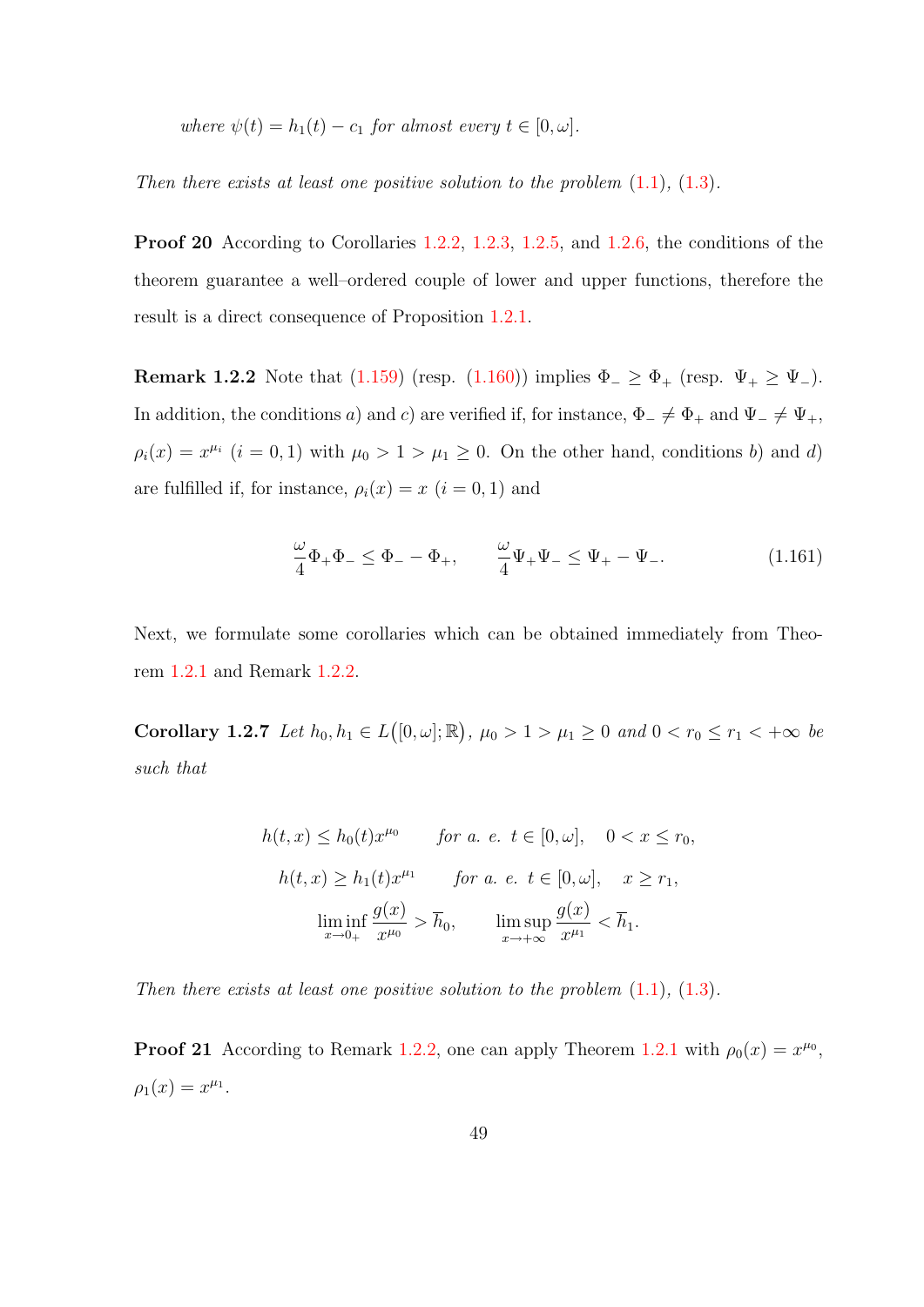**Corollary 1.2.8** Let  $h_0, h_1 \in L([0, \omega]; \mathbb{R})$  and  $0 < r_0 \leq r_1 < +\infty$  be such that

$$
h(t,x) \le h_0(t)x \quad \text{for a. } e. \ t \in [0,\omega], \quad 0 < x \le r_0,
$$
\n
$$
h(t,x) \ge h_1(t)x \quad \text{for a. } e. \ t \in [0,\omega], \quad x \ge r_1,
$$
\n
$$
\overline{h}_0 < \liminf_{x \to 0+} \frac{g(x)}{x} < +\infty, \quad \overline{h}_1 > \limsup_{x \to +\infty} \frac{g(x)}{x} > -\infty. \tag{1.162}
$$

In addition, we suppose that

<span id="page-58-1"></span><span id="page-58-0"></span>
$$
\frac{\omega}{4}H_0^+H_0^- < H_0^- - H_0^+, \qquad \frac{\omega}{4}H_1^+H_1^- < H_1^+ - H_1^-, \tag{1.163}
$$

where

$$
H_0^+ = \int_0^\omega [h_0(t) - g_*]_+ dt, \qquad H_0^- = \int_0^\omega [h_0(t) - g_*]_- dt,
$$
  

$$
H_1^+ = \int_0^\omega [h_1(t) - g^*]_+ dt, \qquad H_1^- = \int_0^\omega [h_1(t) - g^*]_- dt,
$$

and

$$
g_* = \liminf_{x \to 0+} \frac{g(x)}{x}, \qquad g^* = \limsup_{x \to +\infty} \frac{g(x)}{x}.
$$

Then there exists at least one positive solution to the problem  $(1.1)$ ,  $(1.3)$ .

**Proof 22** From [\(1.162\)](#page-58-0) and [\(1.163\)](#page-58-1) we obtain that there exists  $\varepsilon > 0$  small enough such that  $\varepsilon < \min \left\{ g_* - \overline{h}_0, \overline{h}_1 - g^* \right\}$  and  $(1.161)$  is verified, where

 $\varphi(t) = h_0(t) - g_* + \varepsilon$  for a. e.  $t \in [0, \omega], \quad \psi(t) = h_1(t) - g^* - \varepsilon$  for a. e.  $t \in [0, \omega].$ 

Hence, setting  $c_0 = g_* - \varepsilon$ ,  $c_1 = g^* + \varepsilon$  and  $\rho_i(x) = x$   $(i = 0, 1)$ , the corollary follows from Theorem [1.2.1.](#page-55-3)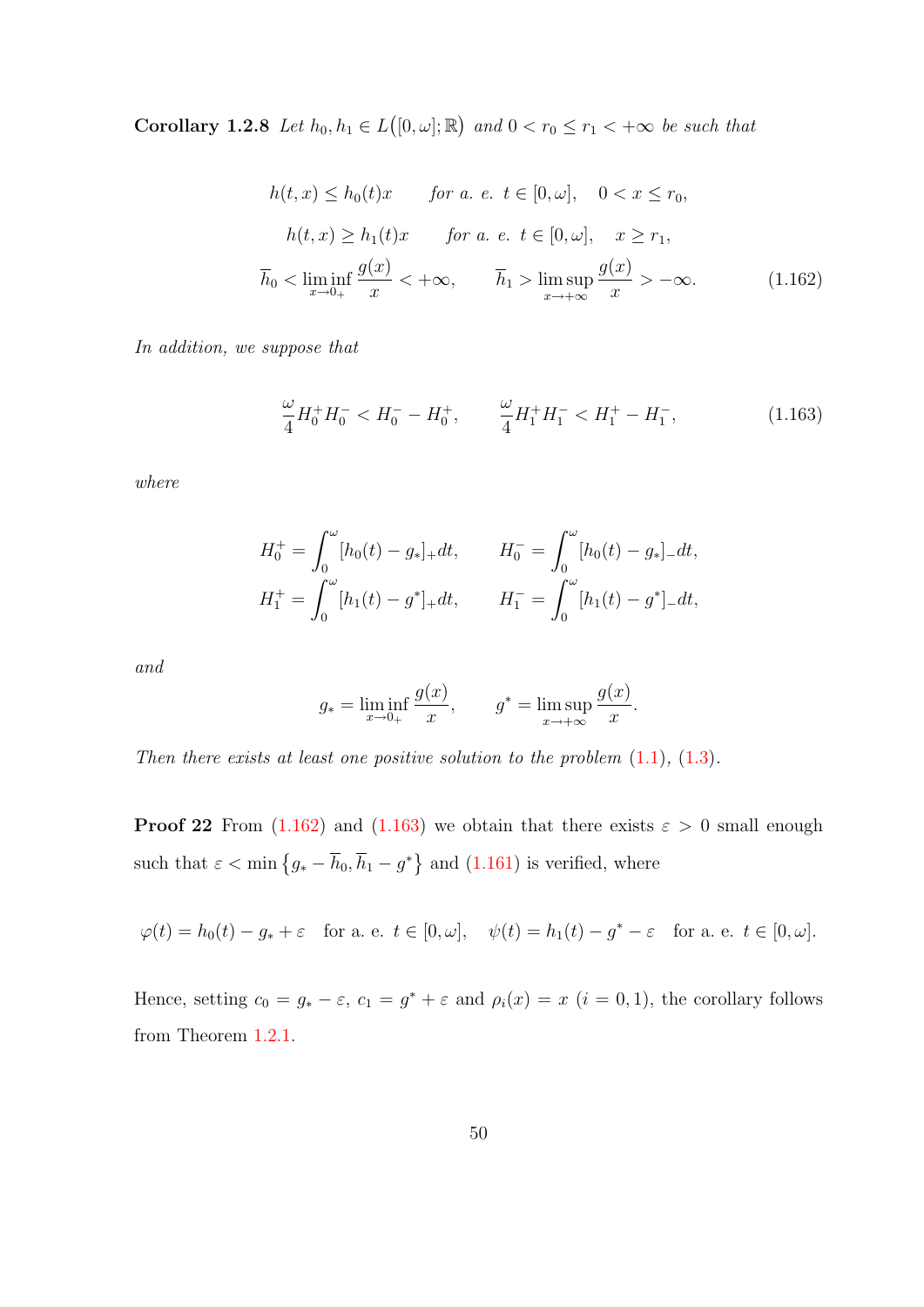**Corollary 1.2.9** Let  $h_0, h_1 \in L([0, \omega]; \mathbb{R})$  and  $0 < r_0 \leq r_1 < +\infty$  be such that

<span id="page-59-0"></span>
$$
h(t,x) \le h_0(t)x \quad \text{for a. } e. \ t \in [0,\omega], \quad 0 < x \le r_0,
$$
\n
$$
h(t,x) \ge h_1(t)x \quad \text{for a. } e. \ t \in [0,\omega], \quad x \ge r_1,
$$
\n
$$
\lim_{x \to 0+} \frac{g(x)}{x} = +\infty, \quad \lim_{x \to +\infty} \frac{g(x)}{x} = -\infty. \tag{1.164}
$$

Then there exists at least one positive solution to the problem  $(1.1)$ ,  $(1.3)$ .

**Proof 23** Using [\(1.164\)](#page-59-0) and Lemma [1.2.3,](#page-45-4) we can find  $c_0 > \overline{h}_0$  and  $c_1 < \overline{h}_1$  such that [\(1.161\)](#page-57-1) is fulfilled where  $\varphi(t) = h_0(t) - c_0$ ,  $\psi(t) = h_1(t) - c_1$ . Moreover,  $g(x) \ge c_0 x$ nearby zero and  $g(x) \leq c_1 x$  nearby  $+\infty$ . Hence, taking  $\rho_i(x) = x$   $(i = 0, 1)$ , the corollary follows from Theorem [1.2.1.](#page-55-3)

In conclusion, the conditions nearby zero guarantee the existence of a positive lower function, whereas the conditions nearby infinite guarantee the existence of an upper function. Both ideas can be combined in order to get a wide variety of results.

We finish the section with two results dealing with the classical singular Liénard equation  $(1.2).$  $(1.2).$ 

<span id="page-59-2"></span>Theorem 1.2.2 Let  $\frac{\omega}{\Omega}$  $\frac{\infty}{8}$  || $h_0 - h_0$ || $_1 < r_0 \le r_1 < +\infty$  be such that

$$
g(x) \ge \overline{h}_0 \qquad \text{for } 0 < x \le r_0,
$$
\n
$$
g(x) \le \overline{h}_0 \qquad \text{for } x \ge r_1.
$$

Then there exists at least one positive solution to the problem  $(1.2)$ ,  $(1.3)$ .

<span id="page-59-1"></span>Proof 24 It is a direct consequence of Corollaries [1.2.1](#page-50-5) and [1.2.4.](#page-54-2)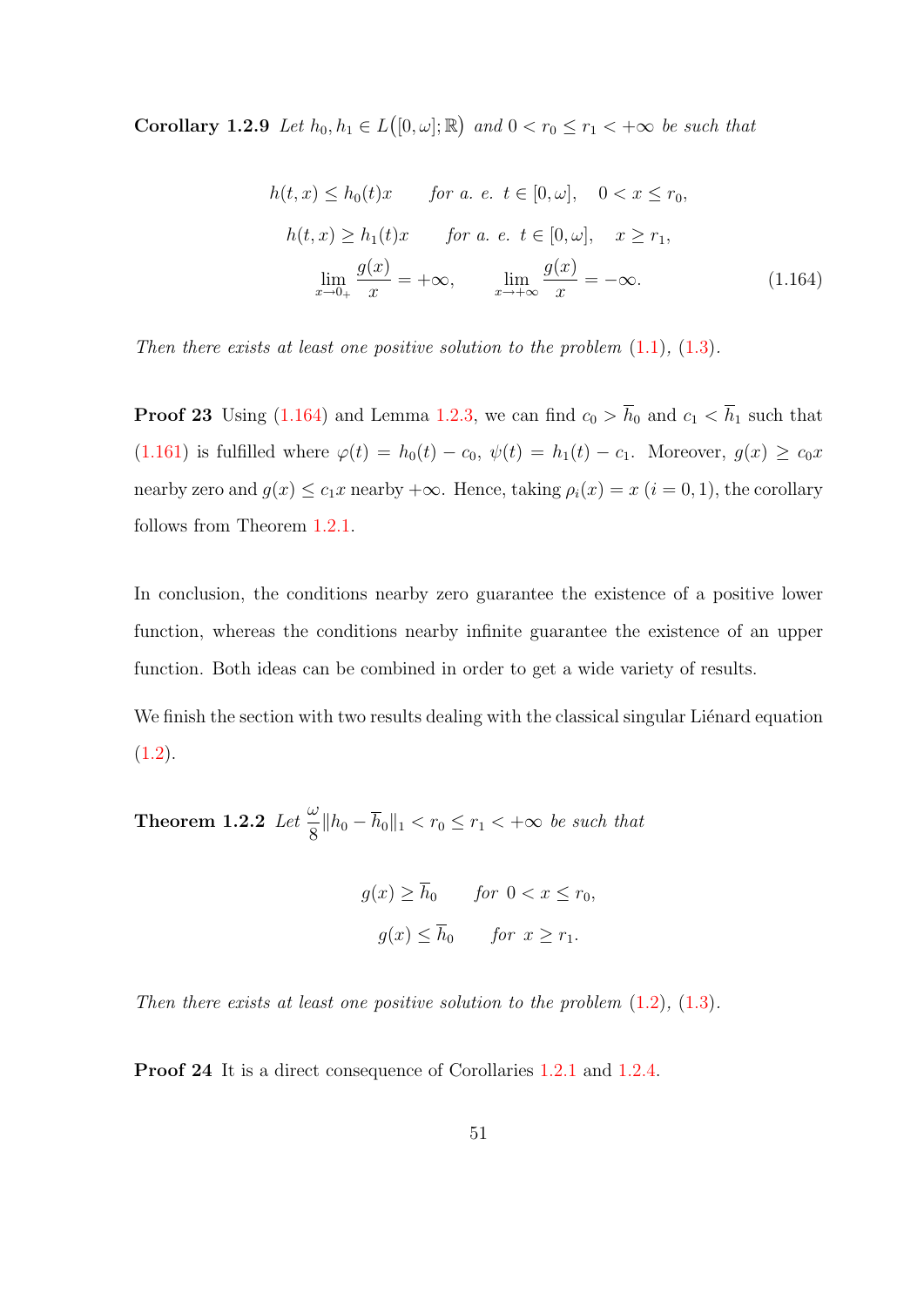#### Theorem 1.2.3 Let

$$
\limsup_{x \to 0_+} g(x) = +\infty
$$

and let  $r_1 > 0$  be such that

$$
g(x) \le \overline{h}_0 \qquad \text{for } x \ge r_1.
$$

If

$$
\text{ess sup }\big\{h_0(t): t\in [0,\omega]\big\}<+\infty,
$$

then there exists at least one positive solution to the problem  $(1.2)$ ,  $(1.3)$ .

**Proof 25** The existence of a lower function follows from Proposition [1.2.2](#page-46-4) with  $h(t, x) =$  $h_0(t)$ ,  $\rho_0 \equiv 1$ ,

$$
c = \text{ess sup }\big\{h_0(t) : t \in [0, \omega]\big\},\
$$

and  $x_1 = x_2 > 0$  sufficiently small such that  $g(x_1) \geq c$ .

The existence of an upper function follows from Proposition [1.2.5](#page-53-2) with  $h(t, x) = h_0(t)$ ,  $h_1 \equiv h_0, \, \rho_1 \equiv 1, \, c = \overline{h}_0, \, \text{and} \, x_0 = x_1 = r_1.$ 

Consequently, the assertion follows from Proposition [1.2.1.](#page-41-0)

It is interesting to compare our results with the existing ones in the related literature. For instance, it is easy to verify that Theorem [1.2.3](#page-59-1) generalises in some sense the result of Lazer and Solimini [\[40,](#page-141-5) Theorem 2.1] for the equation

<span id="page-60-0"></span>
$$
u'' + g(u) = h(t) \tag{1.165}
$$

with attractive singularity and without friction.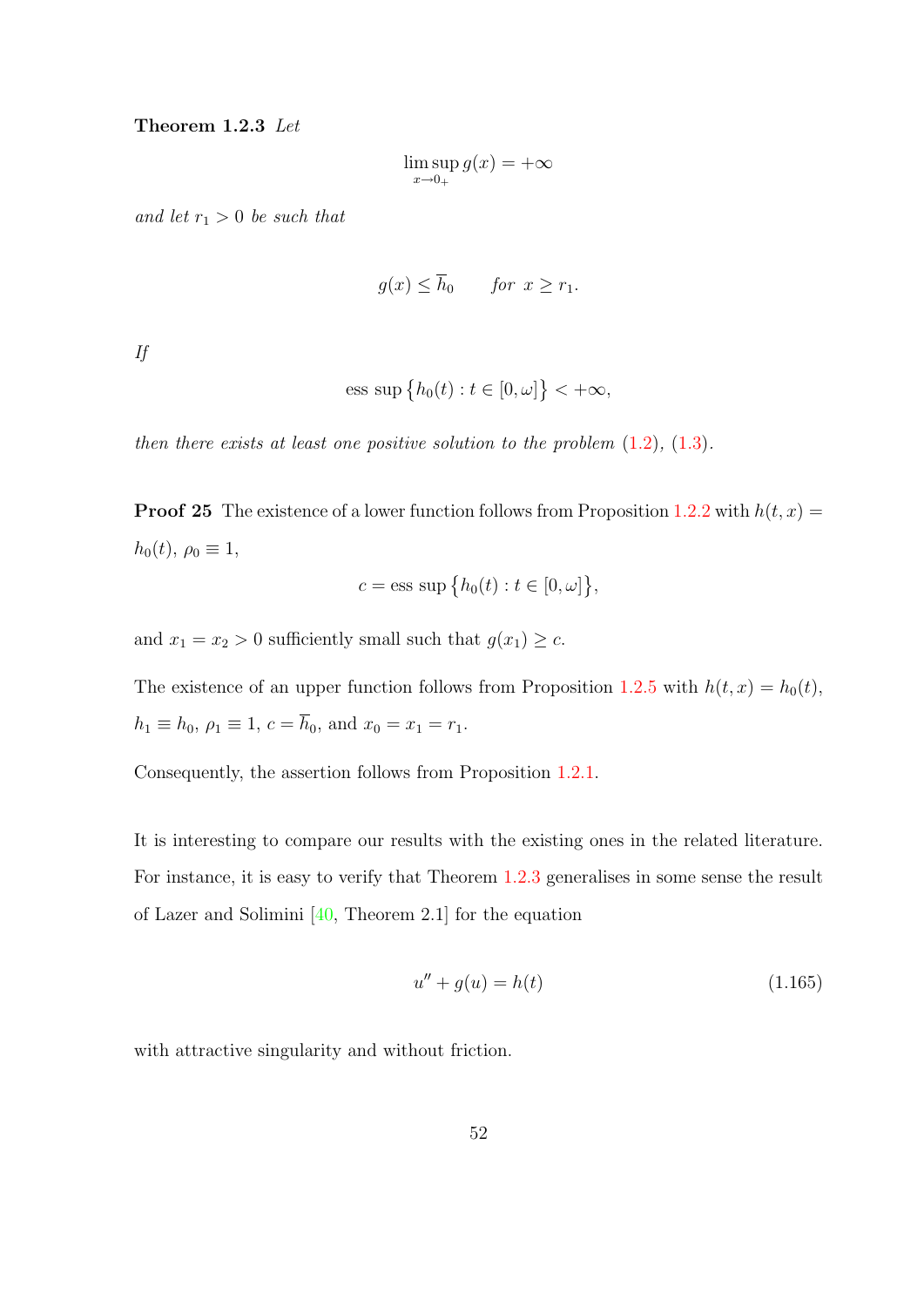On the other hand, if  $[48, \text{ Lemma } 8.19]$  is applied to  $(1.165)$ , the following result is obtained.

**Theorem 1.2.4** Assume that there exist  $0 < r_0 < r_1 < +\infty$  such that

- 1.  $r_0 > 2\omega \|h \overline{h}\|_1$ ,
- 2.  $g(x) \geq \overline{h}$  if  $0 < x \leq r_0$ ,
- 3.  $q(x) \leq \overline{h}$  if  $x \geq r_1$ .

Then the problem  $(1.165)$ ,  $(1.3)$  has at least one positive solution.

Note that Theorem [1.2.2](#page-59-2) is more general. First, it works for the equation with friction. Besides, since  $\frac{\omega}{8} \|h - \bar{h}\|_1 < 2\omega \|h - \bar{h}\|_1$ , it is evident that the assumption of Theorem [1.2.2](#page-59-2) is better.

<span id="page-61-0"></span>A related interesting result can be found in [\[49\]](#page-142-1).

Theorem 1.2.5 (see  $[49,$  Corollary 3.3)) Assume that

- 1. lim sup  $\limsup_{x\to+\infty} g(x) < h_0,$
- 2. there exists  $r > 0$  such that  $h_0(t) \leq g(r)$  for a.e.  $t \in [0, \omega]$ .

Then the problem  $(1.165)$ ,  $(1.3)$  has at least one positive solution.

Theorem [1.2.3](#page-59-1) shows that Theorem [1.2.5](#page-61-0) is still valid also in the case when the term  $f(x)x'$  is incorporated to the equation, and even in the case when f has a singularity at zero.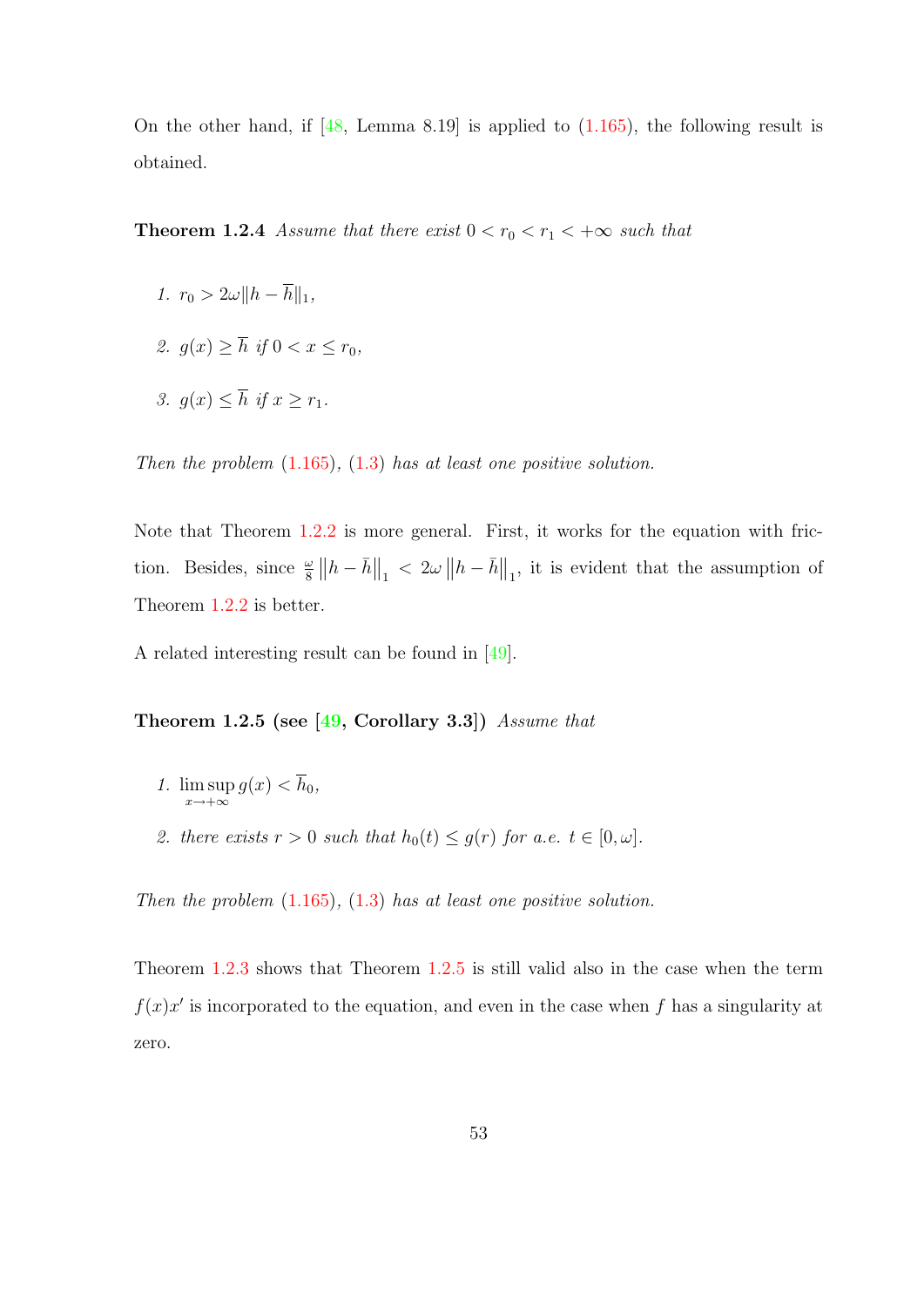# CHAPTER 2 The Lazer and Solimini equation

In this chapter we consider a class of second order scalar differential equations with periodic forcing, zero damping, and a restoring force which become infinite at a finite displacement, which we take to be zero. As a model we have in mind the equation

<span id="page-62-0"></span>
$$
u''(t) \pm \frac{1}{u^{\lambda}(t)} = h(t)
$$
 for a. e.  $t \in [0, \omega]$ , (2.1)

where  $h \in L([0,\omega];\mathbb{R})$ . This simple equation can describe the dynamic of a particle with unitary mass moving on the right side of another fixed particle subjected to an external restoring force, when the positive sign is considered. However, [\(2.1\)](#page-62-0) with negative sign can model a charged electrical particle under the influence of an electrical field generated by a fixed particle at origen with contrary electrical charge. Logically the type of external force h will determinate the dynamic of the equation. In our case, we will always assume that h is periodic (i.e. it is extended periodically on whole  $\mathbb{R}$ ).

From mathematical point of view equation  $(2.1)$  is considered as the start point to develop the actual theory of *singular equations*, however, previously, there were some authors who studied very particular singular equations, see [\[35,](#page-141-7) [21\]](#page-139-2). More concretely the topic of singular equation was instigated by the pioneer paper of Lazer and Solimini [\[40\]](#page-141-5). In spite of the passed time of the publication of the paper, there has been no contributions to this equation unless that a more general equation is considered.

In this chapter will be to present the results of Lazer and Solimini [\[40\]](#page-141-5) with the respective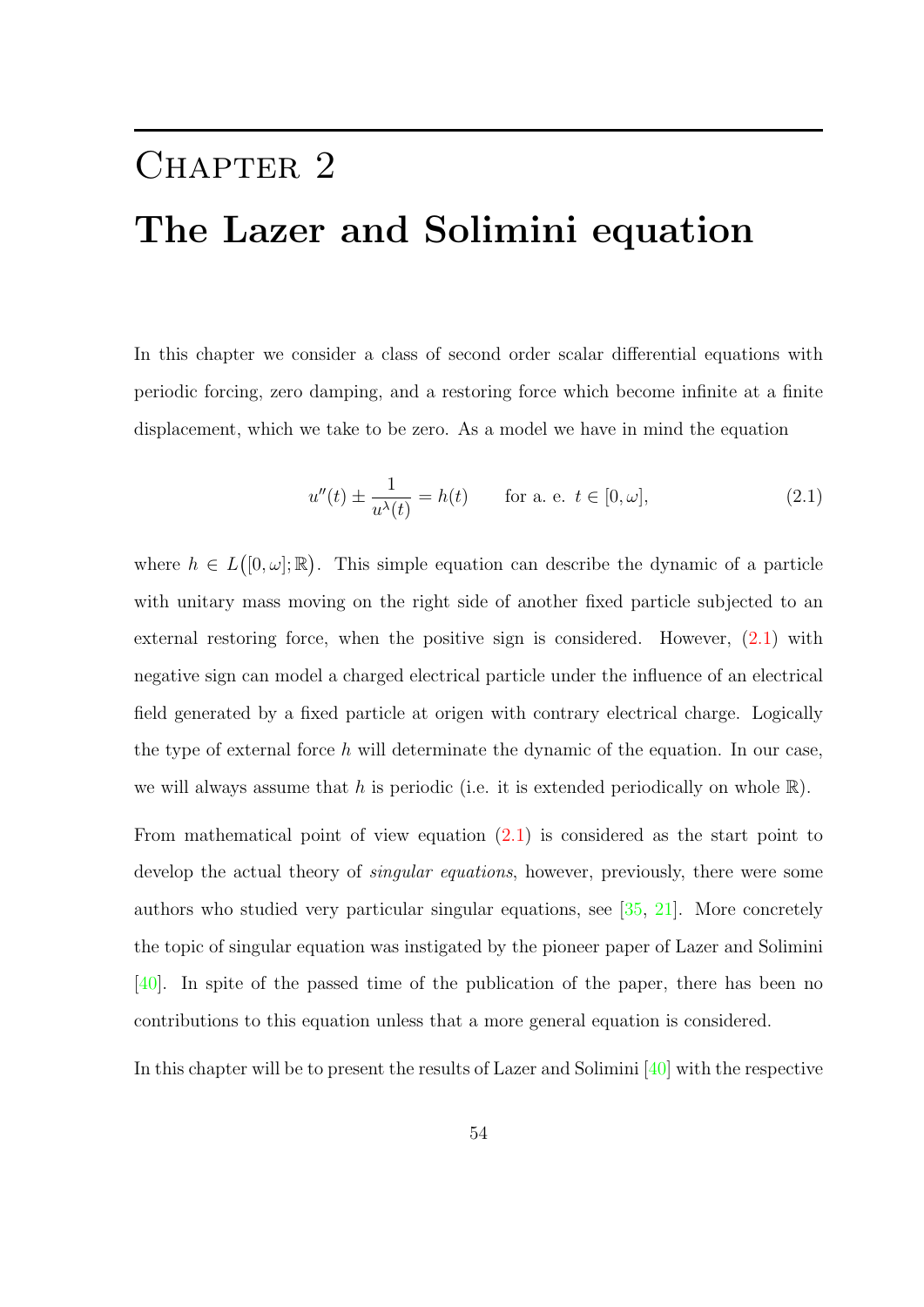used tools. In this way we put to the reader in a suitable status to understand the main contribution of this Thesis: to find a pioneer relation to attractive singular equations between the regularity of the external restoring force h and the order of the singularity, λ.

The presented results in [\[40\]](#page-141-5) concerns to the equation

<span id="page-63-0"></span>
$$
u''(t) + g(u(t)) = h(t) \quad \text{for a. e. } t \in [0, \omega], \tag{2.2}
$$

with  $g \in C(\mathbb{R}^+;\mathbb{R}^+)$ . This equation has essentially the same properties that  $(2.1)$ because both functions  $1/x^{\lambda}$  and  $g(x)$  has the some asymptotic properties. Thus the arguments to  $(2.1)$  can be easily extended to  $(2.2)$ .

# 2.1 Repulsive singularity

In this part we consider a class of problems which includes  $(2.1)$  taking the minus sign, i.e.

<span id="page-63-1"></span>
$$
u''(t) - \frac{1}{u^{\lambda}(t)} = h(t) \quad \text{for a. e. } t \in [0, \omega]
$$
 (2.3)

with  $h \in L([0, \omega]; \mathbb{R})$ . As always, we understand by periodic solution a positive function which is solution of the problem  $(2.3)$ ,  $(1.3)$ .

Concerning to equation [\(2.2\)](#page-63-0) they proved under the assumptions  $\lim_{x\to+\infty} g(x) = 0$  and

<span id="page-63-2"></span>
$$
\lim_{x \to 0+} g(x) = -\infty, \qquad \int_0^1 g(x)dx = -\infty \tag{2.4}
$$

<span id="page-63-3"></span>the following theorem.

**Theorem 2.1.1 (see [\[40,](#page-141-5) Theorem 3.12])** If  $g > 0$  then [\(2.2\)](#page-63-0), [\(1.3\)](#page-14-1) has at least one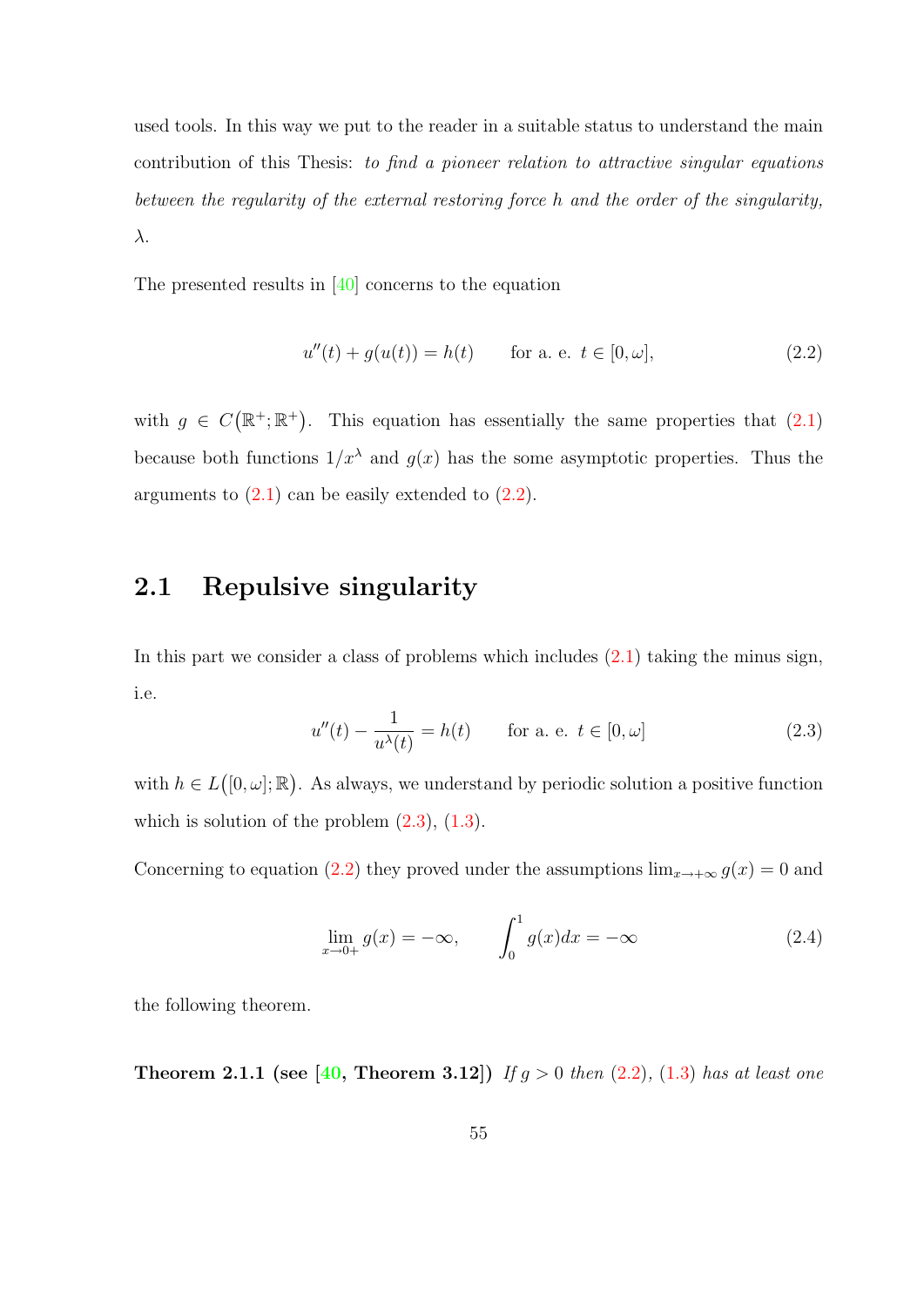positive solution if and only if  $\overline{h} > 0$ .

They did a truncation to the function  $g$  in order to define it on whole  $\mathbb R$ . Then, using such a function, it defines a nonsingular problem which is possible to apply the existence theorem proved in [\[38\]](#page-141-8). Finally using the strong condition [\(2.4\)](#page-63-2) they proved that the solution to the modified problem coincides with the solution to  $(2.2)$ ,  $(1.3)$ . However, we can prove it by Corollary [1.1.2.](#page-38-0)

The previous result applied to equation  $(2.3)$  means:

Corollary 2.1.1 If  $\lambda \geq 1$  then [\(2.3\)](#page-63-1), [\(1.3\)](#page-14-1) has at least one positive solution if and only if  $\overline{h} < 0$ .

Naturally it comes up the question on the "optimality" of the result. There they proved a necessary and sufficient condition under a strong condition, [\(2.4\)](#page-63-2). The question is does Theorem [2.1.1](#page-63-3) remain still valid if this condition is violated? The answer was publish in the some paper proving the following result.

**Theorem 2.1.2 (see [\[40,](#page-141-5) Theorem 4.1])** For every  $\omega > 0$  there exists  $M_0$  such that for any  $M > M_0$  there is, a T−periodic continuous and nonnegative function, such that  $(2.2), (1.3)$  $(2.2), (1.3)$  $(2.2), (1.3)$  has no solution and  $\overline{h} = M$ .

In addition, since  $h$  is taken as a continuous function, this proves that we cannot aspire to find a relationship between the smoothness of  $h$  and the order of the singularity  $\lambda$  which allows to guarantee existence of periodic solutions to [\(2.3\)](#page-63-1) even when the singularity is weak  $(\lambda \leq 1)$ . This is the reason why there are less papers dealing with weak singularities, being it a rather unexplored field.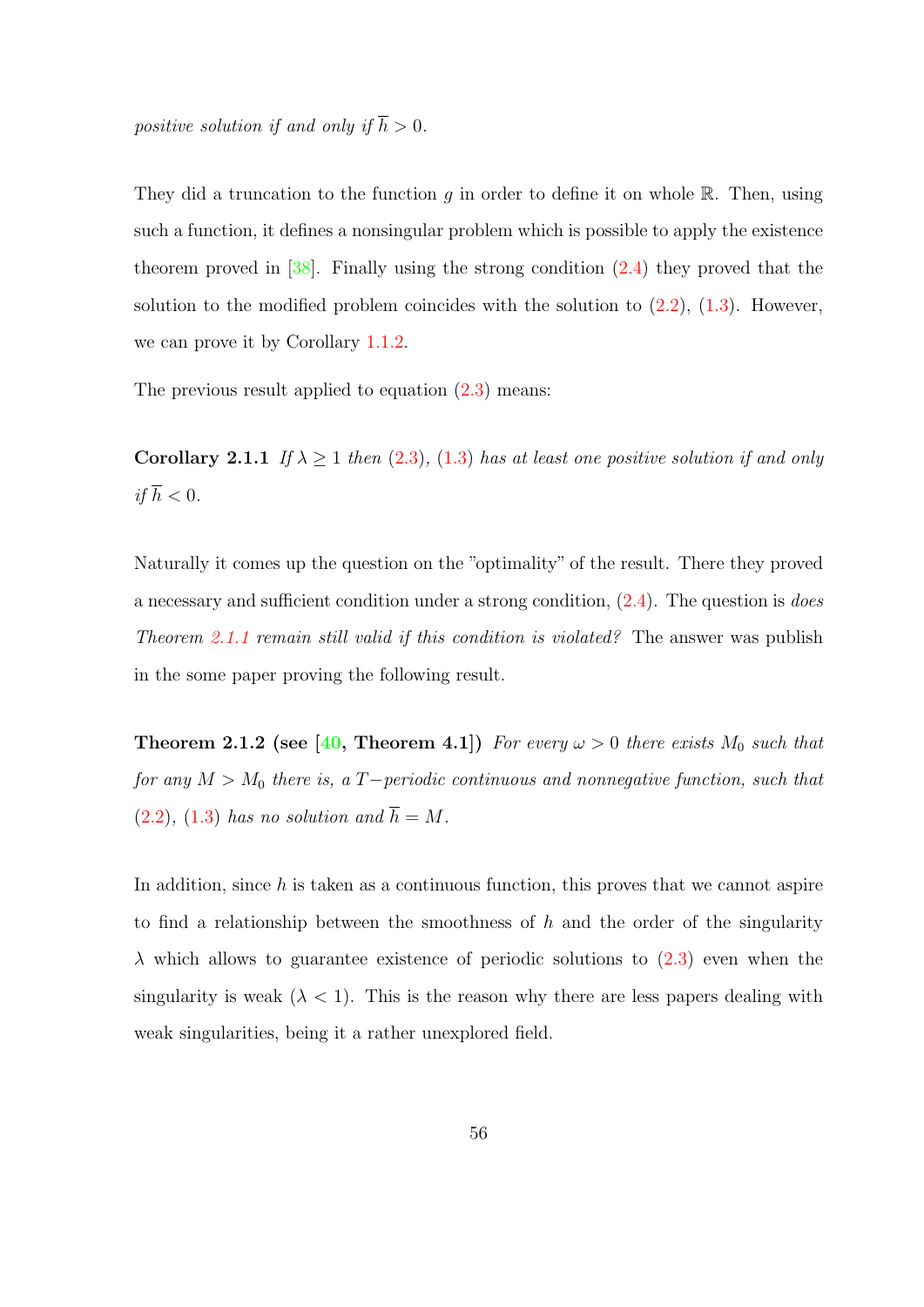## 2.2 Attractive singularity

Having in mind the equation  $(2.1)$  taking the sign  $+$ , i.e.

<span id="page-65-3"></span>
$$
u''(t) + \frac{1}{u^{\lambda}(t)} = h(t) \quad \text{for a. e. } t \in [0, \omega]
$$
 (2.5)

with  $h \in L([0, \omega]; \mathbb{R})$ , Lazer and Solimini proved that if h is continuous and g satisfies

<span id="page-65-0"></span>
$$
\lim_{x \to 0+} g(x) = +\infty, \qquad \lim_{x \to +\infty} g(x) = 0,
$$
\n(2.6)

then there exists a positive solution to [\(2.1\)](#page-62-0), [\(1.3\)](#page-14-1) in the space  $C^2([0,\omega];\mathbb{R})$  if and only if  $\overline{h} > 0$ . The way of the proof of Lazer and Solimini allows us to formulate their result as follows:

<span id="page-65-2"></span>**Theorem 2.2.1** (see [\[40,](#page-141-5) Theorem 2.1]) Let  $g \in C(\mathbb{R}^+;\mathbb{R}^+)$  satisfy [\(2.6\)](#page-65-0) and let

<span id="page-65-1"></span>
$$
h \in L^{\infty}([0,\omega];\mathbb{R}).
$$
\n
$$
(2.7)
$$

Then there exists a positive solution  $u \in AC^1([0, \omega]; \mathbb{R})$  to  $(2.1)$ ,  $(1.3)$  if and only if  $\overline{h} > 0.$ 

The proof was done using a simple and elegant application of the method of lower and upper functions. Also we can obtain it as immediate consequence of our Theorem [1.2.3.](#page-59-1) Nevertheless both arguments are essentially the same, only we can do in a more general framework.

At this point, in view of the results in the previous subsection, it comes up the natural question why did they not consider  $h \in L([0, \omega]; \mathbb{R})$ ?. There are other papers in the literature where the problem of the type  $(2.1)$ ,  $(1.3)$  is studied in the framework of the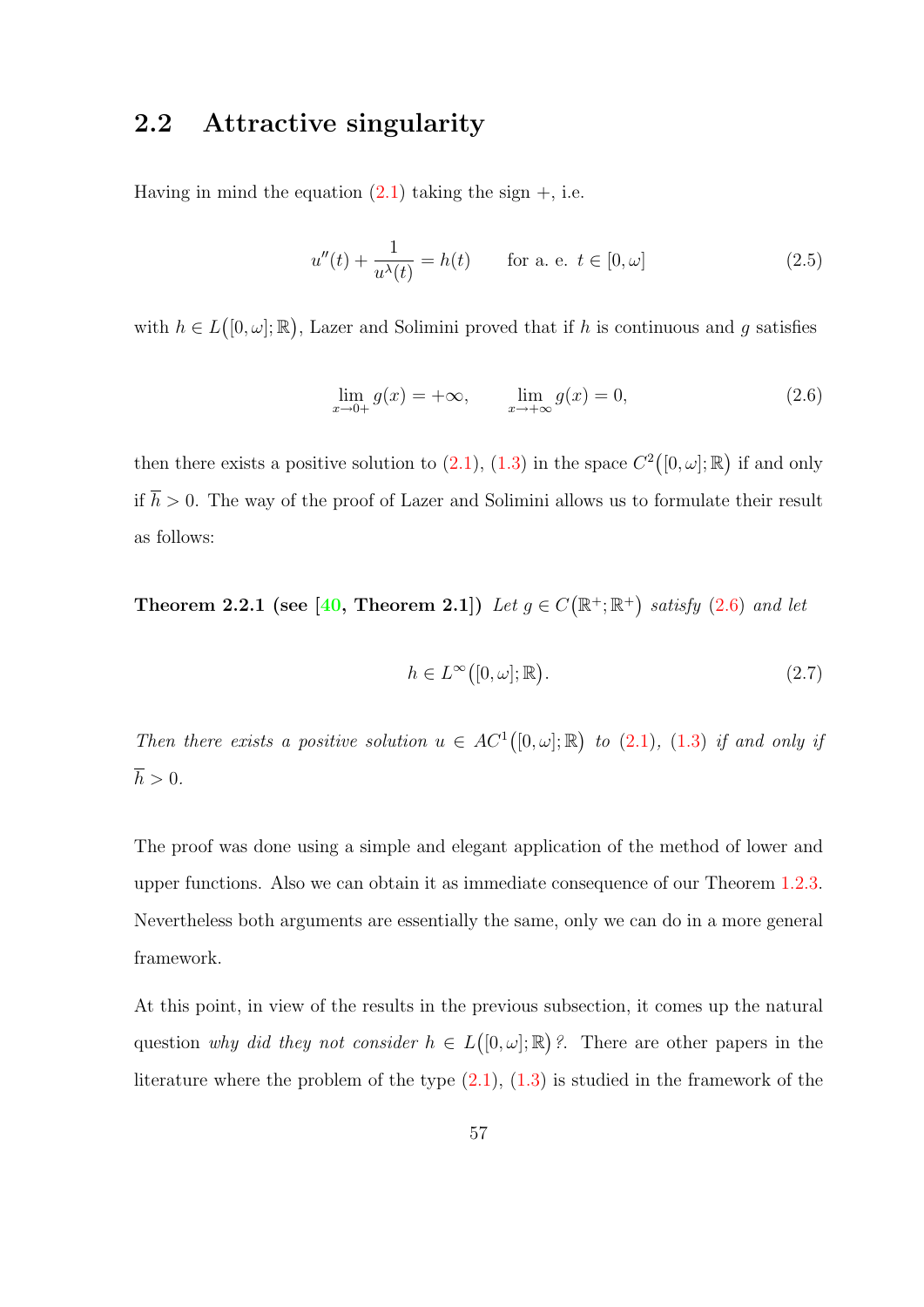Carathéodory theory, i.e., if  $h \in L([0, \omega]; \mathbb{R})$  and a positive function  $u \in AC^1([0, \omega]; \mathbb{R})$ is understood as a solution to  $(2.1)$ ,  $(1.3)$  (see, e.g.,  $[26, 49, 48, 28, 31]$  $[26, 49, 48, 28, 31]$  $[26, 49, 48, 28, 31]$  $[26, 49, 48, 28, 31]$  $[26, 49, 48, 28, 31]$  $[26, 49, 48, 28, 31]$  $[26, 49, 48, 28, 31]$  $[26, 49, 48, 28, 31]$  and references therein). However, also in the works  $[26, 49]$  $[26, 49]$ , the boundedness of the function h is needed. In  $[48, 28, 31]$  $[48, 28, 31]$  $[48, 28, 31]$  $[48, 28, 31]$ , the condition  $(2.7)$  is replaced by another condition dealing with the oscillation of the primitive of h.

On the other hand, the major part of the results dealing with the continuous input functions can be formulated also in the framework of the Carathéodory theory without any essential changes. This fact may encourage one's expectation that also Theorem [2.2.1](#page-65-2) can be extended to the case when  $h \in L([0,\omega];\mathbb{R})$  without any other additional conditions. Such a question was formally posted in [\[28,](#page-140-1) Open Problem 4.1]. Despite of all expectations, the answer is negative. The condition  $(2.7)$  is essential and, as shown we will prove (see Example [2.2.1\)](#page-76-0), Theorem [2.2.1](#page-65-2) is not valid anymore if the condition [\(2.7\)](#page-65-1) is withdrawn unless the additional assumptions are involved—such an additional condition is, e.g., the relation [\(2.27\)](#page-71-0) in Theorem [2.2.2](#page-70-0) formulated below. Moreover, we prove that the condition  $(2.27)$  is optimal in a certain sense. More precisely, if we consider the equation [\(2.5\)](#page-65-3) from our results, for every  $p \in [1, +\infty)$ , we obtain

- If  $\lambda \geq 1/(2p-1)$  and  $h \in L^p([0,\omega];\mathbb{R})$  then  $(2.5)$ ,  $(1.3)$  has a positive solution if and only if  $\overline{h} > 0$ , and such a solution is unique.
- If  $0 < \lambda < 1/(2p-1)$  then there exists a function  $h \in L^p([0,\omega];\mathbb{R})$  with  $\overline{h} > 0$ such that  $(2.5)$ ,  $(1.3)$  has no positive solution.

At this point we would like to emphasize the following: for  $h \in L^p([0,\omega];\mathbb{R})$ , there exists a relation between p and the order of singularity,  $\lambda$ . In other words, there exists a critical value depending on p such that if the power of the singularity  $\lambda$  is greater than or equal to this value then there exists a positive periodic solution. Moreover, if  $h \in L^{\infty}([0,\omega];\mathbb{R})$ , then also  $h \in L^{p}([0,\omega];\mathbb{R})$  for every  $p \in [1,+\infty)$ , and so applying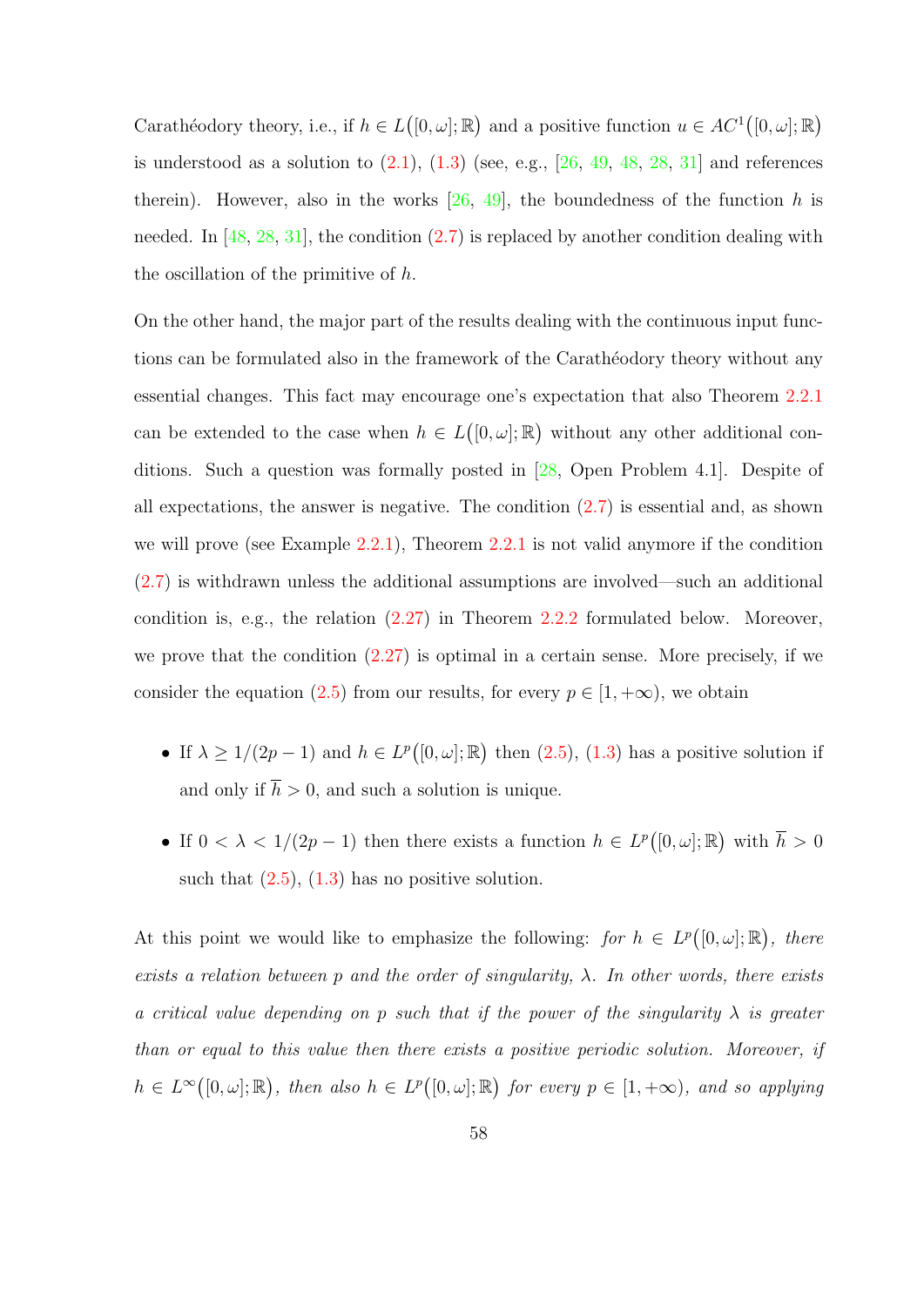our results for p sufficiently large we obtain that  $(2.5)$ ,  $(1.3)$  has a positive solution for every  $\lambda > 0$  (provided  $h \in L^{\infty}([0, \omega]; \mathbb{R})$ ). Thus Theorem [2.2.1](#page-65-2) can be understood as a limit case of Theorem [2.2.2](#page-70-0) formulated below.

Theorem [2.2.2](#page-70-0) deals also with the uniqueness of a solution in the case when  $g$  is strictly decreasing function. This fact is worth mentioning here because in the original paper of Lazer and Solimini, the question of the uniqueness was not discussed.

## 2.2.1 Auxiliary results

The following results are important to prove our main results

**Lemma 2.2.1** Let  $h \in L^p([0,\omega];\mathbb{R})$  and let  $u \in AC^1([0,\omega];\mathbb{R})$  satisfy

<span id="page-67-0"></span>
$$
u''(t) \le h(t) \qquad \text{for a. } e. \ t \in [0, \omega]. \tag{2.8}
$$

Then

<span id="page-67-1"></span>
$$
|u'(t)| \le \left(\frac{(2p-1)}{p} ||h||_p\right)^{p/(2p-1)} \left(u(t)\right)^{(p-1)/(2p-1)} \qquad \text{for } t \in [0, \omega]. \tag{2.9}
$$

**Proof 26** Let  $t_0 \in \mathbb{R}$  be arbitrary but such that  $u'(t_0) \neq 0$ , and let  $\sigma = \text{sgn } u'(t_0)$ . Then there exists  $s_0 \in I(t_0, t_0 - \sigma \omega)$  such that

<span id="page-67-2"></span>
$$
\sigma u'(t) > 0
$$
 for  $t \in I(s_0, t_0)$ ,  $u'(s_0) = 0$ .

Multiplying both sides of [\(2.8\)](#page-67-0) by  $|u'(t)|^{(p-1)/p}$  and integrating over  $I(s_0, t_0)$  we get

$$
\frac{p}{2p-1}|u'(t_0)|^{(2p-1)/p} = \sigma \int_{s_0}^{t_0} u''(t)|u'(t)|^{(p-1)/p}dt \le \sigma \int_{s_0}^{t_0} h(t)|u'(t)|^{(p-1)/p}dt \le
$$
  
\n
$$
||h||_p \left(\sigma \int_{s_0}^{t_0} |u'(t)|dt\right)^{(p-1)/p} = ||h||_p \left(u(t_0) - u(s_0)\right)^{(p-1)/p} \le ||h||_p \left(u(t_0)\right)^{(p-1)/p}.
$$
 (2.10)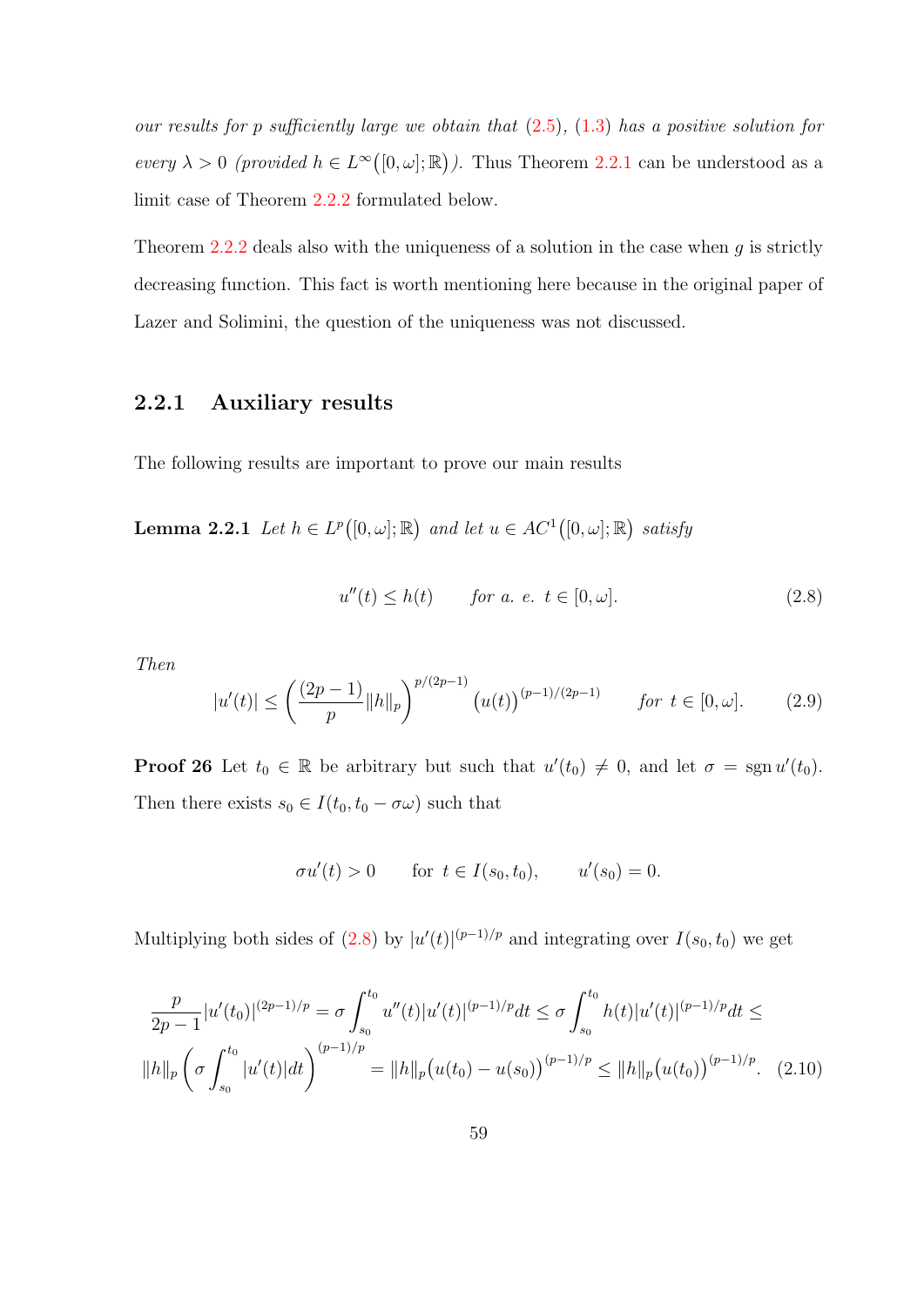Thus  $(2.9)$  follows from  $(2.10)$ .

<span id="page-68-6"></span>**Lemma 2.2.2** Let  $u \in AC^1([0, \omega]; \mathbb{R})$ ,  $g \in C(\mathbb{R}^+; \mathbb{R}^+)$ , and let

<span id="page-68-4"></span>
$$
g_*(x) \stackrel{def}{=} \inf \{ g(s) : s \in (0, x] \}. \tag{2.11}
$$

Let, moreover,  $s_0, t_0 \in \mathbb{R}$  be such that  $s_0 < t_0$  and

<span id="page-68-0"></span>
$$
u'(s_0) = 0, \qquad u'(t_0) = 0. \tag{2.12}
$$

Then

<span id="page-68-1"></span>
$$
\int_{s_0}^{t_0} u''(t) g_*^{p-1}(u(t)) dt \ge 0.
$$
\n(2.13)

**Proof 27** Let  $g_n \in C(\mathbb{R}^+;\mathbb{R}^+)$  be a sequence of non-increasing functions which are continuous together with their derivatives and such that

<span id="page-68-2"></span>
$$
\lim_{n \to +\infty} \|g_n^{p-1} \circ u - g_*^{p-1} \circ u\|_{\infty} = 0.
$$
\n(2.14)

Obviously, since  $g_n$  are non-increasing, in view of  $(2.12)$  we have

<span id="page-68-3"></span>
$$
\int_{s_0}^{t_0} u''(t)g_n^{p-1}(u(t))dt = -(p-1)\int_{s_0}^{t_0} {u'}^2(t)g_n^{p-2}(u(t))g_n'(u(t))dt \ge 0.
$$
 (2.15)

Now,  $(2.13)$  follows from  $(2.14)$  and  $(2.15)$ , because

$$
\left| \int_{s_0}^{t_0} u''(t) g_n^{p-1}(u(t)) dt - \int_{s_0}^{t_0} u''(t) g_*^{p-1}(u(t)) dt \right| \leq ||g_n^{p-1} \circ u - g_*^{p-1} \circ u||_{\infty} \int_{s_0}^{t_0} |u''(t)| dt.
$$

**Lemma 2.2.3** Let  $h \in L^p([0,\omega];\mathbb{R})$ ,  $g \in C(\mathbb{R}^+;\mathbb{R}^+)$ , and let  $u \in AC^1([0,\omega];\mathbb{R})$  be a periodic function (i.e.  $(1.3)$  holds) such that

<span id="page-68-5"></span>
$$
u''(t) + g(u(t)) \le h(t) \qquad \text{for a. } e. \ t \in [0, \omega]. \tag{2.16}
$$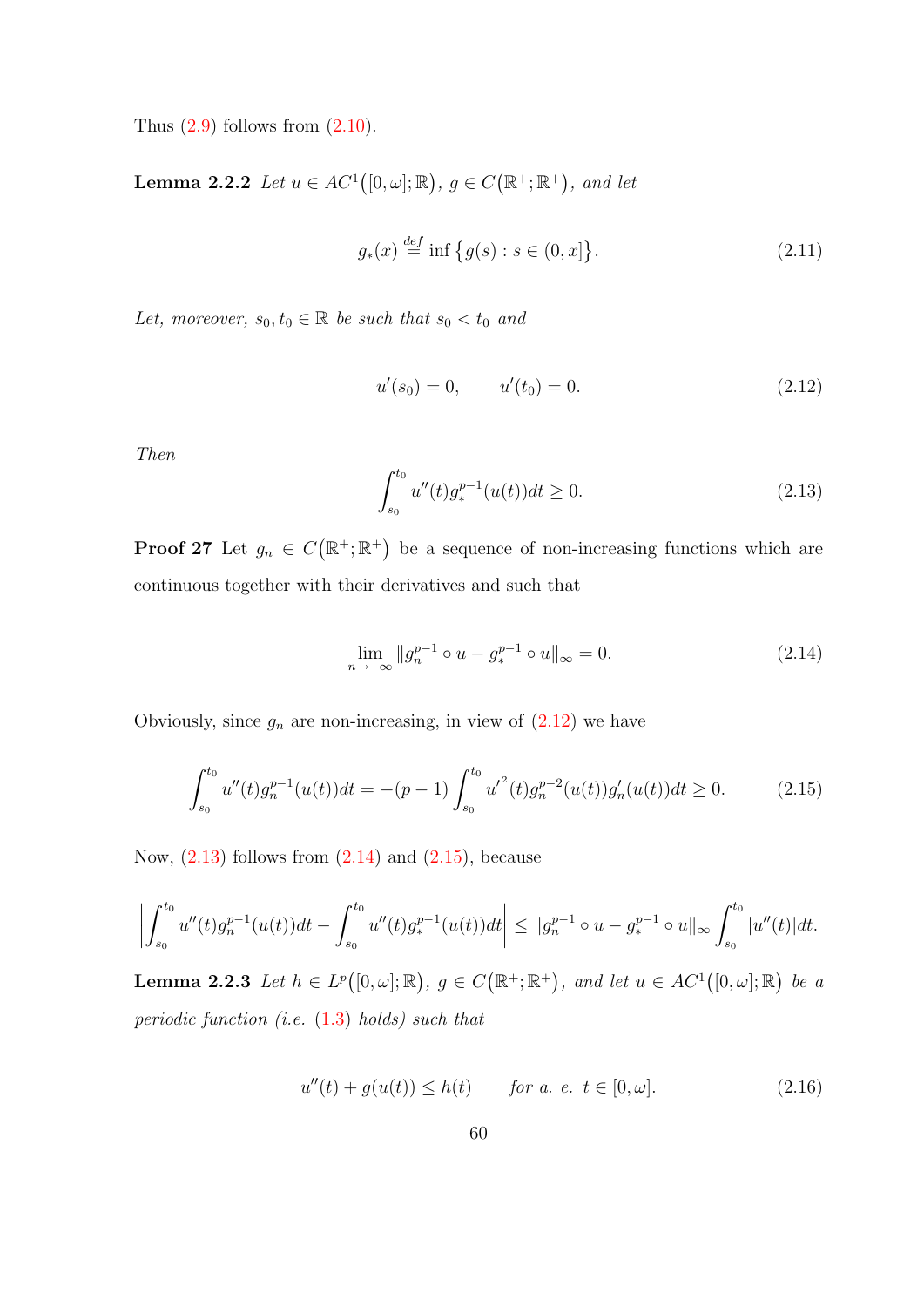Let, moreover,  $s_0, t_0 \in \mathbb{R}$  be such that  $s_0 < t_0$  and  $(2.12)$  is fulfilled. Then

<span id="page-69-0"></span>
$$
\int_{s_0}^{t_0} g(u(t))g_*^{p-1}(u(t))dt \le ||h||_p^p \tag{2.17}
$$

where  $g_*$  is given by  $(2.11)$ .

**Proof 28** Multiplying both sides of  $(2.16)$  by  $g_*^{p-1}(u(t))$  and integrating from  $s_0$  to  $t_0$ , in view of [\(2.12\)](#page-68-0) and according to Lemma [2.2.2,](#page-68-6) we arrive at

$$
\int_{s_0}^{t_0} g(u(t))g_*^{p-1}(u(t))dt \le \int_{s_0}^{t_0} h(t)g_*^{p-1}(u(t))dt \le ||h||_p \left(\int_{s_0}^{t_0} g_*^p(u(t))dt\right)^{(p-1)/p},
$$

whence in view of  $(2.11)$  we get  $(2.17)$ .

**Lemma 2.2.4** Let  $u_i \in AC^1([0, \omega]; \mathbb{R}_+)$   $(i = 1, 2)$  be fulfilling  $(1.3)$  such that

$$
\text{meas}\left\{t \in [0,\omega] : u_i(t) = 0\right\} = 0 \qquad (i = 1,2),\tag{2.18}
$$

$$
u''_i(t) + \tilde{g}(u_i(t)) = h(t) \quad \text{for a. e. } t \in [0, \omega] \quad (i = 1, 2), \tag{2.19}
$$

where

<span id="page-69-4"></span><span id="page-69-3"></span><span id="page-69-1"></span>
$$
\tilde{g}(x) = \begin{cases}\ng(x) & \text{for } x > 0, \\
0 & \text{for } x = 0,\n\end{cases}
$$
\n(2.20)

 $g \in C(\mathbb{R}^+;\mathbb{R}^+)$  is a decreasing function, and  $h \in L([0,\omega];\mathbb{R})$ . Then  $u_1 \equiv u_2$ .

Proof 29 First assume that

<span id="page-69-2"></span>
$$
u_1(t) \ge u_2(t) \qquad \text{for } t \in [0, \omega]. \tag{2.21}
$$

Put

<span id="page-69-5"></span>
$$
z(t) = u_1(t) - u_2(t) \quad \text{for } t \in [0, \omega].
$$
 (2.22)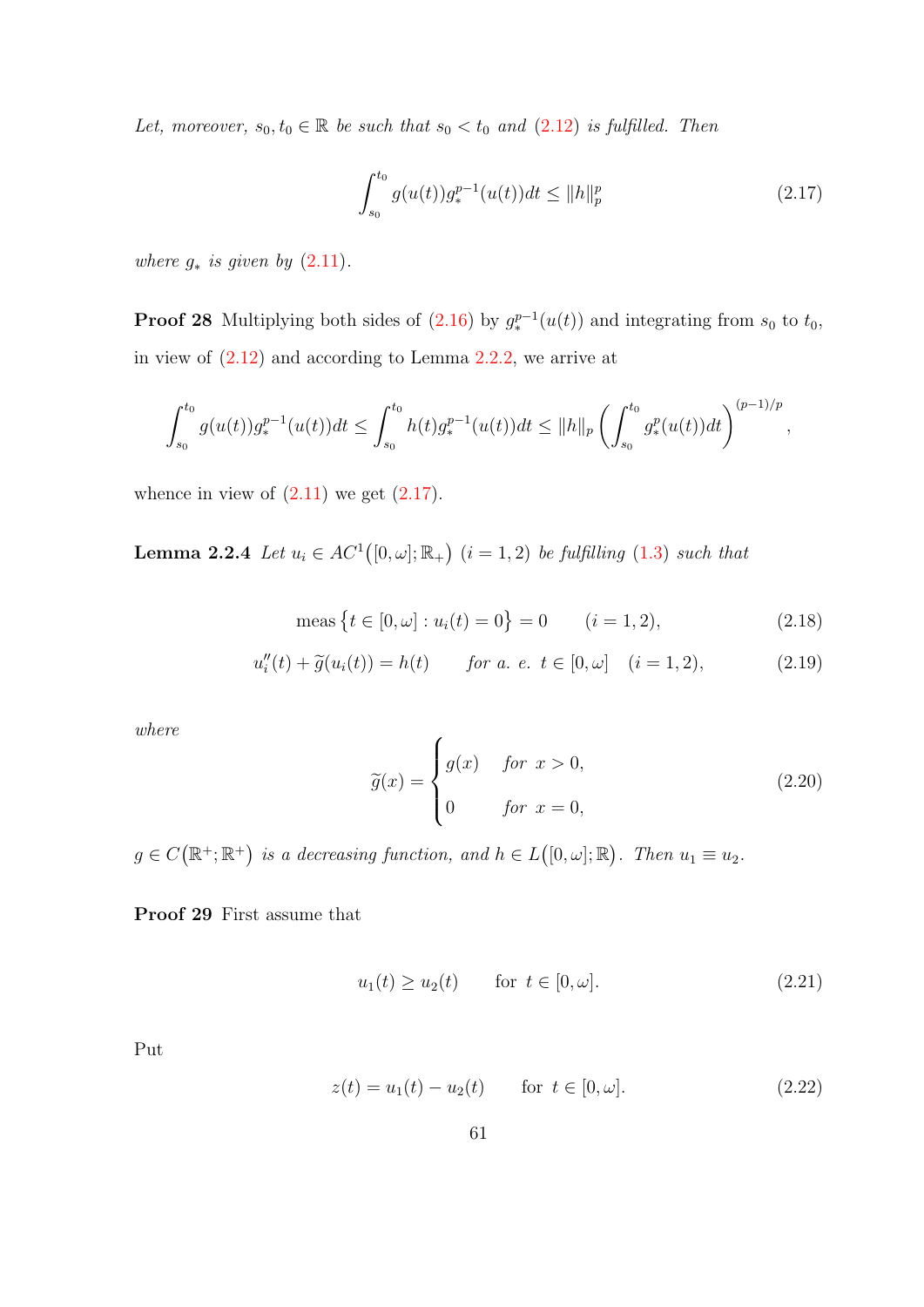Then, in view of  $(2.18)$ – $(2.21)$  we have

<span id="page-70-1"></span>
$$
z''(t) \ge 0 \qquad \text{for a. e. } t \in [0, \omega], \qquad z(0) - z(\omega) = 0 = z'(0) - z'(\omega). \tag{2.23}
$$

However,  $(2.23)$  implies that z is a constant function, i.e., with respect to  $(2.18)$ ,  $(2.19)$ ,  $(2.20)$ , and  $(2.22)$ , we have

<span id="page-70-2"></span>
$$
0 = u''_1(t) - u''_2(t) = -g(u_1(t)) + g(u_2(t)) \quad \text{for a. e. } t \in [0, \omega]. \tag{2.24}
$$

Now from  $(2.24)$ , according to the fact that q is assumed to be decreasing, it follows that  $u_1 \equiv u_2$ .

Further suppose that [\(2.21\)](#page-69-2) is not valid. Then there exist  $t_0, t_1 \in \mathbb{R}$  such that  $t_0 < t_1$ and

<span id="page-70-3"></span>
$$
u_1(t) > u_2(t)
$$
 for  $t \in (t_0, t_1)$ ,  $u_1(t_0) = u_2(t_0)$ ,  $u_1(t_1) = u_2(t_1)$ . (2.25)

Define z by  $(2.22)$ . Then, in view of  $(2.18)$ – $(2.20)$ , and  $(2.25)$  we have

<span id="page-70-4"></span>
$$
z''(t) \ge 0 \qquad \text{for a. e. } t \in [t_0, t_1], \qquad z(t_0) = 0, \qquad z(t_1) = 0. \tag{2.26}
$$

However, [\(2.26\)](#page-70-4) implies  $z(t) \leq 0$  for  $t \in [t_0, t_1]$ , which, on account of [\(2.22\)](#page-69-5) contradicts  $(2.25).$  $(2.25).$ 

#### 2.2.2 Main result

<span id="page-70-0"></span>This subsection is devoted to prove the following theorem

**Theorem 2.2.2** Let  $h \in L^p([0,\omega];\mathbb{R})$  and let  $g \in C(\mathbb{R}^+;\mathbb{R}^+)$  verify [\(2.6\)](#page-65-0). Let, more-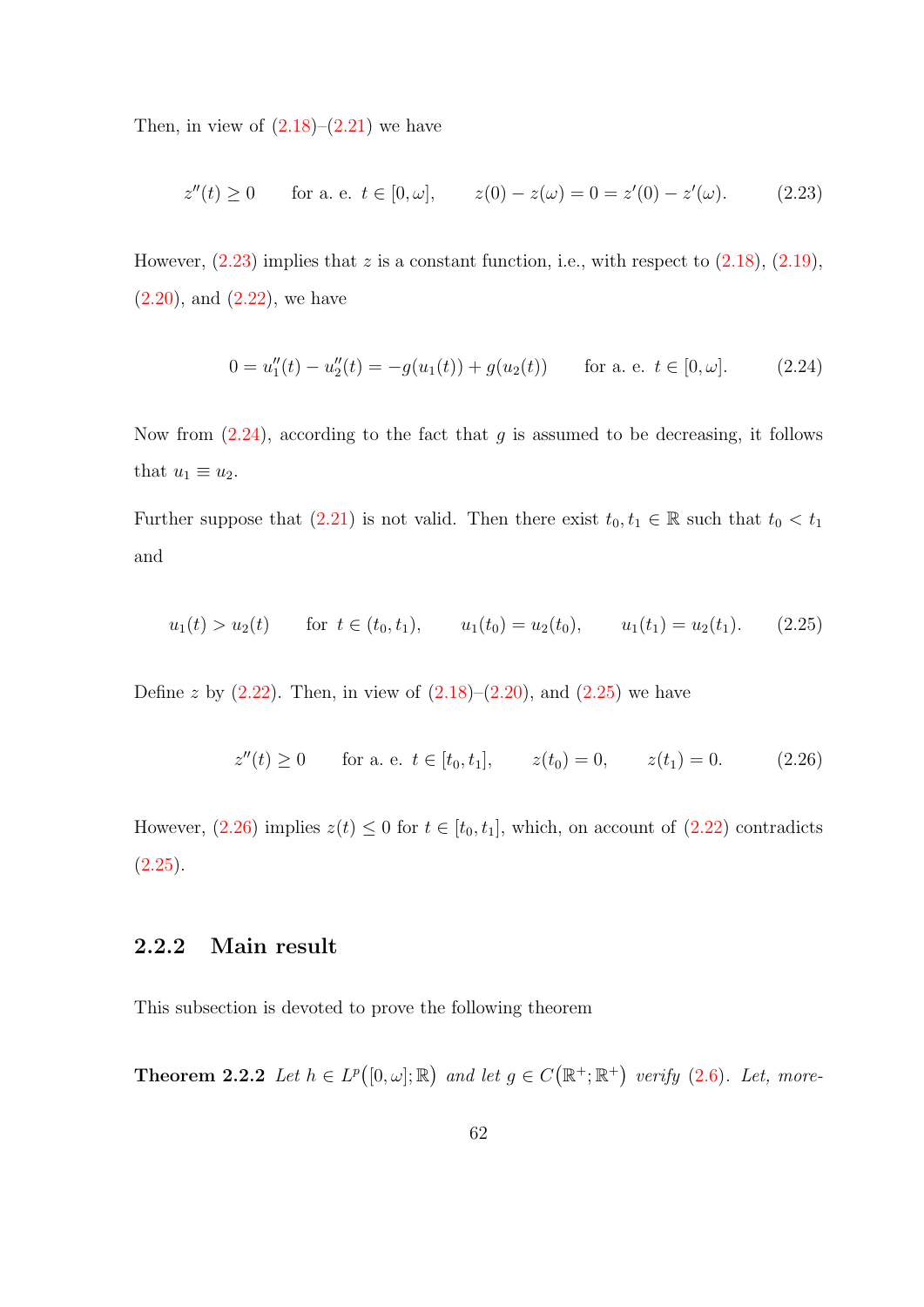over,

<span id="page-71-0"></span>
$$
\lim_{x \to 0+} \int_{x}^{1} g(w(s)) g_{*}^{p-1}(w(s)) ds = +\infty,
$$
\n(2.27)

where

$$
w(s) \stackrel{def}{=} s^{(2p-1)/p} \qquad for \ s \in \mathbb{R}^+.
$$
 (2.28)

Then the problem [\(2.2\)](#page-63-0), [\(1.3\)](#page-14-1) has a positive solution if and only if  $\overline{h} > 0$ . If, in addition, g is a decreasing function, then such a solution is unique.

**Proof 30** If u is a positive solution to  $(2.2)$ ,  $(1.3)$  then the integration of  $(2.2)$  from 0 to  $\omega$  results in

$$
\int_0^\omega g(u(s))ds = \int_0^\omega h(s)ds,
$$

whence it follows that  $\overline{h} > 0$  as the function g is positive.

Now suppose that  $\bar{h} > 0$ . Together with [\(2.2\)](#page-63-0), for every  $k \in \mathbb{N}$ , consider the auxiliary equation

$$
u''(t) + g(u(t)) = h_k(t) \quad \text{for a. e. } t \in [0, \omega], \tag{2.29}
$$

where

$$
h_k(t) = \begin{cases} k & \text{if } h(t) > k, \\ h(t) & \text{if } h(t) \le k, \end{cases}
$$
 for a. e.  $t \in [0, \omega], k \in \mathbb{N}.$  (2.30)

Obviously,

$$
h_k(t) \le h_m(t) \le h(t) \qquad \text{for a. e. } t \in [0, \omega], \quad k \le m,
$$
\n
$$
(2.31)
$$

$$
|h_k(t)| \le |h(t)| \qquad \text{for a. e. } t \in [0, \omega], \quad k \in \mathbb{N}, \tag{2.32}
$$

$$
\lim_{k \to +\infty} \overline{h}_k = \overline{h}.\tag{2.33}
$$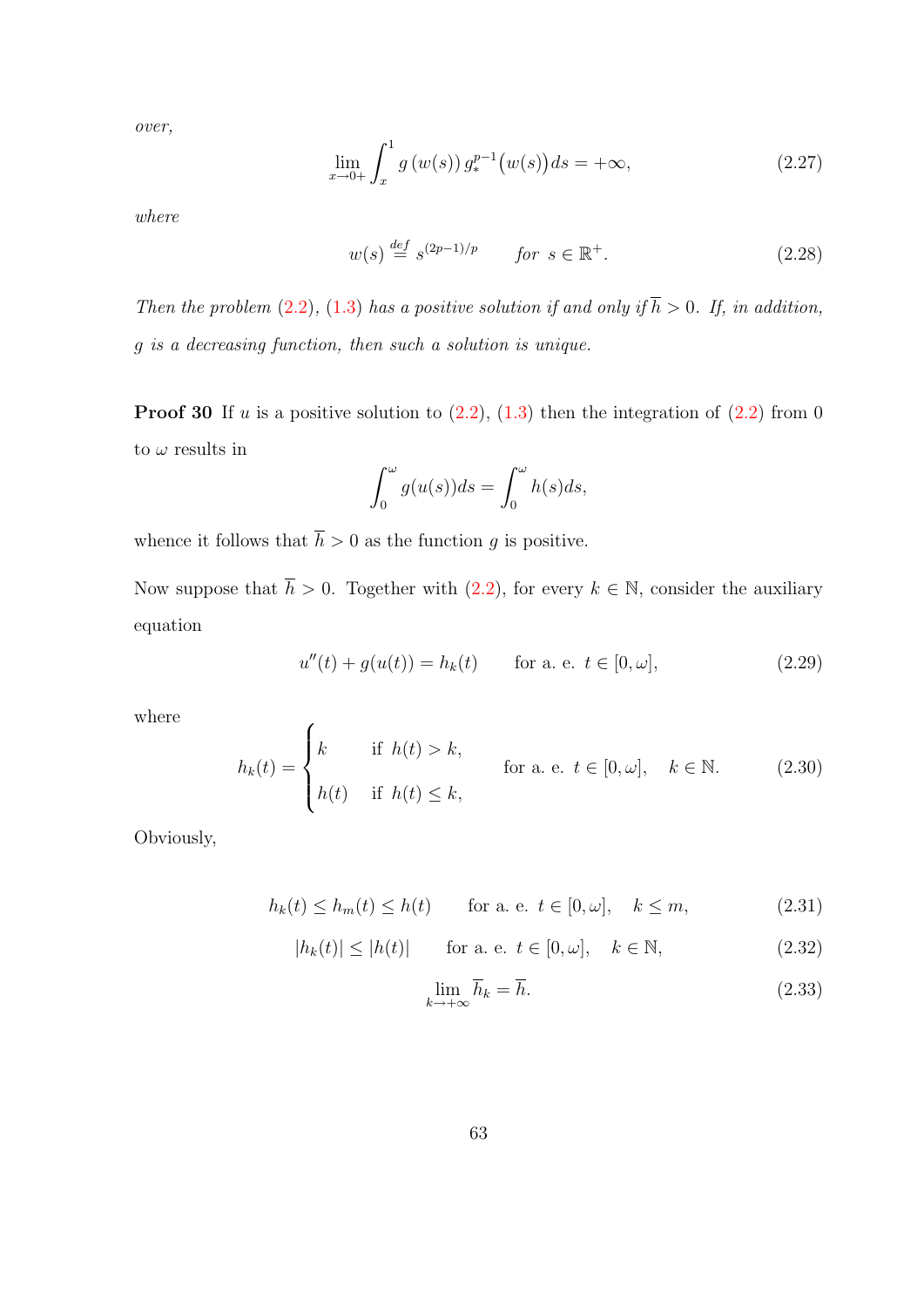According to [\(2.6\)](#page-65-0), [\(2.33\)](#page-71-0), and  $\bar{h} > 0$ , there exist  $x_0 > 0$  and  $k_0 \in \mathbb{N}$  such that

<span id="page-72-0"></span>
$$
g(x) \le \overline{h}_{k_0} \qquad \text{for } x \ge x_0. \tag{2.34}
$$

Let z be a solution to the Dirichlet problem

$$
z''(t) = h_{k_0}(t) - \overline{h}_{k_0}, \qquad z(0) = 0, \qquad z(\omega) = 0 \tag{2.35}
$$

and put

$$
\beta(t) = \tilde{z}(t) + r \qquad \text{for } t \in [0, \omega], \tag{2.36}
$$

where  $\tilde{z}$  is an  $\omega$ -periodic prolongation of z to the real axis and  $r > 0$  is large enough such that

<span id="page-72-1"></span>
$$
x_0 \le \beta(t) \qquad \text{for } t \in [0, \omega]. \tag{2.37}
$$

Obviously,  $\beta \in AC^1([0,\omega];\mathbb{R})$  and in view of  $(2.31)$  and  $(2.34)-(2.37)$  $(2.34)-(2.37)$ ,

$$
\beta''(t) + g(\beta(t)) \le h_k(t) \qquad \text{for a. e. } t \in [0, \omega], \quad k \ge k_0. \tag{2.38}
$$

On the other hand, on account of [\(2.6\)](#page-65-0) and [\(2.30\)](#page-71-2), for every  $k \geq k_0$  there exists  $x_k \in$  $(0, x_0)$  such that

<span id="page-72-2"></span>
$$
g(x_k) \ge h_k(t) \qquad \text{for a. e. } t \in [0, \omega]. \tag{2.39}
$$

If we put  $\alpha_k(t) = x_k$  for  $t \in [0, \omega]$  then, in view of  $(2.37)$  and  $(2.39)$ , we have

$$
\alpha_k''(t) + g(\alpha_k(t)) \ge h_k(t) \quad \text{for a. e. } t \in [0, \omega], \quad k \ge k_0,
$$
\n(2.40)

$$
\alpha_k(t) \le \beta(t) \qquad \text{for } t \in [0, \omega], \quad k \ge k_0. \tag{2.41}
$$

Thus, for every  $k \geq k_0$ , there exists a pair of well-ordered upper and lower functions to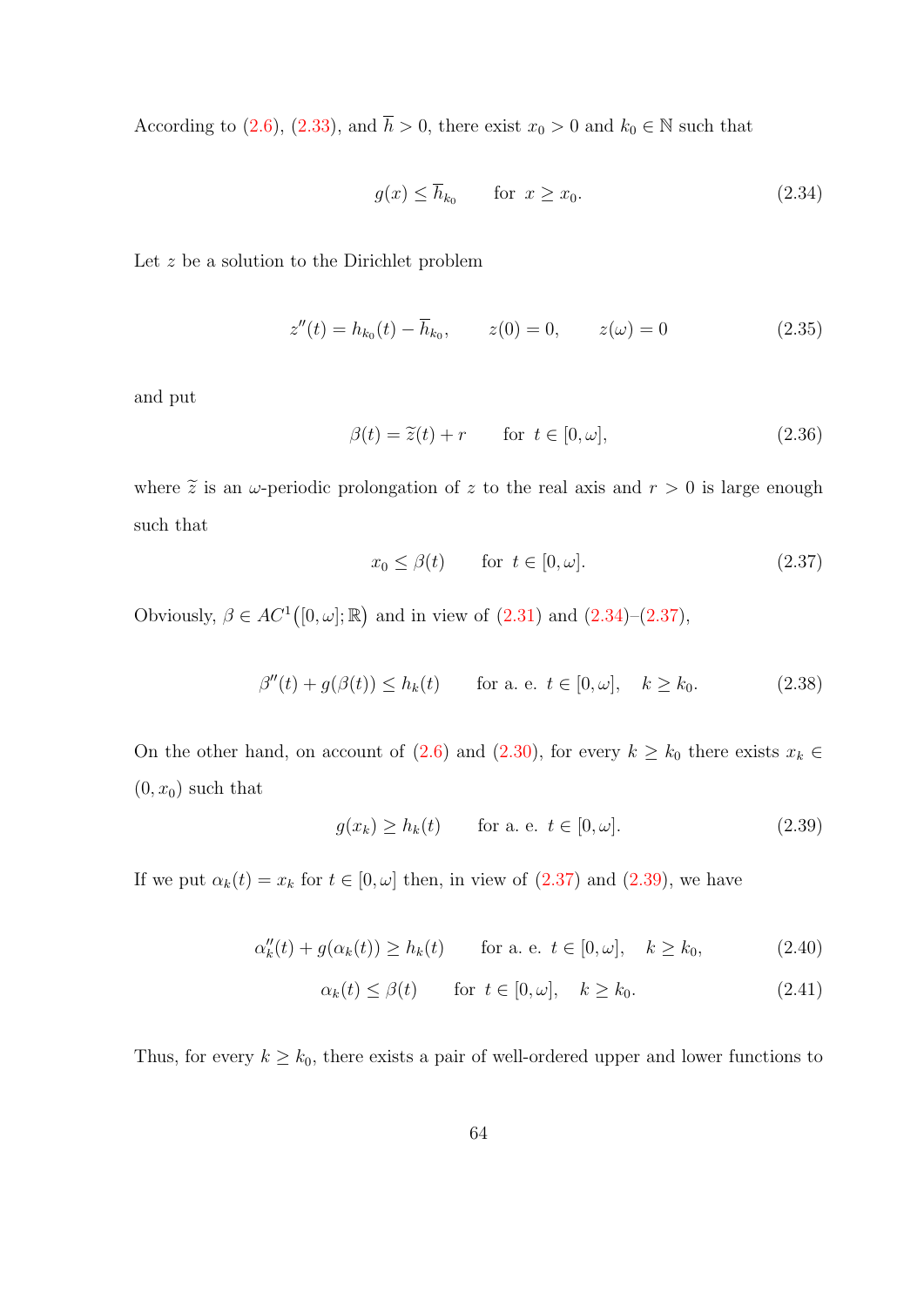the problem  $(2.2)$ ,  $(1.3)$ , which is a particular case of the problem  $(1.1)$ ,  $(1.3)$ . According to Proposition [1.2.1,](#page-41-0) there exists a sequence of solutions  ${u_k}_{k=k}^{+\infty}$  $_{k=k_0}^{+\infty}$  to  $(2.29)$ ,  $(1.3)$  such that

<span id="page-73-0"></span>
$$
0 < \alpha_k(t) \le u_k(t) \le \beta(t) \qquad \text{for } t \in [0, \omega]. \tag{2.42}
$$

From Lemma [2.2.1](#page-67-0) and [\(2.42\)](#page-73-0) it follows that

$$
||u'_k||_{\infty} \le \left(\frac{(2p-1)}{p}||h||_p\right)^{p/(2p-1)} ||\beta||_{\infty}^{(p-1)/(2p-1)} \qquad \text{for } k \ge k_0. \tag{2.43}
$$

Further, we show that the set of functions  ${u_k}_{k=k}^{+\infty}$  $_{k=k_0}^{+\infty}$  is bounded from below. The integration of  $(2.29)$  from 0 to  $\omega$ , in view of  $(2.31)$ , yields

<span id="page-73-1"></span>
$$
\int_0^\omega g(u_k(s))ds \le \omega \overline{h}.\tag{2.44}
$$

On the other hand, [\(2.6\)](#page-65-0) implies the existence of  $y_0 > 0$  (which does not depend on k) such that

<span id="page-73-2"></span>
$$
g(x) > \overline{h} \qquad \text{for } x \in (0, y_0). \tag{2.45}
$$

From [\(2.44\)](#page-73-1) and [\(2.45\)](#page-73-2) it follows that for every  $k \geq k_0$  we have

<span id="page-73-3"></span>
$$
||u_k||_{\infty} \ge y_0. \tag{2.46}
$$

Let  $r_k \in [0, \omega]$  and  $\xi_k \in [r_k - \omega, r_k)$  be such that

<span id="page-73-4"></span>
$$
u_k(r_k) = \max\{u_k(t) : t \in [0, \omega]\}, \qquad u_k(\xi_k) = \min\{u_k(t) : t \in [0, \omega]\}.
$$
 (2.47)

Obviously,  $u'_{k}(\xi_{k}) = 0$ ,  $u'_{k}(r_{k}) = 0$ , and in view of  $(2.46)$ ,  $(2.47)$ , and Lemmas [2.2.1](#page-67-0) and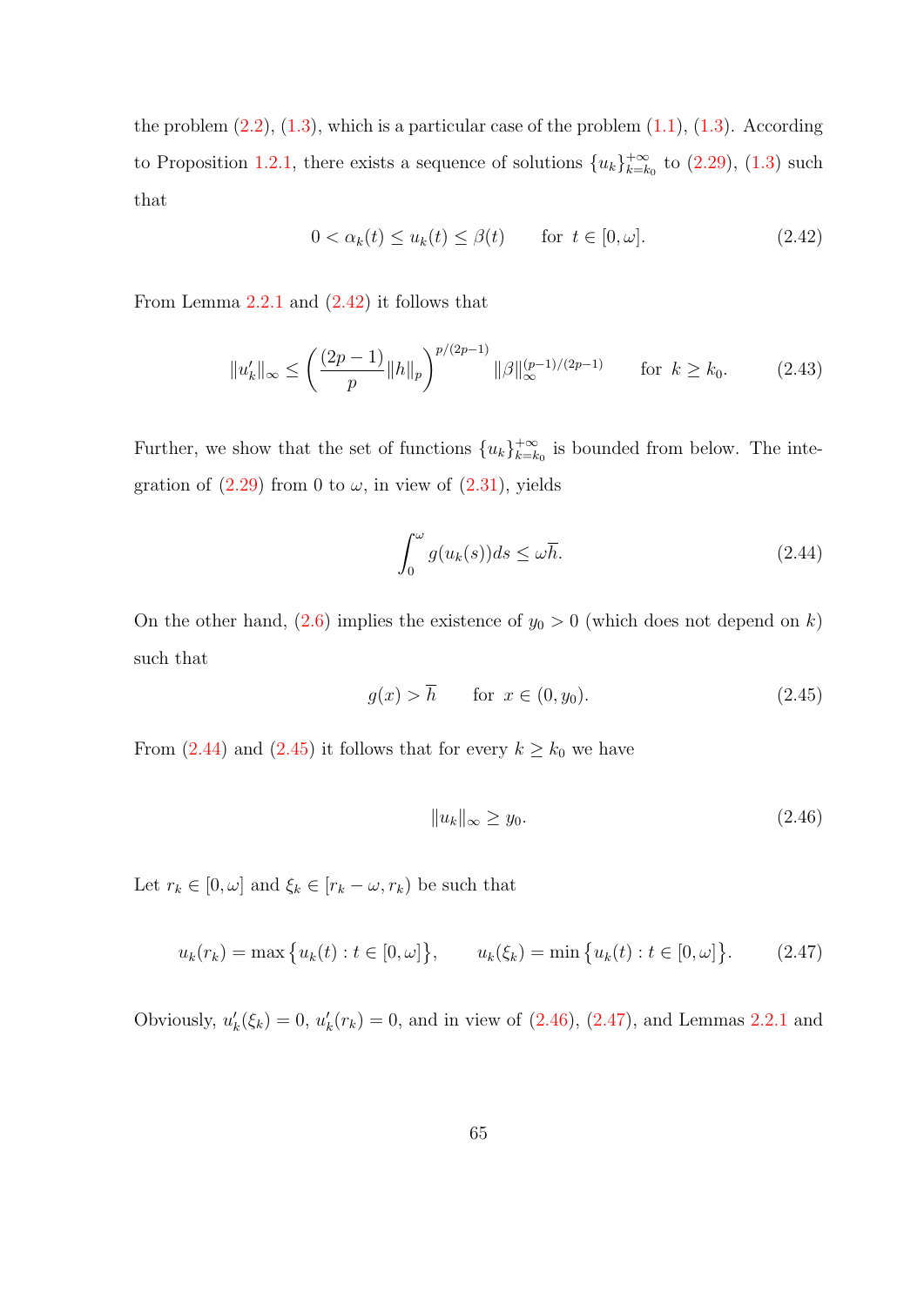[2.2.3](#page-68-0) we have

$$
\frac{2p-1}{p} \int_{(u_k(\xi_k))^{p/(2p-1)}}^{y_0^{p/(2p-1)}} g(w(s)) g_*^{p-1}(w(s)) ds \le \int_{\xi_k}^{r_k} \frac{u'_k(t)g(u_k(t)) g_*^{p-1}(u_k(t))}{(u_k(t))^{(p-1)/(2p-1)}} dt \le
$$
  

$$
\left(\frac{(2p-1)}{p} ||h||_p\right)^{p/(2p-1)} \int_{\xi_k}^{r_k} g(u_k(t)) g_*^{p-1}(u_k(t)) dt \le \left(\frac{2p-1}{p}\right)^{p/(2p-1)} ||h||_p^{2p^2/(2p-1)},
$$

where  $w$  is given by  $(2.28)$ .

Thus the assumption  $(2.27)$  implies the existence of an  $\varepsilon > 0$  such that

<span id="page-74-0"></span>
$$
\varepsilon \le u_k(t) \qquad \text{for } t \in [0, \omega], \quad k \ge k_0. \tag{2.48}
$$

Finally, using  $(2.32)$ ,  $(2.42)$ , and  $(2.48)$ , from  $(2.29)$  we obtain

$$
|u''_k(t)| \le g^* + |h(t)|
$$
 for a. e.  $t \in [0, \omega], \quad k \ge k_0$ 

where

$$
g^* = \max\big\{g(x) : x \in [\varepsilon, ||\beta||_{\infty}]\big\}.
$$

Thus, the sequences  ${u_k}_{k=k}^{+\infty}$  $_{k=k_0}^{+\infty}$  and  $\{u'_k\}_{k=k_0}^{+\infty}$  $\atop{k=k_0}^{+\infty}$  are uniformly bounded and equicontinuous. Therefore, according to  $Arzel\hat{a}-Ascoli Theorem$ , we can assume without loss of generality that there exist  $u_0, v_0 \in C([0, \omega]; \mathbb{R})$  such that

<span id="page-74-1"></span>
$$
\lim_{k \to +\infty} \|u_k - u_0\|_{\infty} = 0, \qquad \lim_{k \to +\infty} \|u_k' - v_0\|_{\infty} = 0.
$$
\n(2.49)

Moreover, since  $u_k$  are solutions to  $(2.29)$ ,  $(1.3)$ , in view of  $(2.30)$ ,  $(2.48)$ , and  $(2.49)$  we have  $u_0 \in AC^1([0,\omega];\mathbb{R}), u'_0 \equiv v_0$ , and  $u_0$  is a positive solution to [\(2.2\)](#page-63-0), [\(1.3\)](#page-14-0).

The uniqueness of a solution in the case when  $q$  is a decreasing function follows from Lemma [3.3.1.](#page-98-0)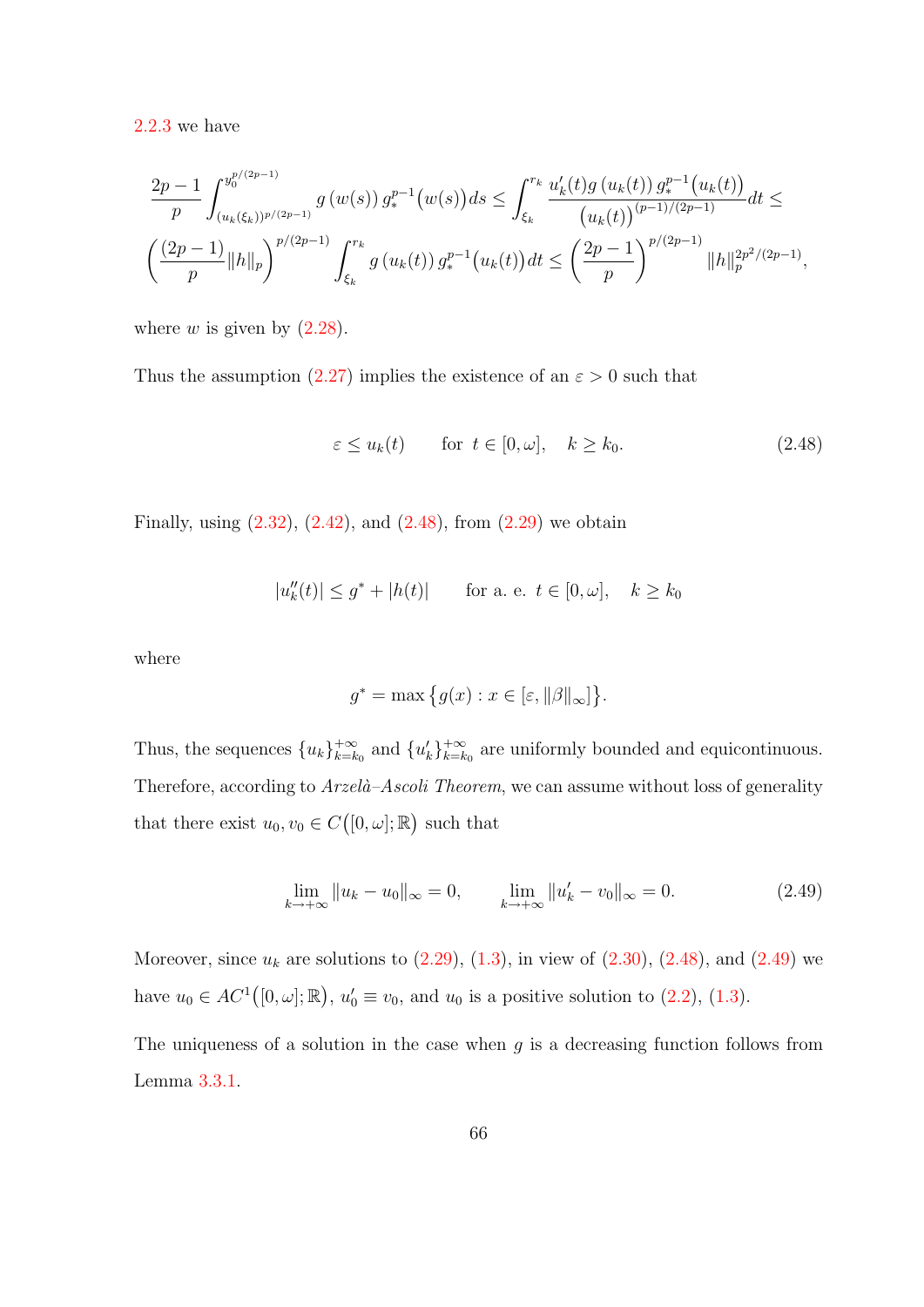Remark 2.2.1 Always we can assume without lost of generality that a function y :  $[0, \omega] \rightarrow \mathbb{R}$  is defined by periodicity on whole  $\mathbb{R}$  using the introduced prolongation operators in  $(1.66)$  and  $(1.67)$ . However, with the aim of keeping the exposition at a rather simple level we omite to write such an operators.

**Remark [2.2.2](#page-70-0)** Note that assumption  $h \in L^p([0,\omega];\mathbb{R})$  in Theorem 2.2.2 can be weakened to  $h \in L([0,\omega];\mathbb{R}), [h]_+ \in L^p([0,\omega];\mathbb{R}),$  where  $[h]_+$  is a non-negative part of the function  $h$ , i.e.,

$$
[h]_+(t) \stackrel{def}{=} \frac{|h(t)| + h(t)}{2}
$$
 for a. e.  $t \in [0, \omega]$ .

# 2.2.3 Optimality and Counter-Example

A particular case of the equation [\(2.2\)](#page-63-0) is the equation [\(2.5\)](#page-65-1) where  $\lambda > 0$ . For this equation, Theorems [2.2.1](#page-65-2) and [2.2.2](#page-70-0) yield the following assertions:

#### <span id="page-75-0"></span>Corollary 2.2.1 Let

$$
h \in L^{\infty}([0,\omega];\mathbb{R}), \qquad \lambda > 0. \tag{2.50}
$$

Then the problem [\(2.5\)](#page-65-1), [\(1.3\)](#page-14-0) has a positive solution if and only if  $\overline{h} > 0$ , and such a solution is unique.

<span id="page-75-2"></span>Corollary 2.2.2 Let  $p \in [1, +\infty)$  and

<span id="page-75-1"></span>
$$
h \in L^p([0,\omega];\mathbb{R}), \qquad \lambda \ge 1/(2p-1). \tag{2.51}
$$

Then the problem [\(2.5\)](#page-65-1), [\(1.3\)](#page-14-0) has a positive solution if and only if  $\overline{h} > 0$ , and such a solution is unique.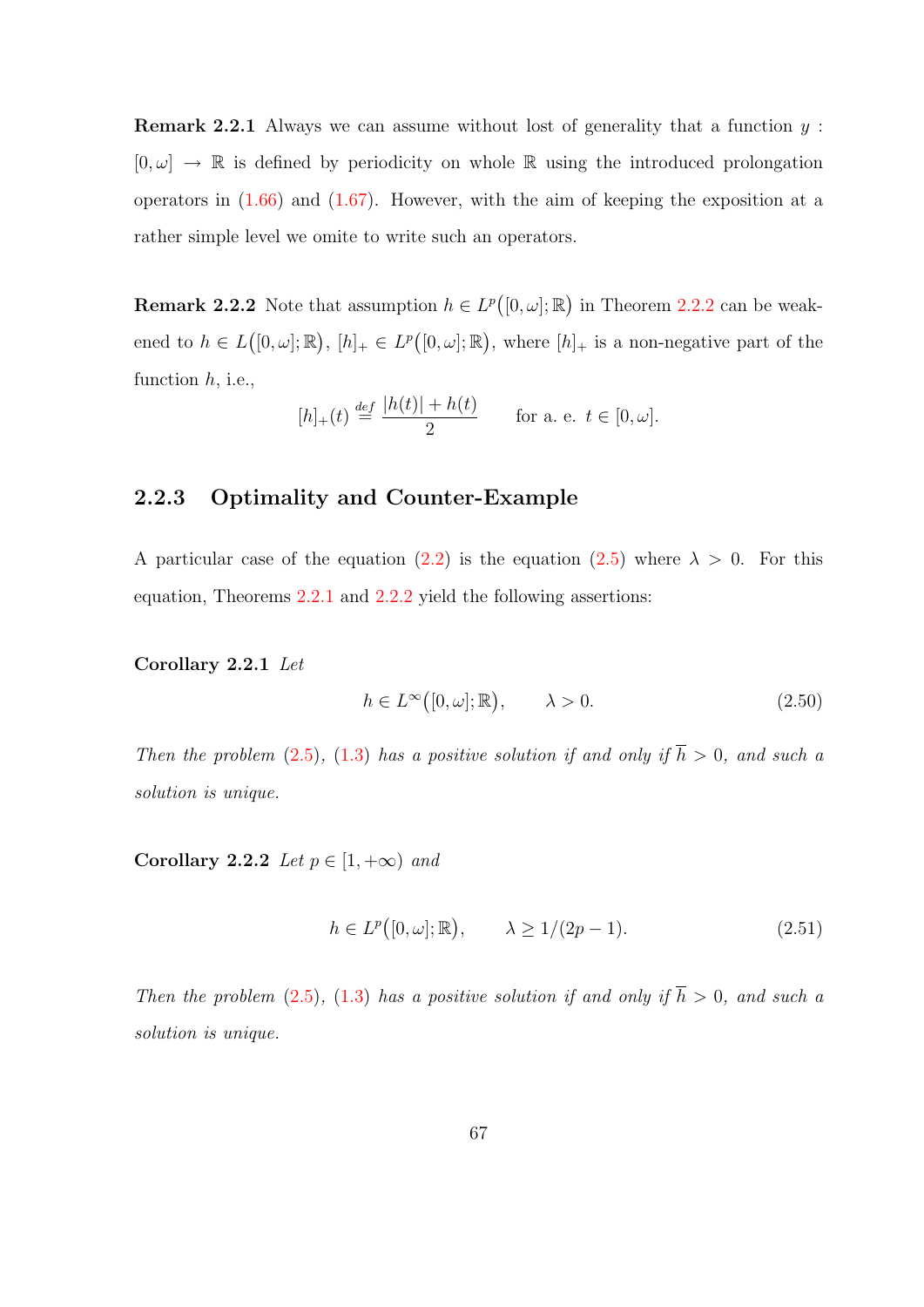Remark 2.2.3 In spite of the fact that nor in Theorem [2.2.1](#page-65-2) nor in the original result of Lazer and Solimini, the uniqueness of a positive solution to  $(2.2)$ ,  $(1.3)$  is discussed, Corollary [2.2.1](#page-75-0) is valid—the uniqueness of a solution follows from Lemma [3.3.1.](#page-98-0)

<span id="page-76-3"></span>Before we formulate other theorem, we introduce an example:

Counter–example 2.2.1 Let  $p \geq 1$  and  $\lambda \in (0, \frac{1}{2n})$  $\left(\frac{1}{2p-1}\right)$ . Choose  $\mu \in \left(2-\frac{1}{p\lambda},\frac{1}{p\lambda}\right)$  $\frac{1}{p}\biggr),$  $\varepsilon \in (0, \frac{\omega}{4})$  $\frac{\omega}{4}$ , and put

$$
\varphi(t) = \begin{cases}\n-t^{-\mu} & \text{for } t \in (0, \varepsilon], \\
0 & \text{for } t \in (\varepsilon, \frac{\omega}{2} - \varepsilon), \qquad \varphi(t) = \varphi(\omega - t) & \text{for } t \in (\frac{\omega}{2}, \omega), \\
(\frac{\omega}{2} - t)^{-\mu} & \text{for } t \in [\frac{\omega}{2} - \varepsilon, \frac{\omega}{2}), \\
v(t) = \int_t^{\frac{\omega}{2}} \int_s^{\frac{\omega}{2}} \varphi(\xi) d\xi ds & \text{for } t \in [0, \omega).\n\end{cases}
$$

If we periodically extend the functions  $\varphi$  and v to the whole real axis, we obviously obtain

<span id="page-76-0"></span>
$$
\varphi \in L^p([0,\omega];\mathbb{R}), \quad v \in AC^1([0,\omega];\mathbb{R}_+), \quad v''(t) = \varphi(t) \quad \text{for a. e. } t \in [0,\omega], \quad (2.52)
$$

and by a direct calculation, the following relations can be verified:

$$
v(t) > 0 \quad \text{for } t \in [0, \omega/2) \cup (\omega/2, \omega], \qquad v(\omega/2) = 0,
$$
  

$$
v(t) = \frac{|\omega/2 - t|^{2-\mu}}{(2-\mu)(1-\mu)} \quad \text{for } t \in \left(\frac{\omega}{2} - \varepsilon, \frac{\omega}{2} + \varepsilon\right).
$$
 (2.53)

Now it can be easily seen that

<span id="page-76-2"></span><span id="page-76-1"></span>
$$
\frac{1}{\nu^{\lambda}} \in L^p([0,\omega];\mathbb{R}).
$$
\n(2.54)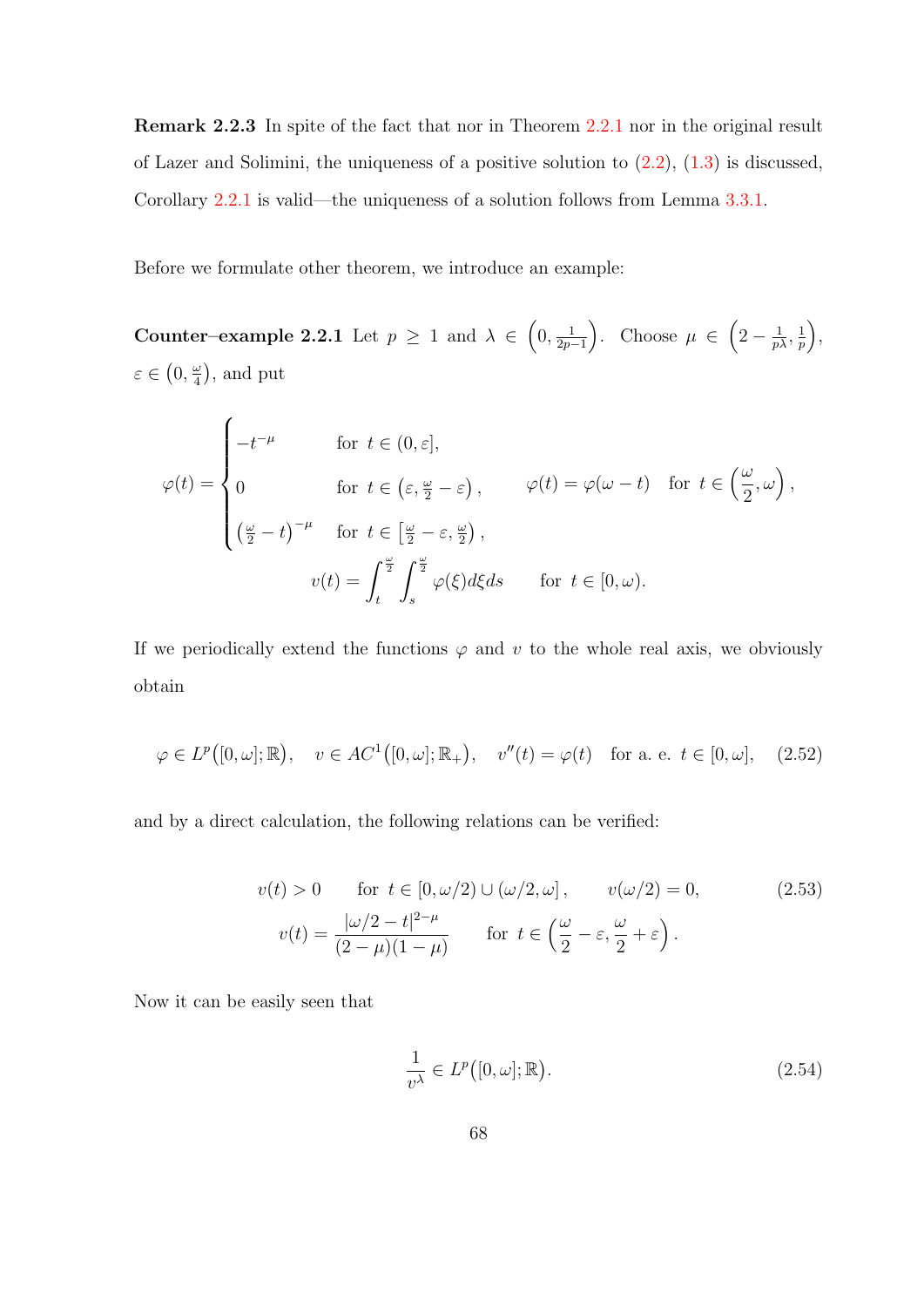Put

<span id="page-77-0"></span>
$$
h(t) \stackrel{\text{def}}{=} \varphi(t) + \frac{1}{v^{\lambda}(t)} \qquad \text{for a. e. } t \in [0, \omega]. \tag{2.55}
$$

Obviously, in view of  $(2.52)$ – $(2.54)$  we have  $h \in L^p([0,\omega];\mathbb{R})$  and  $\overline{h} > 0$ . Consider the problem  $(2.5)$ ,  $(1.3)$  and suppose that there exists a positive solution u to  $(2.5)$ ,  $(1.3)$ . According to  $(2.52)$ ,  $(2.53)$ ,  $(2.55)$ , and Lemma [3.3.1,](#page-98-0) it follows that  $u(t) = v(t)$  for  $t \in [0, \omega]$ . However, that is impossible, because  $v(\omega/2) = 0$ . Thus,  $(2.5)$ ,  $(1.3)$  has no positive solution with  $h$  defined by  $(2.55)$ .

<span id="page-77-1"></span>Example [2.2.1](#page-76-3) proves the following assertion:

Theorem 2.2.3 Let  $p \in [1, +\infty)$ ,  $0 < \lambda < 1/(2p - 1)$ . Then there exists  $h \in$  $L^p([0,\omega];\mathbb{R})$  with  $\overline{h} > 0$  such that the problem  $(2.5)$ ,  $(1.3)$  has no positive solution.

According to Theorem [2.2.3,](#page-77-1) it can be seen that the condition [\(2.27\)](#page-71-5) in Theorem [2.2.2](#page-70-0) is essential and cannot be omitted. Moreover, Theorem [2.2.3](#page-77-1) shows that the condition [\(2.51\)](#page-75-1) in Corollary [2.2.2](#page-75-2) is unimprovable.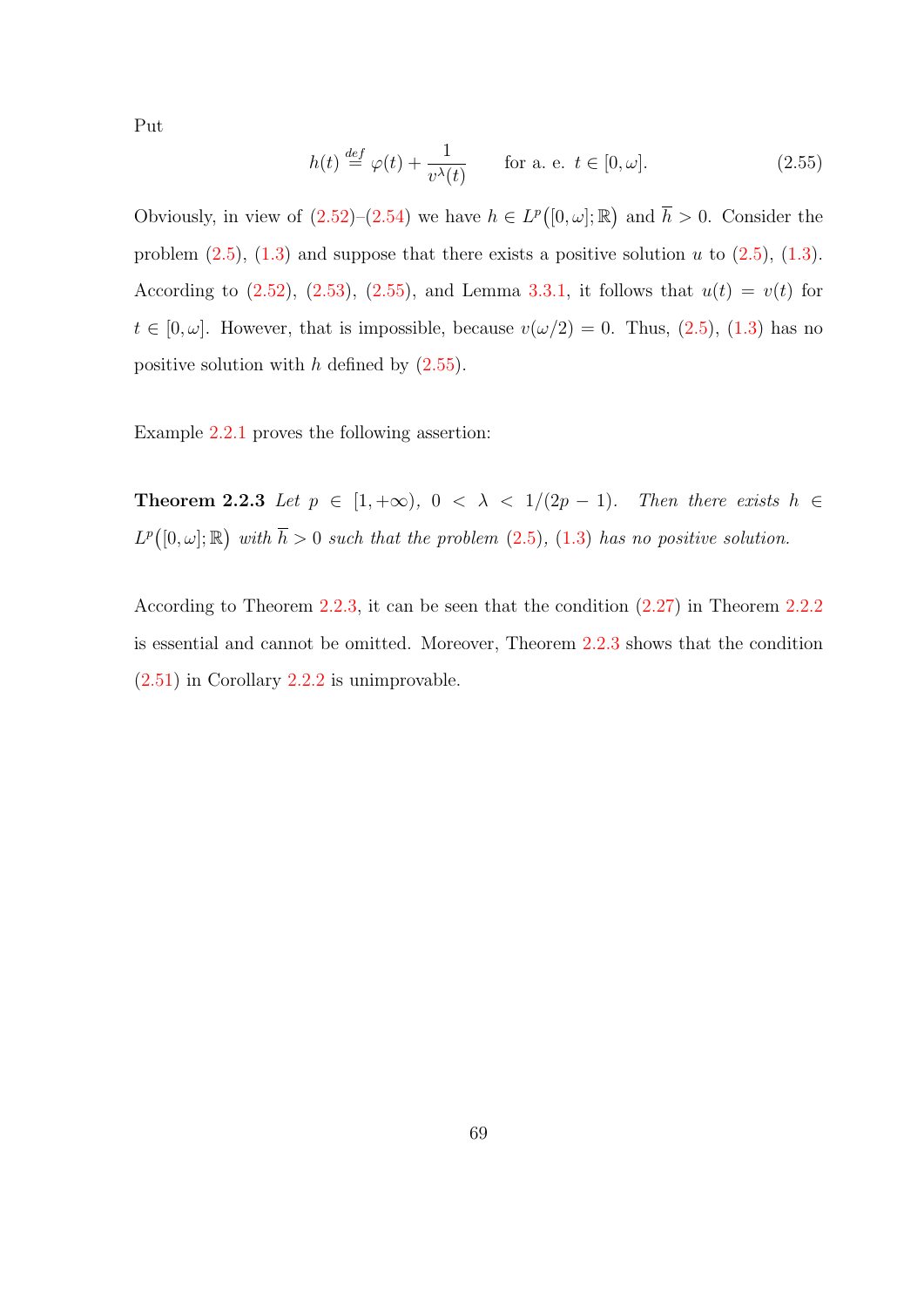# CHAPTER 3 The Rayleigh-Plesset equation

In this section we will use our mathematical result in Chapter [1](#page-14-2) to study the Rayleigh-Plesset equation, which models the oscillations of a spherical bubble in a liquid subjected to a periodic acoustic field. The Rayleigh-Plesset equation plays a prominent role in Dynamics of Fluids. It can be derived by taking spherical coordinates in Euler equations and assuming some physically admissible simplifications, as shown in many reviews and monographs (see for instance [\[9,](#page-138-0) [12,](#page-138-1) [22,](#page-139-0) [47,](#page-142-0) [58\]](#page-143-0)). A variety of physical, biological and medical models rely on this equation (see bibliographies of the cited references), in connection with the physical phenomena of cavitation and sonoluminescence.

Following  $[22]$ , the evolution in time of the radius  $R(t)$  of the bubble is ruled by

<span id="page-78-0"></span>
$$
\rho \left[ R\ddot{R} + \frac{3}{2} \dot{R}^2 \right] = [P_v - P_\infty(t)] + P_{g_0} \left( \frac{R_0}{R} \right)^{3k} - \frac{2S}{R} - \frac{4\mu \dot{R}}{R}.
$$
 (3.1)

Here, at the left-hand side  $\dot{R}$  and  $\ddot{R}$  are the first and second derivatives of the bubble radius with respect to time and  $\rho$  is the density of the liquid. At the right-hand side we have four different terms. The first one is  $P_v - P_\infty(t)$ , which measures the difference between the vapour pressure  $P_v$  inside the bubble and the applied pressure, which is time-periodic. The second term is related with the non-condensability of the gas. More exactly,  $P_{g_0}$  and  $R_0$  correspond, respectively, to the gas pressure and initial radius of the bubble, while  $k$  is the polytropic coefficient, which contents information about thermic transmission behaviour of the system liquid–gas. If the behaviour is isothermal then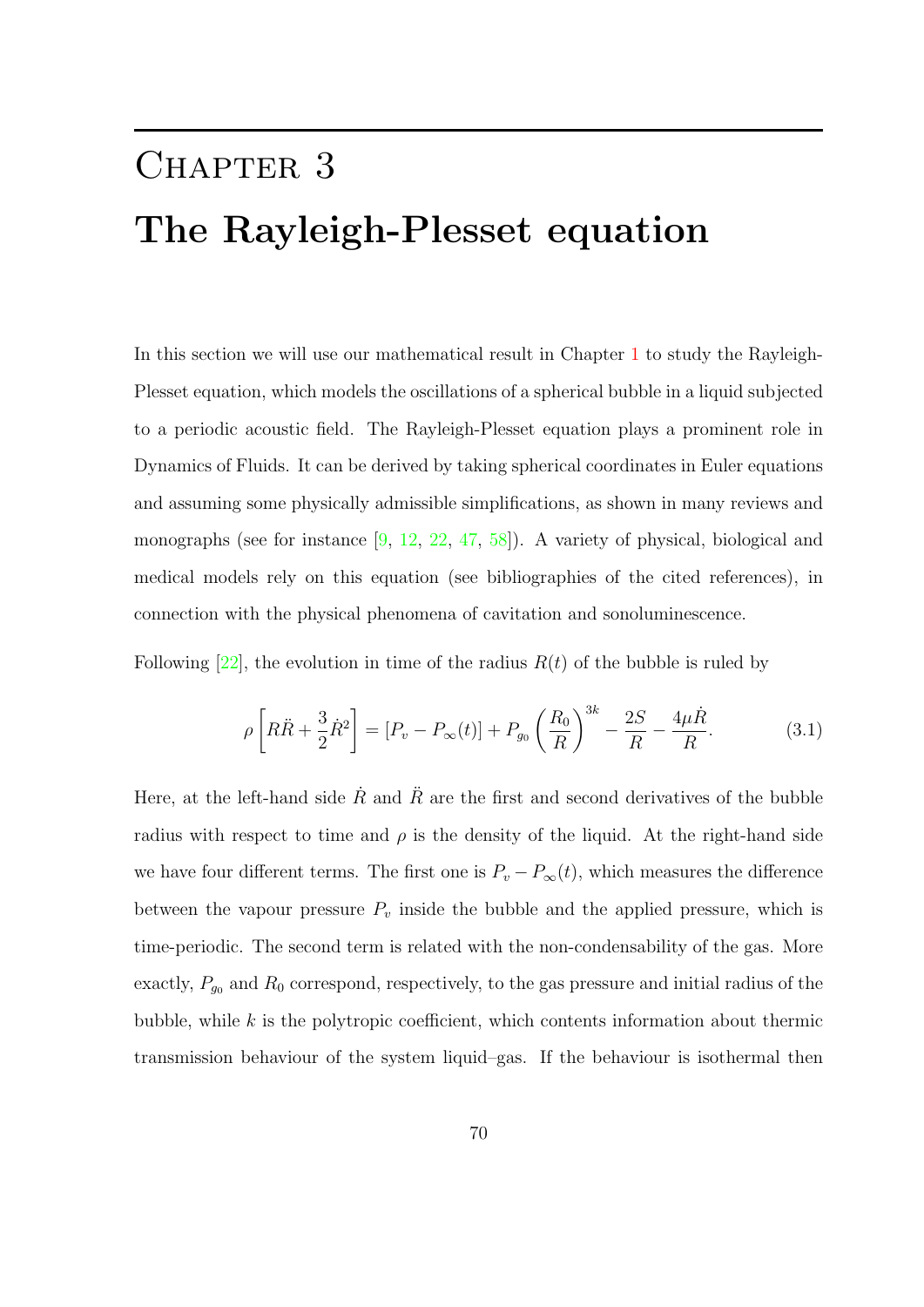the coefficient  $k$  is equal to one. The most usual case considered in the cited references is when polytropic coefficient is greater than or equal to one, but possibly it is any real number. In this paper, we consider the adiabatic case (when  $k \geq 1$ ). The third terms corresponds to surface tension, i.e., the energy which is needed to increase the surface of a liquid by area unit. Finally, the last term corresponds to the viscosity of liquid.

When the surface tension and viscosity effects are neglected (a physically admissible simplification for bubbles of big radius), we may obtain the classical Rayleigh equation

$$
\rho \left[ R\ddot{R} + \frac{3}{2}\dot{R}^2 \right] = P_v - P_\infty(t),
$$

which was proposed in 1907 by Rayleigh. Furthermore, we observe that when the applied pressure is constant, the Rayleigh equation has a first integral

$$
\dot{R}^2 = \frac{2}{3} \frac{P_v - P_\infty}{\rho} \left[ 1 - \left( \frac{R_0}{R} \right)^3 \right].
$$

Nevertheless, when the applied pressure  $P_{\infty}(t)$  is time-varying, most of the present knowledge about the dynamics of this models is based on numerical computations.

If the change of variables  $R = u^{\frac{2}{5}}$  is introduced in the Rayleigh-Plesset equation, we obtain

$$
\ddot{u} = \frac{5\left[P_v - P_\infty(t)\right]}{2\rho}u^{\frac{1}{5}} + \left(\frac{5P_{g_0}R_0^{3k}}{2\rho}\right)\frac{1}{u^{\frac{6k-1}{5}}} - \frac{5S}{u^{\frac{1}{5}}} - 4\mu\frac{\dot{u}}{u^{\frac{4}{5}}},
$$

Consequently, the class of equations

<span id="page-79-0"></span>
$$
u''(t) + \frac{cu'(t)}{u^{\mu}(t)} + \frac{g_1}{u^{\nu}(t)} - \frac{g_2}{u^{\gamma}(t)} = h_0(t)u^{\delta}(t) \quad \text{for a. e. } t \in [0, \omega]
$$
 (3.2)

with non-negative constants  $g_1, g_2, \delta, \nu > 0$  and real numbers  $c, \mu, \gamma$ , and  $h_0 \in$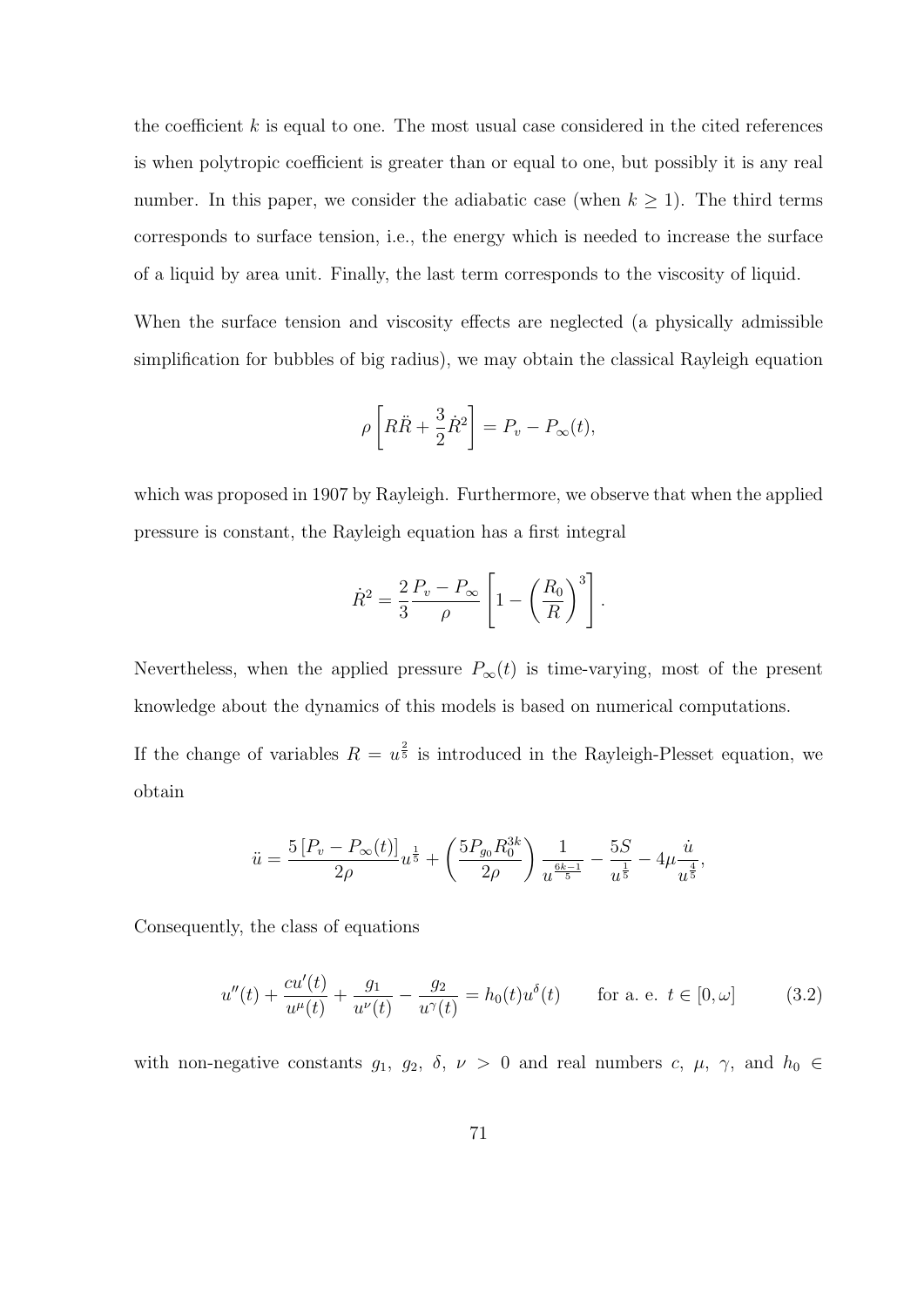$L([0, \omega]; \mathbb{R})$ , plays an important role in fluid mechanics.

The aim of this chapter is to find periodic solutions to equations [\(3.1\)](#page-78-0) and [\(3.2\)](#page-79-0). For that it will be convenient to consider the general equation [\(1.1\)](#page-14-1) and to use the proved results of Chapter 1.

# 3.1 The model equation

This part is devoted to study equation [\(3.2\)](#page-79-0). For that we will consider three cases depending on the considered type of nonlinearity: repulsive case ( $\gamma > \nu > 0$ ), attractive case  $(0 < \gamma < \nu)$  and the case  $\gamma \leq 0$ .

#### 3.1.1 The repulsive case

In this part we consider the equation  $(3.2)$  with repulsive singularity, concretely when  $\nu < \gamma$ . From Theorem [1.1.3](#page-37-0) it finds a direct application to [\(3.2\)](#page-79-0) in the sublinear case  $\delta < 1$ .

<span id="page-80-0"></span>**Theorem 3.1.1** Let us assume  $0 \le \delta < 1$ ,  $\gamma > \nu$ ,  $\gamma \ge 1$ ,  $g_2 > 0$ . If  $\overline{h}_0 \le 0$  and  $g_1 + |\overline{h}_0| > 0$ , then there exists at least one positive solution to the problem [\(3.2\)](#page-79-0), [\(1.3\)](#page-14-0).

**Proof 31** It can be proved by applying Theorem [1.1.3](#page-37-0) with  $\eta(t,x) = [h_0(t)]_x^{\delta}, \rho(x) =$  $x^{\delta}$  and  $h(t,x) = h_0(t)x^{\delta}$ . Indeed, hypotheses 1, 3, 4, 5, and 6 of Theorem [1.1.3](#page-37-0) are straightforward. Finally, hypothesis 2 one can easily prove by using the inequality  $g_1 + |\overline{h}_0| > 0.$ 

The linear case  $\delta = 1$  is also covered by Theorem [1.1.3](#page-37-0) as follows.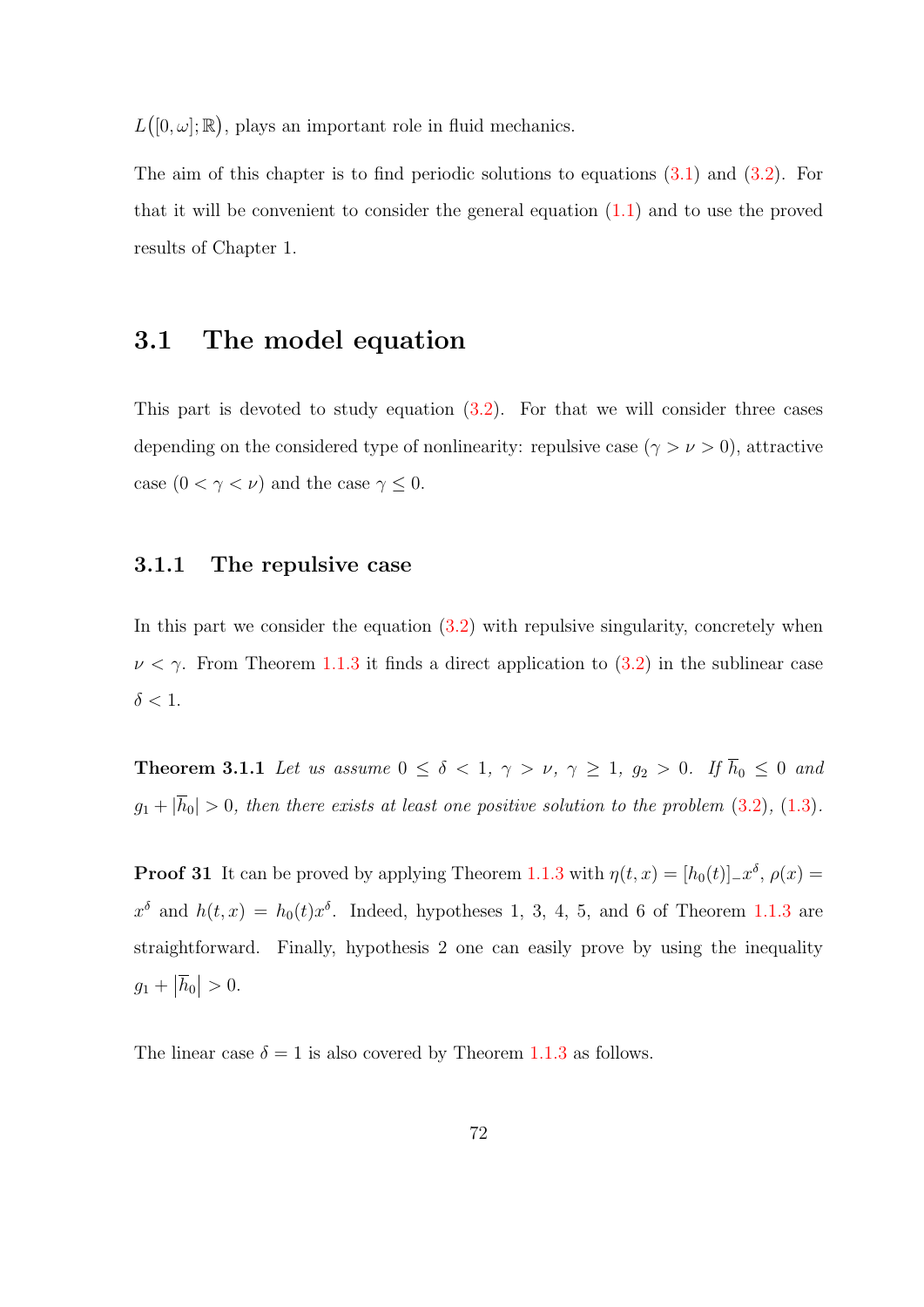**Theorem 3.1.2** Let us assume  $\delta = 1$ ,  $\gamma > \nu$ ,  $\gamma \ge 1$ ,  $g_2 > 0$ . If  $\overline{h}_0 \le 0$ ,  $g_1 + |\overline{h}_0| > 0$ and

<span id="page-81-0"></span>
$$
\int_0^\omega [h_0(s)]_- ds < \frac{4}{\omega},\tag{3.3}
$$

then there exists at least one positive solution to the problem  $(3.2)$ ,  $(1.3)$ .

**Proof 32** It can be proved by applying Theorem [1.1.3](#page-37-0) with  $\eta(t, x) = [h_0(t)]_x$ ,  $\rho(x) =$  $x, h(t, x) = h_0(t)x$  and reasoning as we did in Theorem [3.1.1.](#page-80-0)

Such as Condition 1. in Theorem [1.1.1,](#page-15-0) the above-mentioned condition  $(3.3)$  is used to avoid the resonant phenomenon at infinity. In spite of both conditions are used to the some work, they are independents and the best in some sense.

We previously mentioned the importance to take into account the strong singular condition ( $\gamma \geq 1$ ) when [\(3.2\)](#page-79-0) is considered. However, when  $h_0$  verifies

<span id="page-81-1"></span>
$$
h_0(t) \le \sup \left\{ \frac{g_1}{x^{\nu+\delta}} - \frac{g_2}{x^{\gamma+\delta}} : x \in \mathbb{R}^+ \right\} \qquad \text{for a. e. } t \in [0, \omega], \tag{3.4}
$$

one can find a constant lower function, taking  $\alpha \equiv r_0 \in \mathbb{R}^+$  such that

$$
\frac{g_1}{r_0^{\nu+\delta}} - \frac{g_2}{r_0^{\gamma+\delta}} = \sup \left\{ \frac{g_1}{x^{\nu+\delta}} - \frac{g_2}{x^{\gamma+\delta}} : x \in \mathbb{R}^+ \right\}.
$$

Combining this with the obtained results to construct lower and upper functions, we can find an ordered pair of lower and upper functions under some conditions.

<span id="page-81-2"></span>**Theorem 3.1.3** Let  $0 \le \delta < 1$ ,  $\gamma > \nu$ ,  $g_1 > 0$  and  $g_2 > 0$ . If  $\bar{h}_0 > 0$  and [\(3.4\)](#page-81-1), then there exists at least one positive solution to the problem  $(3.2)$ ,  $(1.3)$ .

**Proof 33** In view of the previous discussion, we only need to prove the existence of an upper function.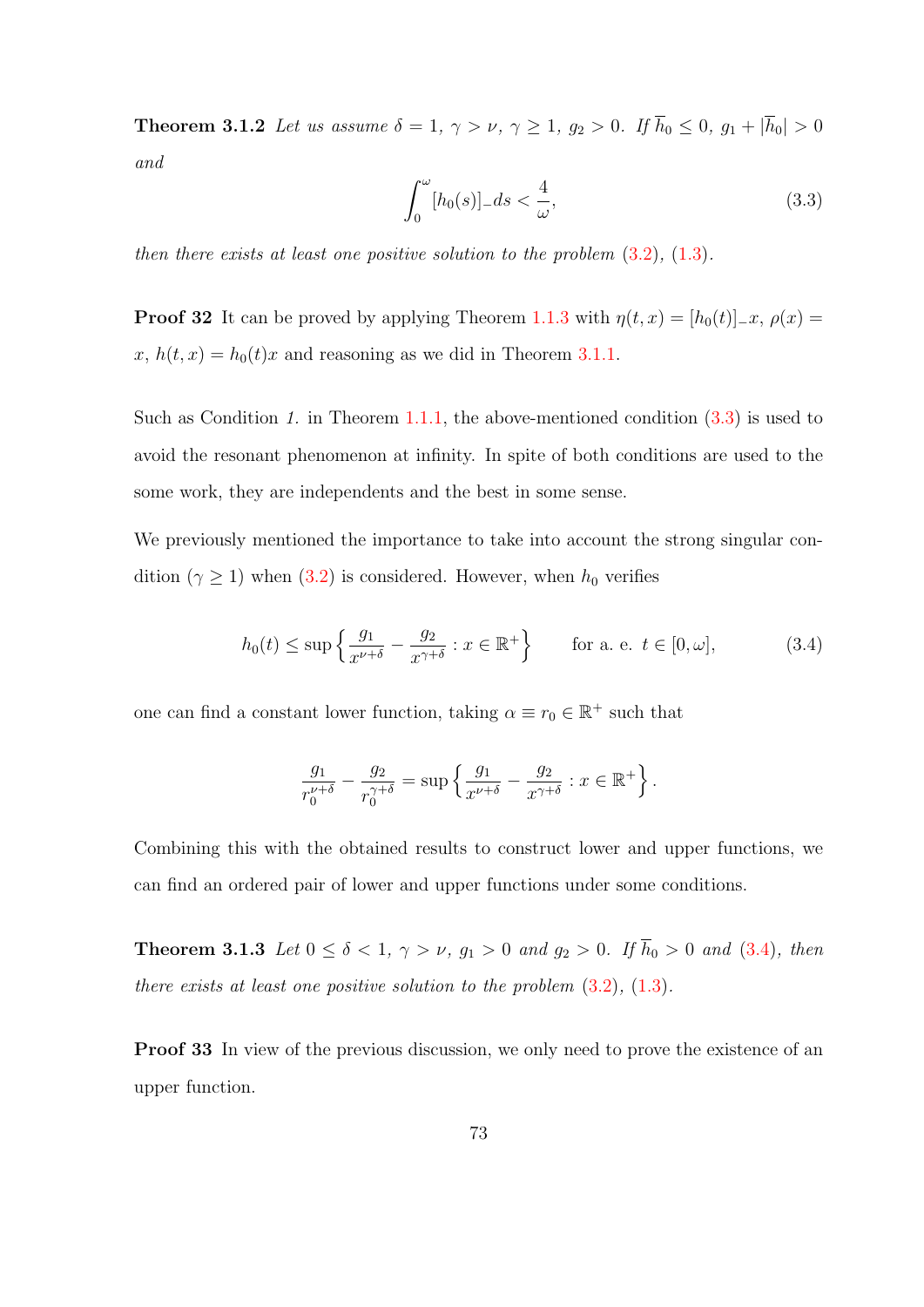To prove such a existence, we apply Corollary  $1.2.5$  taking  $\{y_n\}_{n=1}^{+\infty}$  an arbitrary sequence of positive numbers satisfying  $(1.153)$ ,  $c \in (0, \overline{h}_0)$ ,  $\rho_1(x) = x^{\delta}$ ,  $h_1 \equiv h_0$ ,  $x_0 > r_0$  large enough, and  $\varepsilon > 0$  small enough such that

<span id="page-82-1"></span>
$$
(1+\varepsilon)^{\delta}\Phi_{-} \leq \Phi_{+}.\tag{3.5}
$$

Consequently, the assertion follows from Proposition [1.2.1.](#page-41-0)

**Theorem 3.1.4** Let  $\delta = 1$ ,  $\gamma > \nu$ ,  $g_1 > 0$  and  $g_2 > 0$ . Assume that  $\overline{h}_0 > 0$ ,

$$
h_0(t) \le \sup \left\{ \frac{g_1}{x^{\nu+1}} - \frac{g_2}{x^{\gamma+1}} : x \in \mathbb{R}^+ \right\} \qquad \text{for a. e. } t \in [0, \omega], \tag{3.6}
$$

and

<span id="page-82-0"></span>
$$
\frac{\omega}{4} \int_0^{\omega} [h_0(s)]_+ ds \int_0^{\omega} [h_0(s)]_- ds < \int_0^{\omega} [h_0(s)]_+ ds - \int_0^{\omega} [h_0(s)]_- ds.
$$
 (3.7)

Then there exists at least one positive solution to the problem  $(3.2)$ ,  $(1.3)$ .

Proof 34 As in the proof of Theorem [3.1.3,](#page-81-2) we can check that there exists a constant  $r_0 \in \mathbb{R}^+$  such that  $\alpha(t) = r_0$  for  $t \in [0, \omega]$  is a lower function to the problem  $(3.2)$ ,  $(1.3)$ . On the other hand, from  $(3.7)$  it follows that there exists a sufficiently small constant  $c>0$  such that  $c<\overline{h}_0$  and

$$
\frac{\omega}{4}\Phi_+\Phi_-\leq \Phi_+-\Phi_-,
$$

where

$$
\varphi(t) = h_0(t) - c \quad \text{for a. e. } t \in [0, \omega].
$$

Therefore, if we put  $\rho_1(x) = x$  and  $h_1 \equiv h_0$ , taking into account that

$$
\lim_{x \to +\infty} \frac{g_1}{x^{1+\nu}} - \frac{g_2}{x^{1+\gamma}} = 0,
$$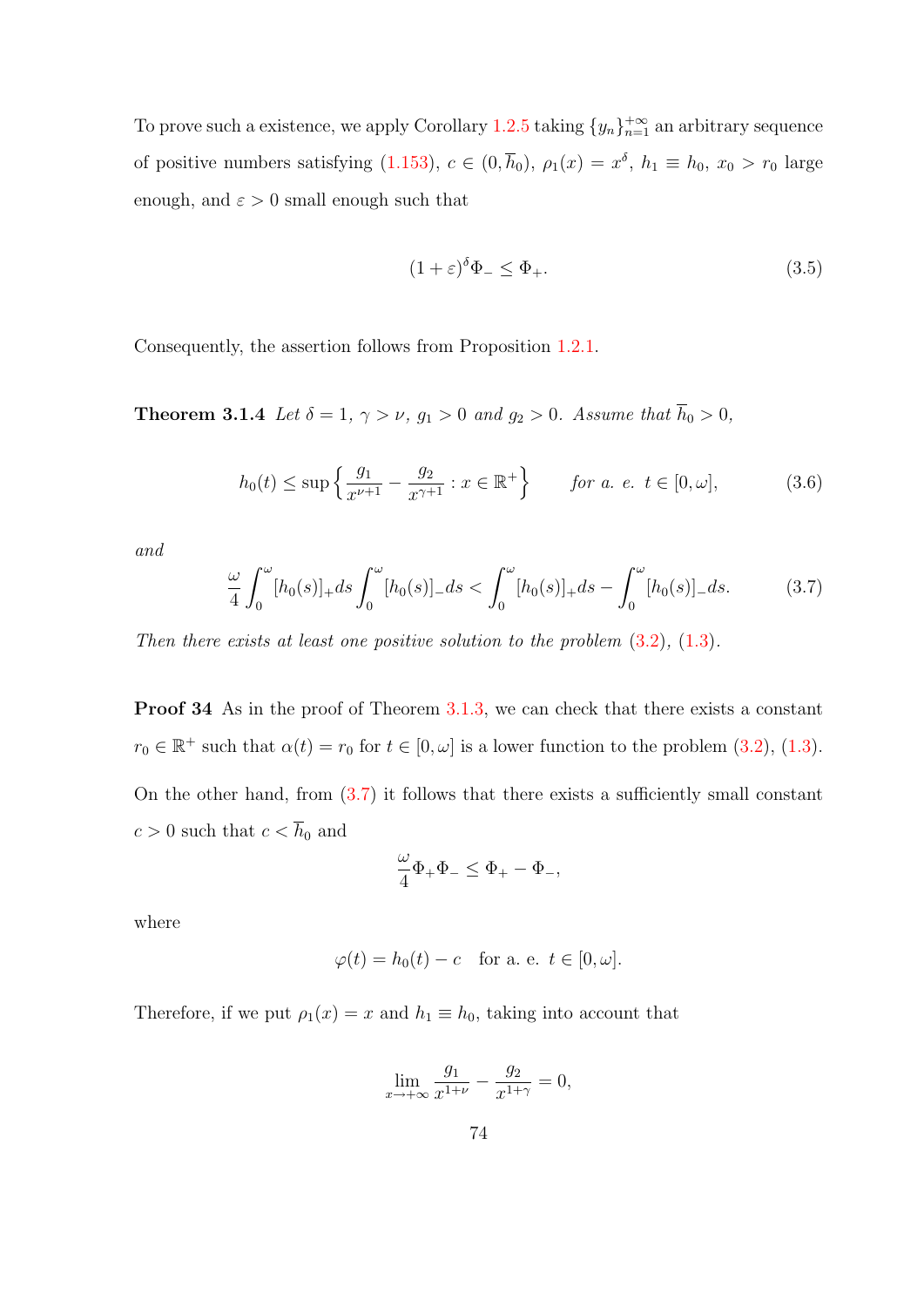the existence of an upper function large enough follows from Corollary [1.2.6.](#page-55-0) Consequently, the assertion follows from Proposition [1.2.1.](#page-41-0)

**Theorem 3.1.5** Let  $\delta > 1$ ,  $\gamma > \nu$ ,  $g_1 > 0$  and  $g_2 > 0$ . If

<span id="page-83-0"></span>
$$
0 \le h_0(t) \le \sup \left\{ \frac{g_1}{x^{\nu+\delta}} - \frac{g_2}{x^{\gamma+\delta}} : x \in \mathbb{R}^+ \right\} \qquad \text{for a. e. } t \in [0, \omega]
$$
 (3.8)

and  $\bar{h}_0 > 0$ , then there exists at least one positive solution to the problem [\(3.2\)](#page-79-0), [\(1.3\)](#page-14-0).

**Proof 35** Analogously to the previous proofs, there exists a constant  $r_0 \in \mathbb{R}^+$  such that the function  $\alpha(t) = r_0$  for  $t \in [0, \omega]$  is a lower function to the problem [\(3.2\)](#page-79-0), [\(1.3\)](#page-14-0). On the other hand, from the first inequality of [\(3.8\)](#page-83-0) it follows that  $h_0(t)x^{\delta} \geq h_0(t)$  for almost every  $t \in [0, \omega]$  and  $x \geq 1$ . Thus, the existence of an upper function to the problem [\(3.2\)](#page-79-0), [\(1.3\)](#page-14-0) follows from Corollary [1.2.5](#page-54-0) by taking  $h_1 \equiv h_0$ ,  $\rho_1 \equiv 1$ , an arbitrary sequence  $\{y_n\}_{n=1}^{+\infty}$  of positive numbers such that  $(1.153)$  holds,  $c \in (0, \overline{h}_0], \varepsilon > 0$  arbitrary and  $x_0 > r_0$  large enough.

Consequently, the assertion follows from Proposition [1.2.1.](#page-41-0)

## 3.1.2 The attractive case

<span id="page-83-2"></span>We will consider [\(3.2\)](#page-79-0) with attractive singularity (i.e.  $\nu > \gamma$ ).

**Theorem 3.1.6** Let  $0 \le \delta < 1$ ,  $\gamma < \nu$  and  $g_1 > 0$ . If  $\overline{h}_0 > 0$  and

<span id="page-83-1"></span>
$$
\text{ess sup }\big\{h_0(t) : t \in [0, \omega]\big\} < +\infty,\tag{3.9}
$$

then there exists at least one positive solution to the problem  $(3.2)$ ,  $(1.3)$ .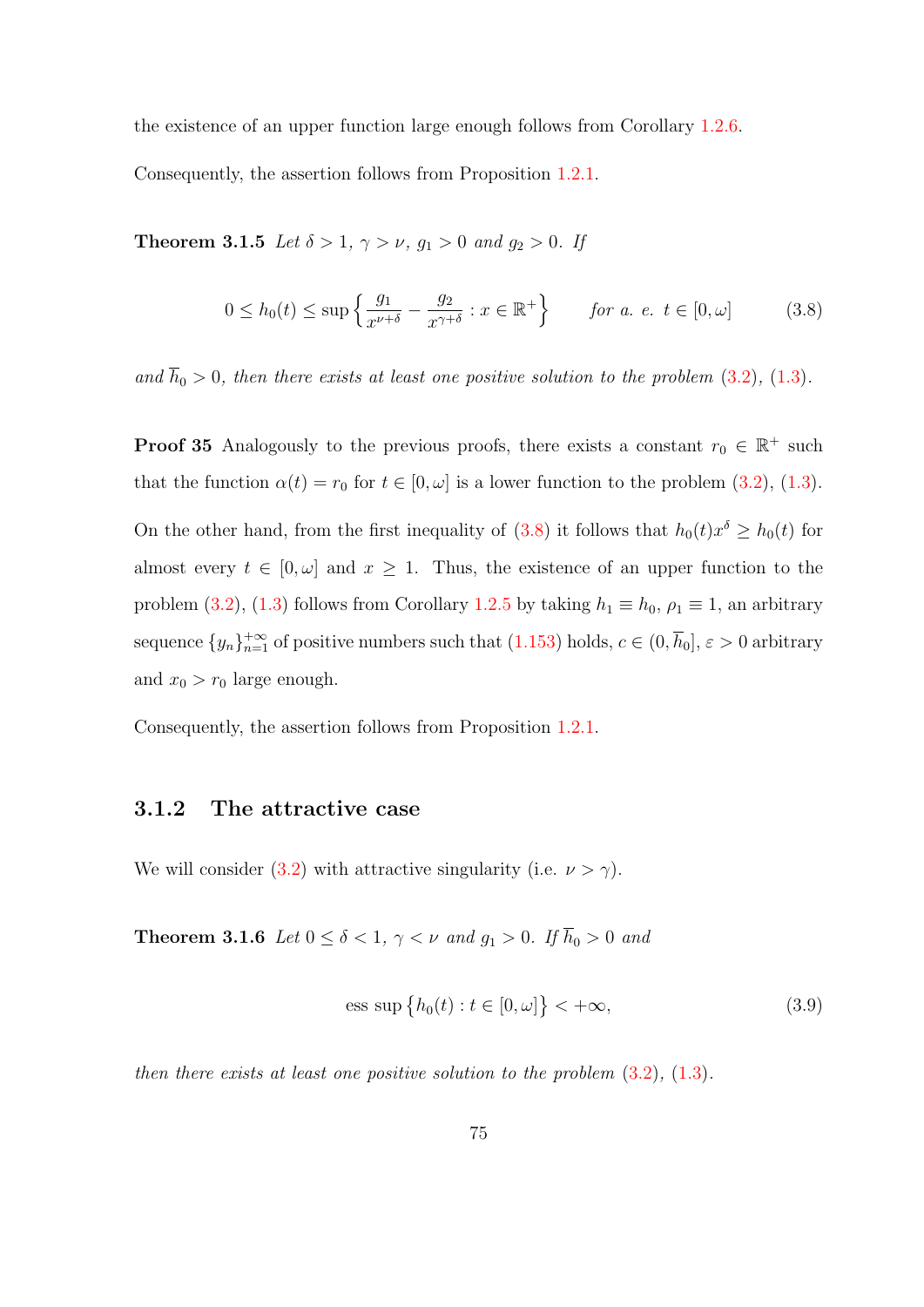**Proof 36** According to [\(3.9\)](#page-83-1), we can choose  $K > 0$  such that

$$
K \ge h_0(t) \quad \text{for a. e. } t \in [0, \omega].
$$

As  $\lim_{x\to 0+} \frac{g_1}{x^{\nu}} - \frac{g_2}{x^{\gamma}} = +\infty$ , there exits  $x_1 > 0$  such that

$$
\frac{g_1}{x_1^{\nu+\delta}} - \frac{g_2}{x_1^{\gamma+\delta}} \ge K.
$$

Obviously,  $\alpha \equiv x_1$  is a constant lower function to the problem [\(3.2\)](#page-79-0), [\(1.3\)](#page-14-0).

To prove the existence of an upper function we apply Corollary [1.2.5](#page-54-0) taking  $\{y_n\}_{n=1}^{+\infty}$ an arbitrary sequence of positive numbers satisfying  $(1.153)$ ,  $c \in (0, \overline{h}_0)$ ,  $\rho_1(x) = x^{\delta}$ ,  $h_1 \equiv h_0, x_0 > K$  large enough, and  $\varepsilon > 0$  small enough such that [\(3.5\)](#page-82-1) holds.

Consequently, the assertion follows from Proposition [1.2.1.](#page-41-0)

<span id="page-84-1"></span>**Theorem 3.1.7** Let  $0 \le \delta < 1$ ,  $\gamma < \nu$ ,  $g_1 > 0$  and  $g_2 > 0$ . If  $\bar{h}_0 \le 0$ , [\(3.9\)](#page-83-1) is fulfilled and

<span id="page-84-0"></span>
$$
h_0(t) \ge \inf \left\{ \frac{g_1}{x^{\nu+\delta}} - \frac{g_2}{x^{\gamma+\delta}} : x \in \mathbb{R}^+ \right\} \qquad \text{for a. e. } t \in [0, \omega], \tag{3.10}
$$

then there exists at least one positive solution to the problem  $(3.2)$ ,  $(1.3)$ .

Proof 37 In this case,

$$
\inf \left\{ \frac{g_1}{x^{\nu+\delta}} - \frac{g_2}{x^{\gamma+\delta}} : x \in \mathbb{R}^+ \right\} > -\infty
$$

and there exists  $x_0 > 0$  such that

$$
\frac{g_1}{x_0^{\nu+\delta}} - \frac{g_2}{x_0^{\gamma+\delta}} = \inf \left\{ \frac{g_1}{x^{\nu+\delta}} - \frac{g_2}{x^{\gamma+\delta}} : x \in \mathbb{R}^+ \right\}.
$$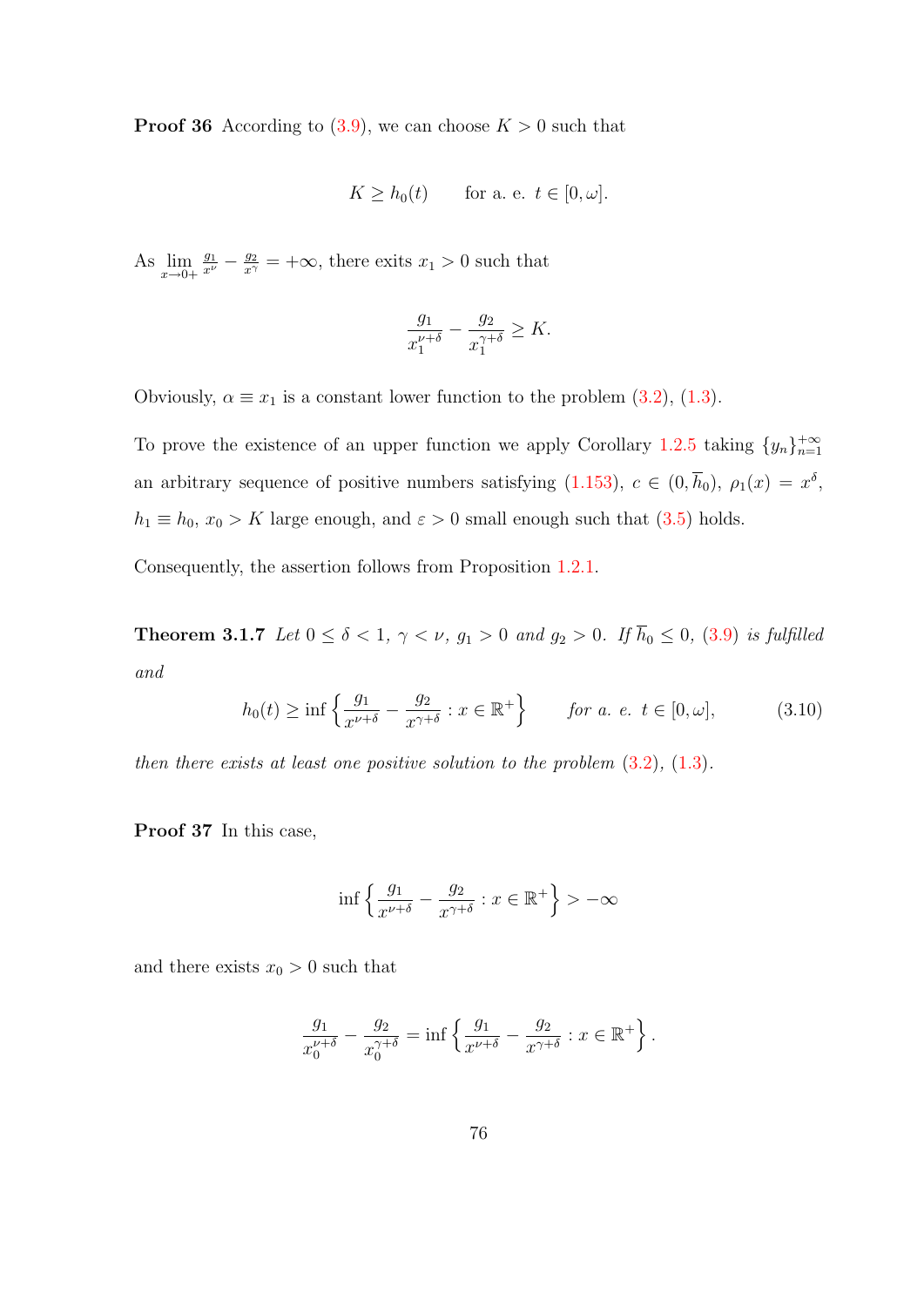According to [\(3.10\)](#page-84-0), it can be easily verified that the function  $\beta(t) = x_0$  for  $t \in [0, \omega]$  is an upper function to the problem  $(3.2)$ ,  $(1.3)$ .

To obtain a lower function, we proceed as in the proof of Theorem  $3.1.6$  choosing  $x_1$ small enough.

Consequently, the assertion follows from Proposition [1.2.1.](#page-41-0)

<span id="page-85-1"></span>Remark 3.1.1 Note that the conditions guaranteeing solvability of the problem [\(3.2\)](#page-79-0), [\(1.3\)](#page-14-0) in the case where  $0 \le \delta < 1$ ,  $\gamma = \nu$ , and  $g_1 > g_2$  can be derived from Theorem [3.1.6.](#page-83-2) However, in that case  $\gamma = \nu$  and  $g_1 < g_2$ , only the conditions sufficient for the existence of non–ordered lower and upper functions are known to the authors. Thus our analysis is incomplete and the case  $\gamma = \nu < 1$ ,  $g_1 < g_2$  remains as an open problem.

<span id="page-85-0"></span>**Theorem 3.1.8** Let  $\delta = 1$ ,  $g_1 > 0$  and  $g_2 = 0$ . If  $\overline{h}_0 > 0$  and [\(3.7\)](#page-82-0) is fulfilled, then there exists at least one positive solution to the problem  $(3.2)$ ,  $(1.3)$ .

**Proof 38** Put  $\rho_0(x) = x$ . According to Lemma [1.2.3](#page-45-0) we can choose  $c_0 > \bar{h}_0$  large enough such that the condition b) of Theorem [1.2.1](#page-55-1) is fulfilled. Obviously, also  $r_0 > 0$ can be chosen such that [\(1.159\)](#page-55-2) is satisfied.

On the other hand, put  $h_1 \equiv h_0$  and  $\rho_1(x) = x$ . Then, in view of [\(3.7\)](#page-82-0), there exists a constant  $c_1 > 0$  such that  $c_1 \leq \overline{h}_1$  and the condition d) of Theorem [1.2.1](#page-55-1) and [\(1.160\)](#page-55-3) are fulfilled with a suitable  $r_1 > r_0$ .

Consequently, the assertion follows from Theorem [1.2.1.](#page-55-1)

**Theorem 3.1.9** Let  $\delta = 1$ ,  $\gamma < \nu$ ,  $g_1 > 0$  and  $g_2 > 0$ . If  $\overline{h}_0 \ge 0$  and

$$
\frac{\omega}{4} \int_0^{\omega} [h_0(s)]_+ ds \int_0^{\omega} [h_0(s)]_- ds \le \int_0^{\omega} [h_0(s)]_+ ds - \int_0^{\omega} [h_0(s)]_- ds,\tag{3.11}
$$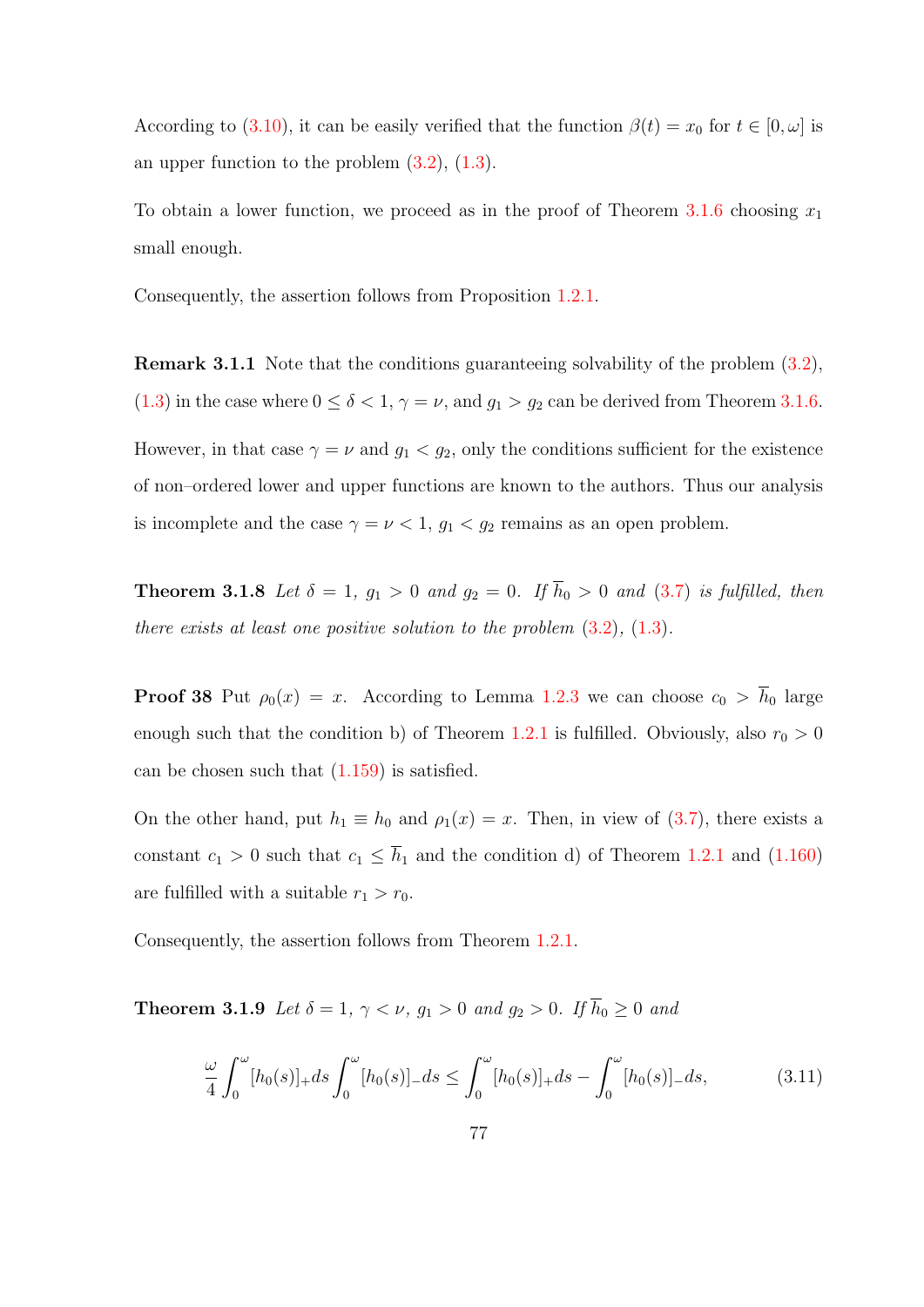then there exists at least one positive solution to the problem  $(3.2)$ ,  $(1.3)$ .

**Proof 39** The proof is similar to that of Theorem [3.1.8.](#page-85-0) The only difference is that the inequality  $g_1x^{-(\nu+1)} - g_2x^{-(\gamma+1)} < 0$  for x sufficiently large allows one to choose a constant  $c_1$  equal to zero.

**Theorem 3.1.10** Let  $\delta = 1$ ,  $\gamma < \nu$ ,  $g_1 > 0$  and  $g_2 > 0$ . If  $\overline{h}_0 \leq 0$  and

$$
h_0(t) \ge \inf \left\{ \frac{g_1}{x^{\nu+1}} - \frac{g_2}{x^{\gamma+1}} : x \in \mathbb{R}^+ \right\} \qquad \text{for a. e. } t \in [0, \omega], \tag{3.12}
$$

then there exists at least one positive solution to the problem  $(3.2)$ ,  $(1.3)$ .

Proof 40 As in the proof of Theorem [3.1.7,](#page-84-1) we can verify that there exists a constant  $x_1 > 0$  such that  $\beta(t) = x_1$  for  $t \in [0, \omega]$  is an upper function to the problem  $(3.2)$ ,  $(1.3)$ . On the other hand, put  $\rho_0(x) = x$ , and choose  $c \ge \overline{h}_0$  and  $x_0 > 0$  such that  $x_0 < x_1$ and the conditions of Corollary [1.2.3](#page-52-0) are fulfilled. Note that the existence of  $c \geq \bar{h}_0$ large enough such that [\(1.142\)](#page-52-1) holds follows from Lemma [1.2.3.](#page-45-0) Therefore, there exists a lower function.

Consequently, the assertion follows from Proposition [1.2.1.](#page-41-0)

**Theorem 3.1.11** Let  $1 < \delta$ ,  $\gamma < \nu$  and  $g_1 > 0$ ,  $g_2 > 0$ . If [\(3.10\)](#page-84-0) is fulfilled, then there exists at least one positive solution to the problem  $(3.2)$ ,  $(1.3)$ .

Proof 41 The upper function is constructed as in the proof of Theorem [3.1.7.](#page-84-1)

On the other hand, put  $\rho_0(x) = x^{\delta}$ , and choose  $\{y_n\}_{n=1}^{+\infty}$  a sequence of posivite numbers satisfying [\(1.137\)](#page-51-0),  $c > \bar{h}_0$ , and  $\varepsilon \in (0, 1)$  such that

$$
(1 - \varepsilon)^{-\delta} \Phi_+ \leq \Phi_-.
$$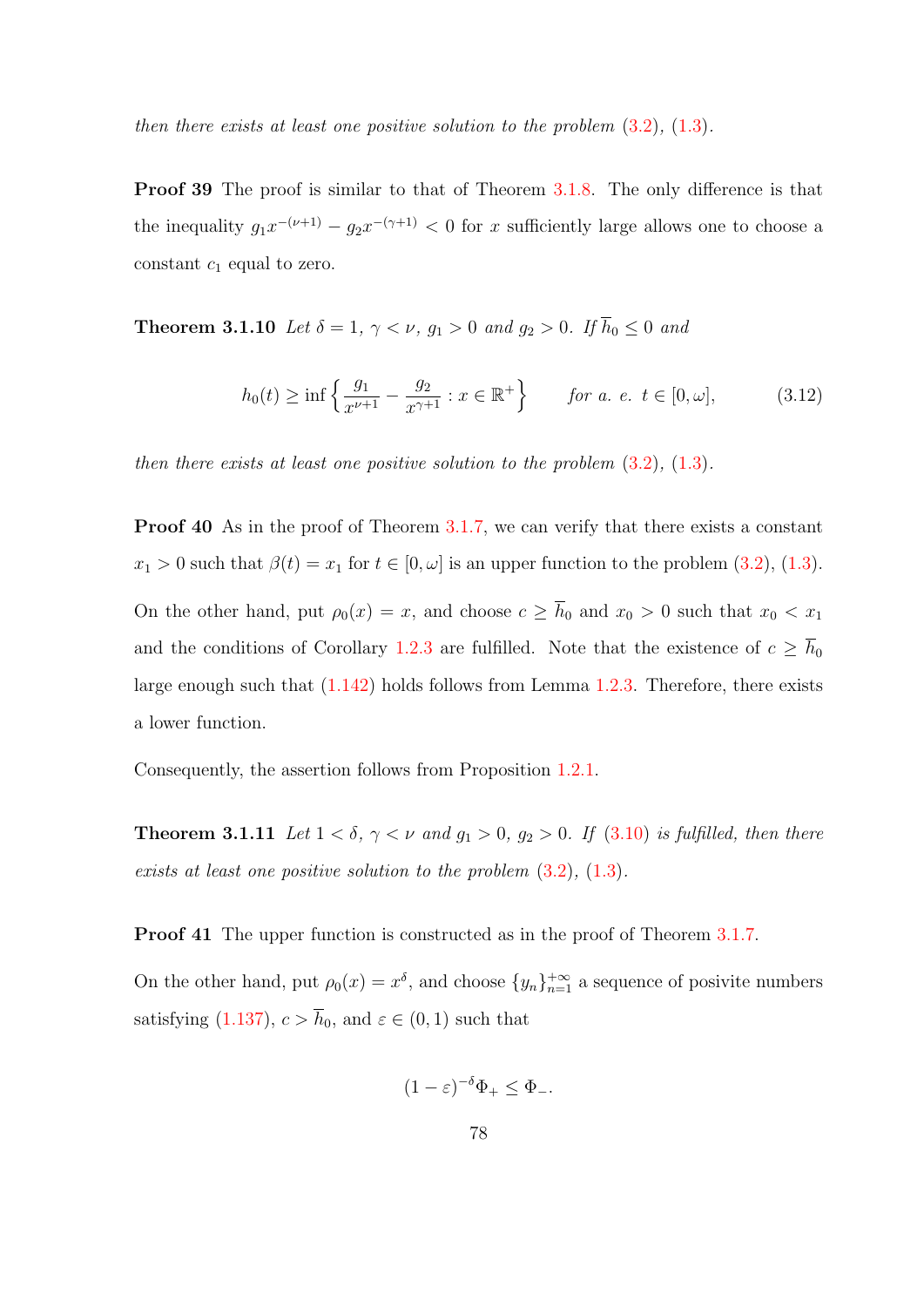Then there exists  $x_0 > 0$  sufficiently small such that all the conditions of Corollary [1.2.2](#page-51-1) are fulfilled. Consequently, there exists a lower function  $\alpha(t) \leq x_0$ .

Now the assertion follows from Proposition [1.2.1.](#page-41-0)

## **3.1.3** The case  $\gamma \leq 0$

Finally two results dealing with the problem  $(3.2)$ ,  $(1.3)$  in the case when the parameter  $\gamma$  is non–positive. This case is also interesting from the physical point of view.

<span id="page-87-0"></span>**Theorem 3.1.12** Let  $0 \le \delta < 1$ ,  $-\gamma > \delta$ ,  $g_1 > 0$  and  $g_2 > 0$ . If [\(3.9\)](#page-83-1) is fulfilled, then there exists at least one positive solution to the problem  $(3.2)$ ,  $(1.3)$ .

**Proof 42** The assertion immediately follows from Theorem [1.2.1](#page-55-1) b) and c) with  $h(t, x) =$  $h_0(t)x^{\delta}, h_1 \equiv h_0, \, \rho_i(x) = x^{\delta} \, (i = 0, 1), \, c_0 = \text{ess sup } \{h_0(t) : t \in [0, \omega] \}, \, c_1 = \overline{h}_0 - 1, \, \text{and}$  $g(x) = g_1 x^{-\nu} - g_2 x^{-\gamma}.$ 

<span id="page-87-1"></span>**Theorem 3.1.13** Let  $0 \le \delta < 1$ ,  $\gamma \le 0$ ,  $|\gamma| \le \delta$ ,  $g_1 > 0$  and  $g_2 > 0$ , and  $\bar{h}_0 > 0$ . If  $(3.9)$  is fulfilled, then there exists at least one positive solution to the problem  $(3.2)$ ,  $(1.3).$  $(1.3).$ 

**Proof 43** The assertion immediately follows from Theorem [1.2.1](#page-55-1) b) and c) with  $h(t, x) =$  $h_0(t)x^{\delta}, h_1 \equiv h_0, \ \rho_i(x) = x^{\delta} \ (i = 0, 1), \ c_0 = \text{ess sup }\{h_0(t) : t \in [0, \omega]\}, \ c_1 = 0, \text{ and}$  $g(x) = g_1 x^{-\nu} - g_2 x^{-\gamma}.$ 

# 3.2 The physical model

A direct application of Theorem [3.1.1](#page-80-0) gives the following result.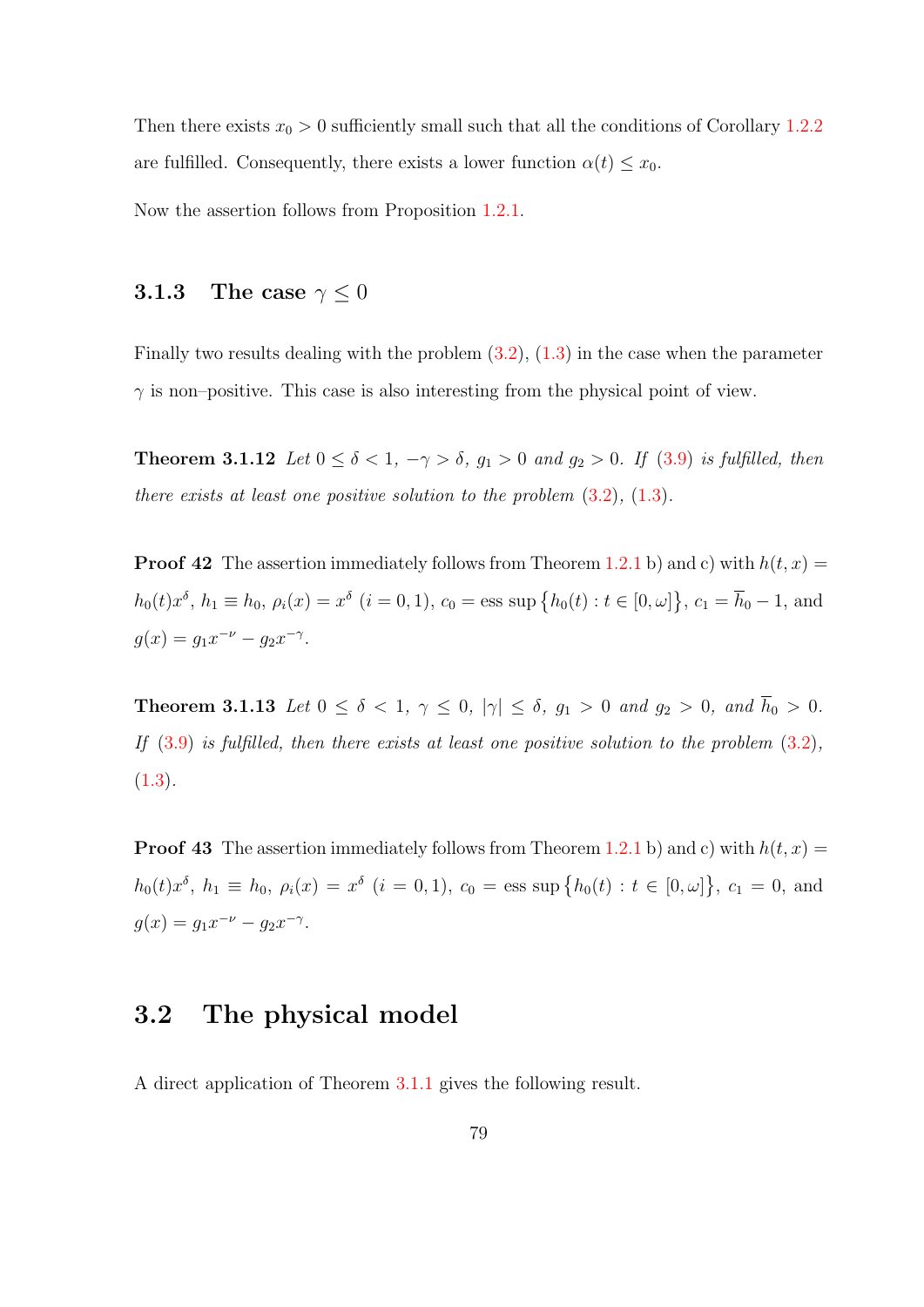**Theorem 3.2.1** Let us assume  $k \geq 1$  and  $P_v \leq \overline{P}_{\infty}$ . Then there exists at least one positive periodic solution to the equation [\(3.1\)](#page-78-0).

As far as we know, this is the first analytical proof of a well-known numerical evidence exposed in many related works, see for instance [\[22\]](#page-139-0).

Also, Theorem [3.1.3](#page-81-2) implies

**Theorem 3.2.2** Let  $k > \frac{1}{3}$ ,  $P_v > \overline{P}_{\infty}$  and

$$
\frac{5(P_v - P_\infty(t))}{2\rho} \le \left(\frac{6k-2}{5}\right) \left[ \frac{\left(\frac{2}{5}\right)^{\frac{2}{5}} (5S)^{\frac{6k}{5}}}{\left(\frac{6k}{5}\right)^{\frac{6k}{5}} \left(\frac{5P_{g_0}R_0^{3k}}{2\rho}\right)^{\frac{2}{5}}}\right]^{ \frac{5}{6k-2}} \quad \text{for } t \in [0, \omega].
$$

Then there exists at least one positive periodic solution to the equation  $(3.1)$ .

Theorems [3.1.6](#page-83-2) and [3.1.7,](#page-84-1) respectively, lead to

**Theorem 3.2.3** Let  $\frac{1}{6} < k < \frac{1}{3}$ ,  $P_v > \overline{P}_{\infty}$ , and

<span id="page-88-0"></span>
$$
\text{ess inf}\left\{P_{\infty}(t): t \in [0, \omega]\right\} > -\infty. \tag{3.13}
$$

Then there exists at least one positive periodic solution to the equation  $(3.1)$ .

**Theorem 3.2.4** Let  $\frac{1}{6} < k < \frac{1}{3}$ ,  $P_v \le \overline{P}_{\infty}$ , [\(3.13\)](#page-88-0) holds, and

$$
\frac{5(P_v - P_\infty(t))}{2\rho} \ge -\left(\frac{2 - 6k}{5}\right) \left[ \frac{\left(\frac{6k}{5}\right)^{\frac{6k}{5}} \left(\frac{5P_{g_0}R_0^{3k}}{2\rho}\right)^{\frac{2}{5}}}{\left(\frac{2}{5}\right)^{\frac{2}{5}}\left(5S\right)^{\frac{6k}{5}}} \right]^{\frac{5}{2 - 6k}} \quad \text{for } t \in [0, \omega].
$$

Then there exists at least one positive periodic solution to the equation  $(3.1)$ .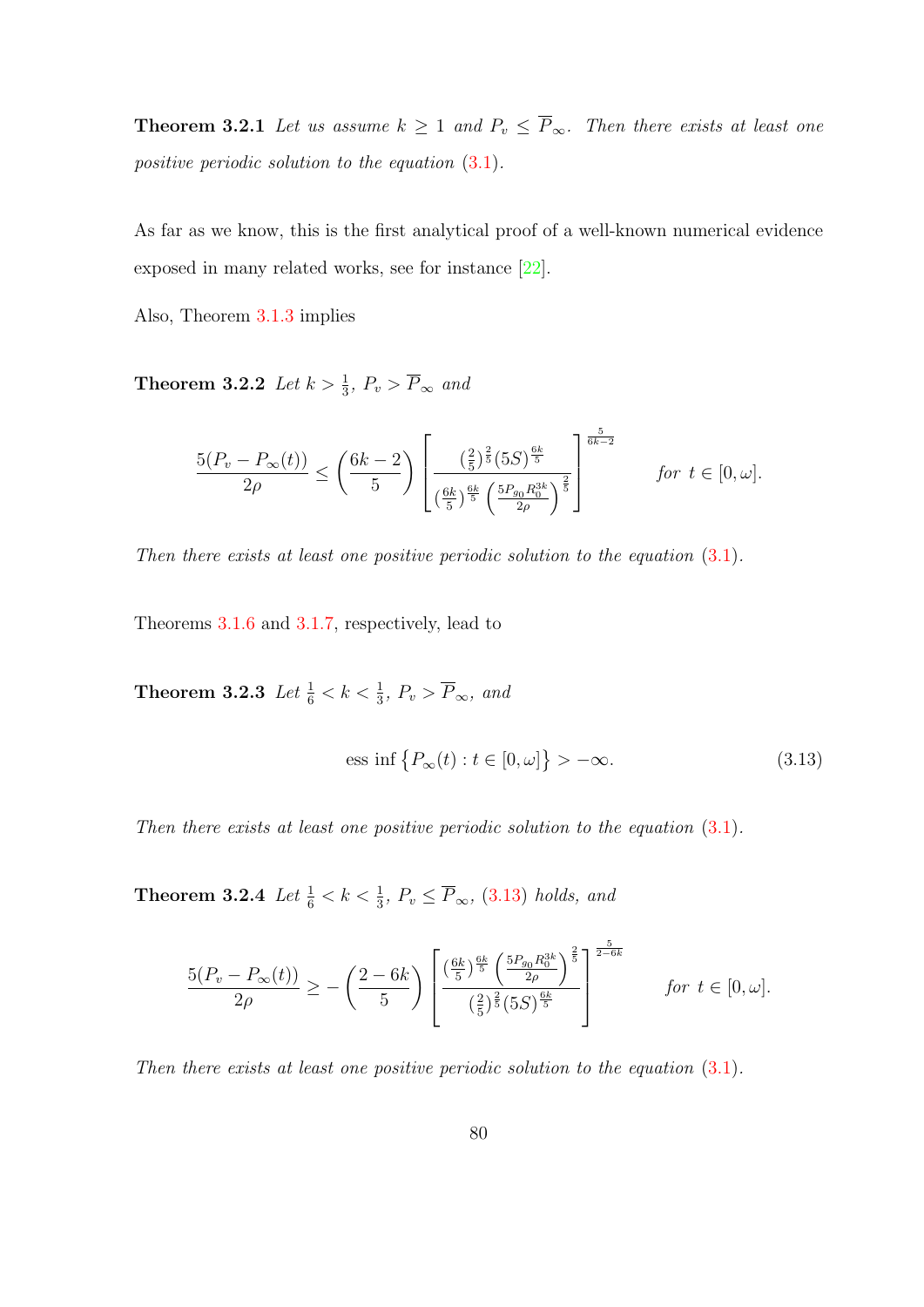Applying Theorem [3.1.6](#page-83-2) with  $g_1 = 5S - \frac{5P_{g_0}R_0^{3k}}{2\rho}$ ,  $g_2 = 0$ , and  $\nu = 1/5$  we get

Theorem 3.2.5 Let  $k=\frac{1}{3}$  $\frac{1}{3}$ ,  $P_v > \overline{P}_{\infty}$ ,  $2\rho S > P_{g_0}R_0^{3k}$ , and let  $(3.13)$  holds. Then there exists at least one positive periodic solution to equation  $(3.1)$ .

Remark 3.2.1 The open problem posed in Remark [3.1.1](#page-85-1) corresponds to this last result when  $2\rho S < P_{g_0} R_0^{3k}$ .

Applying Theorems [3.1.12](#page-87-0) and [3.1.13,](#page-87-1) we get, respectively,

**Theorem 3.2.6** Let  $k < 0$  and let  $(3.13)$  holds. Then there exists at least one positive periodic solution to equation [\(3.1\)](#page-78-0).

Theorem 3.2.7 Let  $0 \leq k \leq \frac{1}{6}$  $\frac{1}{6}$ ,  $P_v > P_{\infty}$ , and let [\(3.13\)](#page-88-0) holds. Then there exists at least one positive periodic solution to equation [\(3.1\)](#page-78-0).

Let us finish by pointing out the presented results have a direct physical reading. For example, we can conclude that as a general rule a high density coefficient  $\rho$  of the liquid should benefit the presence of oscillating bubbles, an effect that seems physically plausible.

# 3.3 Playing with singularities

Taking into account that  $(2.1)$  is a particular equation of  $(3.2)$ , we will use the studied theory in the previous chapter in order to motivate some questions. When  $\nu > \gamma$ ,  $g_1 > 0$ , having in mind the equation [\(2.5\)](#page-65-1), one can expect that either  $\nu \ge 1$  or [\(3.9\)](#page-83-1) is needed. However we should think that [\(3.2\)](#page-79-0) has also singularity at the friction type term  $c_{\frac{u'}{u}}$  $\overline{u^{\mu}}$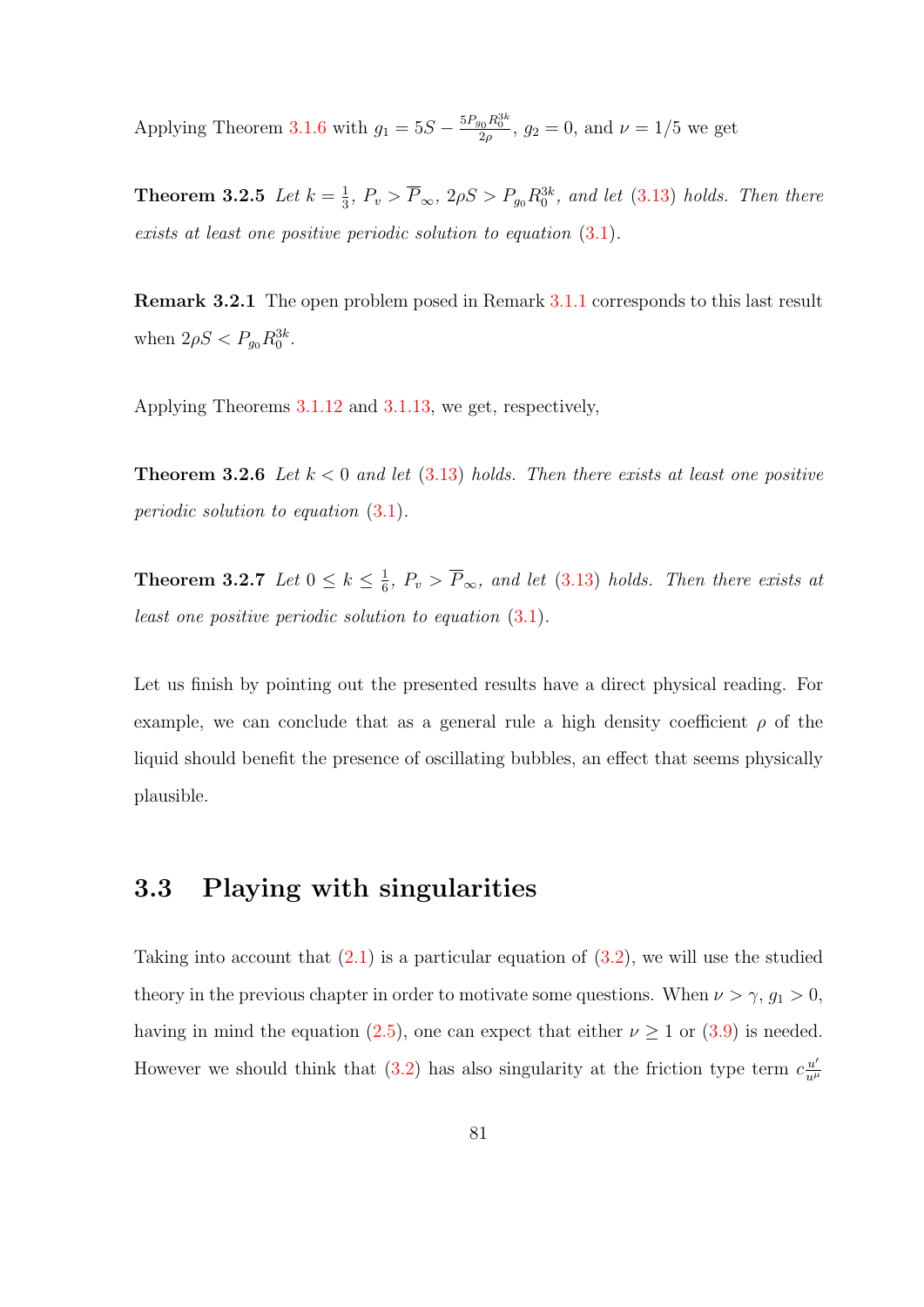and a new sub-linear term when  $\delta \in [0,1)$ . Playing with these elements we can weaken the attractive singularity even when  $h_0 \in L([0, \omega]; \mathbb{R})$ .

To find a novel relation between the nonlinearities of [\(3.2\)](#page-79-0) will be our objective, showing the following general property: to consider singularity at friction type term helps to periodic solution exits.

We consider the general equation  $(1.1)$  considered at the beginning of this work. By using some previous results proved in Chapter 1 (Section 1.2) and other ones news, we will obtain a general existence result to  $(1.1)$ ,  $(1.3)$  which we will set out in an independent section.

### 3.3.1 Main result and consequences

The next result is based on a new method of lower and upper functions which will be proven below.

<span id="page-90-0"></span>**Theorem 3.3.1** Let  $\rho_0 \in C^1(\mathbb{R}^+;\mathbb{R}^+)$  and  $\rho_1 \in C(\mathbb{R}^+;\mathbb{R}^+)$  be non-decreasing functions,  $h_0, h_1 \in L([0, \omega]; \mathbb{R})$ , and  $x_0 > 0$  be such that

$$
h_1(t)\rho_1(x) \le h(t,x) \le h_0(t)\rho_0(x) \qquad \text{for a. e. } t \in [0,\omega], \quad x \ge x_0,
$$
 (3.14)

and let there exist  $c_0, c_1 \in \mathbb{R}$  such that

<span id="page-90-1"></span>
$$
\frac{g(x)}{\rho_0(x)} \le c_0 < \overline{h}_0 \qquad \text{for } x \ge x_0,\tag{3.15}
$$

$$
\frac{g(x)}{\rho_1(x)} \le c_1 \le \overline{h}_1 \qquad \text{for } x \ge x_0. \tag{3.16}
$$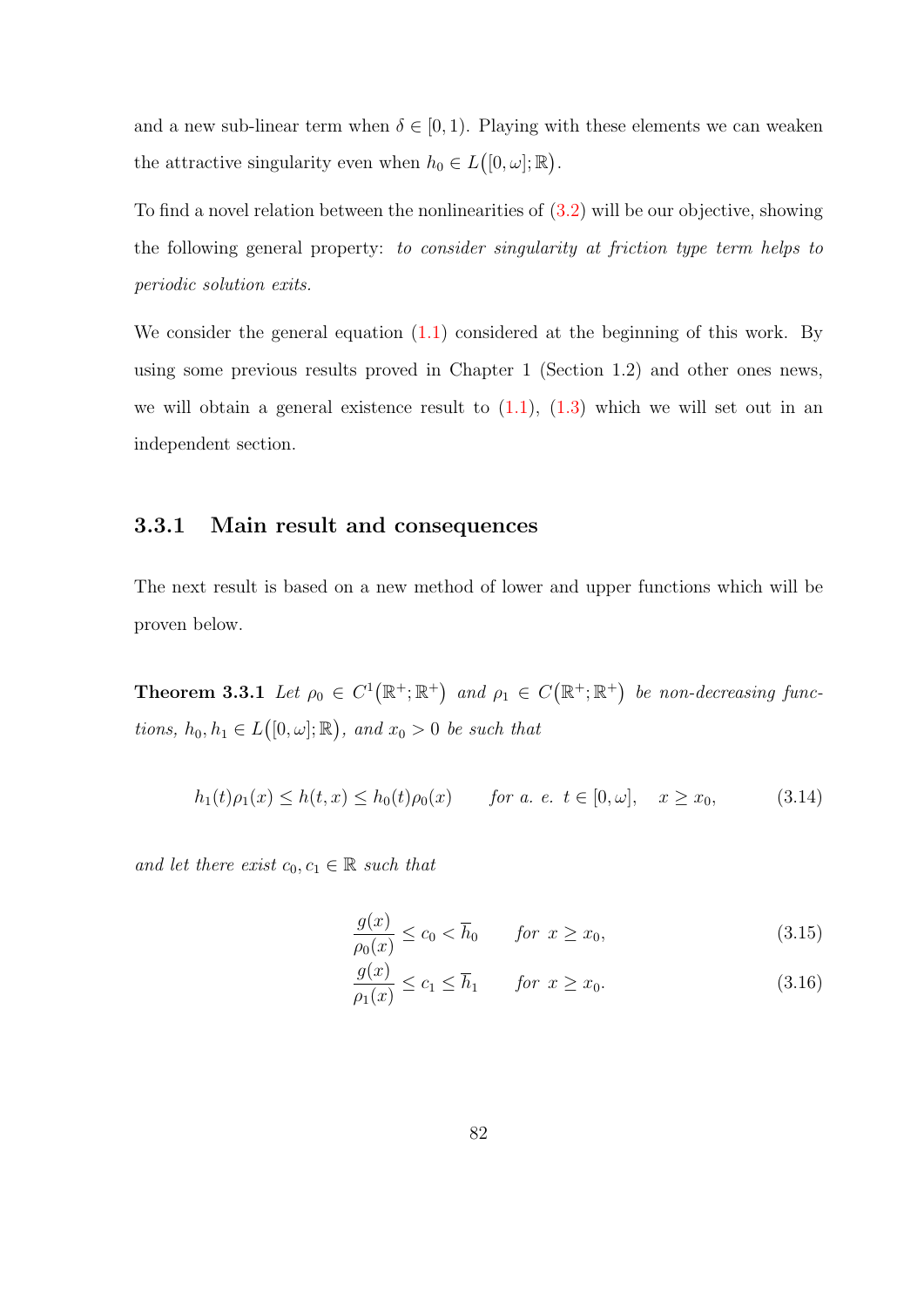Let, moreover, there exist  $\lambda \in [0,1]$  such that

$$
\int_0^1 \frac{ds}{\rho_0^\lambda(s)} < +\infty,\tag{3.17}
$$

$$
\lim_{x \to 0+} \frac{g(x)}{\rho_0^{\lambda}(x)} = +\infty, \tag{3.18}
$$

and let either

$$
\int_0^1 \left( \frac{[f(s)]_+}{\rho_0^{\lambda}(s)} + \frac{[g(s)]_+}{\rho_0^{2\lambda}(s)} \right) ds = +\infty, \qquad \int_0^1 \frac{[f(s)]_-}{\rho_0^{\lambda}(s)} ds < +\infty \tag{3.19}
$$

or

$$
\int_0^1 \left( \frac{[f(s)]_+}{\rho_0^{\lambda}(s)} + \frac{[g(s)]_+}{\rho_0^{2\lambda}(s)} \right) ds = +\infty, \qquad \int_0^1 \frac{[f(s)]_+}{\rho_0^{\lambda}(s)} ds < +\infty.
$$
 (3.20)

Furthermore, let us suppose that  $\rho_0$  fulfills at least one of the following conditions:

(a) there exists a sequence  $\{y_n\}_{n=1}^{+\infty}$  of positive numbers such that

<span id="page-91-2"></span>
$$
\lim_{n \to +\infty} y_n = +\infty, \qquad \lim_{n \to +\infty} \frac{\rho_0^{1-\lambda}(y_n)}{\sigma(y_n)} = 0,
$$
\n(3.21)

and there exist  $\varepsilon_0 > 0$ ,  $\varepsilon_1 \in (0, \varepsilon_0]$ , and  $n_0 \in \mathbb{N}$  such that

$$
\frac{\rho_0^{1-\lambda}((1+\varepsilon_0)y_n)}{\rho_0^{1-\lambda}(y_n)}\Phi_{-} \le \Phi_{+} - \varepsilon_0 \qquad \text{for } n \ge n_0,
$$
\n(3.22)

$$
(1 + \varepsilon_1)\sigma(y_n) \le \sigma((1 + \varepsilon_0)y_n) \qquad \text{for } n \ge n_0,
$$
\n(3.23)

where  $\varphi(t) = h_0(t) - c_0$  for almost every  $t \in [0, \omega]$  and

<span id="page-91-1"></span><span id="page-91-0"></span>
$$
\sigma(x) = \int_0^x \frac{ds}{\rho_0^{\lambda}(s)};
$$
\n(3.24)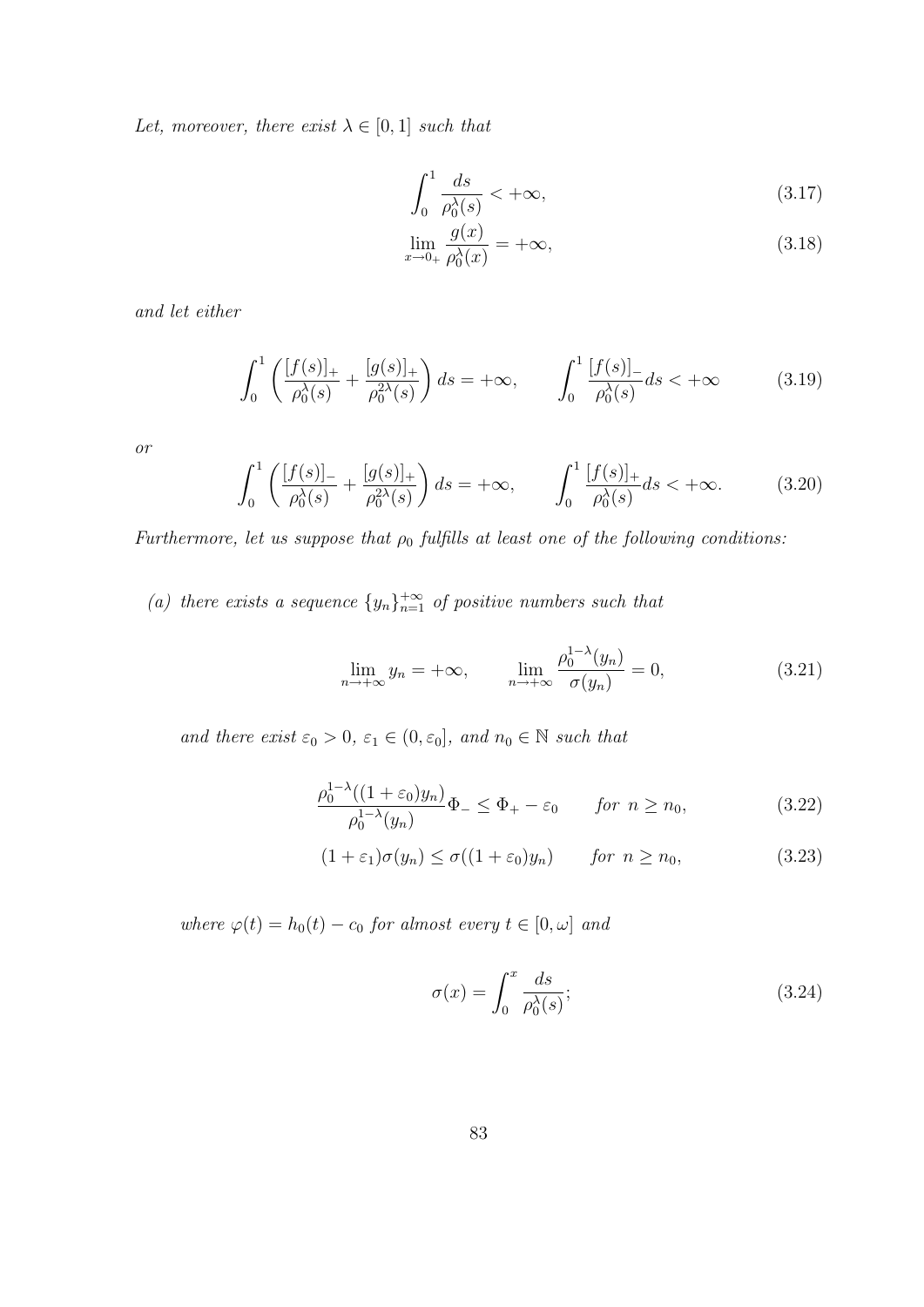(b) the function  $\frac{\rho_0^{1-\lambda}(x)}{\sigma(x)}$  $\frac{d}{d\sigma(x)}$  is non–increasing and

$$
\frac{\omega}{4}\Phi_+\Phi_-\frac{\rho_0^{1-\lambda}(x_0)}{\sigma(x_0)} < \Phi_+ - \Phi_-, \tag{3.25}
$$

where  $\varphi(t) = h_0(t) - c_0$  for almost every  $t \in [0, \omega]$  and  $\sigma$  is given by [\(3.24\)](#page-91-0).

Besides, let us suppose that  $\rho_1$  fulfills at least one of the following conditions:

(c) there exists a sequence  $\{z_n\}_{n=1}^{+\infty}$  of positive numbers such that

$$
\lim_{n \to +\infty} z_n = +\infty, \qquad \lim_{n \to +\infty} \frac{\rho_1(z_n)}{z_n} = 0,
$$

and there exist  $\varepsilon_2 > 0$  and  $n_1 \in \mathbb{N}$  such that

$$
\frac{\rho_1(z_n(1+\varepsilon_2))}{\rho_1(z_n)}\Psi_{-} \le \Psi_{+} \qquad \text{for } n \ge n_1,
$$

where  $\psi(t) = h_1(t) - c_1$  for almost every  $t \in [0, \omega]$ ;

(d) the function  $\frac{\rho_1(x)}{x}$  is non-increasing and

$$
\frac{\omega}{4}\Psi_+\Psi_-\frac{\rho_1(x_0)}{x_0}\leq \Psi_+-\Psi_-,
$$

where  $\psi(t) = h_1(t) - c_1$  for almost every  $t \in [0, \omega]$ .

Then there exists at least one solution to the problem  $(1.1)$ ,  $(1.3)$ .

Remark 3.3.1 Under the assumptions of Theorem [2.2.2,](#page-70-0) note that there exists a suitable  $\varepsilon_1$  such that [\(3.23\)](#page-91-1) holds, e.g., if

$$
\limsup_{x \to +\infty} \frac{\rho_0^{\lambda}((1+\varepsilon_0)x)}{\rho_0^{\lambda}(x)} < 1 + \varepsilon_0.
$$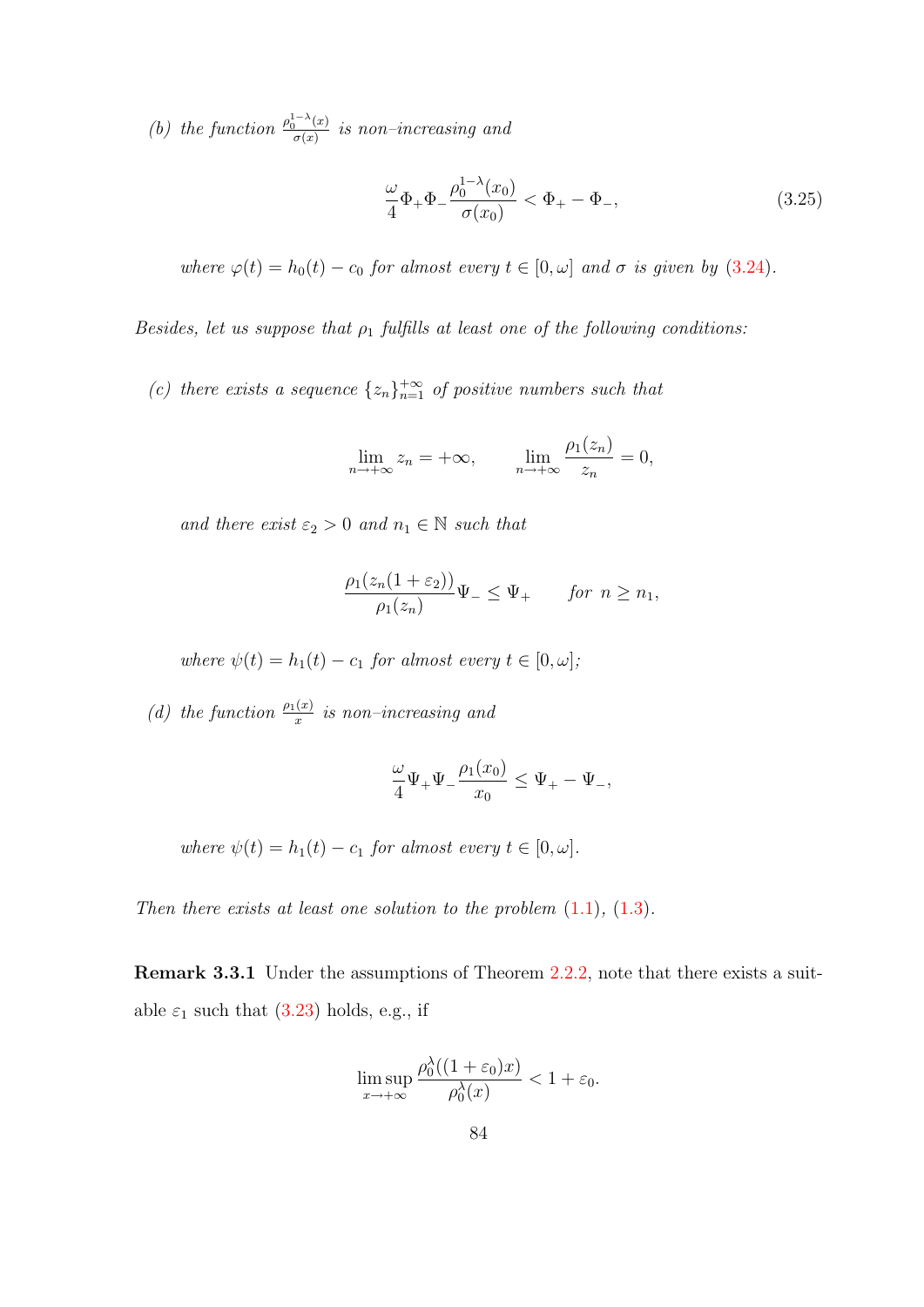Indeed, if [\(3.21\)](#page-91-2) holds then

$$
\int_0^{+\infty} \frac{ds}{\rho_0^{\lambda}(s)} = +\infty,
$$

so that using the previous part [\(3.23\)](#page-91-1) is proven by a classical arguments.

<span id="page-93-1"></span>For the equation [\(3.2\)](#page-79-0), from Theorem [3.3.1](#page-90-0) we get the following assertion.

Corollary 3.3.1 Let  $g_1 > 0$ ,  $g_2 \ge 0$ ,  $0 \le \delta < 1$ ,  $\nu > \gamma$  and

either  $(\mu + \delta)$  sgn  $|c| \ge 1$  or  $\nu + 2\delta \ge 1$ .

If

$$
\overline{h}_0 > -\lim_{x \to +\infty} \frac{g_2}{x^{\gamma+\delta}},
$$

then  $(3.2)$ ,  $(1.3)$  has at least one solution.

Remark 3.3.2 In the previous chapter, there is proven, among others, that the equation

<span id="page-93-0"></span>
$$
u'' + \frac{1}{u^{\nu}} = h_0(t) \tag{3.26}
$$

with  $h_0 \in L([0, \omega]; \mathbb{R})$  and  $\overline{h}_0 > 0$ , has a positive  $\omega$ -periodic solution if  $\nu \geq 1$ . Moreover, there is also introduced an example showing that for any  $\nu \in (0,1)$ , there exists  $h_0 \in$  $L([0, \omega]; \mathbb{R})$  with  $\bar{h}_0 > 0$  such that  $(3.26), (1.3)$  $(3.26), (1.3)$  has no positive solution.

Corollary [3.3.1](#page-93-1) says that if a friction-like term or sub-linear term are added to [\(3.26\)](#page-93-0), the condition  $\nu \geq 1$  can be weakened. For example

$$
u'' + \frac{u'}{u^{\mu}} + \frac{1}{u^{\nu}} = h_0(t)
$$

has a positive solution satisfying [\(1.3\)](#page-14-0) for any  $\nu > 0$  if  $\mu \geq 1$ , provided  $\overline{h}_0 > 0$ . Also the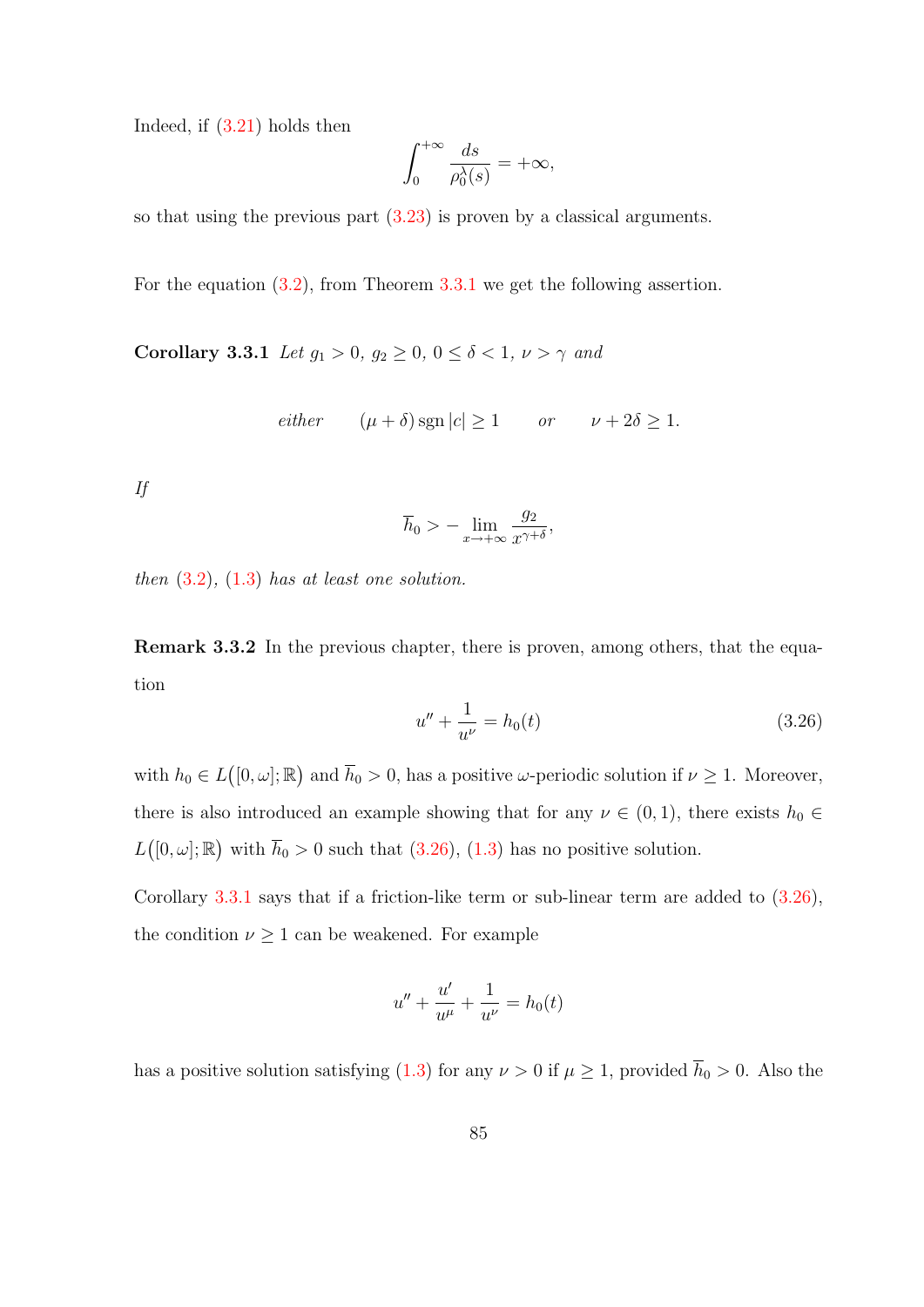equation

$$
u'' + \frac{1}{u^{\nu}} = h_0(t)u^{\delta}
$$

subjected to the boundary conditions [\(1.3\)](#page-14-0) is solvable for any  $\nu > 0$  if  $\delta \in [1/2, 1)$ , provided  $\overline{h}_0 > 0$ .

**Corollary 3.3.2** Let  $g_1 > 0$ ,  $g_2 \geq 0$ ,  $\nu > \gamma$ . Let, moreover, either  $g^* = -\infty$  or

<span id="page-94-1"></span>
$$
\overline{h}_0 > g^* > -\infty,
$$
\n $\frac{\omega}{4} \Phi_+ \Phi_- < \Phi_+ - \Phi_-,$ \n(3.27)

where  $\varphi(t) = h_0(t) - g^*$  for almost every  $t \in [0, \omega]$ , and

$$
g^* = -\lim_{x \to +\infty} \frac{g_2}{x^{\gamma+1}}.
$$

Then the problem [\(3.2\)](#page-79-0), [\(1.3\)](#page-14-0) with  $\delta = 1$  has at least one solution.

Remark 3.3.3 According to [\[29\]](#page-140-0) and Theorem [2.2.1,](#page-65-2) it can be easily verified that the problem

<span id="page-94-0"></span>
$$
u'' + \frac{g_1}{u^{\nu}} = h_0(t)u; \qquad u(0) = u(\omega), \quad u'(0) = u'(\omega)
$$
 (3.28)

with  $g_1 > 0$  and  $\nu > 0$ , has a positive solution if and only if the inclusion  $\mathcal{L}[0, -h_0] \in V^-$ holds (see notation in [\[29\]](#page-140-0)).

Indeed, according to [\[29,](#page-140-0) Definition 1.1], the inclusion  $\mathcal{L}[0, -h_0] \in V^-$  implies the existence of a positive solution  $v$  to the problem

$$
v'' = h_0(t)v - g_1; \qquad u(0) = u(\omega), \quad u'(0) = u'(\omega).
$$

Therefore there exist  $x > 0$  and  $y > 0$  such that  $x^{1+\nu} \leq v(t) \leq y^{1+\nu}$  for  $t \in [0, \omega]$ . By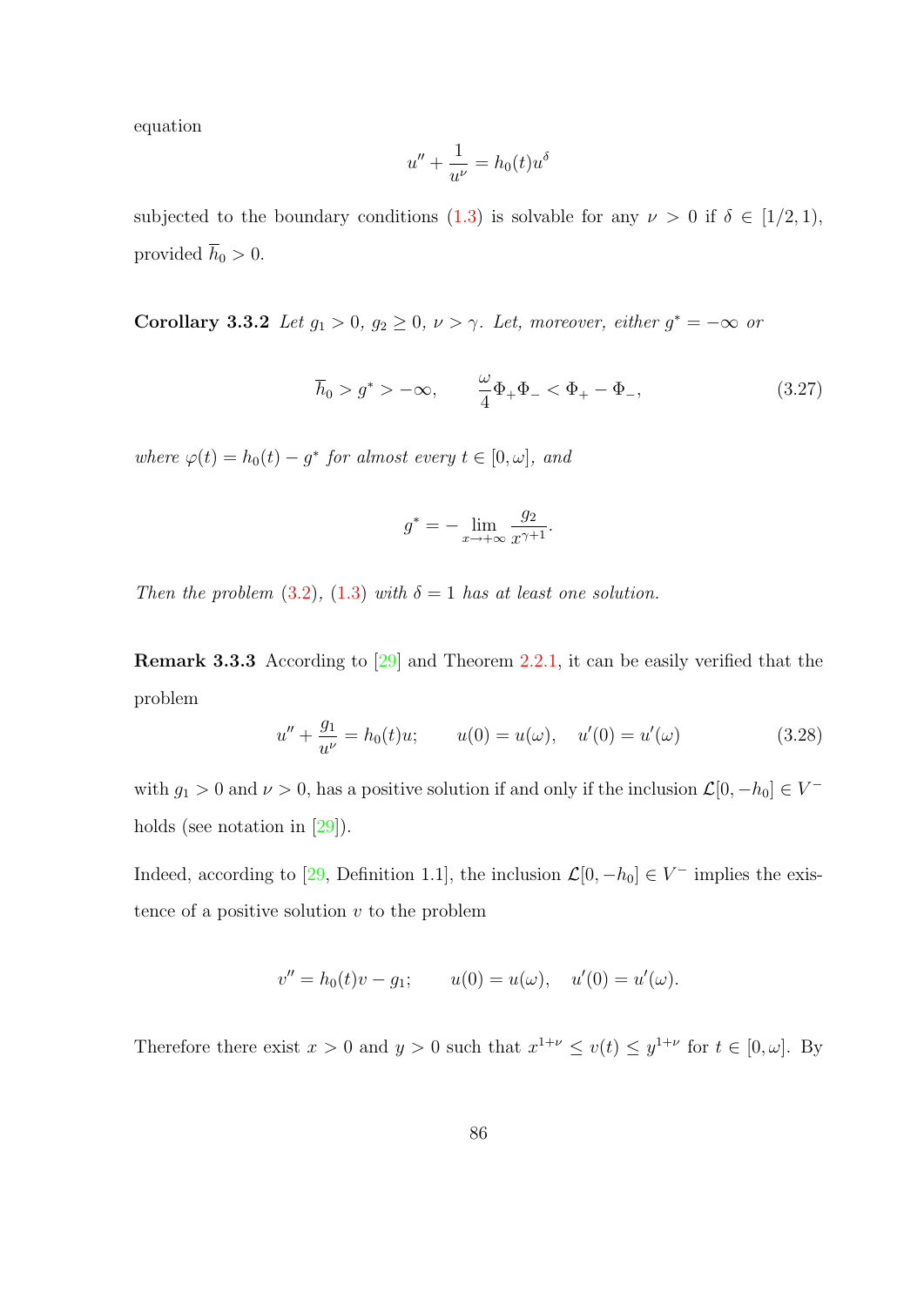setting

$$
\alpha(t) \stackrel{\text{def}}{=} \frac{v(t)}{y^{\nu}}, \qquad \beta(t) \stackrel{\text{def}}{=} \frac{v(t)}{x^{\nu}} \qquad \text{for } t \in [0, \omega],
$$

one can easily realized that  $\alpha$  and  $\beta$  are lower and upper functions to [\(3.28\)](#page-94-0), respectively, satisfying [\(2.29\)](#page-71-3). Now the existence of a positive solution to [\(3.28\)](#page-94-0) follows from Theorem [2.2.1.](#page-65-2)

On the other hand, the existence of a positive solution to  $(3.28)$  implies the inclusion  $\mathcal{L}[0, -h_0] \in V^-$  (see [\[29,](#page-140-0) Theorem 2.1]).

However, one of the optimal effective conditions guaranteeing such an inclusion is  $h_0 \neq 0$ and

$$
\frac{\omega}{4} \int_0^{\omega} [h_0(s)]_+ ds \int_0^{\omega} [h_0(s)]_- ds \le \int_0^{\omega} [h_0(s)]_+ ds - \int_0^{\omega} [h_0(s)]_- ds.
$$

(see  $[29, Corollary 2.5]$ ). Therefore, the condition  $(3.27)$  is natural, in a certain sense.

When the right-hand side of the equation [\(1.3\)](#page-14-0) does not depend on u, i.e., when  $h(t, x) \equiv$  $h_0(t)$ , then [\(1.3\)](#page-14-0) has the form [\(1.2\)](#page-14-3). From Theorem [3.3.1,](#page-90-0) for the equation (1.2) we get the following assertion.

**Corollary 3.3.3** Let there exist  $x_0 > 0$  and  $c_0 \in \mathbb{R}$  such that

$$
g(x) \le c_0 < \overline{h}_0 \qquad \text{for } x \ge x_0
$$

and let

$$
\lim_{x \to 0_+} g(x) = +\infty.
$$

Let, moreover, either

$$
\int_0^1 ([f(s)]_+ + [g(s)]_+) ds = +\infty, \qquad \int_0^1 [f(s)]_- ds < +\infty
$$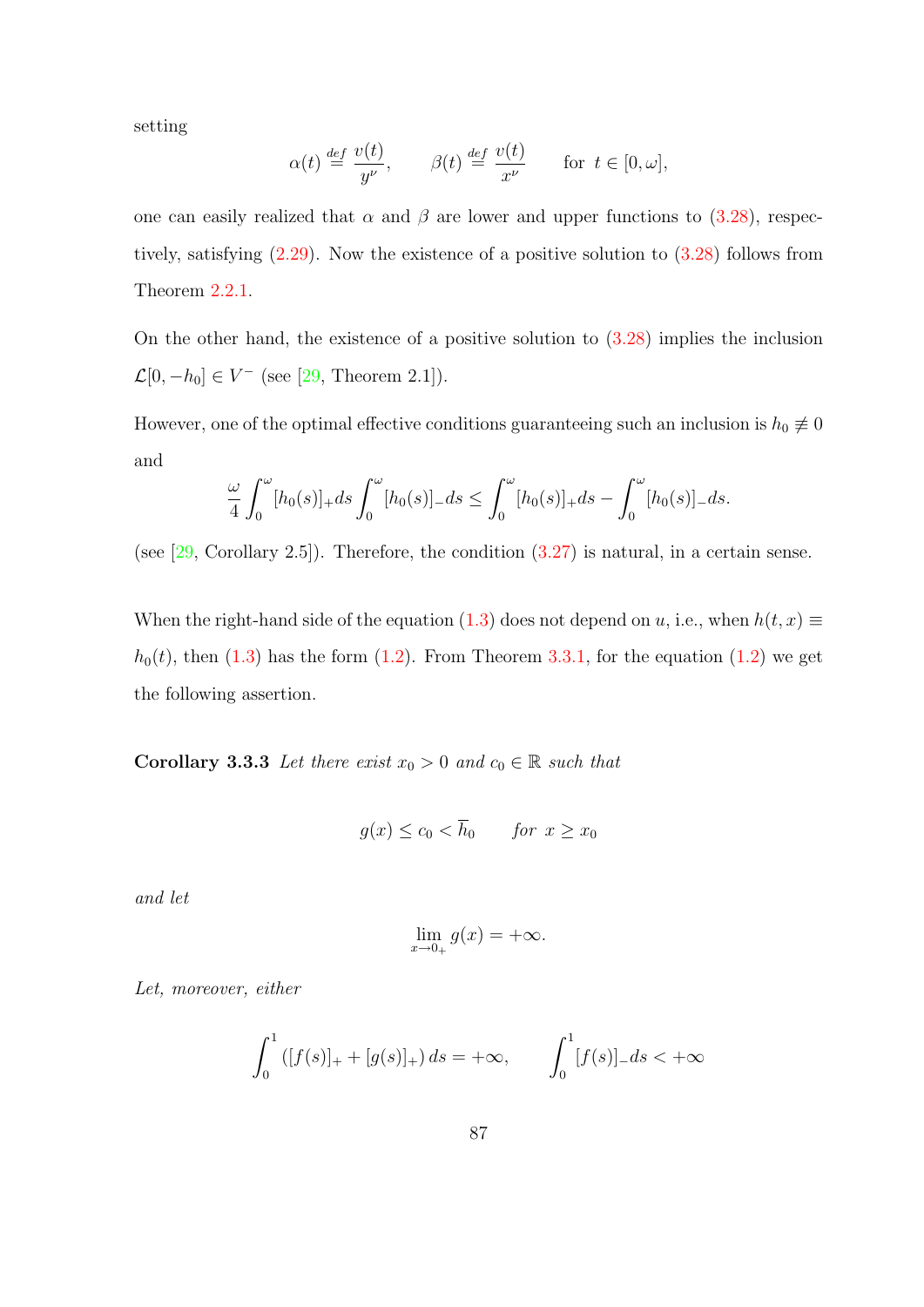or

$$
\int_0^1 ([f(s)]_- + [g(s)]_+) ds = +\infty, \qquad \int_0^1 [f(s)]_+ ds < +\infty.
$$

Then there exists at least one solution to the problem  $(1.2)$ ,  $(1.3)$ .

In the following result, the assumptions do not depend on the friction-like term. On the other hand, a certain smallness of oscillation of the primitive to  $h_0$  is supposed. Clearly, Theorems [3.3.1](#page-90-0) and [3.3.2](#page-96-0) are independent.

<span id="page-96-0"></span>**Theorem 3.3.2** Let  $\rho_0 \in C^1(\mathbb{R}^+;\mathbb{R}^+)$  and  $\rho_1 \in C(\mathbb{R}^+;\mathbb{R}^+)$  be non-decreasing functions,  $h_0, h_1 \in L([0, \omega]; \mathbb{R})$ , and  $0 < x_0 \leq x_1 < +\infty$  be such that

$$
h(t,x) \le h_0(t)\rho_0(x) \qquad \text{for a. } e. \ t \in [0,\omega], \quad 0 < x \le x_0,\tag{3.29}
$$

$$
h(t, x) \ge h_1(t)\rho_1(x) \qquad \text{for a. } e. \ t \in [0, \omega], \quad x \ge x_1. \tag{3.30}
$$

Let, moreover,

$$
\frac{\omega}{8} \|h_0 - \overline{h}_0\|_1 < \int_0^{x_0} \frac{ds}{\rho_0(s)} < +\infty
$$
\n(3.31)

$$
\frac{g(x)}{\rho_0(x)} \ge \overline{h}_0 \qquad \text{for } 0 < x \le x_0,\tag{3.32}
$$

and let there exist  $c_1 \in \mathbb{R}$  such that

$$
\frac{g(x)}{\rho_1(x)} \le c_1 \le \overline{h}_1 \qquad \text{for } x \ge x_1. \tag{3.33}
$$

Besides, let us suppose that  $\rho_1$  fulfills at least one of the conditions (c) or (d) of Theo-rem [3.3.1.](#page-90-0) Then there exists at least one solution to the problem  $(1.1)$ ,  $(1.3)$ .

In particular case when the equation  $(1.1)$  has the form  $(3.2)$ , the following assertion immediately follows from Theorem [3.3.2.](#page-96-0)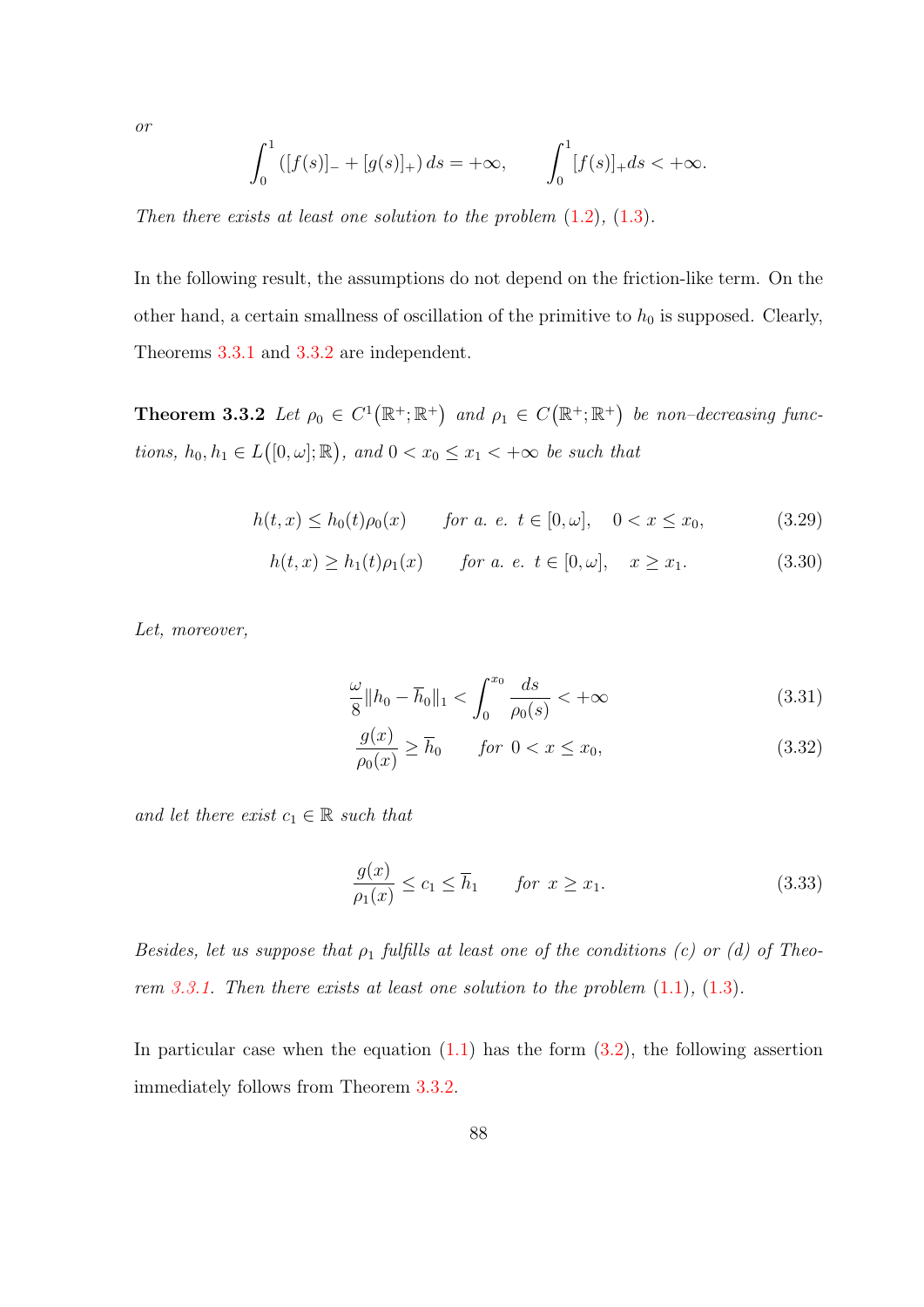Corollary 3.3.4 Let  $0 \le \delta < 1$ , and let  $0 < x_0 \le x_1 < +\infty$  be such that

$$
(1-\delta)\frac{\omega}{8}||h_0 - \overline{h}_0||_1 < x_0^{1-\delta}.
$$

Let, moreover,

$$
\frac{g_1}{x^{\nu+\delta}} - \frac{g_2}{x^{\gamma+\delta}} \ge \overline{h}_0 \qquad \text{if} \qquad 0 < x \le x_0,
$$
\n
$$
\frac{g_1}{x^{\nu+\delta}} - \frac{g_2}{x^{\gamma+\delta}} \le \overline{h}_0 \qquad \text{if} \qquad x \ge x_1.
$$

Then the problem  $(3.2)$ ,  $(1.3)$  has at least one solution.

**Remark 3.3.4** The consequence of Theorem  $3.3.2$  for the problem  $(1.2)$ ,  $(1.3)$  coincides with the obtained result Theorem [1.2.2.](#page-59-0)

# 3.3.2 Auxiliary propositions

In what follows we will show the existence of a solution to the equation

<span id="page-97-0"></span>
$$
u''(t) + f(u(t))u'(t) + g(u(t)) = h_0(t)\rho_0(u(t)) \quad \text{for a. e. } t \in [0, \omega], \tag{3.34}
$$

satisfying the boundary conditions [\(1.3\)](#page-14-0). Here,  $\rho_0 \in C(\mathbb{R}^+;\mathbb{R}^+)$  is a non-decreasing function,  $h_0 \in L([0,\omega];\mathbb{R})$ , and  $f, g \in C(\mathbb{R}^+;\mathbb{R})$ . Together with  $(3.34)$ , for every  $k \in \mathbb{N}$ , consider the auxiliary equation

<span id="page-97-1"></span>
$$
u''(t) + f(u(t))u'(t) + g(u(t)) = h_{0k}(t)\rho_0(u(t)) \quad \text{for a. e. } t \in [0, \omega], \tag{3.35}
$$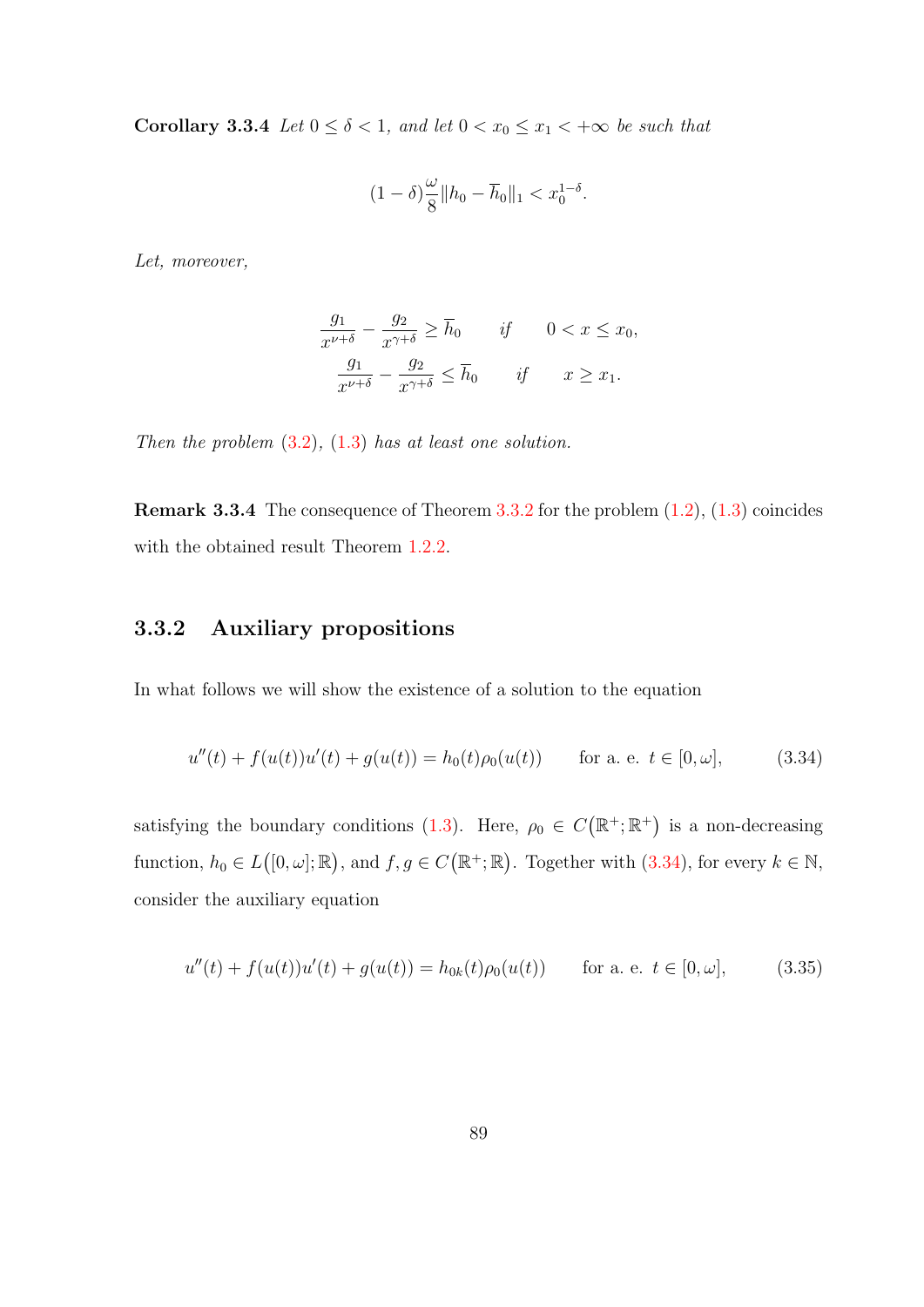where

<span id="page-98-4"></span>
$$
h_{0k}(t) = \begin{cases} k & \text{if } h_0(t) > k \\ h_0(t) & \text{if } h_0(t) \le k \end{cases}
$$
 for a. e.  $t \in [0, \omega]$ ,  $k \in \mathbb{N}$ . (3.36)

Obviously,

<span id="page-98-6"></span>
$$
h_{0k}(t) \le h_{0m}(t) \le h_0(t) \quad \text{for a. e. } t \in [0, \omega], \quad k \le m,
$$
 (3.37)

and

<span id="page-98-5"></span>
$$
\lim_{k \to +\infty} \overline{h}_{0k} = \overline{h}_0. \tag{3.38}
$$

<span id="page-98-0"></span>The following three results respectively correspond to Corollaries [1.2.5,](#page-54-0) [1.2.6](#page-55-0) and [1.2.1.](#page-50-0) However a suitable formulation should be done into in our actual framework.

**Lemma 3.3.1** Let  $x_0 > 0$  and  $c \in \mathbb{R}$  be such that

<span id="page-98-1"></span>
$$
\frac{g(x)}{\rho_0(x)} \le c \le \overline{h}_0 \qquad \text{for } x \ge x_0. \tag{3.39}
$$

Let, moreover, there exist a sequence  $\{y_n\}_{n=1}^{+\infty}$  of positive numbers such that

<span id="page-98-3"></span>
$$
\lim_{n \to +\infty} y_n = +\infty, \qquad \lim_{n \to +\infty} \frac{\rho_0(y_n)}{y_n} = 0,
$$
\n(3.40)

and let there exist  $\varepsilon > 0$  and  $n_0 \in \mathbb{N}$  such that

$$
\frac{\rho_0((1+\varepsilon)y_n)}{\rho_0(y_n)}\Phi_-\leq \Phi_+\qquad\text{for}\,\ n\geq n_0,
$$

<span id="page-98-7"></span>where  $\varphi(t) = h_0(t) - c$  for almost every  $t \in [0, \omega]$ . Then there exists an upper function  $\beta$  to the problem  $(3.34)$ ,  $(1.3)$  satisfying

<span id="page-98-2"></span>
$$
\beta(t) \ge x_0 \qquad \text{for } t \in [0, \omega]. \tag{3.41}
$$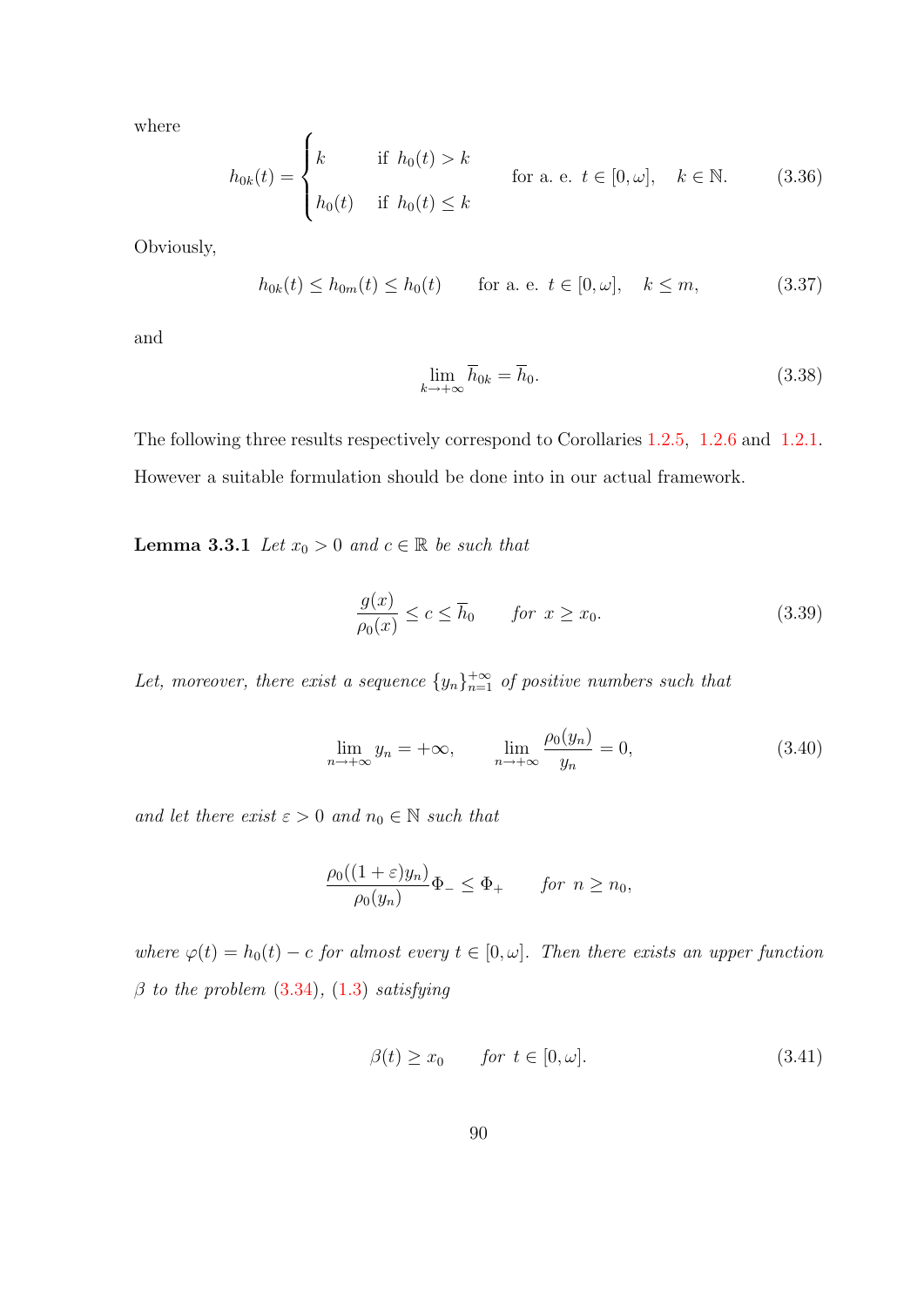**Lemma 3.3.2** Let  $x_0 > 0$  and  $c \in \mathbb{R}$  be such that  $(3.39)$  holds. If  $\frac{\rho_0(x)}{x}$  is a nonincreasing function such that

$$
\frac{\omega}{4}\Phi_+\Phi_-\frac{\rho_0(x_0)}{x_0}\leq \Phi_+-\Phi_-
$$

where  $\varphi(t) = h_0(t) - c$  for almost every  $t \in [0, \omega]$ , then there exists an upper function  $\beta$ to the problem  $(3.34)$ ,  $(1.3)$  satisfying  $(3.41)$ .

**Lemma 3.3.3** Let  $x_0 > \frac{\omega}{8}$  $\frac{\omega}{8}$ || $h_0 - h_0$ ||<sub>1</sub> be such that

$$
g(x) \ge \overline{h}_0 \qquad \text{for } 0 < x \le x_0.
$$

Then there exists a lower function  $\alpha$  to the problem [\(1.36\)](#page-25-0), [\(1.3\)](#page-14-0) with

$$
0 < \alpha(t) \le x_0 \qquad \text{for } t \in [0, \omega]. \tag{3.42}
$$

<span id="page-99-3"></span>**Lemma 3.3.4** Let  $x_0 > 0$  and  $c_0 \in \mathbb{R}$  be such that [\(3.15\)](#page-90-1) holds. Let, moreover, there exist a sequence  $\{y_n\}_{n=1}^{+\infty}$  of positive numbers such that [\(3.40\)](#page-98-3) is fulfilled, and let there exist  $\varepsilon > 0$  and  $n_0 \in \mathbb{N}$  such that

<span id="page-99-0"></span>
$$
\frac{\rho_0((1+\varepsilon)y_n)}{\rho_0(y_n)}\Phi_- \le \Phi_+ - \varepsilon \qquad \text{for } n \ge n_0,\tag{3.43}
$$

where  $\varphi(t) = h_0(t) - c_0$  for almost every  $t \in [0, \omega]$ . Then there exist  $k_0 \in \mathbb{N}$  and an upper function  $\beta$  to the problems [\(3.35\)](#page-97-1), [\(1.3\)](#page-14-0) for  $k \geq k_0$  satisfying [\(3.41\)](#page-98-2).

Proof 44 Put

<span id="page-99-2"></span><span id="page-99-1"></span>
$$
\varphi_k(t) = h_{0k}(t) - c_0 \qquad \text{for a. e. } t \in [0, \omega], \tag{3.44}
$$

$$
\Phi_{k+} = \int_0^\omega [\varphi_k(s)]_+ ds, \qquad \Phi_{k-} = \int_0^\omega [\varphi_k(s)]_- ds. \tag{3.45}
$$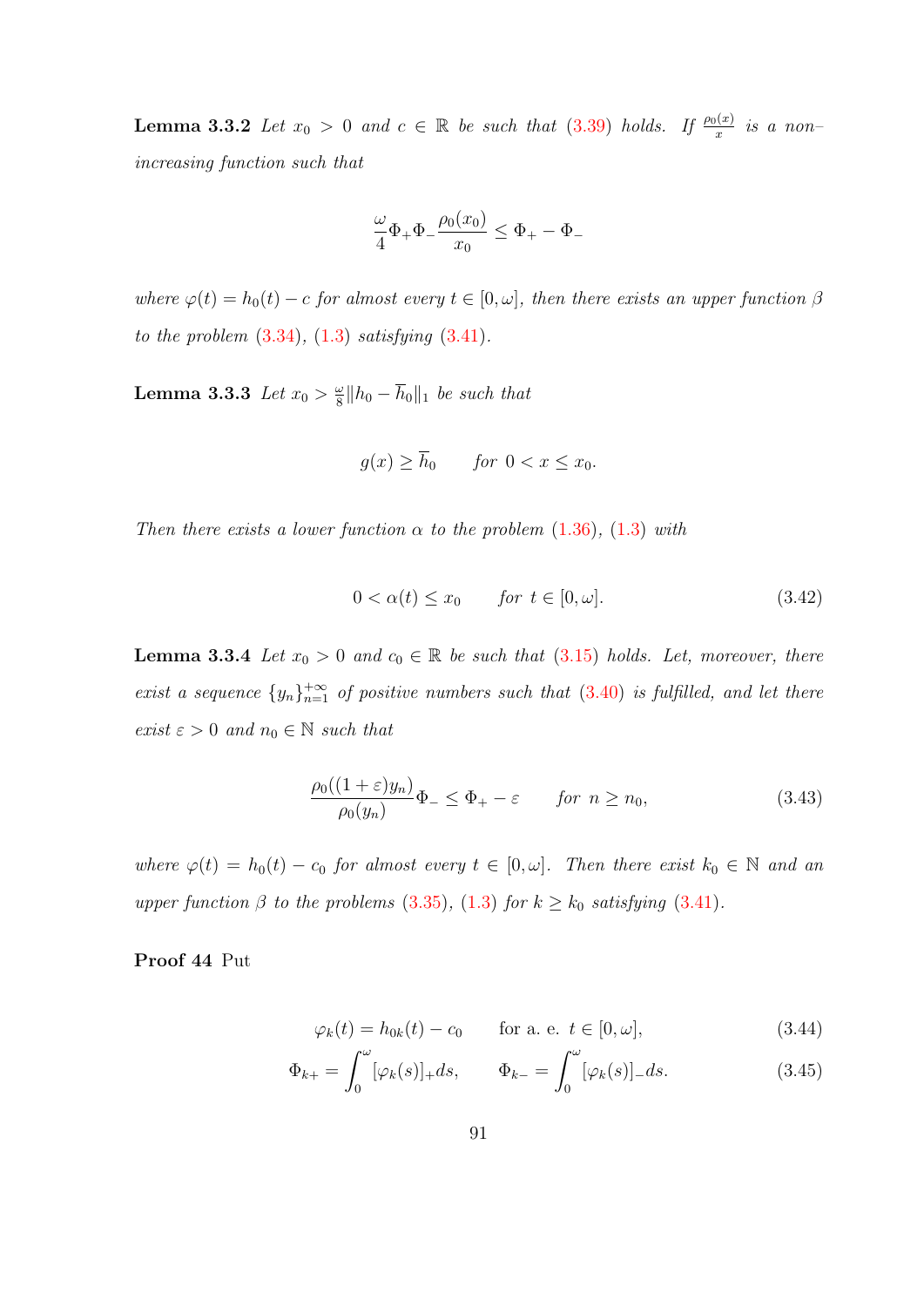Then, obviously, in view of  $(3.36)$ , we have

<span id="page-100-0"></span>
$$
\lim_{k \to +\infty} \Phi_{k+} = \Phi_+, \qquad \lim_{k \to +\infty} \Phi_{k-} = \Phi_-\n \tag{3.46}
$$

and, consequently, on account of  $(3.15)$ ,  $(3.38)$ ,  $(3.43)$ , and  $(3.46)$ , there exists  $k_0 \in \mathbb{N}$ such that

<span id="page-100-2"></span>
$$
\frac{g(x)}{\rho_0(x)} \le c_0 \le \overline{h}_{0k_0} \le \overline{h}_0 \qquad \text{for } x \ge x_0,
$$
\n(3.47)

$$
\frac{\rho_0((1+\varepsilon)y_n)}{\rho_0(y_n)}\Phi_{k_0-} \le \Phi_{k_0+} \qquad \text{for } n \ge n_0. \tag{3.48}
$$

Therefore, according to Lemma [3.3.1,](#page-98-0) there exists an upper function  $\beta$  to [\(3.35\)](#page-97-1), [\(1.3\)](#page-14-0) with  $k = k_0$  satisfying [\(3.41\)](#page-98-2). Obviously, in view of [\(3.37\)](#page-98-6) and the non-negativity of  $\rho_0$ it follows that  $\beta$  is also an upper function to [\(3.35\)](#page-97-1), [\(1.3\)](#page-14-0) for  $k \geq k_0$ .

**Lemma 3.3.5** Let  $x_0 > 0$  and  $c_0 \in \mathbb{R}$  be such that  $(3.15)$  holds. If  $\frac{\rho_0(x)}{x}$  is a nonincreasing function such that

<span id="page-100-1"></span>
$$
\frac{\omega}{4}\Phi_+\Phi_-\frac{\rho_0(x_0)}{x_0} < \Phi_+ - \Phi_- \tag{3.49}
$$

where  $\varphi(t) = h_0(t) - c_0$  for almost every  $t \in [0, \omega]$ , then there exist  $k_0 \in \mathbb{N}$  and an upper function  $\beta$  to the problems [\(3.35\)](#page-97-1), [\(1.3\)](#page-14-0) for  $k \geq k_0$  satisfying [\(3.41\)](#page-98-2).

**Proof 45** Define  $\varphi_k$ ,  $\Phi_{k+}$ , and  $\Phi_{k-}$  by [\(3.44\)](#page-99-1) and [\(3.45\)](#page-99-2). Then, obviously, in view of  $(3.36)$ , we have that  $(3.46)$  holds, and, consequently, on account of  $(3.15)$ ,  $(3.38)$ ,  $(3.46)$ , and  $(3.49)$ , there exists  $k_0 \in \mathbb{N}$  such that  $(3.47)$  is valid and

$$
\frac{\omega}{4}\Phi_{k_0+}\Phi_{k_0-}\frac{\rho_0(x_0)}{x_0} \le \Phi_{k_0+} - \Phi_{k_0-}
$$
\n(3.50)

Therefore, according to Lemma [3.3.2,](#page-98-7) there exists an upper function  $\beta$  to [\(3.35\)](#page-97-1), [\(1.3\)](#page-14-0)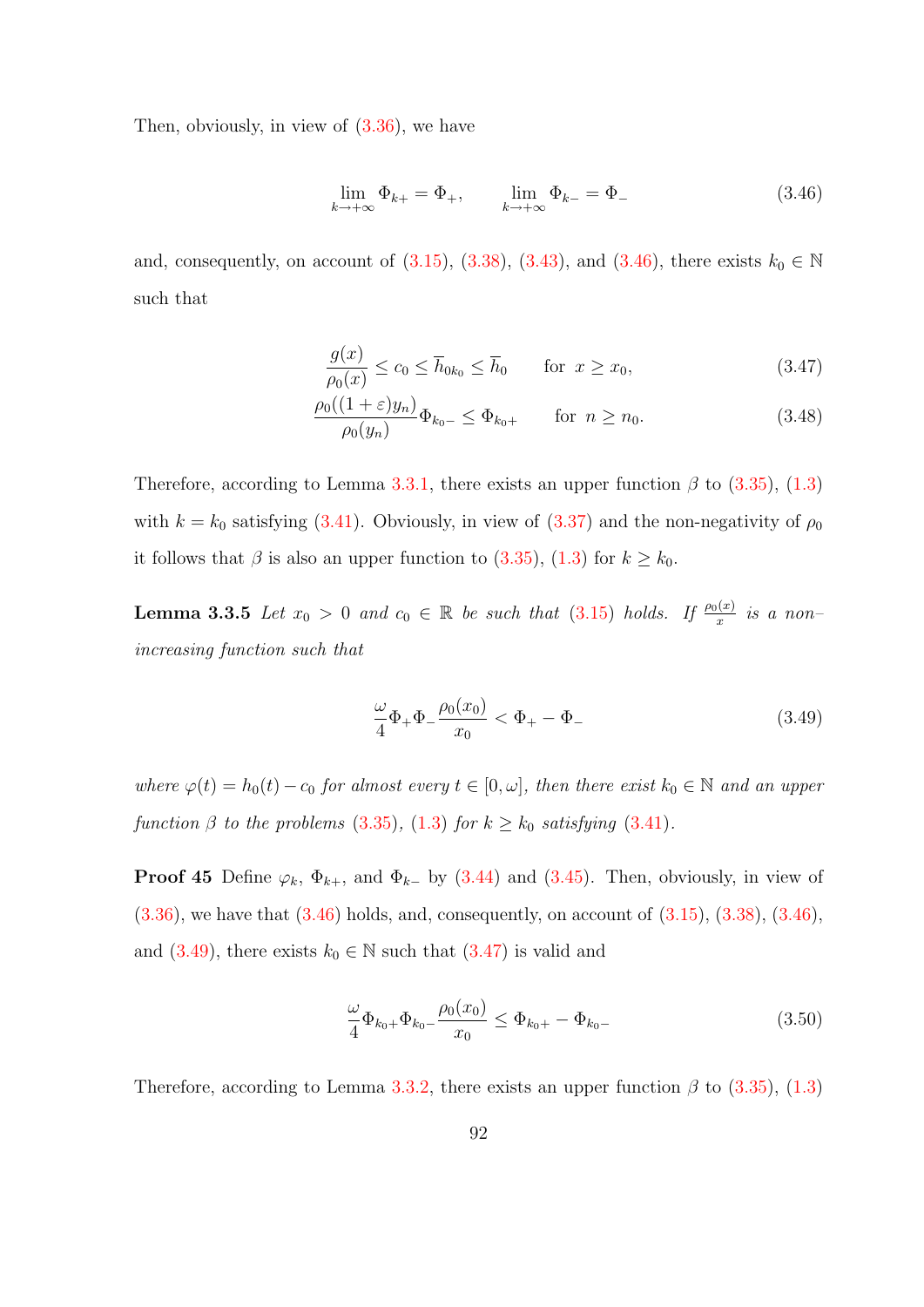with  $k = k_0$  satisfying [\(3.41\)](#page-98-2). Obviously, in view of [\(3.37\)](#page-98-6) and the non-negativity of  $\rho_0$ it follows that  $\beta$  is also an upper function to [\(3.35\)](#page-97-1), [\(1.3\)](#page-14-0) for  $k \geq k_0$ .

#### <span id="page-101-7"></span>Lemma 3.3.6 Let

<span id="page-101-4"></span>
$$
\liminf_{x \to 0+} g(x) > -\infty, \tag{3.51}
$$

and let either

<span id="page-101-6"></span>
$$
\int_{0}^{1} [f(s)]_{+} ds < +\infty
$$
\n(3.52)

or

<span id="page-101-0"></span>
$$
\int_{0}^{1} [f(s)]_{-} ds < +\infty.
$$
\n(3.53)

Then, for every  $K > 0$ , there exists a constant  $K_1 > 0$  such that for any  $k \in \mathbb{N}$  and any positive solution  $u$  of  $(3.35)$ ,  $(1.3)$  with

<span id="page-101-1"></span>
$$
||u||_{\infty} \le K \tag{3.54}
$$

we have the estimate

<span id="page-101-5"></span>
$$
||u'||_{\infty} \le K_1. \tag{3.55}
$$

**Proof 46** Assume that  $(3.53)$  is fulfilled. Let u be a positive solution to  $(3.35)$ ,  $(1.3)$ satisfying [\(3.54\)](#page-101-1). Then there exist  $t_0, t_1 \in [0, \omega]$  such that

<span id="page-101-2"></span>
$$
u(t_0) = \min\{u(t) : t \in [0, \omega]\}, \qquad u(t_1) = \max\{u(t) : t \in [0, \omega]\}.
$$
 (3.56)

Define the operator  $\vartheta$  of  $\omega$ -periodic prolongation by

<span id="page-101-3"></span>
$$
\vartheta(v)(t) = \begin{cases} v(t) & \text{if } t \in [0, \omega] \\ v(t - \omega) & \text{if } t \in (\omega, 2\omega] \end{cases}
$$
\n(3.57)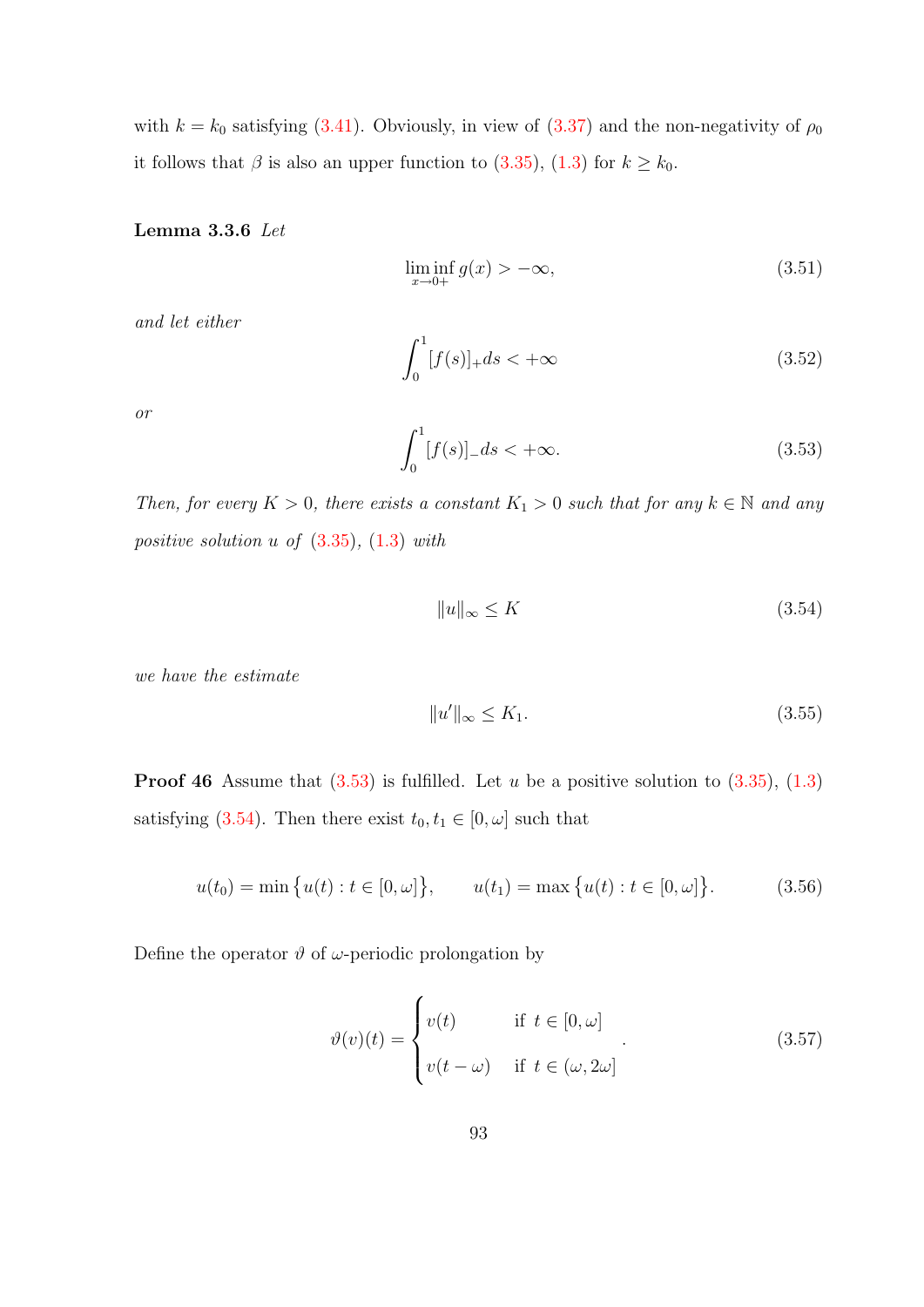Then, obviously, from  $(3.35)$  and  $(1.3)$  it follows that

$$
\vartheta(u)''(t) + f(\vartheta(u)(t))\vartheta(u)'(t) + g(\vartheta(u)(t)) = \vartheta(h_{0k})(t)\rho_0(\vartheta(u)(t))
$$
  
for a. e.  $t \in [0, 2\omega]$ . (3.58)

The integration of  $(3.58)$  from  $t_0$  to  $t$ , on account of  $(3.56)$ , yields

$$
\vartheta(u)'(t) = -\int_{t_0}^t f(\vartheta(u)(s))\vartheta(u)'(s)ds - \int_{t_0}^t g(\vartheta(u)(s))ds + \int_{t_0}^t \vartheta(h_{0k})(s)\rho_0(\vartheta(u)(s))ds \quad \text{for } t \in [t_0, t_0 + \omega]. \tag{3.59}
$$

From  $(3.54)$ ,  $(3.56)$ , and  $(3.57)$  it follows that

<span id="page-102-1"></span><span id="page-102-0"></span>
$$
0 < \vartheta(u)(t_0) \le \vartheta(u)(t) \le K \qquad \text{for } t \in [t_0, t_0 + \omega]. \tag{3.60}
$$

Put

<span id="page-102-3"></span>
$$
\mu = \sup \{ [g(s)]_{-} : s \in (0, K] \}.
$$
\n(3.61)

According to [\(3.51\)](#page-101-4) we have

<span id="page-102-2"></span>
$$
0 \le \mu < +\infty. \tag{3.62}
$$

Thus, using  $(3.36)$ ,  $(3.53)$ ,  $(3.54)$ , and  $(3.60)$ – $(3.62)$  in  $(3.59)$  we arrive at

<span id="page-102-4"></span>
$$
\vartheta(u)'(t) \le \int_0^K [f(s)] - ds + \omega \mu + ||h_0||_1 \rho_0(K) \qquad \text{for } t \in [t_0, t_0 + \omega]. \tag{3.63}
$$

Put

$$
K_1 = \int_0^K [f(s)]_- ds + \omega \mu + ||h_0||_1 \rho_0(K).
$$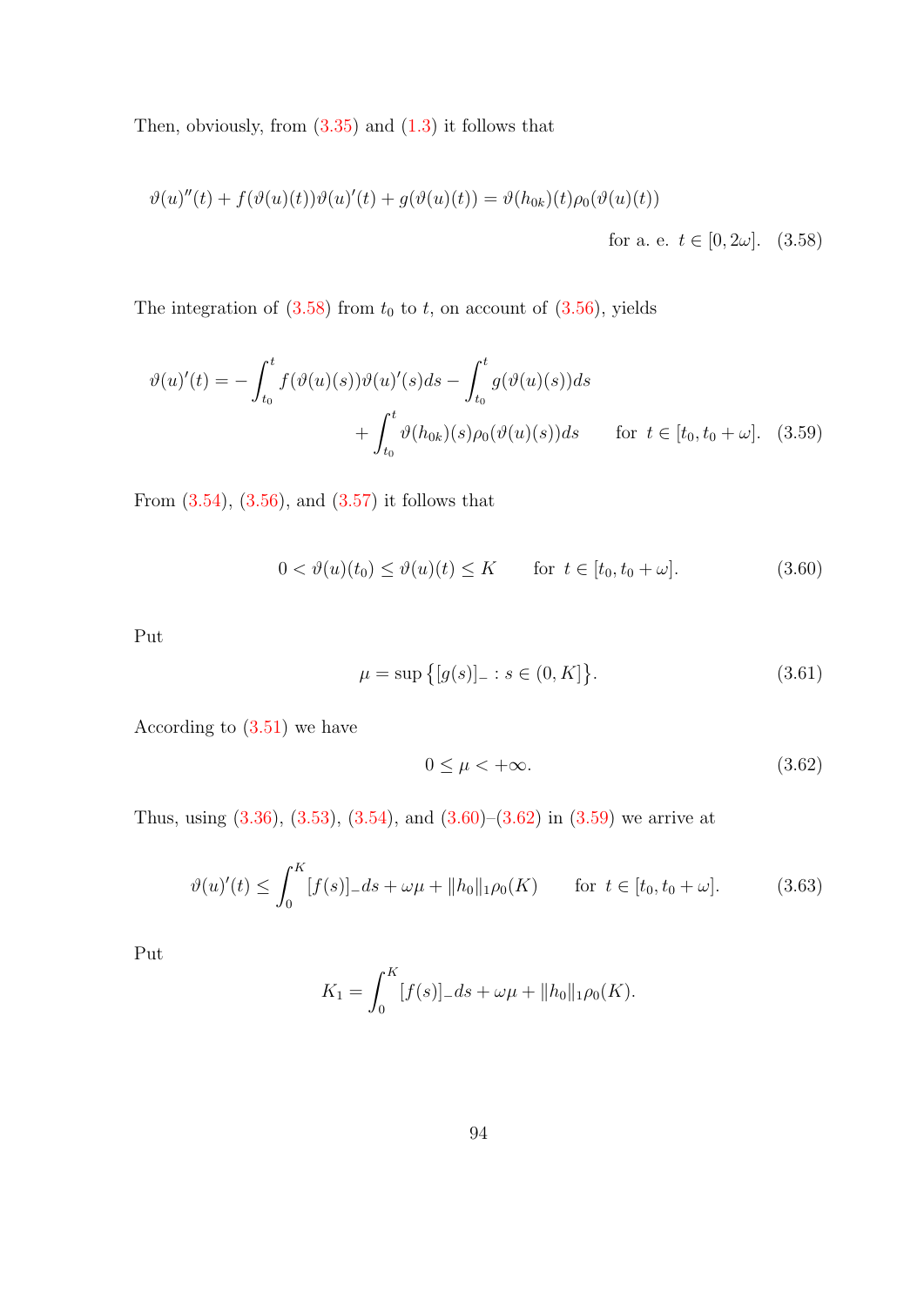Then, on account of  $(3.57)$  and  $(3.63)$  we have

<span id="page-103-2"></span><span id="page-103-0"></span>
$$
u'(t) \le K_1 \qquad \text{for } t \in [0, \omega]. \tag{3.64}
$$

On the other hand, the integration of  $(3.58)$  from t to  $t_1 + \omega$ , with respect to  $(3.56)$ , results in

$$
\vartheta(u)'(t) = \int_t^{t_1+\omega} f(\vartheta(u)(s))\vartheta(u)'(s)ds + \int_t^{t_1+\omega} g(\vartheta(u)(s))ds
$$
  
 
$$
- \int_t^{t_1+\omega} \vartheta(h_{0k})(s)\rho_0(\vartheta(u)(s))ds \quad \text{for } t \in [t_1, t_1+\omega]. \tag{3.65}
$$

Now, using [\(3.36\)](#page-98-4), [\(3.53\)](#page-101-0), [\(3.54\)](#page-101-1), and [\(3.60\)](#page-102-1)–[\(3.62\)](#page-102-2) in [\(3.65\)](#page-103-0) we obtain

<span id="page-103-1"></span>
$$
-\vartheta(u)'(t) \le K_1 \qquad \text{for } t \in [t_1, t_1 + \omega].\tag{3.66}
$$

Therefore, in view of  $(3.57)$ , from  $(3.66)$  we get

<span id="page-103-3"></span>
$$
-u'(t) \le K_1 \qquad \text{for } t \in [0, \omega] \tag{3.67}
$$

Consequently,  $(3.64)$  and  $(3.67)$  results in  $(3.55)$ .

Now suppose that [\(3.52\)](#page-101-6) is fulfilled. Put

<span id="page-103-4"></span>
$$
v(t) = u(\omega - t) \qquad \text{for } t \in [0, \omega]. \tag{3.68}
$$

Then, according to [\(3.35\)](#page-97-1) we have

$$
v''(t) - f(v(t))v'(t) + g(v(t)) = \tilde{h}_{0k}(t)\rho_0(v(t)) \quad \text{for a. e. } t \in [0, \omega], \tag{3.69}
$$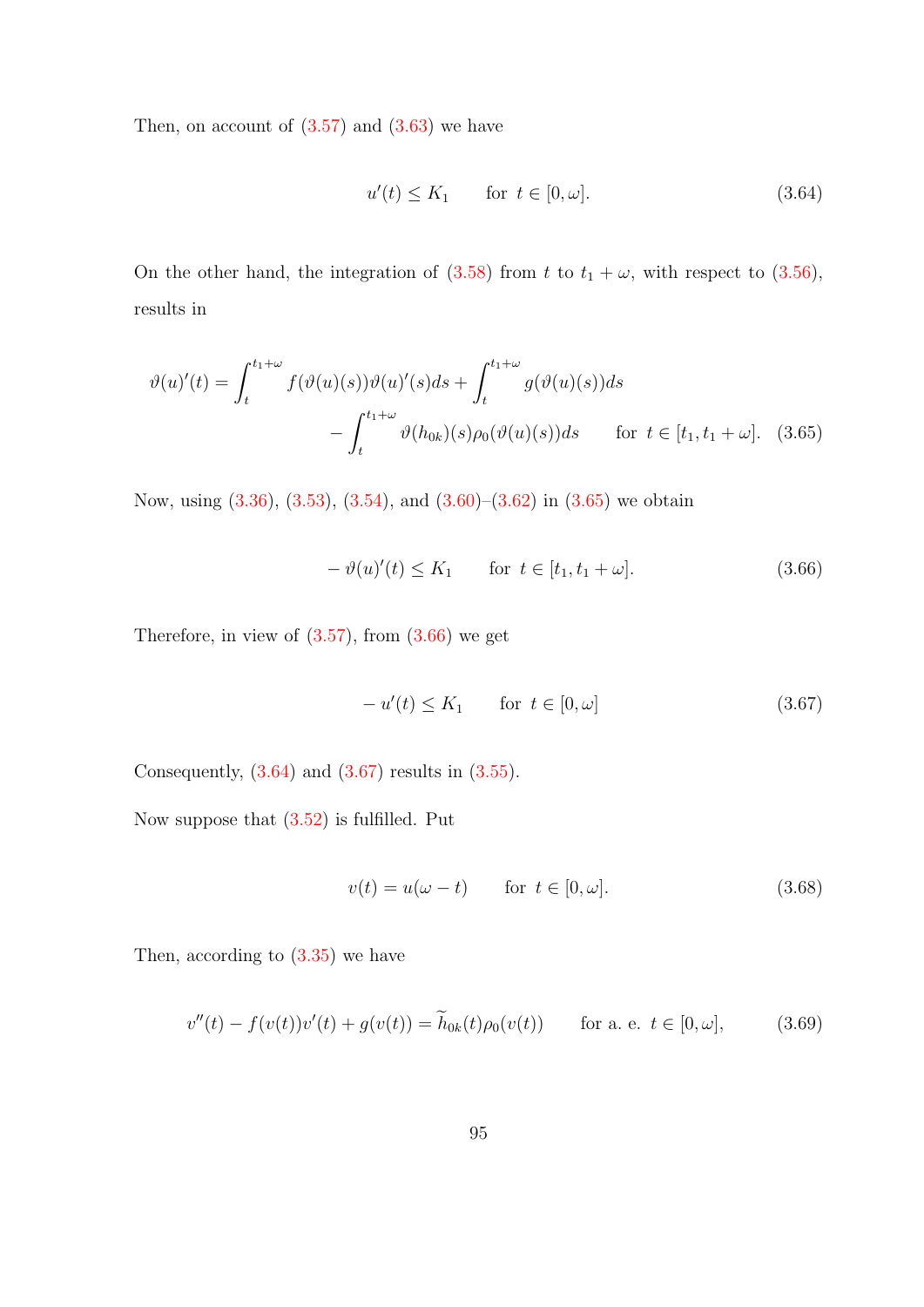where

$$
\widetilde{h}_{0k}(t) = h_{0k}(\omega - t) \quad \text{for a. e. } t \in [0, \omega].
$$

Analogously to the above-proven, using  $(3.52)$  instead of  $(3.53)$ , we obtain

<span id="page-104-0"></span>
$$
||v'||_{\infty} \le K_1 \tag{3.70}
$$

with

$$
K_1 = \int_0^K [f(s)]_+ ds + \omega \mu + ||h_0||_1 \rho_0(K).
$$

<span id="page-104-6"></span>Thus, [\(3.68\)](#page-103-4) and [\(3.70\)](#page-104-0) yields [\(3.55\)](#page-101-5).

Lemma 3.3.7 Let

<span id="page-104-1"></span>
$$
\lim_{x \to 0_+} g(x) = +\infty \tag{3.71}
$$

and let either

<span id="page-104-4"></span>
$$
\int_0^1 ([f(s)]_+ + [g(s)]_+) ds = +\infty, \qquad \int_0^1 [f(s)]_- ds < +\infty \tag{3.72}
$$

or

<span id="page-104-5"></span>
$$
\int_0^1 ([f(s)]_- + [g(s)]_+) ds = +\infty, \qquad \int_0^1 [f(s)]_+ ds < +\infty \tag{3.73}
$$

Then, for every  $K > 0$  there exists a constant  $a > 0$  such that for any  $k \in \mathbb{N}$  and any positive solution u of  $(3.35)$ ,  $(1.3)$  satisfying  $(3.54)$  we have the estimate

<span id="page-104-2"></span>
$$
a \le u(t) \qquad \text{for } t \in [0, \omega]. \tag{3.74}
$$

**Proof 47** Let u be a positive solution to  $(3.35)$ ,  $(1.3)$  satisfying  $(3.54)$ . Thus, the integration of  $(3.35)$  from 0 to  $\omega$ , in view of  $(1.3)$  and  $(3.37)$ , yields

<span id="page-104-3"></span>
$$
\int_0^\omega g(u(s))ds \le ||h_0||_1 \rho_0(K). \tag{3.75}
$$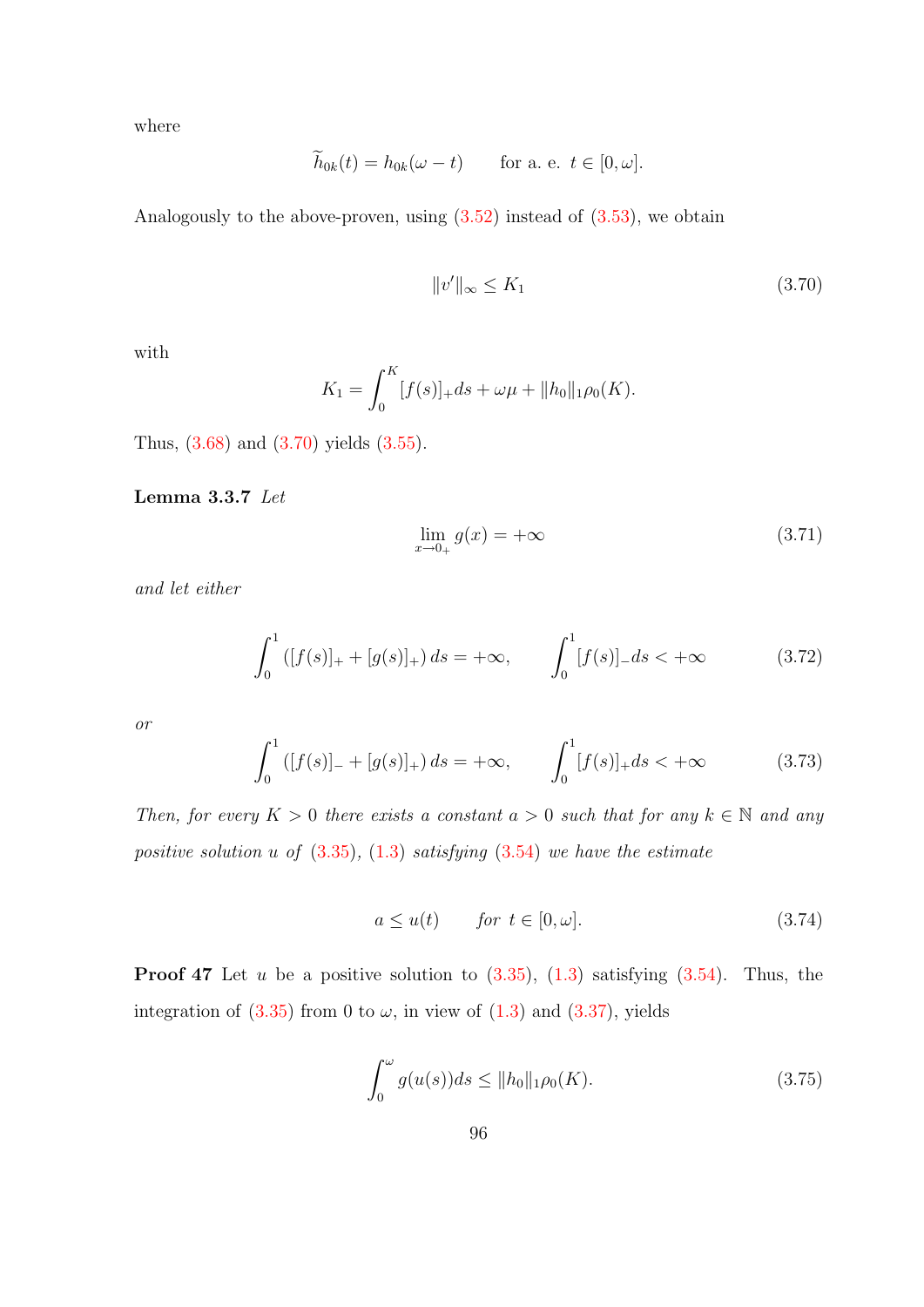On the other hand, [\(3.71\)](#page-104-1) implies the existence of  $x_0 \in \mathbb{R}^+$  such that

<span id="page-105-1"></span>
$$
g(x) > \frac{\|h_0\|_1 \rho_0(K)}{\omega} \ge 0 \quad \text{for } x \in (0, x_0). \tag{3.76}
$$

Let  $t_m \in [0, \omega]$  be such that

<span id="page-105-2"></span>
$$
u(t_m) = \min\{u(t) : t \in [0, \omega]\}.
$$
\n(3.77)

Obviously, either

$$
u(t_m) \ge x_0
$$

or

<span id="page-105-4"></span><span id="page-105-3"></span><span id="page-105-0"></span>
$$
u(t_m) < x_0. \tag{3.78}
$$

Obviously, it is sufficient to show the estimate  $(3.74)$  is valid just in the case when  $(3.78)$ is fulfilled. Let, therefore, [\(3.78\)](#page-105-0) hold.

If  $u(t) < x_0$  for  $t \in [0, \omega]$ , then applying [\(3.76\)](#page-105-1) in [\(3.75\)](#page-104-3) we obtain a contradiction. Thus, there exist points  $t_1, t_2 \in (t_m, t_m + \omega)$  such that

$$
\vartheta(u)(t) < x_0
$$
 for  $t \in [t_m, t_1)$ ,  $\vartheta(u)(t_1) = x_0$ , (3.79)

$$
\vartheta(u)(t) < x_0
$$
 for  $t \in (t_2, t_m + \omega], \qquad \vartheta(u)(t_2) = x_0,$  (3.80)

where  $\vartheta$  is the operator defined by [\(3.57\)](#page-101-3). Obviously, [\(3.58\)](#page-102-0) holds.

Assume that [\(3.72\)](#page-104-4) holds. Then, according to Lemma [3.3.6,](#page-101-7) there exists  $K_1 > 0$  such that  $(3.55)$  holds. The integration of  $(3.58)$  from  $t_m$  to  $t_1$ , in view of  $(3.37)$ ,  $(3.54)$ ,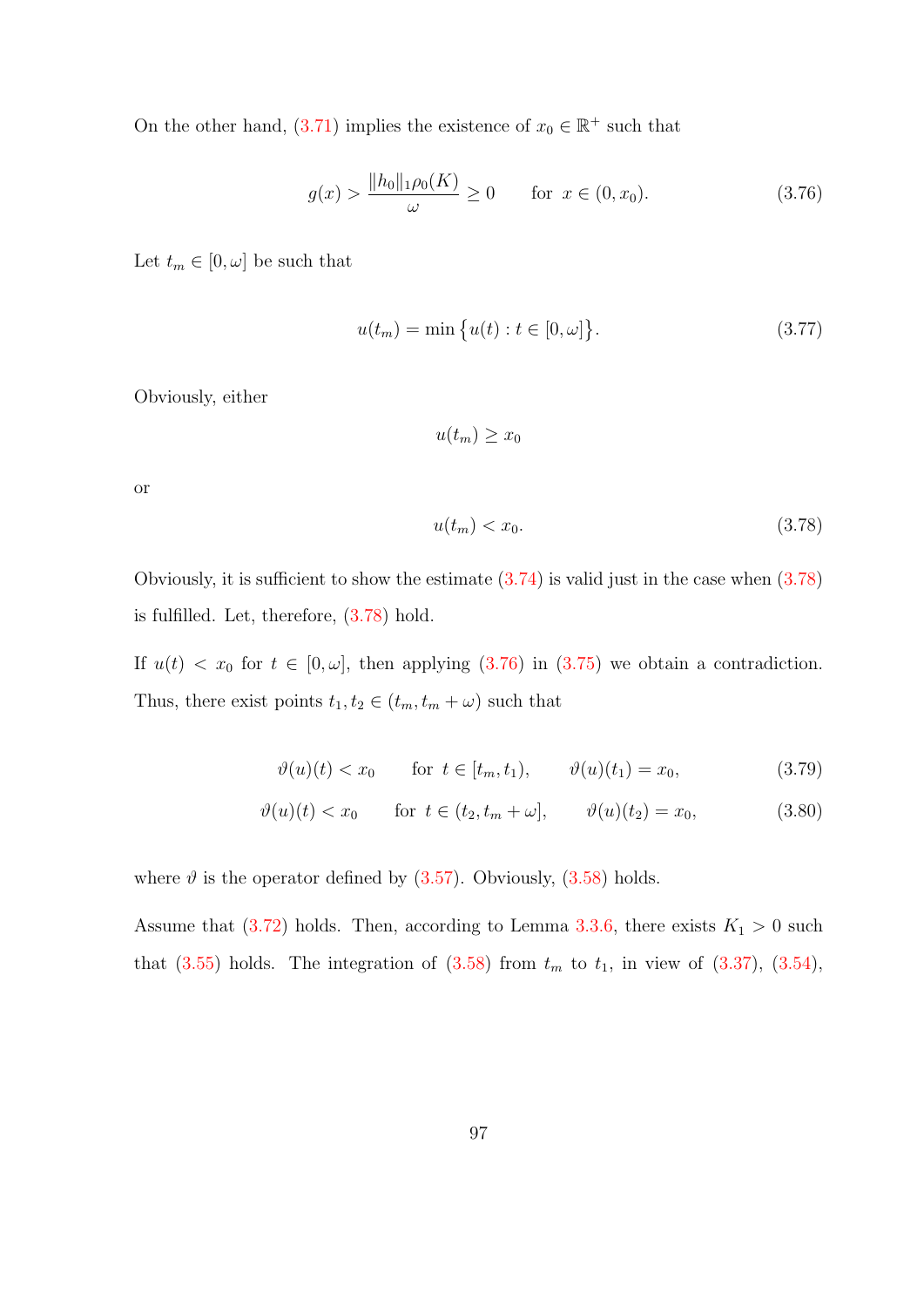[\(3.55\)](#page-101-5), [\(3.72\)](#page-104-4), [\(3.76\)](#page-105-1), [\(3.77\)](#page-105-2), and [\(3.79\)](#page-105-3) results in

$$
\vartheta(u)'(t_1) + \int_{\vartheta(u)(t_m)}^{x_0} [f(s)]_+ ds + \frac{1}{K_1} \int_{\vartheta(u)(t_m)}^{x_0} [g(s)]_+ ds \le \int_0^{x_0} [f(s)]_- ds + ||h_0||_1 \rho_0(K). \tag{3.81}
$$

Note that in view of  $(3.79)$  we have  $\vartheta(u)'(t_1) \geq 0$ . Consequently, from  $(3.81)$  we obtain

<span id="page-106-1"></span><span id="page-106-0"></span>
$$
\int_{\vartheta(u)(t_m)}^{x_0} \left( [f(s)]_+ + [g(s)]_+ \right) ds \le K_2 \tag{3.82}
$$

where

$$
K_2 = (K_1 + 1) \left( \int_0^{x_0} [f(s)] - ds + ||h_0||_1 \rho_0(K) \right).
$$

Note that  $K_2$  does not depend on k. Therefore, if we apply  $(3.72)$  in  $(3.82)$ , it can be easily seen, with respect to  $(3.77)$ , that there exists a constant  $a > 0$  such that  $(3.74)$ holds.

If [\(3.73\)](#page-104-5) holds, we integrate [\(3.58\)](#page-102-0) from  $t_2$  to  $t_m + \omega$  and apply the similar steps as above, just using [\(3.80\)](#page-105-4) instead of [\(3.79\)](#page-105-3), finally we arrive at

$$
\int_{\vartheta(u)(t_m+\omega)}^{x_0} \left( [f(s)]_{-} + [g(s)]_{+} \right) ds \le K_2
$$

with

$$
K_2 = (K_1 + 1) \left( \int_0^{x_0} [f(s)]_+ ds + ||h_0||_1 \rho_0(K) \right).
$$

Therefore, also in this case there exists a constant  $a > 0$  such that  $(3.74)$  holds.

**Lemma 3.3.8** Let  $x_0 > 0$  and  $c_0 \in \mathbb{R}$  be such that [\(3.15\)](#page-90-1) holds. Let, moreover, [\(3.71\)](#page-104-1) be fulfilled, and let either  $(3.72)$  or  $(3.73)$  be valid. Let, in addition, there exist a sequence  $\{y_n\}_{n=1}^{+\infty}$  of positive numbers such that [\(3.40\)](#page-98-3) holds, and let there exist  $\varepsilon > 0$  and  $n_0 \in \mathbb{N}$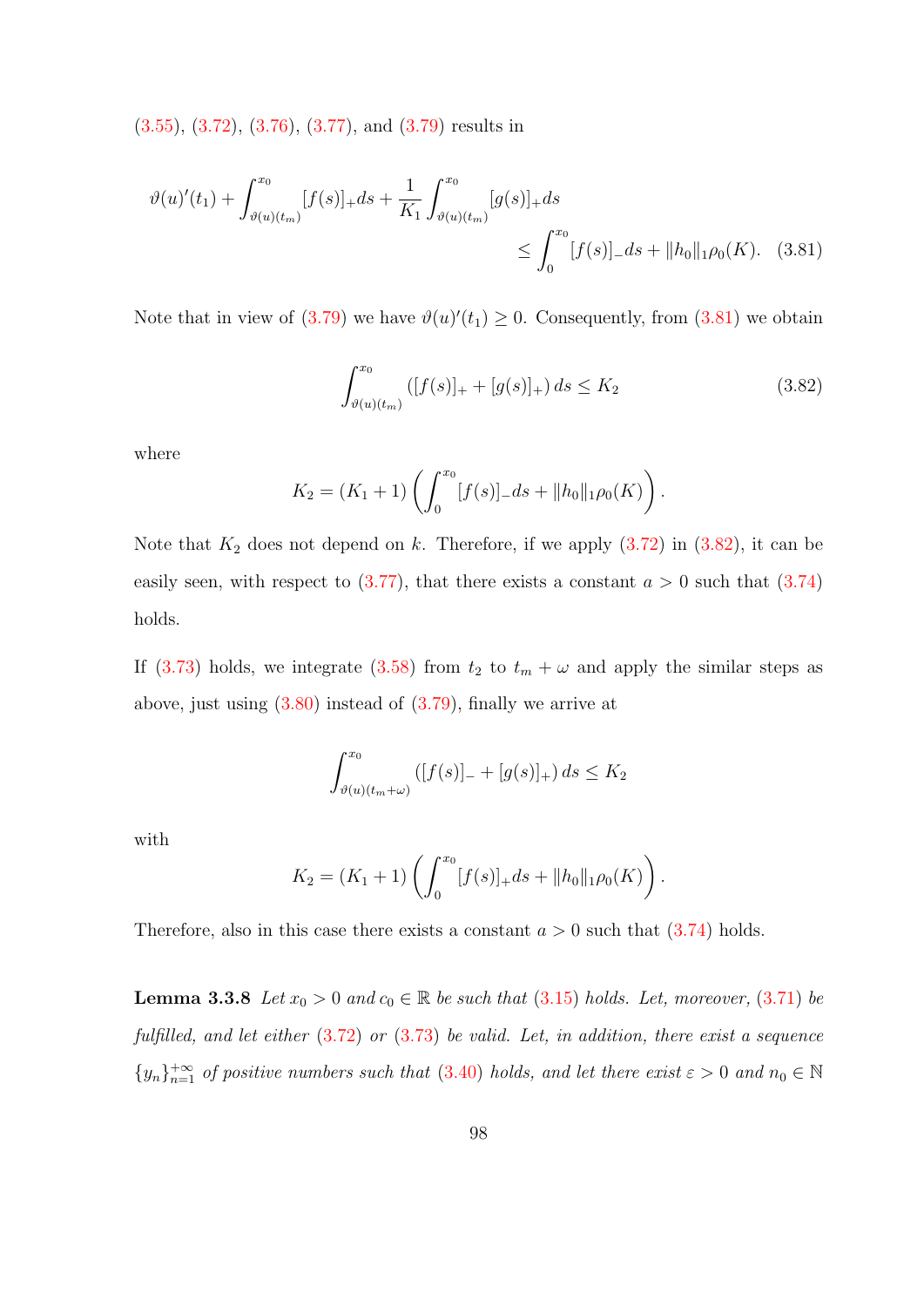such that [\(3.43\)](#page-99-0) is fulfilled, where  $\varphi(t) = h_0(t) - c_0$  for almost every  $t \in [0, \omega]$ . Then there exists a positive solution  $u$  to  $(3.34)$ ,  $(1.3)$ .

**Proof 48** According to Lemma [3.3.4,](#page-99-3) there exists  $k_0 \in \mathbb{N}$  and an upper function  $\beta$  to the problems [\(3.35\)](#page-97-1), [\(1.3\)](#page-14-0) for  $k \geq k_0$  satisfying [\(3.41\)](#page-98-2). On the other hand, in view of [\(3.37\)](#page-98-6) and [\(3.71\)](#page-104-1) there exist  $x_k \in (0, x_0]$  for  $k \geq k_0$  such that

$$
g(x_k) \ge h_{0k}(t)\rho_0(x_k) \quad \text{for a. e. } t \in [0, \omega].
$$

Thus, if we put  $\alpha_k(t) = x_k$  for  $t \in [0, \omega]$ , according to Theorem [2.2.1,](#page-65-2) there exists a solution  $u_k$  to [\(3.35\)](#page-97-1), [\(1.3\)](#page-14-0) for  $k \geq k_0$  satisfying

<span id="page-107-0"></span>
$$
0 < \alpha_k(t) \le u_k(t) \le \beta(t) \qquad \text{for } t \in [0, \omega]. \tag{3.83}
$$

Moreover, according to Lemmas [3.3.6](#page-101-7) and [3.3.7,](#page-104-6) in view of  $(3.83)$ , there exist constants  $K > 0$ ,  $K_1 > 0$ , and  $a > 0$ , not depending on k, such that

 $||u_k||_{\infty} \le K, \qquad ||u'_k||_{\infty} \le K_1, \qquad \text{for } k \ge k_0,$  (3.84)

$$
a \le u_k(t) \qquad \text{for } t \in [0, \omega], \quad k \ge k_0,
$$
\n
$$
(3.85)
$$

.

$$
|u_k''(t)| \le f_0 K_1 + g_0 + |h_0(t)| \rho_0(K) \qquad \text{for a. e. } t \in [0, \omega], \quad k \ge k_0,
$$
 (3.86)

where

$$
f_0 = \max\{|f(x)| : x \in [a, K]\}, \qquad g_0 = \max\{|g(x)| : x \in [a, K]\}
$$

Therefore, according to Arzelà–Ascoli Theorem, there exists  $u_0 \in C([0, \omega]; \mathbb{R})$  and  $v_0 \in$  $C([0,\omega];\mathbb{R})$  such that

$$
\lim_{k \to +\infty} \|u_k - u_0\|_{\infty} = 0, \qquad \lim_{k \to +\infty} \|u_k' - v_0\|_{\infty} = 0.
$$
\n(3.87)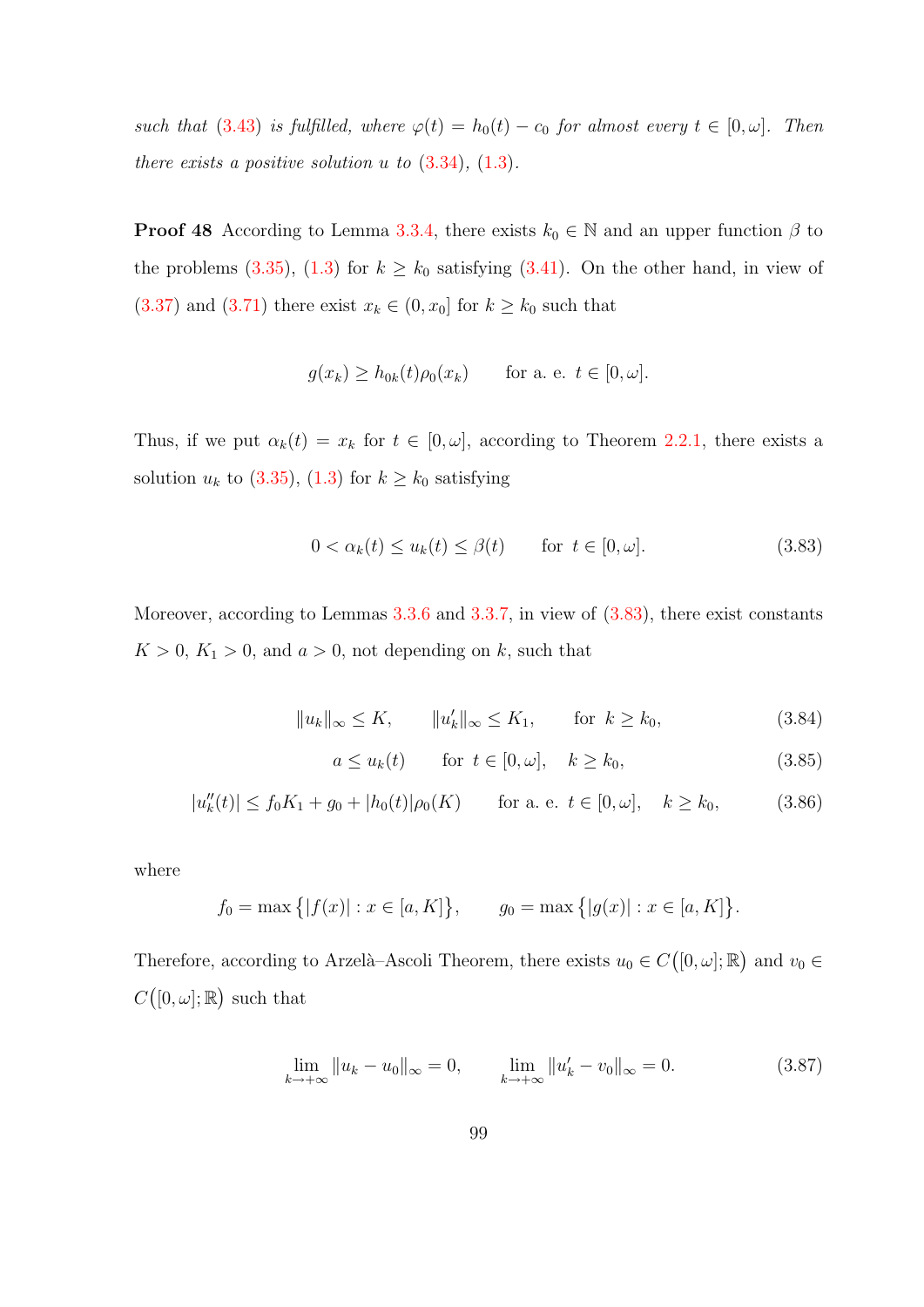Moreover, since  $u_k$  are solutions to  $(3.35)$ ,  $(1.3)$ , in view of  $(3.36)$ ,  $(3.85)$ , and  $(3.87)$ , we have  $u_0 \in AC^1([0,\omega];\mathbb{R}), u'_0 \equiv v_0$ , and  $u_0$  is a positive solution to [\(3.34\)](#page-97-1), [\(1.3\)](#page-14-0).

<span id="page-108-2"></span>The following assertion can be proven analogously to Lemma [3.3.8,](#page-106-0) just Lemma [3.3.5](#page-100-0) is used instead of Lemma [3.3.4.](#page-99-0)

**Lemma 3.3.9** Let  $x_0 > 0$  and  $c_0 \in \mathbb{R}$  be such that [\(3.15\)](#page-90-0) holds. Let, moreover, [\(3.71\)](#page-104-0) be fulfilled, and let either [\(3.72\)](#page-104-1) or [\(3.73\)](#page-104-2) be valid. Let, in addition,  $\frac{\rho_0(x)}{x}$  be a non-increasing function and let [\(3.49\)](#page-100-1) be fulfilled, where  $\varphi(t) = h_0(t) - c_0$  for almost every  $t \in [0, \omega]$ . Then there exists a positive solution u to  $(3.34)$ ,  $(1.3)$ .

<span id="page-108-1"></span>**Lemma 3.3.10** Let  $\rho_0 \in C^1(\mathbb{R}^+;\mathbb{R}^+)$  be non-decreasing,  $x_0 > 0$ , and  $c_0 \in \mathbb{R}$  be such that [\(3.15\)](#page-90-0) holds. Let, moreover, there exist  $\lambda \in [0,1]$  such that [\(3.17\)](#page-91-0) and [\(3.18\)](#page-91-1) are valid, and let either  $(3.19)$  or  $(3.20)$  be fulfilled. Let, in addition, there exist a sequence  $\{y_n\}_{n=1}^{+\infty}$  of positive numbers such that [\(3.21\)](#page-91-4) holds and let there exist  $\varepsilon_0 > 0$ ,  $\varepsilon_1 \in (0, \varepsilon_0]$ , and  $n_0 \in \mathbb{N}$  such that [\(3.22\)](#page-91-5) and [\(3.23\)](#page-91-6) are fulfilled, where  $\varphi(t) = h_0(t) - c_0$  for almost every  $t \in [0, \omega]$  and  $\sigma$  is given by [\(3.24\)](#page-91-7). Then there exists a lower function  $\alpha$  to the problem [\(3.34\)](#page-97-1), [\(1.3\)](#page-14-0).

**Proof 49** Because  $\rho_0$  is a positive function, from [\(3.17\)](#page-91-0) and [\(3.24\)](#page-91-7) we obtain that  $\sigma$ is a positive increasing function. Therefore, there exists an inverse function  $\sigma^{-1}$  to  $\sigma$ which is also increasing. Moreover, in view of  $(3.17)$  and  $(3.24)$ , it follows that

<span id="page-108-0"></span>
$$
\lim_{x \to 0+} \sigma(x) = 0, \quad \lim_{x \to 0+} \sigma^{-1}(x) = 0, \quad \lim_{x \to +\infty} \sigma(x) = +\infty, \quad \lim_{x \to +\infty} \sigma^{-1}(x) = +\infty. \tag{3.88}
$$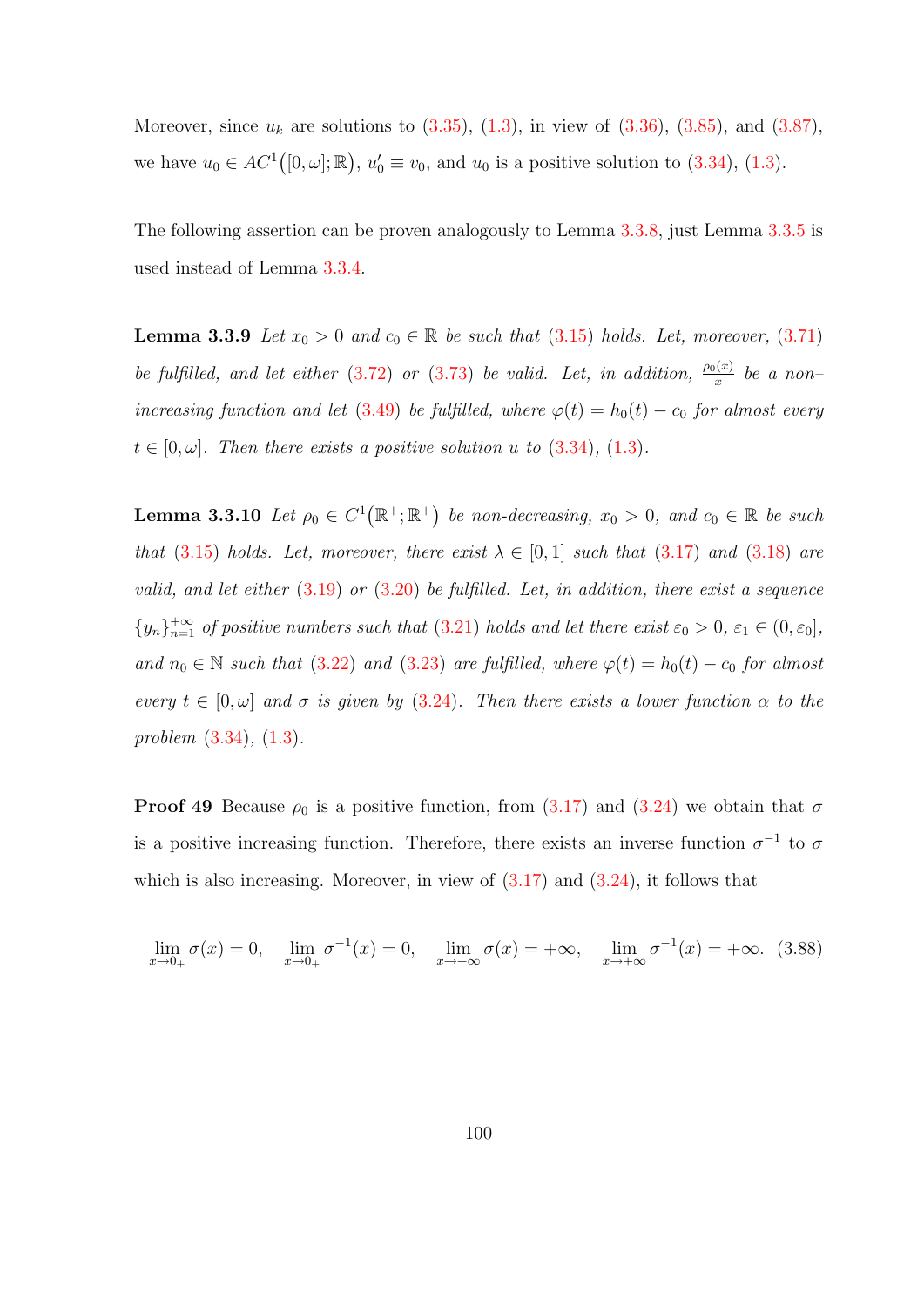Consider the auxiliary equation

$$
u''(t) + f(\sigma^{-1}(u(t)))u'(t) + \frac{g(\sigma^{-1}(u(t)))}{\rho_0^{\lambda}(\sigma^{-1}(u(t)))} = h_0(t)\rho_0^{1-\lambda}(\sigma^{-1}(u(t)))
$$
  
for a. e.  $t \in [0, \omega]$ . (3.89)

Put  $z = \sigma(x)$ ,  $z_0 = \sigma(x_0)$ . Then from [\(3.15\)](#page-90-0) we get

<span id="page-109-1"></span><span id="page-109-0"></span>
$$
\frac{g(\sigma^{-1}(z))}{\rho_0(\sigma^{-1}(z))} \le c_0 < \overline{h}_0 \qquad \text{for } z \ge z_0 \tag{3.90}
$$

and, in view of  $(3.88)$ , from  $(3.18)$  we have

$$
\lim_{z \to 0+} \frac{g(\sigma^{-1}(z))}{\rho_0^{\lambda}(\sigma^{-1}(z))} = +\infty.
$$
\n(3.91)

Furthermore, the substitution  $r = \sigma(s)$  in [\(3.19\)](#page-91-2), resp [\(3.20\)](#page-91-3), with respect to [\(3.24\)](#page-91-7), yields

$$
\int_0^1 \left( [f(\sigma^{-1}(r))]_+ + \frac{[g(\sigma^{-1}(r))]_+}{\rho_0^{\lambda}(\sigma^{-1}(r))} \right) dr = +\infty, \qquad \int_0^1 [f(\sigma^{-1}(r))]_- dr < +\infty, \quad (3.92)
$$

resp.

$$
\int_0^1 \left( [f(\sigma^{-1}(r))]_+ + \frac{[g(\sigma^{-1}(r))]_+}{\rho_0^{\lambda}(\sigma^{-1}(r))} \right) dr = +\infty, \qquad \int_0^1 [f(\sigma^{-1}(r))]_+ dr < +\infty \quad (3.93)
$$

Moreover, put  $z_n = \sigma(y_n)$  for  $n \in \mathbb{N}$ . Then from [\(3.21\)](#page-91-4), in view of [\(3.88\)](#page-108-0), we get

$$
\lim_{n \to +\infty} z_n = +\infty, \qquad \lim_{n \to +\infty} \frac{\rho_0^{1-\lambda}(\sigma^{-1}(z_n))}{z_n} = 0.
$$
\n(3.94)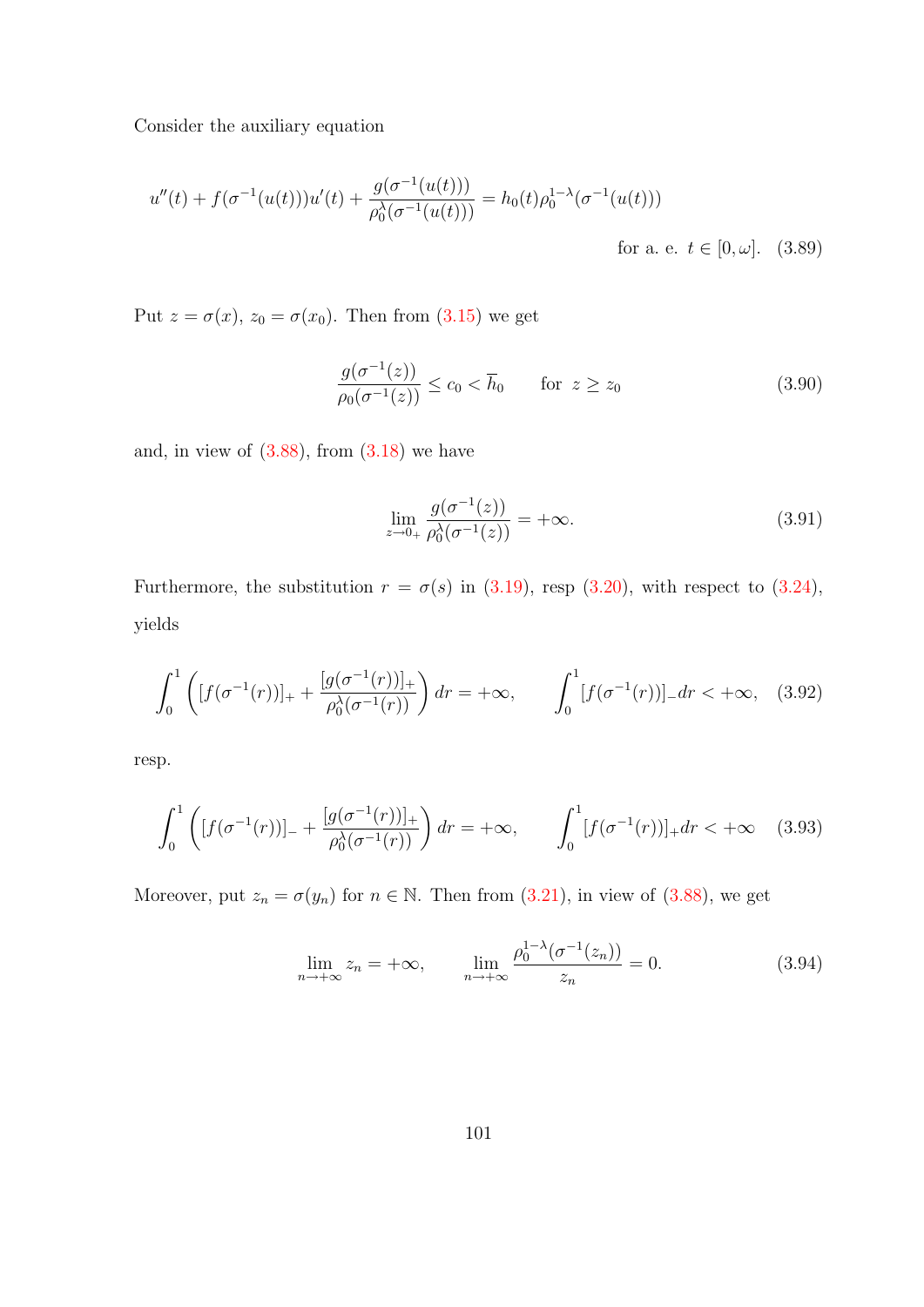Finally, [\(3.23\)](#page-91-6) results in

$$
\sigma^{-1}((1+\varepsilon_1)z_n) \le (1+\varepsilon_0)y_n \quad \text{for } n \ge n_0,
$$

and so, since  $\rho_0$  is a non-decreasing function, from  $(3.22)$  we obtain

<span id="page-110-0"></span>
$$
\frac{\rho_0^{1-\lambda}(\sigma^{-1}((1+\varepsilon_1)z_n))}{\rho_0^{1-\lambda}(\sigma^{-1}(z_n))}\Phi_{-} \leq \Phi_{+} - \varepsilon_1 \qquad \text{for } n \ge n_0.
$$
\n(3.95)

Therefore, applying Lemma  $3.3.8$ , according to  $(3.90)$ – $(3.95)$ , there exists a positive solution u to the problem  $(3.89)$ ,  $(1.3)$ .

Now we put  $\alpha(t) = \sigma^{-1}(u(t))$  for  $t \in [0, \omega]$ , i.e., in view of  $(3.24)$ ,

$$
u(t) = \int_0^{\alpha(t)} \frac{ds}{\rho_0^{\lambda}(s)} \quad \text{for } t \in [0, \omega].
$$

Obviously,  $\alpha \in AC^1([0,\omega];\mathbb{R})$  is a positive function and

$$
u'(t) = \frac{\alpha'(t)}{\rho_0^{\lambda}(\alpha(t))} \quad \text{for } t \in [0, \omega],
$$
  

$$
u''(t) = \frac{\alpha''(t)}{\rho_0^{\lambda}(\alpha(t))} - \frac{\lambda \alpha'^2(t)\rho_0'(\alpha(t))}{\rho_0^{1+\lambda}(\alpha(t))} \le \frac{\alpha''(t)}{\rho_0^{\lambda}(\alpha(t))} \quad \text{for a. e. } t \in [0, \omega].
$$

Thus, it can be easily seen that  $\alpha$  is a lower function to the problem  $(3.34)$ ,  $(1.3)$ .

<span id="page-110-1"></span>Analogously to the proof of Lemma [3.3.10,](#page-108-1) one can prove the following assertion applying Lemma [3.3.9](#page-108-2) instead of Lemma [3.3.8.](#page-106-0)

**Lemma 3.3.11** Let  $\rho_0 \in C^1(\mathbb{R}^+;\mathbb{R}^+)$  be non-decreasing,  $x_0 > 0$ , and  $c_0 \in \mathbb{R}$  be such that [\(3.15\)](#page-90-0) holds. Let, moreover, there exist  $\lambda \in [0,1]$  such that [\(3.17\)](#page-91-0) and [\(3.18\)](#page-91-1) are valid, and let either [\(3.19\)](#page-91-2) or [\(3.20\)](#page-91-3) be fulfilled. Let, in addition,  $\frac{\rho_0^{1-\lambda}(x)}{\sigma(x)}$  $\frac{d}{d\sigma(x)}$  be a non-increasing function and let [\(3.25\)](#page-92-0) be fulfilled, where  $\varphi(t) = h_0(t) - c_0$  for almost every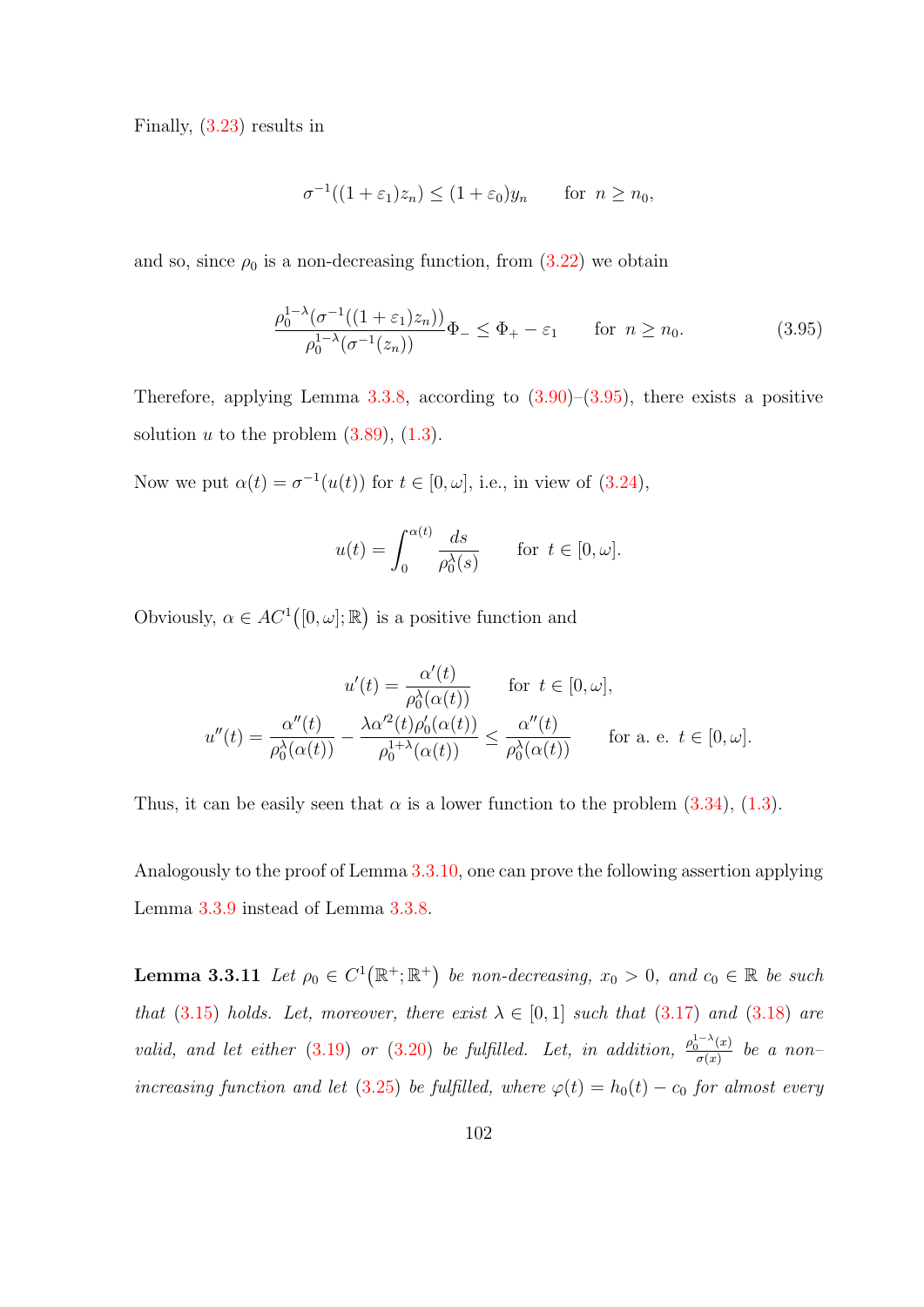$t \in [0, \omega]$  and  $\sigma$  is given by [\(3.24\)](#page-91-7). Then there exists a lower function  $\alpha$  to the problem  $(3.34), (1.3).$  $(3.34), (1.3).$  $(3.34), (1.3).$  $(3.34), (1.3).$ 

### 3.3.3 Proof of the main results

In this section we will write the proofs of our main results using the previous proved lemmas.

Proof 50 (Proof of Theorem [3.3.1\)](#page-90-1) According to Lemmas [3.3.1,](#page-98-1) [3.3.2,](#page-98-2) [3.3.10,](#page-108-1) and [3.3.11,](#page-110-1) the conditions of theorem guarantee a well-ordered couple of lower and upper functions, therefore the result is a direct consequence of Theorem [2.2.1.](#page-65-0)

**Proof 51 (Proof of Corollary [3.3.1\)](#page-93-0)** It follows from Theorem [3.3.1](#page-90-1) with  $h_1 \equiv h_0$ ,  $\rho_0(x) = \rho_1(x) = x^{\delta}, \lambda = 1$ , and  $c_0 = c_1$  such that

$$
\overline{h}_0 > c_0 > - \lim_{x \to +\infty} \frac{g_2}{x^{\gamma + \delta}}.
$$

Then items  $a)$  and  $c)$  of Theorem [3.3.1](#page-90-1) are fulfilled.

**Proof 52 (Proof of Corollary [3.3.2\)](#page-94-0)** It follows from Theorem [3.3.1](#page-90-1) with  $h_1 \equiv h_0$ ,  $\rho_0(x) = \rho_1(x) = x$ , and  $\lambda < 1$  such that  $\nu + 2\lambda \ge 1$ . Then items b) and d) of Theorem [3.3.1](#page-90-1) are fulfilled.

Proof 53 (Proof of Corollary [3.3.3\)](#page-95-0) It immediately follows from Theorem [3.3.1](#page-90-1) with  $h_1 \equiv h_0, \, \rho_i(x) \equiv 1 \, (i = 0, 1).$ 

Proof 54 (Proof of Theorem [3.3.2\)](#page-96-0) Put

<span id="page-111-0"></span>
$$
\sigma(x) = \int_0^x \frac{ds}{\rho_0(s)} \quad \text{for } x \ge 0.
$$
\n(3.96)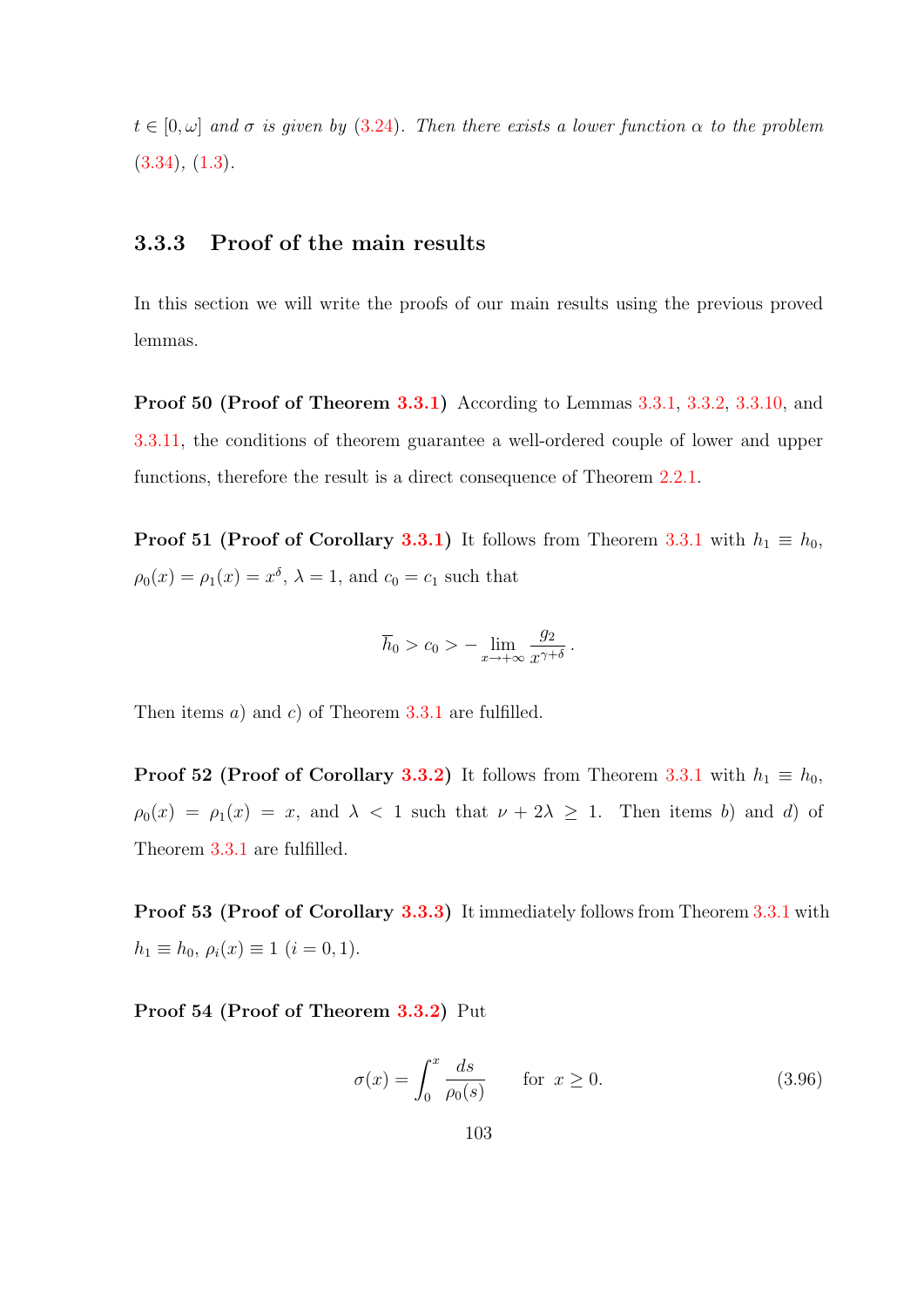Because  $\rho_0$  is a positive function, from [\(3.31\)](#page-96-1) and [\(3.96\)](#page-111-0) we obtain that  $\sigma$  is an increasing function. Therefore, there exists an inverse function  $\sigma^{-1}$  to  $\sigma$  which is also increasing.

Consider the auxiliary equation

<span id="page-112-0"></span>
$$
u''(t) + f(\sigma^{-1}(u(t)))u'(t) + \frac{g(\sigma^{-1}(u(t)))}{\rho_0(\sigma^{-1}(u(t)))} = h_0(t) \quad \text{for a. e. } t \in [0, \omega]. \tag{3.97}
$$

Put  $z = \sigma(x)$ ,  $z_0 = \sigma(x_0)$ . Then from [\(3.31\)](#page-96-1) and [\(3.32\)](#page-96-2), in view of [\(3.96\)](#page-111-0), we get

$$
\frac{\omega}{8} ||h_0 - \overline{h}_0||_1 < z_0
$$

$$
\frac{g(\sigma^{-1}(z))}{\rho_0(\sigma^{-1}(z))} \ge \overline{h}_0 \quad \text{for } 0 < z \le z_0,
$$

Therefore, according to Lemma  $3.3.3$  there exists a lower function  $w$  to the problem [\(3.97\)](#page-112-0), [\(1.3\)](#page-14-0) satisfying

<span id="page-112-1"></span>
$$
0 < w(t) \le \sigma(x_0) \qquad \text{for } t \in [0, \omega]. \tag{3.98}
$$

Now we put  $\alpha = \sigma^{-1}(w(t))$  for  $t \in [0, \omega]$ , i.e., in view of  $(3.96)$ ,

$$
w(t) = \int_0^{\alpha(t)} \frac{ds}{\rho_0(s)} \quad \text{for } t \in [0, \omega].
$$

Obviously, with respect to [\(3.98\)](#page-112-1),  $\alpha \in AC^1([0,\omega];\mathbb{R})$  is a positive function satisfying [\(3.42\)](#page-99-2), and

$$
w'(t) = \frac{\alpha'(t)}{\rho_0(\alpha(t))} \quad \text{for } t \in [0, \omega],
$$
  

$$
w''(t) = \frac{\alpha''(t)}{\rho_0(\alpha(t))} - \frac{\alpha'^2(t)\rho_0'(\alpha(t))}{\rho_0^2(\alpha(t))} \le \frac{\alpha''(t)}{\rho_0(\alpha(t))} \quad \text{for a. e. } t \in [0, \omega].
$$

Thus, on account of [\(3.29\)](#page-96-3), [\(3.42\)](#page-99-2), and [\(3.97\)](#page-112-0), it can be easily seen that  $\alpha$  is a lower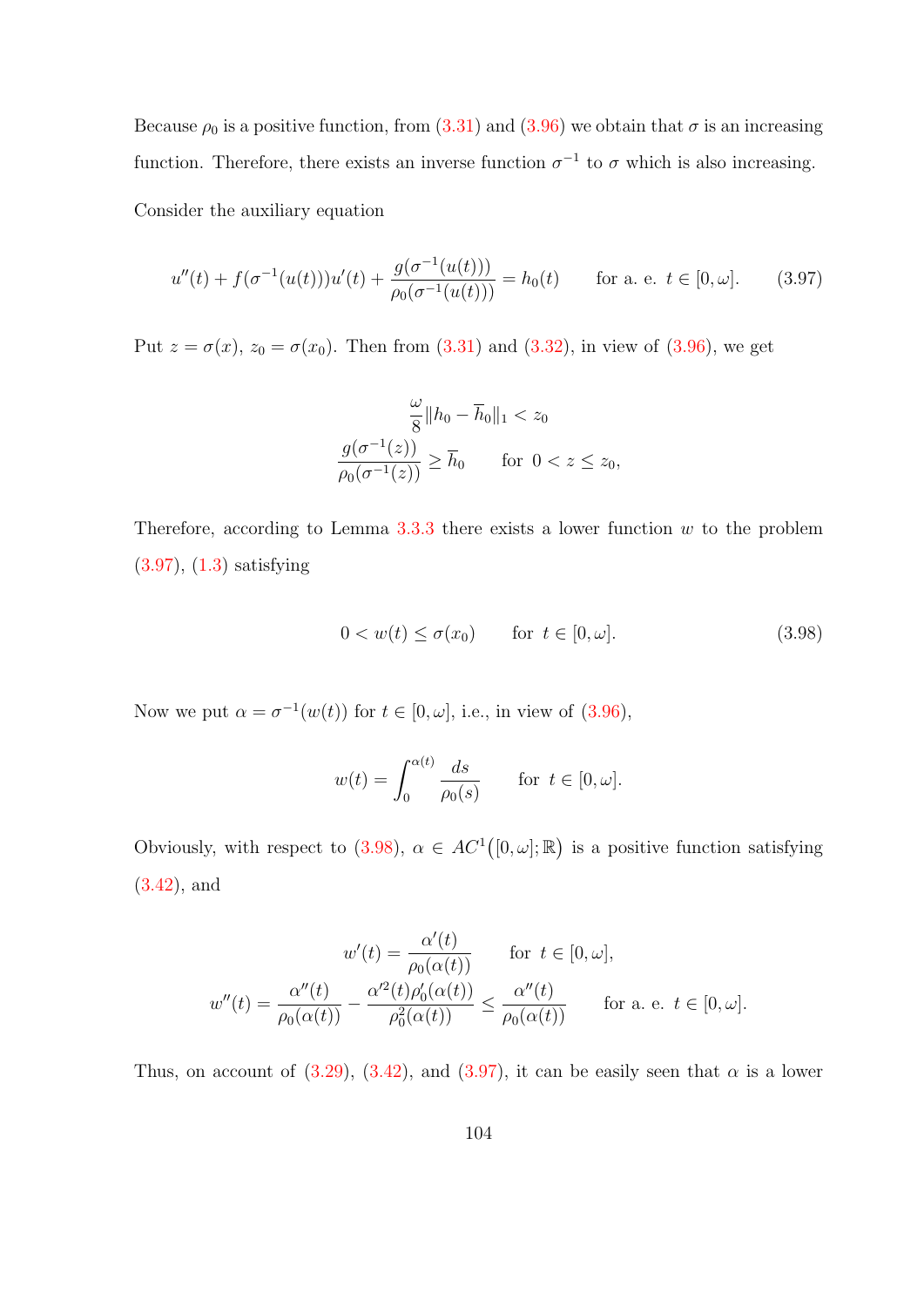function to the problem  $(1.1)$ ,  $(1.3)$ .

The existence of an upper function  $\beta$  to [\(1.1\)](#page-14-1), [\(1.3\)](#page-14-0) satisfying

<span id="page-113-0"></span>
$$
\beta(t) \ge x_1 \qquad \text{for } t \in [0, \omega] \tag{3.99}
$$

follows from [\(3.30\)](#page-96-4) and Lemma [3.3.1,](#page-98-1) resp. [3.3.2.](#page-98-2)

Obviously, in view of  $(3.42)$  and  $(3.99)$ , we have that  $(2.29)$  holds. Thus the theorem follows from Theorem [2.2.1.](#page-65-0)

**Proof 55 (Proof of Corollary [3.3.4\)](#page-96-5)** It follows from Theorem [3.3.2](#page-96-0) with  $h_1 \equiv h_0$ ,  $\rho_0(x) = \rho_1(x) = x^{\delta}$ , and  $c_1 = \overline{h}_0$ .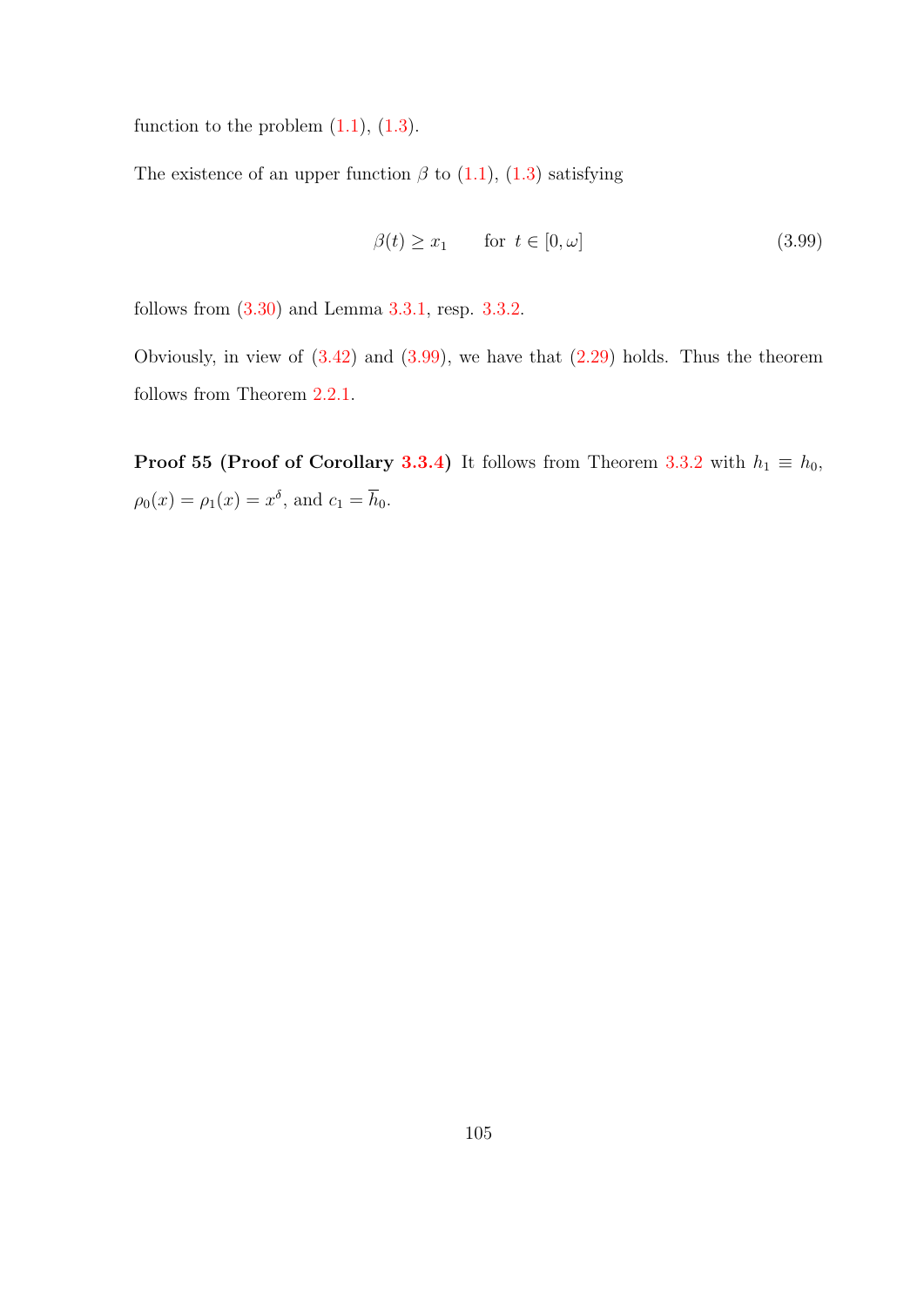# <span id="page-114-1"></span>CHAPTER 4 The Brillouin beam equation

The last type of equation which will be studied in this work is the classical Brillouin beam equation

<span id="page-114-0"></span>
$$
u'' + b(1 + \cos t)u = \frac{1}{u},
$$
\n(4.1)

depending on a positive parameter b. This equation is a repulsive singular perturbation of a Mathieu equation, as we will explain below. The classical problem to find  $2\pi$ −periodic solutions of  $(4.1)$  arose at the beginning in the sixties in the context of Electronics motivated by some numerical experiments realized in [\[5\]](#page-137-0), where it was con-jectured that equation [\(4.1\)](#page-114-0) should have a  $2\pi$ -periodic solution whenever  $b \in (0, 1/4)$ .

By an acquired intuition in the previous chapters, one expects that under some nonresonant condition should be possible to prove the proposed conjecture. However we will explain below that this problem can be really delicate, and arising doubts on the validity of the result conjectured.

Essentially the unique research line to try to prove this result concerns to use the function  $K : [1, +\infty] \to \mathbb{R}$  defined by

$$
K(\alpha) = \begin{cases} \frac{1}{\pi^2} & \alpha = 1\\ \frac{(\alpha - 1)^{1 + \frac{1}{\alpha}}}{8\pi^{1 - \frac{1}{2\alpha}}\alpha^{1 - \frac{1}{\alpha}}(2\alpha - 1)^{\frac{1}{\alpha}}} \left(\frac{\Gamma(\frac{1}{2} - \frac{1}{2\alpha})}{\Gamma(\frac{1}{2} - \frac{1}{2\alpha})}\right)^2 \left(\frac{\Gamma(\alpha)}{\Gamma(\frac{1}{2} + \alpha)}\right)^{\frac{1}{\alpha}} & \alpha \in (1, +\infty)\\ \frac{1}{8} & \alpha = +\infty; \end{cases}
$$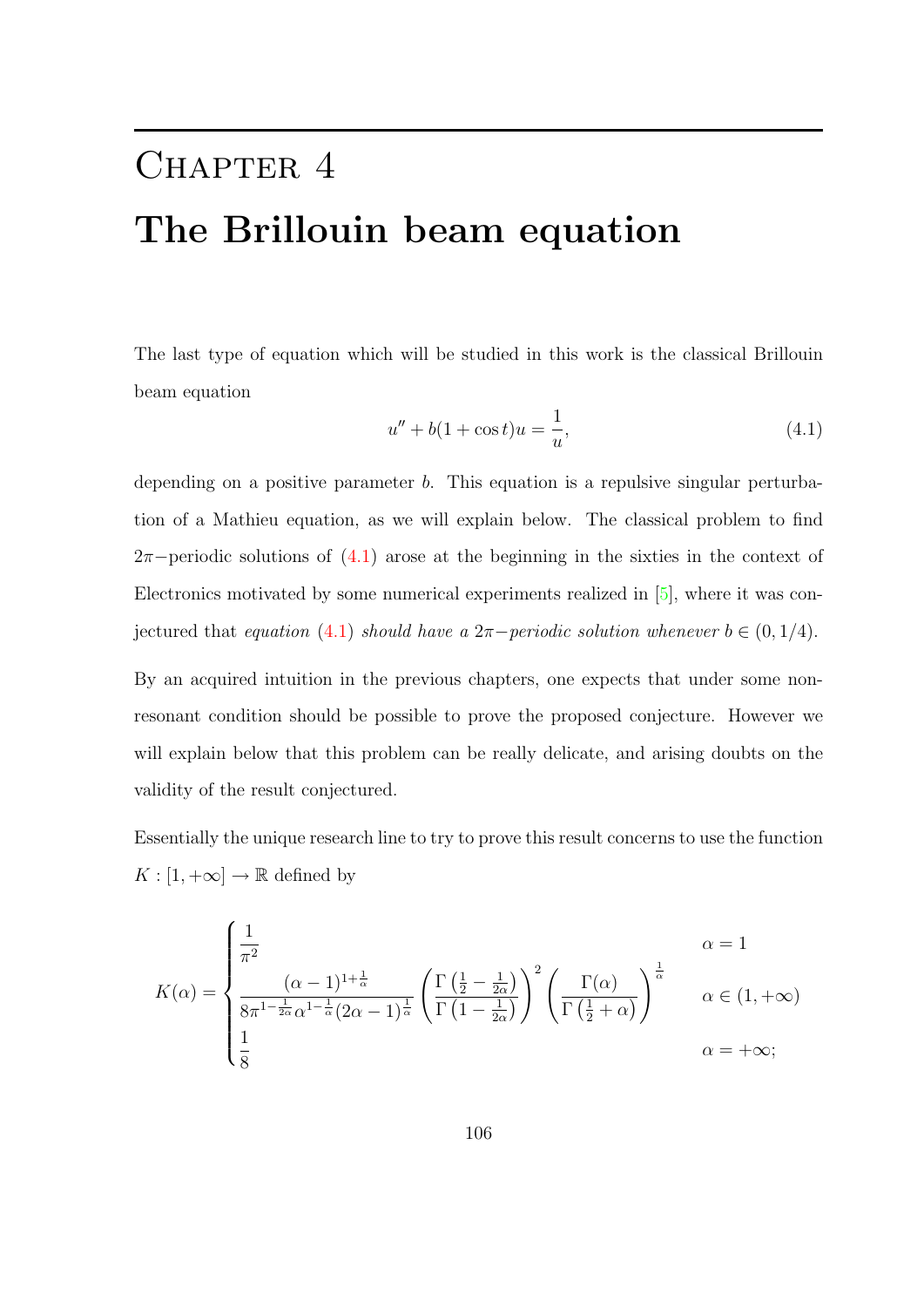<span id="page-115-2"></span>with this definition, a sufficient condition in order for the Dirichlet problem  $(u(0) = 0 =$  $u(2\pi)$  associated with

<span id="page-115-1"></span>
$$
u'' + b(1 + \cos t)u = 0.
$$
\n(4.2)

to have a unique solution is that

<span id="page-115-0"></span>
$$
b < \max_{\alpha \in [0, +\infty]} K(\alpha) \approx 0.16448. \tag{4.3}
$$

Thus under this non-resonance condition i.e., if  $b \in (0, 0.16448)$ , M. Zhang proved that  $(4.1)$  has at least one  $2\pi$ -periodic solution in [\[66\]](#page-144-0). This last result has been extended to equations where the singularity may be of weak type (see [\[53\]](#page-143-0)).

In view of  $[53]$ , one can understand that condition  $(4.3)$  implies that  $(4.2)$  has an associated Green function which has a positive sign. This makes possible to control the operator

$$
T: \Omega \to C([0, 2\pi]; \mathbb{R}), \qquad T[u](t) = \int_0^{2\pi} \frac{G(t, s)}{u(s)} ds,
$$

where  $\Omega$  is a suitable open subset of  $C([0, 2\pi]; \mathbb{R})$  in order to apply Kranoselskii fixed point theorem, and  $G : [0, 2\pi] \times [0, 2\pi] \to \mathbb{R}$  is the associated Green function to [\(4.2\)](#page-115-1).

Despite of the expectations, nobody has improved the result of M. Zhang, i.e., the best range of b actually known for the  $2\pi$ -periodic solvability of  $(4.2)$  is the proven in [\[66\]](#page-144-0), and outside from there the thing is completely unknown. Nevertheless, we can point out that the result cannot be obtained as a consequence of a general equation with strong condition singularity such as it was done in [\[50\]](#page-142-0) (this is one of the main troubles in the related literature). Indeed, according to [\[67,](#page-144-1) Theorem 2.1], it was established an unanimous relation between the stability intervals for the Mathieu equation [\(4.3\)](#page-115-0) and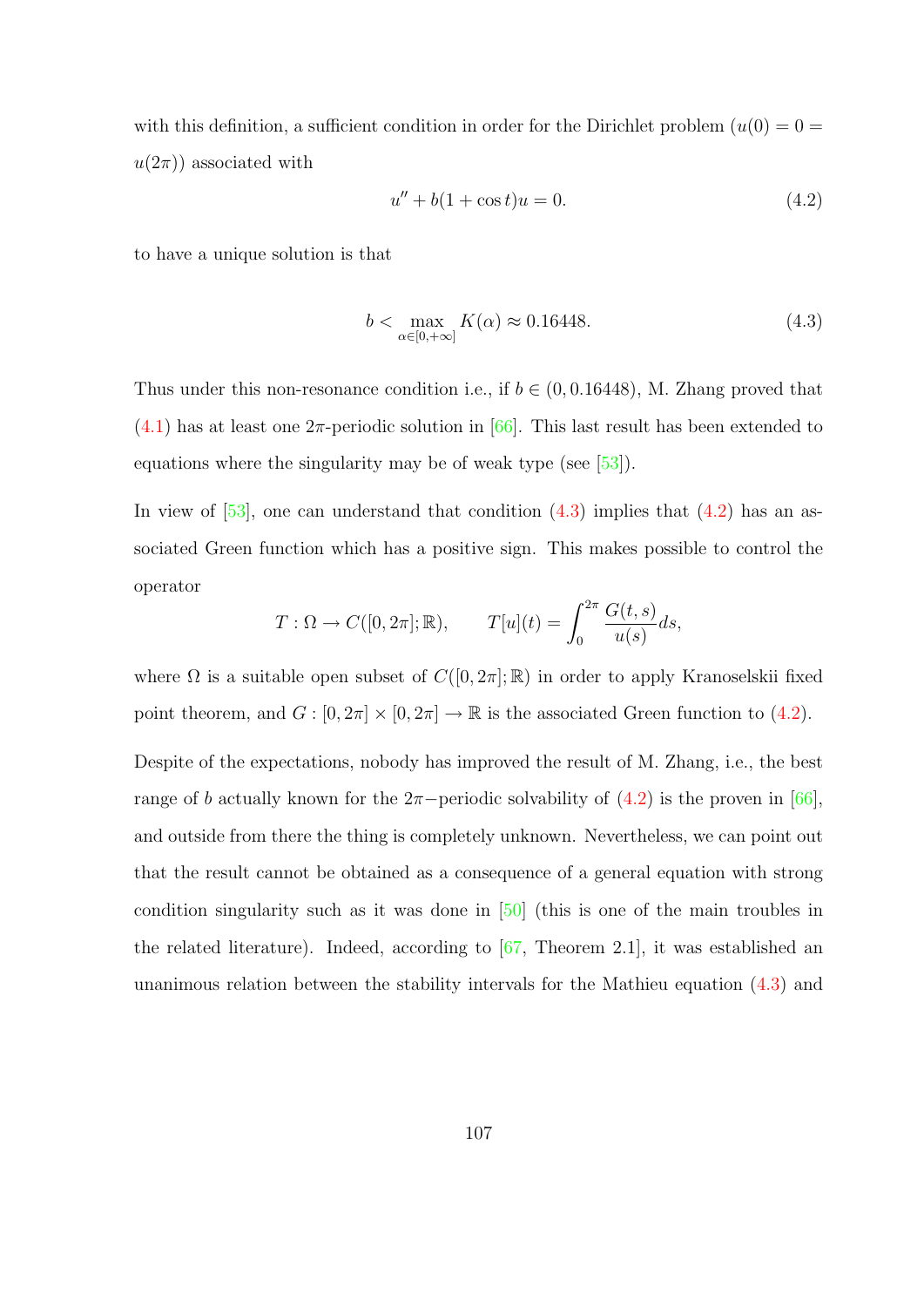<span id="page-116-1"></span>the existence of periodic solutions for the Yermakov-Pinney equation

<span id="page-116-0"></span>
$$
u'' + b(1 + \cos t)u - \frac{1}{u^3} = 0.
$$
\n(4.4)

Notice that the stability intervals of the Mathieu equation

$$
(\lambda_0, \lambda'_1), \quad (\lambda'_2, \lambda_1), \quad (\lambda_2, \lambda'_3), \quad \ldots,
$$

where  $\lambda_i$ ,  $i = 0, 1, \ldots$  and  $\lambda'_i$ ,  $i = 1, 2, \ldots$ , respectively, are the values of the parameter b for which equation  $(4.2)$  has, respectively, a genuine  $\pi$ -periodic solution and a genuine 2π-periodic solution, are defined approximately by  $\lambda = 0$ ,  $\lambda'_1 \approx 1/6$ ;  $\lambda'_2 \approx 0.4$ ,  $\lambda_1 \approx$  $0.95,...$  (see [\[41,](#page-141-0) Theorem 2.1] and [\[10,](#page-138-0) Figure 1]). Thus the conjectured result in [\[5\]](#page-137-0) cannot be extended to [\(4.4\)](#page-116-0).

We will divide in two sections the present chapter. In the first one we use our general results proved in Chapter [1](#page-14-2) in order to see what happen with  $(4.1)$ . In the second one we show that  $(4.1)$  may have  $2\pi$ -periodic solutions also when b belongs to intervals other than  $(0, 1/4)$ . However the proposed conjecture still remaind as an open problem (see  $[24]$  to know the details of the different contributions on this topic).

### 4.1 A corollary for the Brillouin beam equation

One can easily observe that  $(4.1)$  can be considered as a particular equation of  $(1.1)$ , taking either  $g(x) = bx - 1/x$  and  $h(t, x) = -bx \cos t$  or  $g(x) = -1/x$  and  $h(t, x) =$  $-b(1 + \cos t)x$ . Thus applying Theorem [1.1.3](#page-37-0) follows the following corollaries.

Corollary 4.1.1 If  $b \in (0, 1/(4 + \pi))$ , then [\(4.1\)](#page-114-0) has at least one  $2\pi$ -periodic solution.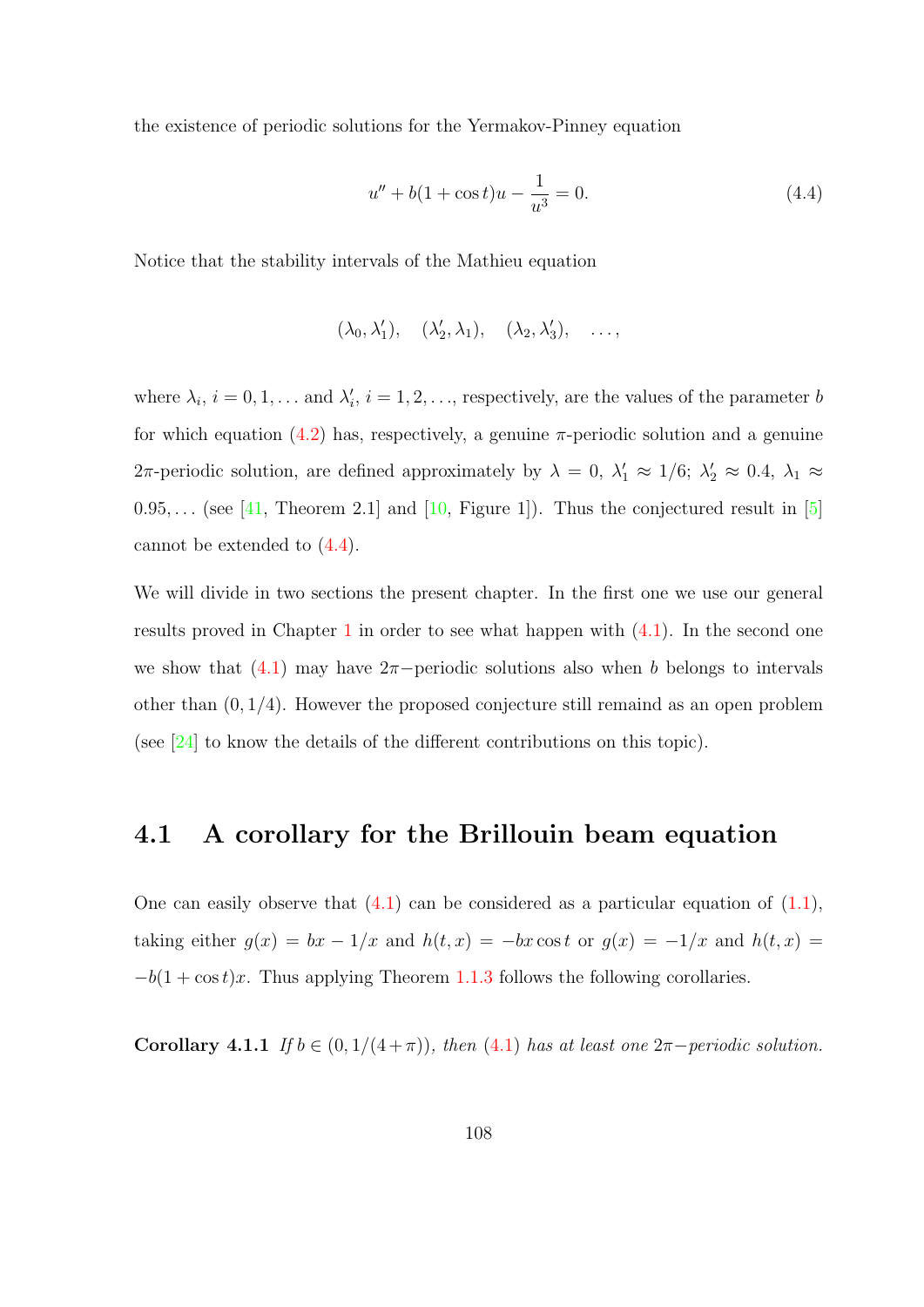<span id="page-117-0"></span>**Proof 56** We take  $g(x) = bx - 1/x$  and  $h(t, x) = h_0(t)\rho(x)$  where

$$
h_0(t) = -b \cos t
$$
 for  $t \in [0, 2\pi]$ ,  $\rho(x) = x$ .

Defining

$$
\eta : [0, 2\pi] \times \mathbb{R}^+ \to \mathbb{R}, \qquad \eta(t, x) = \begin{cases} 0 & t \in \left[\frac{\pi}{2}, \frac{3\pi}{2}\right], \\ bx \cos t & t \notin \left[\frac{\pi}{2}, \frac{3\pi}{2}\right]; \end{cases}
$$

it deduces that  $h(t, x) \ge -\eta(t, x)$  on  $[0, 2\pi] \times \mathbb{R}^+$  and, therefore that

$$
\frac{1}{x} \int_0^{2\pi} \eta(t, x) dt = 2b.
$$

Since  $\eta$  and  $\rho$  are non-decreasing functions, the proof follows easily from Theorem [1.1.3.](#page-37-0)

On the contrary, if we take  $g(x) = -1/x$  and  $h(t, x) = -b(1 + \cos t)x$ , we can only obtain in a natural way the assertion.

**Corollary 4.1.2** If  $b \in (0, 1/\pi^2)$ , then [\(4.1\)](#page-114-0) has at least one  $2\pi$ -periodic solution.

As always the parameter b should be into the interval  $(0, 1/4)$ . This is because to prove Theorem [1.1.3](#page-37-0) we have implicitly used that  $u'' + b(1 + \cos t)u = 0$  has a positive associated Green function.

### 4.2 A new result for the Brillouin beam equation

In this section we will obtain the first range of parameter b outside of the interval  $(0, 1/4)$  thanks to suitable non-resonance assumptions which can be traced back to the work [\[13\]](#page-138-1) by Fabry. The main abstract tool to obtain such a statement is embodied by the *Poincaré-Bohl* fixed point theorem.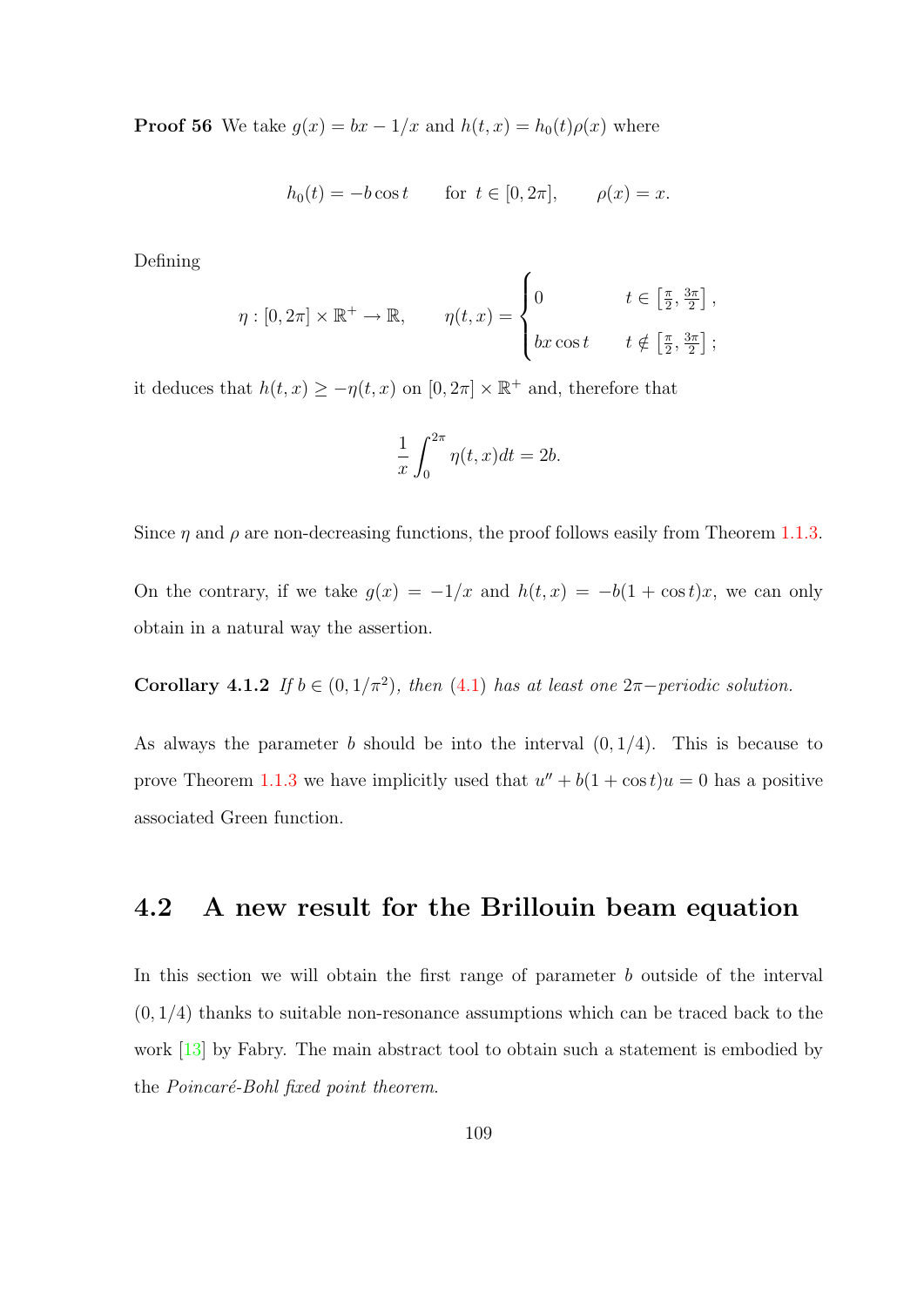### <span id="page-118-4"></span>4.2.1 A non-resonance theorem for repulsive singular equations

The proof of our Theorem is based on a non-resonance result which involves nonlinearities with "atypical" linear growing type, and could have interest by itself.

**Theorem 4.2.1** Let us assume that there exist positive constants  $A_+$ ,  $B_+$  such that

<span id="page-118-2"></span><span id="page-118-1"></span><span id="page-118-0"></span>
$$
\frac{1}{2\pi} \int_0^{2\pi} \min\left\{ \frac{b(1+\cos t)}{B_+}, 1 \right\} dt > \frac{n}{2\sqrt{B_+}},\tag{4.5}
$$

$$
\frac{1}{2\pi} \int_0^{2\pi} \max\left\{ \frac{b(1+\cos t)}{A_+}, 1 \right\} dt < \frac{n+1}{2\sqrt{A_+}},\tag{4.6}
$$

for some natural number n. Then  $(4.1)$  has at least one  $2\pi$ -periodic solution.

Before introducing the main tools to prove the theorem, a couple of remarks are in order.

Remark 4.2.1 With the aim of keeping the exposition at a rather simple level, and taking into account that our main goal will be to study the existence of  $2\pi$ -periodic solutions of  $(4.1)$ , we will always consider equation  $(4.1)$  as a starting point. However, the result can be extended, with the same approach and similar computations, to more general equations like

<span id="page-118-3"></span>
$$
u'' + q(t)u - g(t, u) = 0,
$$
\n(4.7)

where q is continuous and  $2\pi$ -periodic, and  $g : [0, 2\pi] \times (0, +\infty) \to \mathbb{R}$  has a similar behavior as  $1/x^{\gamma}$ , with  $\gamma \geq 1$ , being allowed to grow at most sublinearly at infinity. For instance, as in [\[20\]](#page-139-1), one can assume that there exist  $\sigma > 0$  and a continuous function  $f: (0, \sigma] \to \mathbb{R}$  such that  $g(t, x) \leq f(x)$ , whenever  $x \in (0, \sigma]$ , and

$$
\lim_{r \to 0^+} f(r) = -\infty, \qquad \int_0^{\sigma} f(r) dr = -\infty.
$$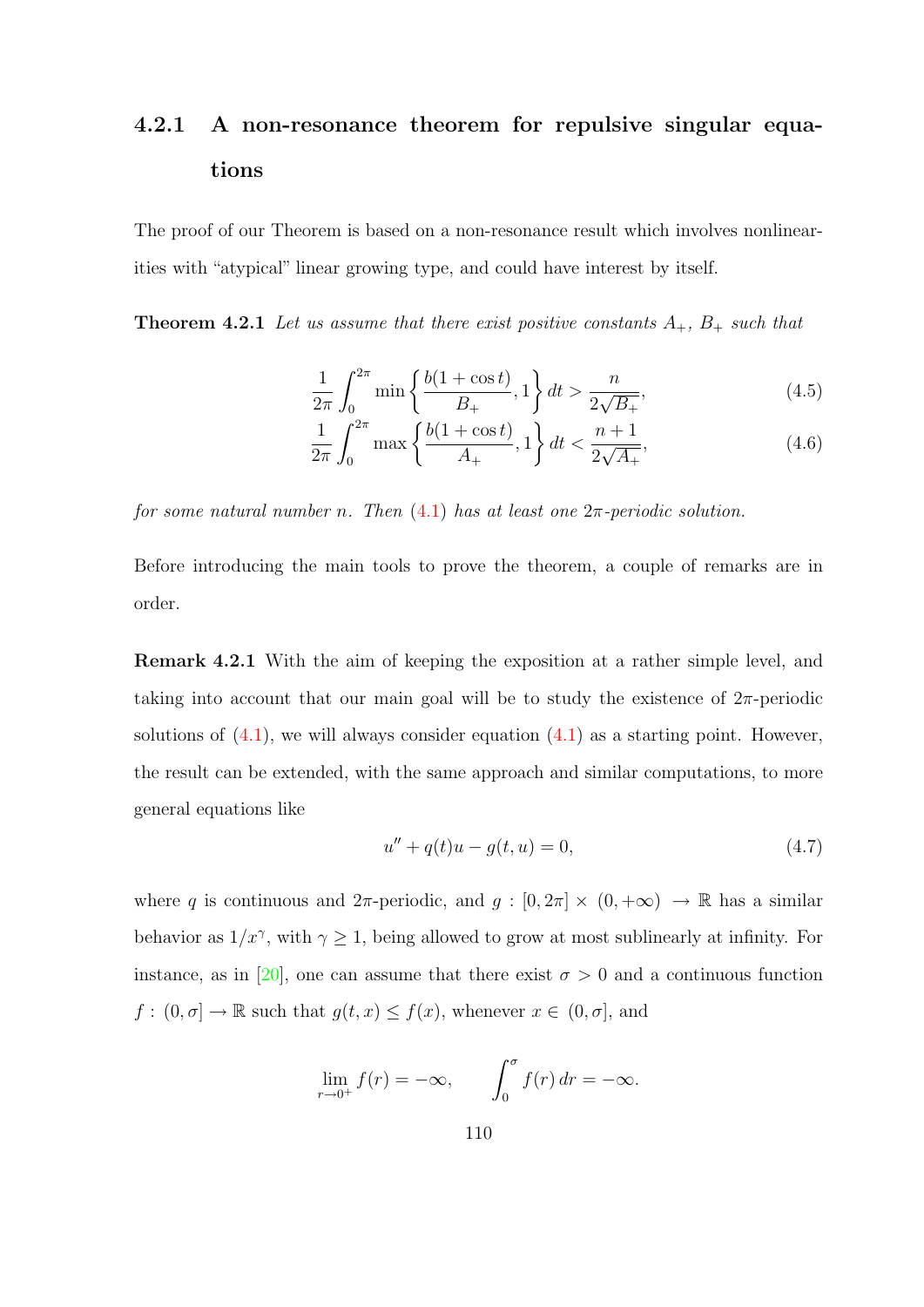<span id="page-119-1"></span>Of course, in this case  $q(t)$  will replace  $b(1 + \cos t)$ .

**Remark 4.2.2** Conditions  $(4.5)$  and  $(4.6)$  were introduced by Fabry in [\[13\]](#page-138-1) for the equation

$$
u'' + g(t, u) = 0,
$$

with

$$
p(t) \le \liminf_{|x| \to +\infty} \frac{g(t,x)}{x} \le \limsup_{|x| \to +\infty} \frac{g(t,x)}{x} \le q(t),
$$

asking that

$$
\sqrt{\lambda_j} < \sup_{\xi > 0} \frac{\frac{1}{2\pi} \int_0^{2\pi} \min\{p(t), \xi\} \, dt}{\sqrt{\xi}}, \quad \inf_{\xi > 0} \frac{\frac{1}{2\pi} \int_0^{2\pi} \max\{q(t), \xi\} \, dt}{\sqrt{\xi}} < \sqrt{\lambda_{j+1}},
$$

where  $\lambda_j$  is the j-th eigenvalue of the considered  $2\pi$ -periodic problem. Such conditions are usually coupled with the sign assumption

$$
\liminf_{|x|\to+\infty} \operatorname{sgn} x f(t,x) > 0
$$

(see for instance [\[14\]](#page-138-2)), which, however, in the model case  $g(t, x) = b(1 + \cos t)x + f(t, x)$ , with  $\lim_{|x|\to+\infty} f(t,x) = 0$ , is not satisfied. This is one of the main difficulties of the problem considered in this chapter.

As it is easy to see,  $(4.5)$  and  $(4.6)$  are the counterpart of such conditions for the Dirichlet spectrum (which is the natural one to consider when dealing with problems with a singularity, see [\[66\]](#page-144-0)).

Remark 4.2.3 As a consequence of Theorem [4.2.1,](#page-118-2) we can obtain the main results in [\[46,](#page-142-1) [20\]](#page-139-1). Indeed, assume that there exist positive constants  $A_+$ ,  $B_+$  such that

<span id="page-119-0"></span>
$$
B_+ \le q(t) \le A_+ \qquad \text{for every } t \in [0, 2\pi]. \tag{4.8}
$$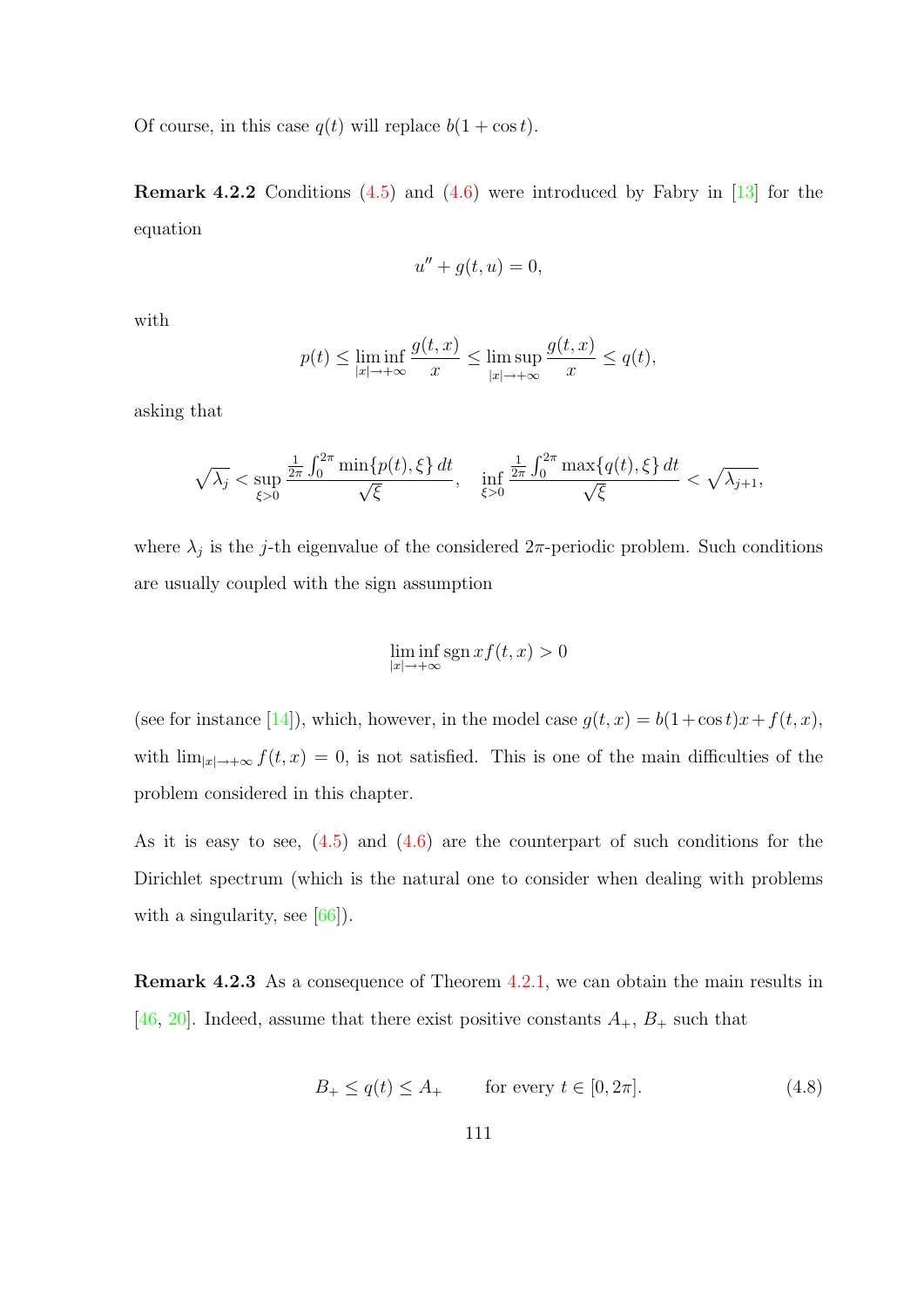<span id="page-120-0"></span>Then, according to [\[46,](#page-142-1) [20\]](#page-139-1), there exists at least one  $2\pi$ -periodic solution of [\(4.7\)](#page-118-3) under the nonresonance assumption

$$
\left(\frac{n}{2}\right)^2 < B_+ \le A_+ < \left(\frac{n+1}{2}\right)^2,
$$

where  $n \in \mathbb{N}$ . It is easy to obtain this result from Theorem [4.2.1,](#page-118-2) since from  $(4.8)$  we deduce that

$$
\frac{q(t)}{A_+} \le 1 \le \frac{q(t)}{B_+} \qquad \text{for every } t \in [0, 2\pi].
$$

Under  $(4.8)$ , from the point of view of resonance, the results in [\[46,](#page-142-1) [20\]](#page-139-1) are optimal, in view of the counterexample produced in [\[7\]](#page-137-1). Thus, Theorem [4.2.1](#page-118-2) seems to be optimal whenever we are able to control  $q(t)$  with an estimate like [\(4.8\)](#page-119-0), essentially requiring, in this case, a nonresonance assumption. On the other hand, the mean conditions [\(4.5\)](#page-118-0) and  $(4.6)$  do not ask that  $q(t)$  is controlled like in  $(4.8)$ , allowing it to possibly cross some eigenvalues (cf. [\[8\]](#page-138-3))) as in our case, being  $0 \le q(t) \le 2b$ .

We are now going to prove Theorem [4.2.1.](#page-118-2) As it was mentioned previously, we will have to overcome the difficulty to work with nonlinearities with atypical linear growth, since, in our concrete case, the nonlinearity grows linearly towards the function  $b(1 + \cos t)x$ , which vanishes at some times. For this reason, classic arguments in literature (like the ones in  $[14, 19, 20]$  $[14, 19, 20]$  $[14, 19, 20]$  $[14, 19, 20]$  do not extend as they are to  $(4.1)$ , because it is not possible to construct an admissible spiral which allows to control the dynamic of the solutions.

We will prove Theorem [4.2.1](#page-118-2) by means of some preliminary lemmas. To this aim, it will be convenient to introduce the "norm" application defined as

$$
\mathcal{N}: \Lambda \to \mathbb{R}, \qquad \mathcal{N}(x, y) := bx^2 + y^2 - 2 \ln x,
$$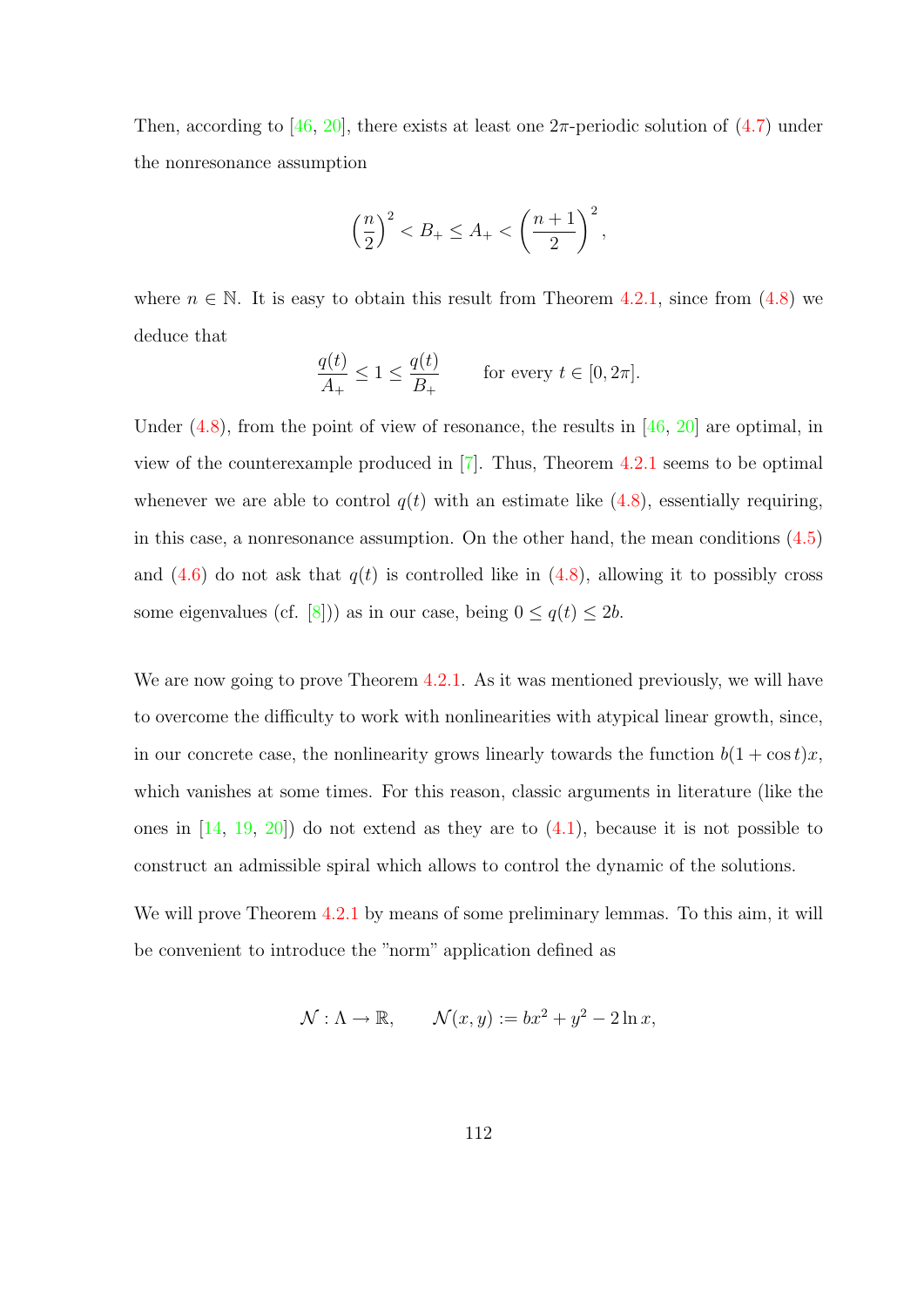being  $\Lambda$  the half plane with positive abscissa, i.e.  $\Lambda = \{(x, y) \in \mathbb{R}^2 : x > 0\}$ . Fixed a value c of the function  $\mathcal{N}(x, y)$ , we will denote the corresponding level curve by  $\gamma_c$ , i.e.,

$$
\gamma_c = \{(x, y) \in \Lambda : \mathcal{N}(x, y) = c\}.
$$

It is worth observing that the function  $\mathcal{N}(x, y)$  reaches its minimum in the point  $P_0 =$  $(1/$ √  $(b, 0)$ , where it takes the value  $1 - 2\ln(1)$ √ b) (possibly negative for some values of the parameter b). For values of the energy greater than  $1 - 2 \ln(1)$ √ b), the level curves of  $N$  turn around  $P_0$ , being the union of two symmetric arcs joining on the x-axis. We will look at the solutions of  $(4.1)$  in the phase plane, taking thus into account the couple  $(u, u')$ . As already mentioned, we are interested in positive solutions, so that we will take into account the dynamics of the solutions in the right half-plane.

The first lemma ensures the global continuability of the solutions, i.e., shows that the maximal domain of every solution of  $(4.1)$  is  $\mathbb{R}_+$ .

<span id="page-121-1"></span>**Lemma 4.2.1** Let  $(u, u')$  be a solution of  $(4.1)$  (not necessarily periodic). Then

$$
\mathcal{N}(u(t), u'(t)) < +\infty \qquad \text{for every } t \ge 0.
$$

Proof 57 Since

$$
\lim_{x \to +\infty} \frac{bx^2}{bx^2 - 2\ln x} = 1,
$$

taking  $C > \max\{1, b\}$  there exists  $K_0 > 1$  such that

<span id="page-121-0"></span>
$$
\frac{b}{2}(x^2 + y^2) \le \frac{C}{2}(bx^2 + y^2 - 2\ln x) \qquad \text{for every } x \ge K_0, \quad y \in \mathbb{R}.\tag{4.9}
$$

For every solution  $u(t)$  of  $(4.1)$ , we define the function

$$
U: I \to \mathbb{R}, \qquad U(t) = \frac{\mathcal{N}(u(t), u'(t))}{2} = \frac{1}{2} (b{u'}^{2}(t) + {u'}^{2}(t) - 2\ln u(t)),
$$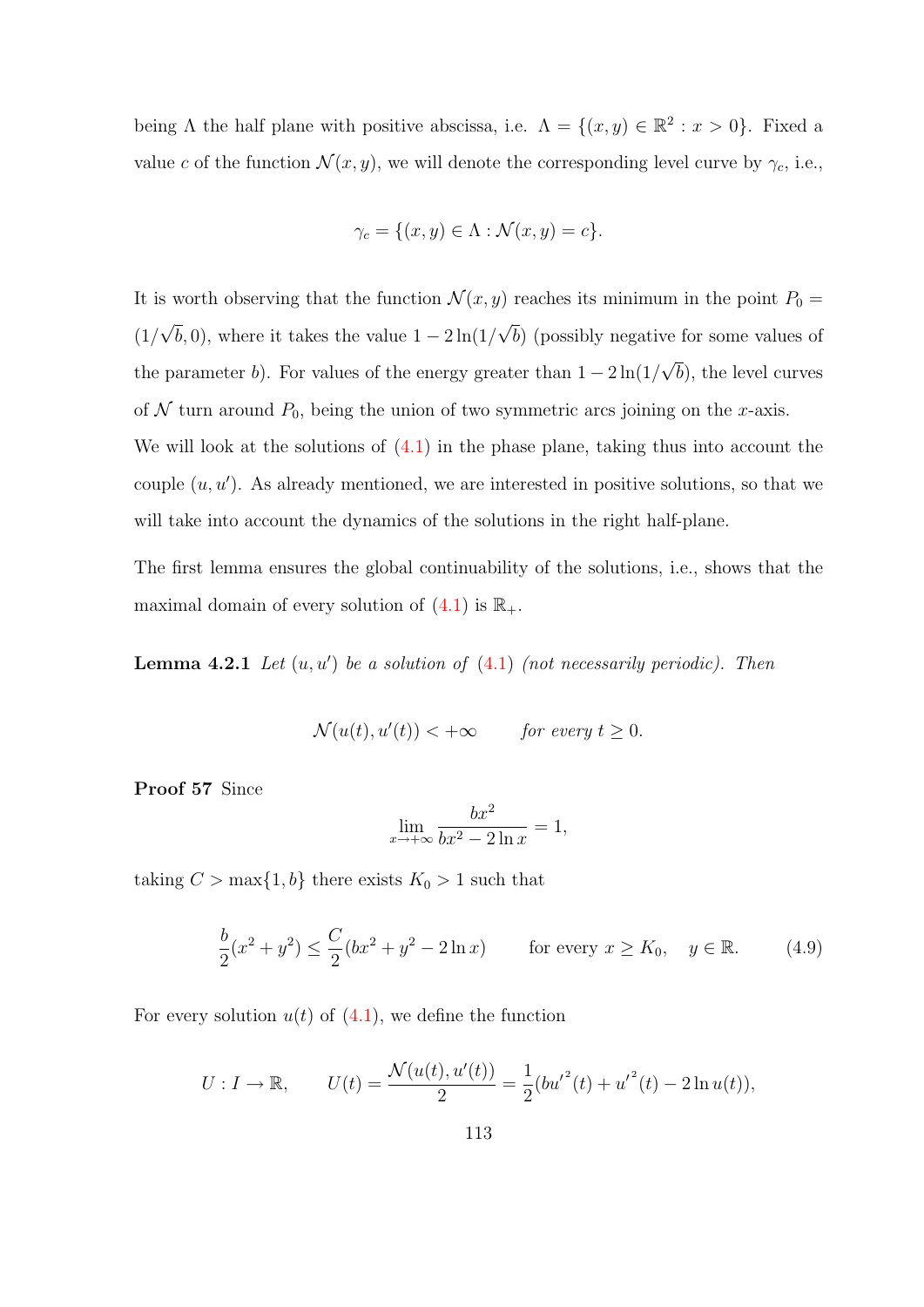where I is the maximal domain of  $u(t)$ . We are going to prove that  $I = \mathbb{R}_+$ . Since

$$
U'(t) = -bu(t)u'(t)\cos t,
$$

for  $t \in I$  we have that

$$
U'(t) \le \frac{b(u^2(t) + {u'}^2(t)}{2},
$$

from which it can be deduced that

<span id="page-122-0"></span>
$$
U'(t) \le CU(t) + C \ln K_0 \qquad \text{for every } t \in I.
$$
 (4.10)

Indeed, if  $t \geq 0$  is such that  $u(t) \geq K_0$ , then  $(4.9)$  implies that  $U'(t) \leq CU(t)$ . On the contrary, if  $u(t) \leq K_0$ , we deduce that either  $u(t) \leq 1$ , and then  $U'(t) \leq CU(t)$ , or  $1 \le u(t) \le K_0$ , and thus [\(4.10\)](#page-122-0) holds. Now, according to the *Gronwall-Bellman Lemma*, the result is proven.

As it was mentioned in the previous discussion, equations like [\(4.1\)](#page-114-0) do not admit the existence of an admissible spiral controlling the solutions. However, the following result ensures that [\(4.1\)](#page-114-0) has the "property of elasticity", at least locally. Roughly speaking, this means that if there is a time when the norm of the solution is large enough, then, for every preceding time instant, the solution had to be large (in norm). Precisely, we have the following.

<span id="page-122-1"></span>**Lemma 4.2.2** Let  $\rho_0 > 0$  be sufficiently large. Then, there exists  $R_1 > \rho_0$  such that, for every solution  $(u, u')$  of  $(4.1)$  satisfying

$$
\mathcal{N}(u(t_1), u'(t_1)) \ge R_1
$$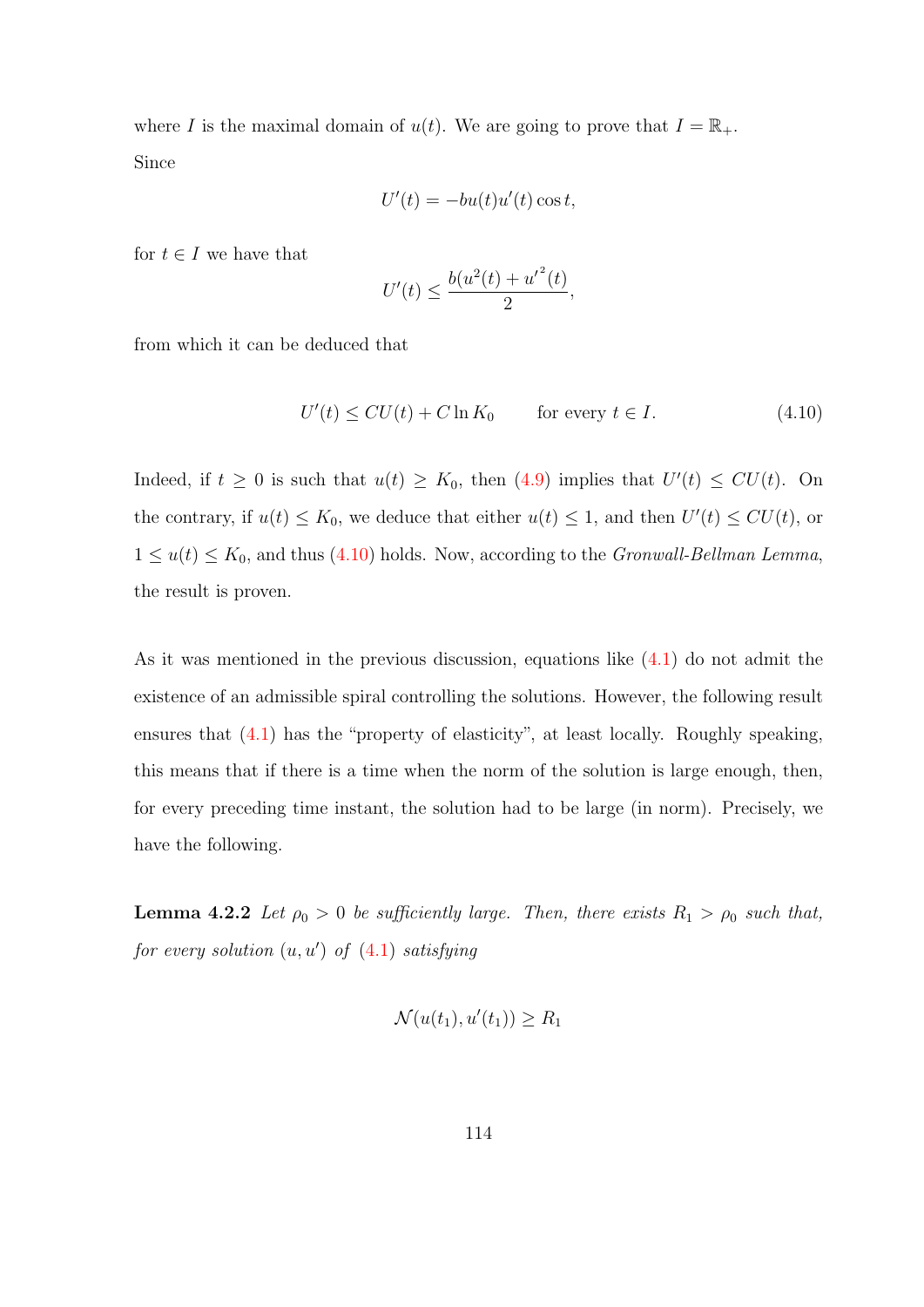for some  $t_1 > 0$ , it holds

$$
\mathcal{N}(u(t), u'(t)) \ge \rho_0 \quad \text{for every } t \in [0, t_1].
$$

**Proof 58** We first observe that there exists a constant  $M > 0$  such that

<span id="page-123-0"></span>
$$
\frac{b(x^2 + y^2)}{\mathcal{N}(x, y)} < M,\tag{4.11}
$$

for every  $(x, y) \in \Lambda$ . Now, choosing  $\rho_0 > 0$  sufficiently large, there exist  $u_0^ < 1 < u_0^+$ such that

$$
\gamma_{\rho_0} = \text{Graph}(F_0) \cup \text{Graph}(-F_0),
$$

where  $F_0 : \mathbb{R}^+ \to \mathbb{R}$  is a function such that  $F_0(u_0^-) = F_0(u_0^+) = 0$ , having constant sign on  $(u_0^-, u_0^+).$ 

Let us fix  $L_1$  satisfying

$$
2L_1 \ge \max_{x \in [u_0^-, u_0^+]} bx^2 - 2\ln x + 2\rho_0,
$$

and consider the set of the couples  $(x, y) \in \gamma_{2L_1}$ : explicitly,

$$
\gamma_{2L_1} = \left\{ (x, y) \in \Lambda : y = \pm \sqrt{2L_1 - (bx^2 - 2\ln x)} \right\}.
$$

Thus, there exist  $u_1^- < u_0^- < u_0^+ < u_1^+$  such that, similarly as before,

$$
\gamma_{2L_1} = \text{Graph}(F_1) \cup \text{Graph}(-F_1),
$$

where  $F_1 : \mathbb{R}^+ \to \mathbb{R}$  is defined by  $F_1(x) = \sqrt{2L_1 - (bx^2 - 2 \ln x)}$  (and consequently vanishes in  $u_1, u_1^+$ ). On the other hand, we take  $L_2 > e^{2\pi M} L_1$ , and consider the level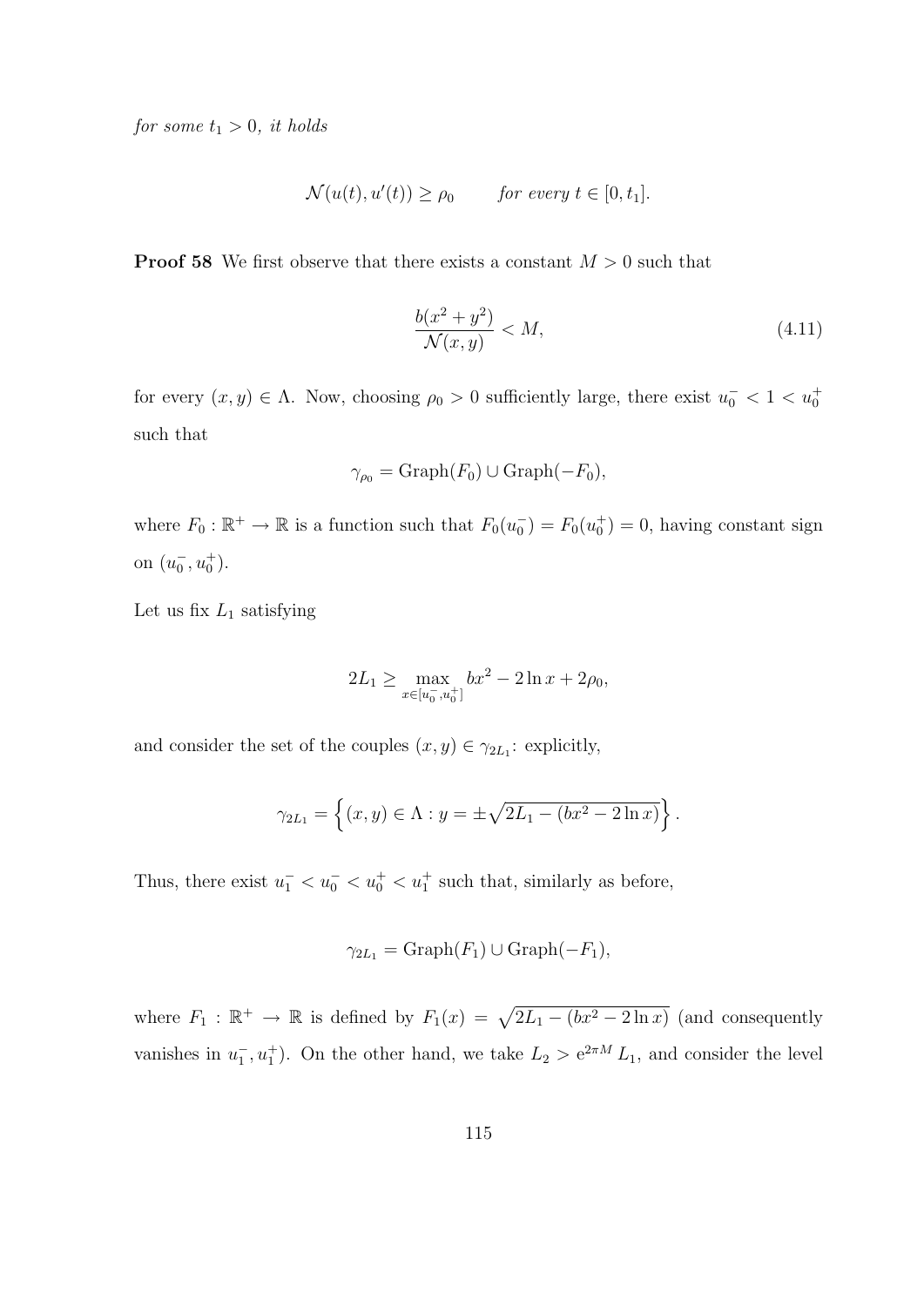<span id="page-124-1"></span>curve  $\gamma_{2L_2}$ , which is explicitly given by

$$
\gamma_{2L_2} = \left\{ (x, y) \in \Lambda : y = \pm \sqrt{2L_2 - (bx^2 - 2\ln x)} \right\}.
$$

Finally, we fix  $R_1 > 2L_2$ , so that

$$
\gamma_{2L_2} \subset \{(x, y) \in \Lambda : \mathcal{N}(x, y) \le R_1\}.
$$

Assume that there exists  $u(t)$  solving [\(4.1\)](#page-114-0) such that  $\mathcal{N}(u(t_1), u'(t_1)) \geq R_1$ , but there is  $t_* \in [0, t_1)$  such that  $\mathcal{N}(u(t_*), u'(t_*)) \leq \rho_0$ . By continuity, we can assume that there exist  $t_* < t^*$  such that  $(u(t_*), u'(t_*)) \in \gamma_{2L_1}$  and  $(u(t^*), u'(t^*)) \in \gamma_{2L_2}$ ; setting, as in Lemma [4.2.1,](#page-121-1)  $U(t) = \mathcal{N}(u(t), u'(t))/2$ , this explicitly means that

<span id="page-124-0"></span>
$$
L_1 < U(t) < L_2 \qquad \text{for every } t \in (t_*, t^*), \qquad U(t_*) = L_1, \quad U(t^*) = L_2. \tag{4.12}
$$

According to  $(4.11)$  and  $(4.12)$ , from the definition of  $U(t)$  we deduce that

$$
U'(t) \le MU(t), \quad \text{ for every } t \in [t_*, t^*],
$$

which implies, thanks to the Gronwall-Bellman Lemma, that

$$
U(t) \le e^{2\pi M} L_1 \quad \text{ for every } t \in [t_*, t^*].
$$

This, however, contradicts  $(4.12)$  in view of the definition of  $L_2$ .

Now, intuitively speaking, we will prove that either the solutions of [\(4.1\)](#page-114-0) have the global elasticity property, or their norm in the instant  $t = 2\pi$  is lower than in the initial one. This property is useful, and it is similar to the one introduced in [\[19\]](#page-139-2).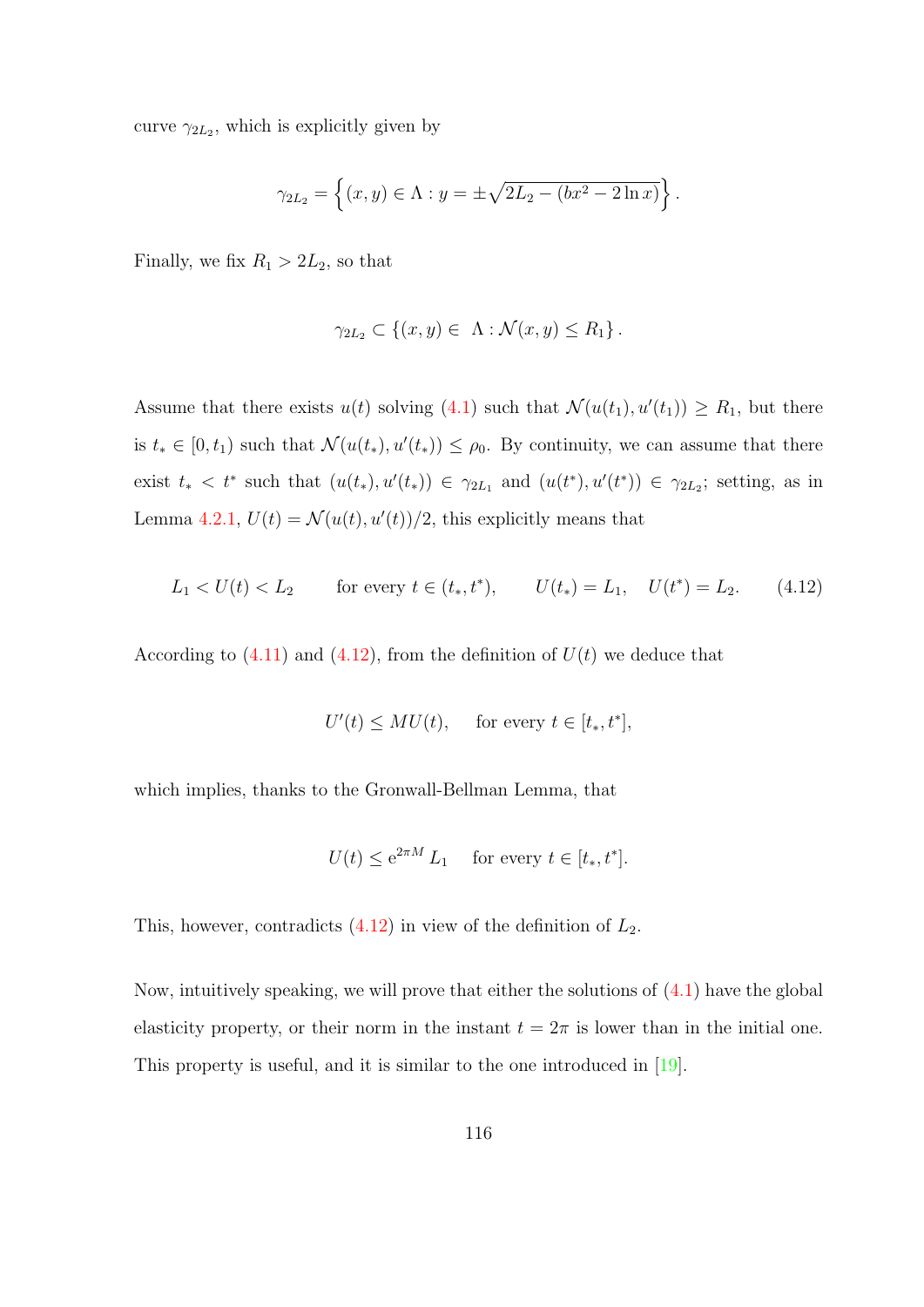<span id="page-125-5"></span>**Lemma 4.2.3** Let  $\rho_0 > 0$  be sufficiently large. Then, there exists  $R_2 > \rho_0$  such that, for every solution  $u(t)$  of  $(4.1)$  fulfilling

<span id="page-125-0"></span>
$$
\max_{t \in [0, 2\pi]} \mathcal{N}(u(t), u'(t)) \ge R_2,
$$
\n(4.13)

it is either

<span id="page-125-3"></span>
$$
\mathcal{N}(u(t), u'(t)) \ge \rho_0 \quad \text{for every } t \in [0, 2\pi], \tag{4.14}
$$

or

<span id="page-125-2"></span>
$$
\mathcal{N}(u(0), u'(0)) > \mathcal{N}(u(2\pi), u'(2\pi)).
$$
\n(4.15)

**Proof 59** Let us take  $R_1$  as in the statement of Lemma [4.2.2,](#page-122-1) for the fixed  $\rho_0$ . In the same way, we apply again Lemma [4.2.2,](#page-122-1) this time with  $R_1$  playing the role of  $\rho_0$ , finding the corresponding  $R_2$  for which the statement holds.

Assume now that there exists a solution  $u(t)$  of  $(4.1)$  satisfying  $(4.13)$ , for which it is

<span id="page-125-1"></span>
$$
\mathcal{N}(u(0), u'(0)) \le \mathcal{N}(u(2\pi), u'(2\pi)).\tag{4.16}
$$

Since there exists  $t_2 \in [0, 2\pi]$  such that  $\mathcal{N}(u(t_2), u'(t_2)) \ge R_2$ , Lemma [4.2.2](#page-122-1) implies that  $\mathcal{N}(u(0), u'(0)) \geq R_1$ , so that, in view of  $(4.16)$ ,  $\mathcal{N}(u(2\pi), u'(2\pi)) \geq R_1$ . Consequently, using again Lemma [4.2.2,](#page-122-1) we obtain that  $\mathcal{N}(u(t), u'(t)) \ge \rho_0$  for  $t \in [0, 2\pi]$ .

We are now able to show that an adaptation of the arguments in [\[14,](#page-138-2) [20\]](#page-139-1) to our equation allows to prove that the global elasticity property cannot be fulfilled for solutions of [\(4.1\)](#page-114-0) with large norm which perform an integer number of revolutions when  $t$  goes from  $0$  to  $2\pi$ .

<span id="page-125-4"></span>**Lemma 4.2.4** Under the hypotheses of Theorem [4.2.1,](#page-118-2) there exists  $R_2 > 0$  such that,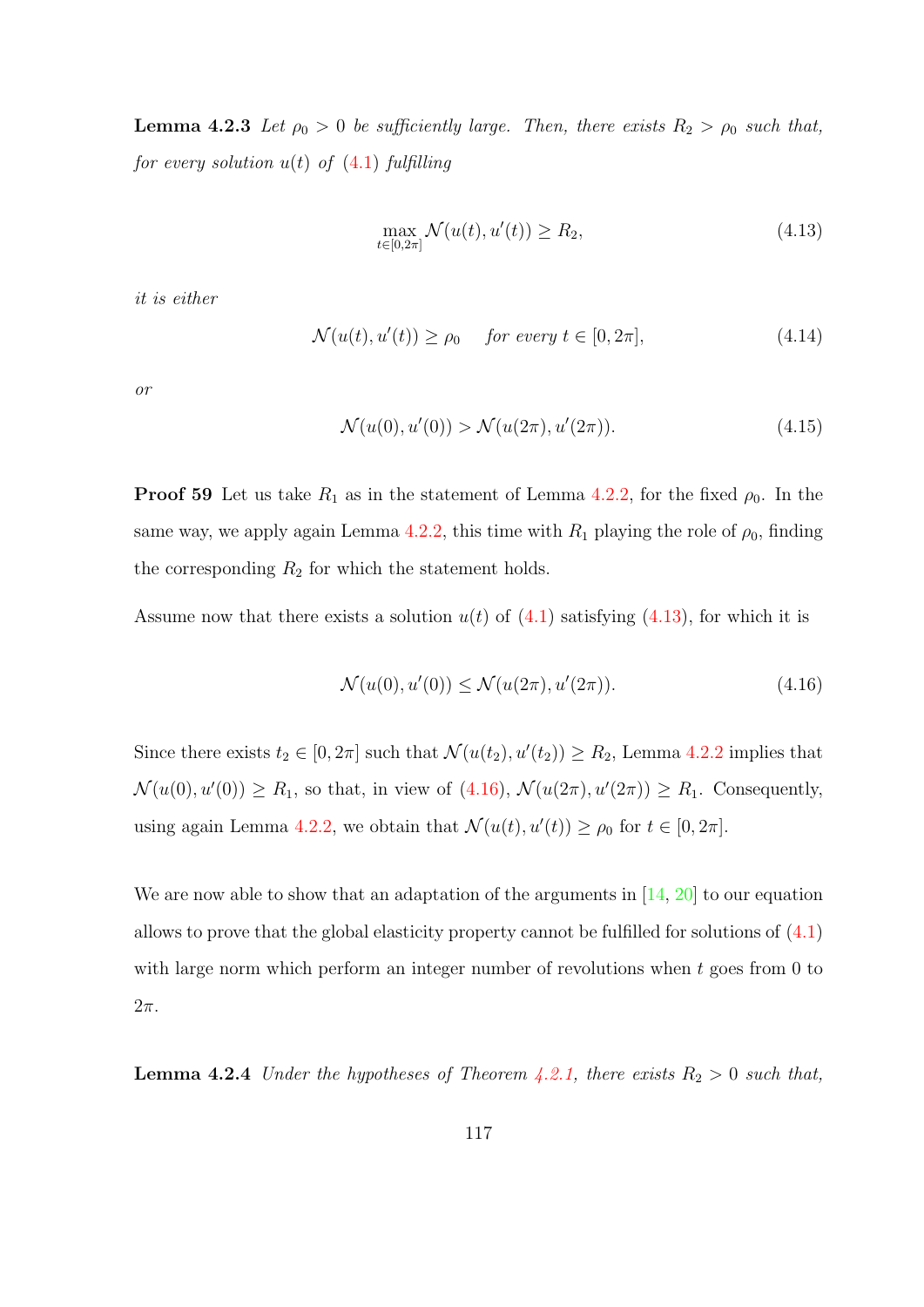if  $u(t)$  is a solution of  $(4.1)$  which satisfies

$$
\max_{t \in [0,2\pi]} \mathcal{N}(u(t), u'(t)) \ge R_2
$$

and  $(u(t), u'(t))$  performs an integer number of turns around  $(1, 0)$  in the time interval  $[0, 2\pi]$ , then  $(4.15)$  holds.

**Proof 60** In view of  $(4.5)$ ,  $(4.6)$ , there exists a positive number  $\delta$  such that

<span id="page-126-0"></span>
$$
\frac{1}{2\pi} \int_0^{2\pi} \min\left\{\frac{b(1+\cos t) - \delta}{B_+}, 1\right\} dt > \frac{n}{2\sqrt{B_+}},
$$
  

$$
\frac{1}{2\pi} \int_0^{2\pi} \max\left\{\frac{b(1+\cos t) + \delta}{A_+}, 1\right\} dt < \frac{n+1}{2\sqrt{A_+}}.
$$

In correspondence of  $\delta$ , we can find  $K_{\delta} > 0$  such that

$$
[b(1+\cos t) - \delta][(x-1)^2 - K_{\delta} < \left[b(1+\cos t)x - \frac{1}{x}\right](x-1) \\
&< [b(1+\cos t) + \delta][(x-1)^2 + K_{\delta} \quad \text{for every } x \in [1, +\infty), \quad t \ge 0. \tag{4.17}
$$

Moreover, we choose  $\rho_1$  and  $B'_+$  large, in such a way that the following relations hold:

$$
\left(\frac{1}{\sqrt{B_+}} + \frac{1}{\sqrt{B'_+}}\right)^{-1} \left[\frac{1}{2\pi} \int_0^{2\pi} \min\left\{\frac{b(1+\cos t) - \delta}{B_+}, 1\right\} dt - \frac{K_\delta}{\rho_1}\right] > \frac{n}{2},\qquad(4.18)
$$

<span id="page-126-2"></span><span id="page-126-1"></span>
$$
\sqrt{A_{+}} \left[ \frac{1}{2\pi} \int_{0}^{2\pi} \max \left\{ \frac{b(1+\cos t) + \delta}{A_{+}}, 1 \right\} dt + \frac{K_{\delta}}{\rho_{1}} \right] < \frac{n+1}{2}.\tag{4.19}
$$

In order to perform the estimates leading to the result, we first fix  $\rho_0 > 0$  sufficiently large and apply Lemma [1.15](#page-20-0) in order to find  $R_2 > \rho_0$  such that the statement therein holds. Then, we fix a solution  $u(t)$  of  $(4.1)$  satisfying  $(4.13)$  and such that, in the phase plane, the couple  $(u(t), u'(t))$  performs an integer number of revolutions around  $(1, 0)$  -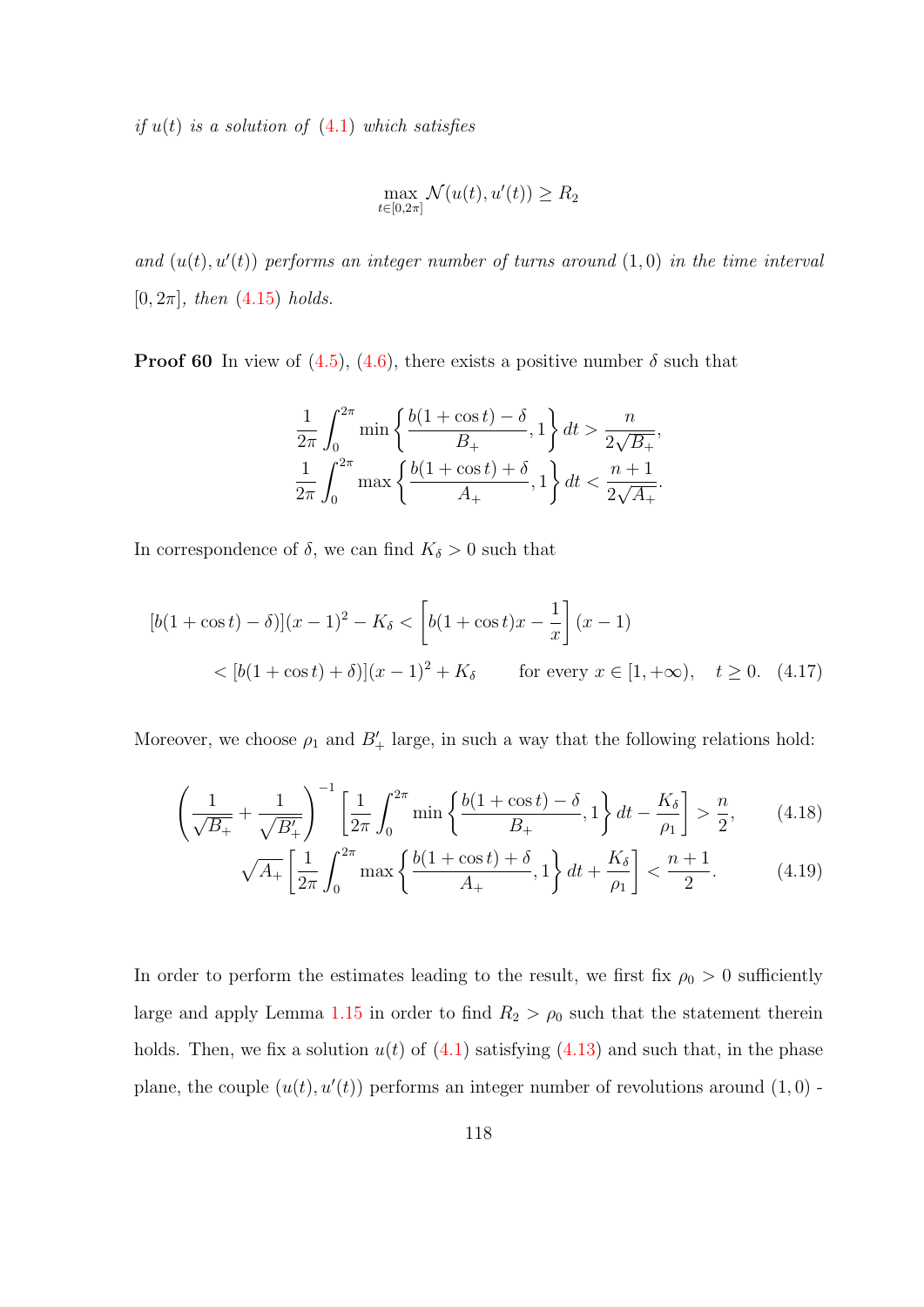<span id="page-127-1"></span>say  $k \in \mathbb{N}$  - during the time interval  $[0, 2\pi]$ .

Thus, assume by contradiction that  $(4.15)$  is not satisfied; then, in view of Lemma [1.15,](#page-20-0)  $u(t)$  fulfills [\(4.14\)](#page-125-3). We are now going to estimate the time needed by  $(u(t), u'(t))$  to rotate k times around the point  $(1, 0)$ , by dividing the half-plane  $\Lambda$  in vertical strips and analyzing the behavior of the solution in each strip, following the procedure used in [\[20\]](#page-139-1).

As a first step, we perform our estimates in the strip  $\{x > 1\}$ . Passing to modified polar coordinates around  $(1,0)$  by writing

$$
-\mu u = -\mu + \rho \sin \vartheta, \qquad u' = \rho \cos \vartheta,
$$
\n(4.20)

where  $\mu > 0$ , we obtain

<span id="page-127-0"></span>
$$
- \dot{\vartheta}(t) = \mu \frac{u'^2(t) - u'(t)(u(t) - 1)}{\mu^2(u(t) - 1)^2 + u'^2(t)} \quad \text{for every } t \in [0, 2\pi]. \tag{4.21}
$$

Setting

$$
J_+ = \{ t \in [0, 2\pi] : u(t) \ge 1 \}, \qquad J_- = \{ t \in [0, 2\pi] : u(t) < 1 \},
$$

in view of the properties of the modified rotation numbers (see for instance  $[13]$ ) we have that

$$
2\pi \cdot \frac{k}{2} = -\int_{J_+} \dot{\theta}(t) dt.
$$

Consequently, in view of [\(4.17\)](#page-126-0),

$$
\frac{k}{2} \geq \frac{\mu}{2\pi} \int_{J_+} \frac{{u'}^2 + [b(1+\cos t) - \delta](u-1)^2}{\mu^2 (u-1)^2 + {u'}^2} dt - \frac{\mu}{2\pi} \int_{J_+} \frac{K_\delta}{\mu^2 (u-1)^2 + {u'}^2} dt
$$
\n
$$
\geq \frac{\mu}{2\pi} \int_{J_+} \frac{\min\left\{\frac{b(1+\cos t) - \delta}{\mu^2}, 1\right\}(u-1)^2 + (u'/\mu)^2}{(u-1)^2 + (u'/\mu)^2} dt - \frac{\mu}{2\pi} \int_{J_+} \frac{K_\delta}{\mu^2 (u-1)^2 + {u'}^2} dt.
$$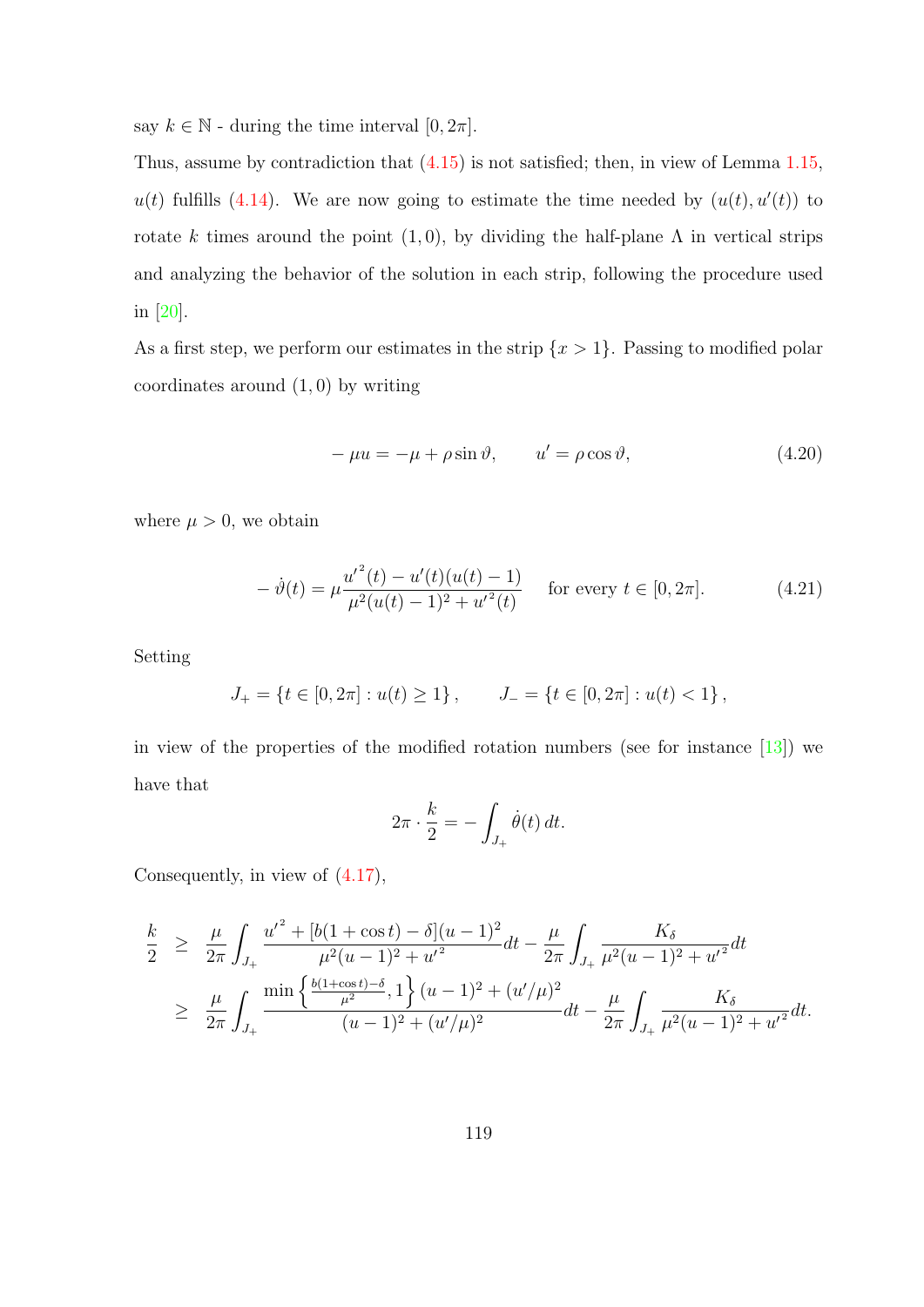Taking into account that the function

<span id="page-128-4"></span>
$$
\Psi : [0, +\infty) \to \mathbb{R}, \qquad \Psi(y) = \frac{\alpha + y}{\beta + y} \tag{4.22}
$$

is non-decreasing whenever  $\alpha \leq \beta$ , choosing  $\mu =$  $\sqrt{B_+}, \alpha = \min\left\{\frac{b(1+\cos t)-\delta}{\mu^2}\right\}$  $\left\{\frac{\cos t - \delta}{\mu^2}, 1\right\} (u-1)^2,$  $\beta = (u-1)^2$  and  $y = (u'/\mu)^2$  we have

<span id="page-128-0"></span>
$$
\frac{k}{2} \ge \frac{\sqrt{B_+}}{2\pi} \int_{J_+} \min\left\{\frac{b(1+\cos t) - \delta}{B_+}, 1\right\} dt - \frac{\sqrt{B_+}}{2\pi} \int_{J_+} \frac{K_\delta}{B_+(u-1)^2 + {u'}^2} dt. \tag{4.23}
$$

Without loss of generality, we can assume (up to enlarging  $\rho_0$ ) that  $R_2$  is sufficiently large, so that

$$
B_{+}(u-1)^{2} + {u'}^{2} \ge \rho_{1}
$$
, for every  $t \in J_{+}$ .

Therefore, [\(4.23\)](#page-128-0) implies

<span id="page-128-3"></span>
$$
\frac{k}{2\sqrt{B_+}} \ge \frac{1}{2\pi} \int_{J_+} \min\left\{\frac{b(1+\cos t) - \delta}{B_+}, 1\right\} dt - \frac{K_\delta}{\rho_1}.\tag{4.24}
$$

We now pass to compute the time spent by  $(u(t), u'(t))$  to perform  $k/2$  revolutions on the "left" half phase plane, i.e. when  $u \in (0, 1]$ . Preliminarily, we fix

<span id="page-128-2"></span>
$$
\widetilde{\eta} < \frac{2\pi}{\sqrt{B'_+}}, \qquad K = \left(\frac{2\pi}{\widetilde{\eta}}\right)^2 \tag{4.25}
$$

and observe that, since

$$
\lim_{x \to 0^+} b(1 + \cos t)x - \frac{1}{x} = -\infty,
$$

there exists  $0 < d < 1$  such that

<span id="page-128-1"></span>
$$
b(1 + \cos t)x - \frac{1}{x} < -K
$$
 for every  $x \in (0, d]$ . (4.26)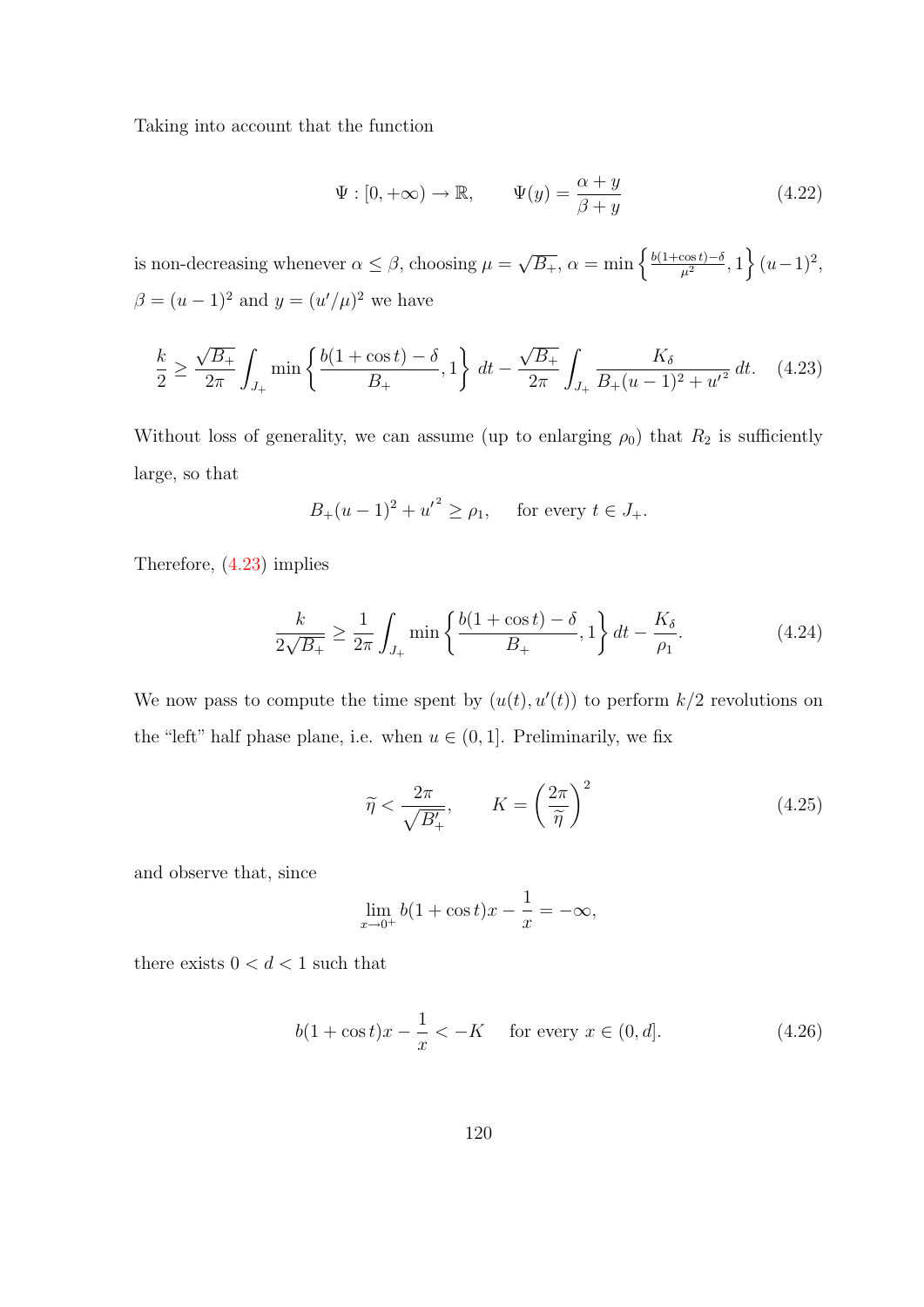<span id="page-129-1"></span>In this way it is possible to define both the sets

$$
J_d^- = \{ t \in J_- \mid u(t) \le d \}, \qquad J_d^+ = \{ t \in J_- \mid d < u(t) < 1 \}
$$

and, correspondingly, the time instants  $t_1$ ,  $t_2$ ,  $t_3$  and  $t_4$  (as in [\[24,](#page-139-0) Figure 1]) such that, in the time  $t_4 - t_1$ , the couple  $(u(t), u'(t))$  performs half a turn in the "left" half phase plane  $(u \in (0,1])$ , and

$$
u(t_1) = 1 = u(t_4), \quad u(t_2) = d = u(t_3), \quad (t_1, t_2) \cup (t_3, t_4) \subseteq J_d^+, \qquad [t_2, t_3] \subseteq J_d^-.
$$

$$
u = 1 + \rho \cos \vartheta, \qquad u' = \rho \sin \vartheta,
$$

we arrive at

<span id="page-129-0"></span>
$$
- \dot{\vartheta}(t) = \frac{u'^2(t) - u'(t)(u(t) - 1)}{(u(t) - 1)^2 + u'^2(t)}.
$$
\n(4.27)

In view of [\(4.26\)](#page-128-1), we deduce that

$$
-\dot{\vartheta}(t) > K \cos^2 \vartheta(t) + \sin^2 \vartheta(t), \quad t \in [t_2, t_3],
$$

so that

$$
t_3 - t_2 = \int_{\vartheta(t_3)}^{\vartheta(t_2)} \frac{ds}{K \cos^2 s + \sin^2 s} ds
$$
  
=  $\frac{1}{\sqrt{K}} \left[ \arctan \left( \frac{\tan \vartheta(t_2)}{K} \right) - \arctan \left( \frac{\tan \vartheta(t_3)}{K} \right) \right]$   
 $\leq \frac{\pi}{2\sqrt{K}}.$ 

According to [\(4.25\)](#page-128-2), it follows that  $t_3 - t_2 < \tilde{\eta}/2$ ; repeating the argument for every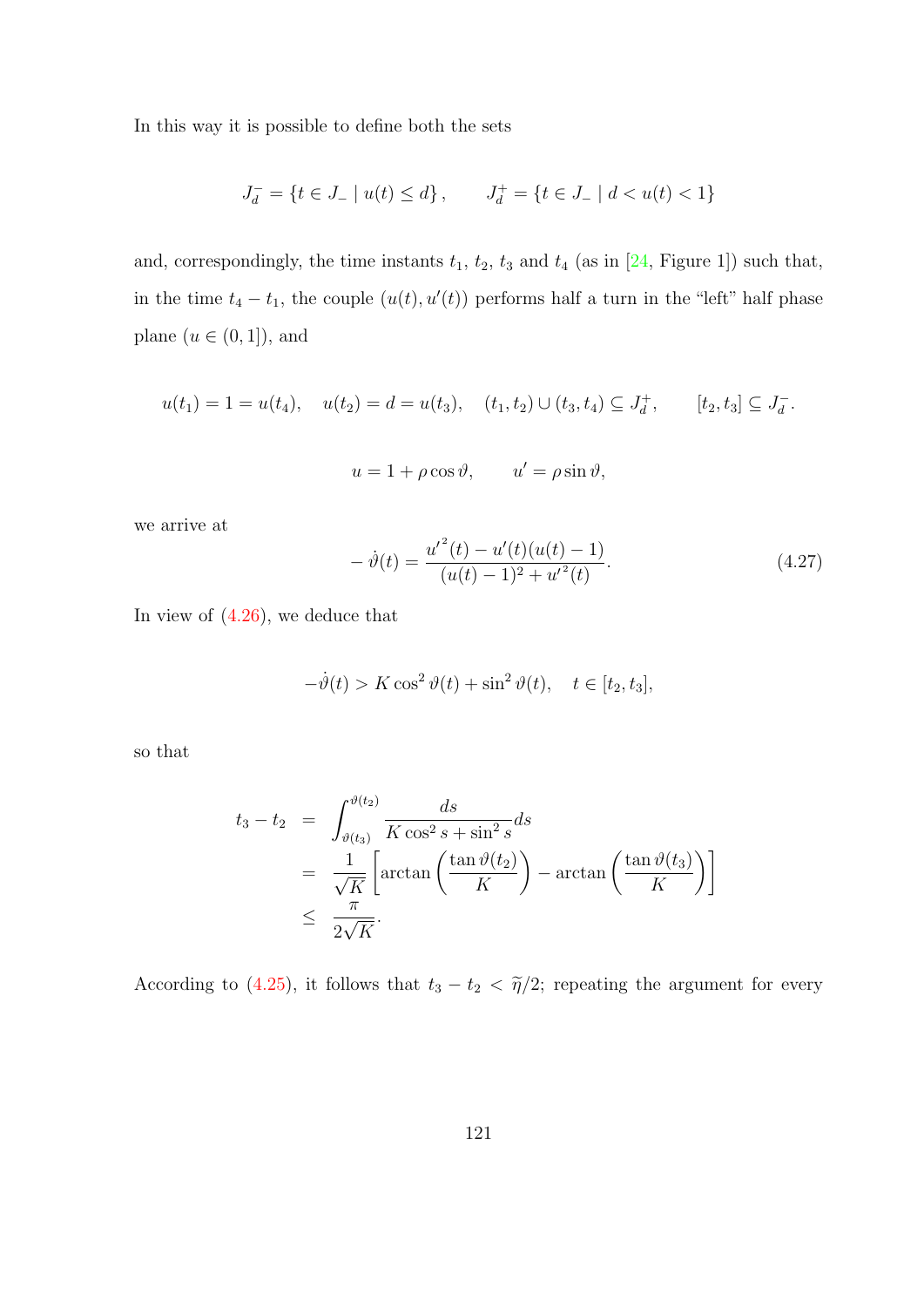revolution made by  $(u, u')$  around  $(1, 0)$  yields

<span id="page-130-0"></span>
$$
\text{meas}\left(J_d^-\right) < \frac{k}{4}\tilde{\eta}.\tag{4.28}
$$

In order to compute  $t_2 - t_1$ , we observe that, thanks to  $(4.27)$ , it holds

$$
-\dot{\vartheta}(t) \ge \frac{u'^2(t) - \tilde{C}|1 - d|}{(1 - d)^2 + u'^2(t)} \quad \text{ for every } t \in [t_1, t_2],
$$

where  $\widetilde{C} = \max_{x \in [d,1]} 2bx + 1/x$ . Again, we assume that  $\rho_0$  is large enough, so that  $-\dot{\vartheta}(t) > 1/2$  on  $[t_1, t_2]$ , and  $t_2 - t_1 < \tilde{\eta}/4$ . Analogously, one can prove that  $t_4 - t_3 < \tilde{\eta}/4$ , having thus that

$$
\text{meas}(J_d^+) < \frac{k}{2} \frac{\tilde{\eta}}{2}.\tag{4.29}
$$

Thus, in view of  $(4.25)$  and  $(4.28)$ , we deduce that

$$
\operatorname{meas}(J_{-}) = \operatorname{meas}(J_{d}^{+}) + \operatorname{meas}(J_{d}^{-}) < \frac{k}{2}\widetilde{\eta} < k\frac{\pi}{\sqrt{B_{+}'}},
$$

from which

$$
\frac{k}{2\sqrt{B'_+}} > \frac{1}{2\pi} \operatorname{meas}(J_-).
$$

Summing up, from  $(4.24)$  we have

<span id="page-130-1"></span>
$$
\frac{k}{2} \left( \frac{1}{\sqrt{B_+}} + \frac{1}{\sqrt{B'_+}} \right) \ge \frac{1}{2\pi} \int_0^{2\pi} \min \left\{ \frac{b(1 + \cos t) - \delta}{B_+}, 1 \right\} dt - \frac{K_\delta}{\rho_1}.
$$
 (4.30)

On the other hand, reasoning on  $(4.21)$  with a similar argument and taking  $(4.17)$  into account, we have

$$
\frac{k}{2} \le \frac{\mu}{2\pi} \int_{J_+} \frac{\max\{\frac{b(1+\cos t)+\delta}{A_+}, 1\}(u-1)^2 + (u'/\mu)^2}{(u-1)^2 + (u'/\mu)^2} dt + \frac{\mu}{2\pi} \int_{J_+} \frac{K_\delta}{\mu^2(u-1)^2 + {u'}^2} dt.
$$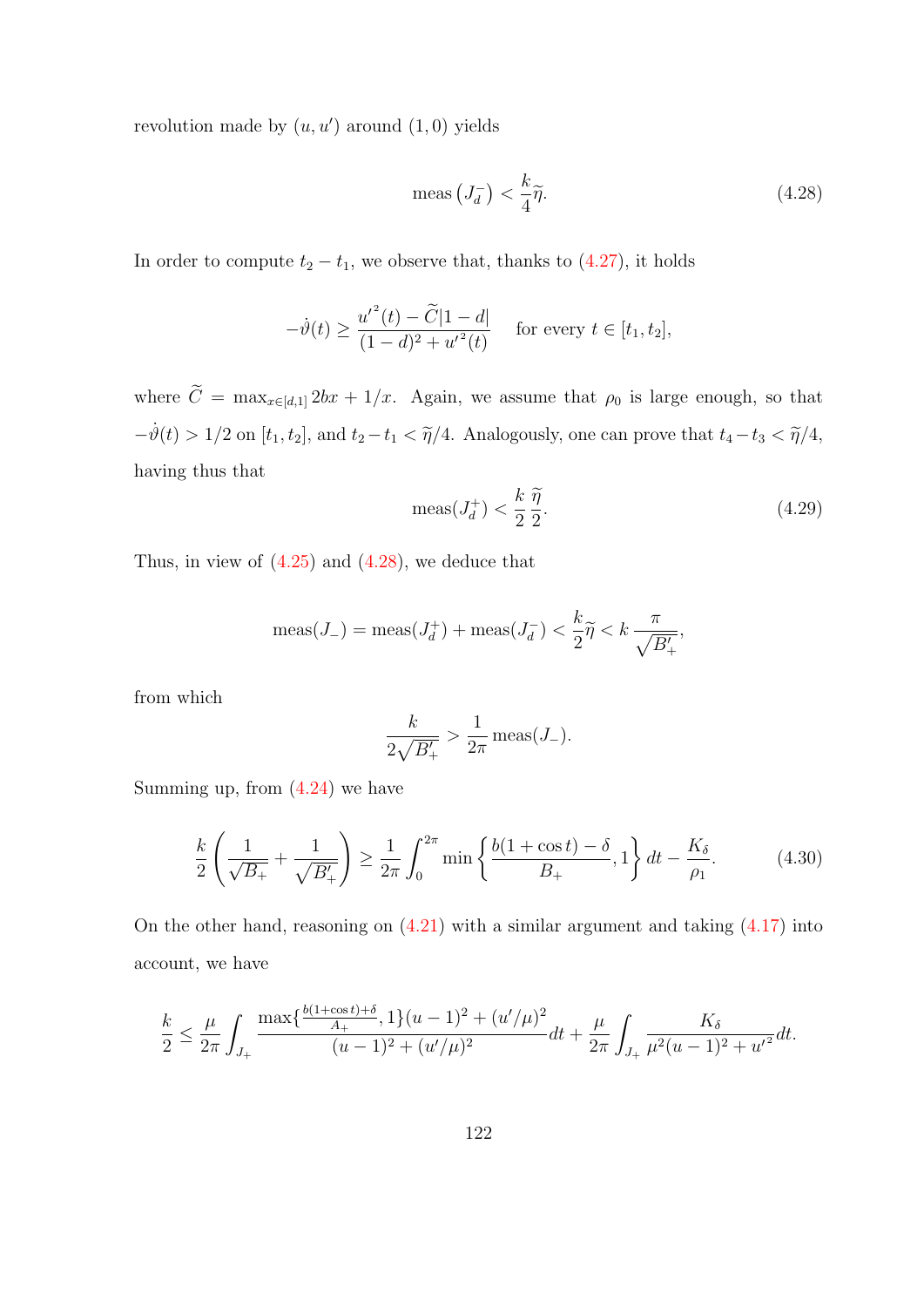<span id="page-131-1"></span>Since the function  $\Psi$  defined in [\(4.22\)](#page-128-4) is non-increasing whenever  $\alpha \geq \beta$ , choosing  $\mu =$  $\sqrt{A_+}$  and taking  $\alpha = \max \left\{ \frac{b(1+\cos t)+\delta}{A_+} \right\}$  $\left\{\frac{\cos t}{A_+}, 1\right\} (u-1)^2$  and  $\beta = (u-1)^2$ , we obtain

$$
\frac{k}{2} \le \frac{\sqrt{A_+}}{2\pi} \int_{J_+} \max\{\frac{b(1+\cos t) + \delta}{A_+}, 1\} dt + \frac{\sqrt{A_+}}{2\pi} \int_{J_+} \frac{K_{\delta}}{A_+(u-1)^2 + {u'}^2} dt.
$$

Again, we can assume  $\rho_0$  (and thus  $R_2$ ) so large that

$$
\sqrt{A_+}(u(t)-1)^2 + \dot{u}(t)^2 \ge \rho_1, \quad t \in J_+.
$$

Hence,

<span id="page-131-0"></span>
$$
\frac{k}{2\sqrt{A_+}} \le \frac{1}{2\pi} \int_{J_+} \max\left\{\frac{b(1+\cos t) + \delta}{A_+}, 1\right\} dt + \frac{K_\delta}{\rho_1}.\tag{4.31}
$$

We are now able to conclude the proof. Assume first that  $u(t)-1$  has at most 2n zeros. Then  $k \leq n$ , but this contradicts [\(4.18\)](#page-126-1) and [\(4.30\)](#page-130-1). On the contrary, if  $u(t) - 1$  has at least  $2n + 2$  zeros, since  $k \in \mathbb{N}$  it has to be  $k \geq n + 1$ . However, this contradicts [\(4.19\)](#page-126-2) and [\(4.31\)](#page-131-0). The proof is completed.

**Remark 4.2.4** In  $[8]$ , the relationships between conditions  $(4.5)$  and  $(4.6)$  and the rotation number of "large" solutions of a first order planar system were highlighted. This perfectly agrees with what we have seen in the proof which has just been performed; indeed, conditions [\(4.5\)](#page-118-0) and [\(4.6\)](#page-118-1) force the solutions of the Cauchy problems associated with  $(4.1)$  not to perform an integer number of turns around  $(1, 0)$  in the time interval  $[0, 2\pi]$ . Thus, they turn to be hypotheses on the number of rotations made by the solutions of equation  $(4.1)$  in the phase plane.

Using the previous results, a basic application of the Poincaré-Bohl Theorem allows to prove Theorem [4.2.1.](#page-118-2)

**Proof 61 (Proof of Theorem [4.2.1\)](#page-118-2)** Let us take  $R_2$  sufficiently large satisfying Lemma [4.2.4](#page-125-4)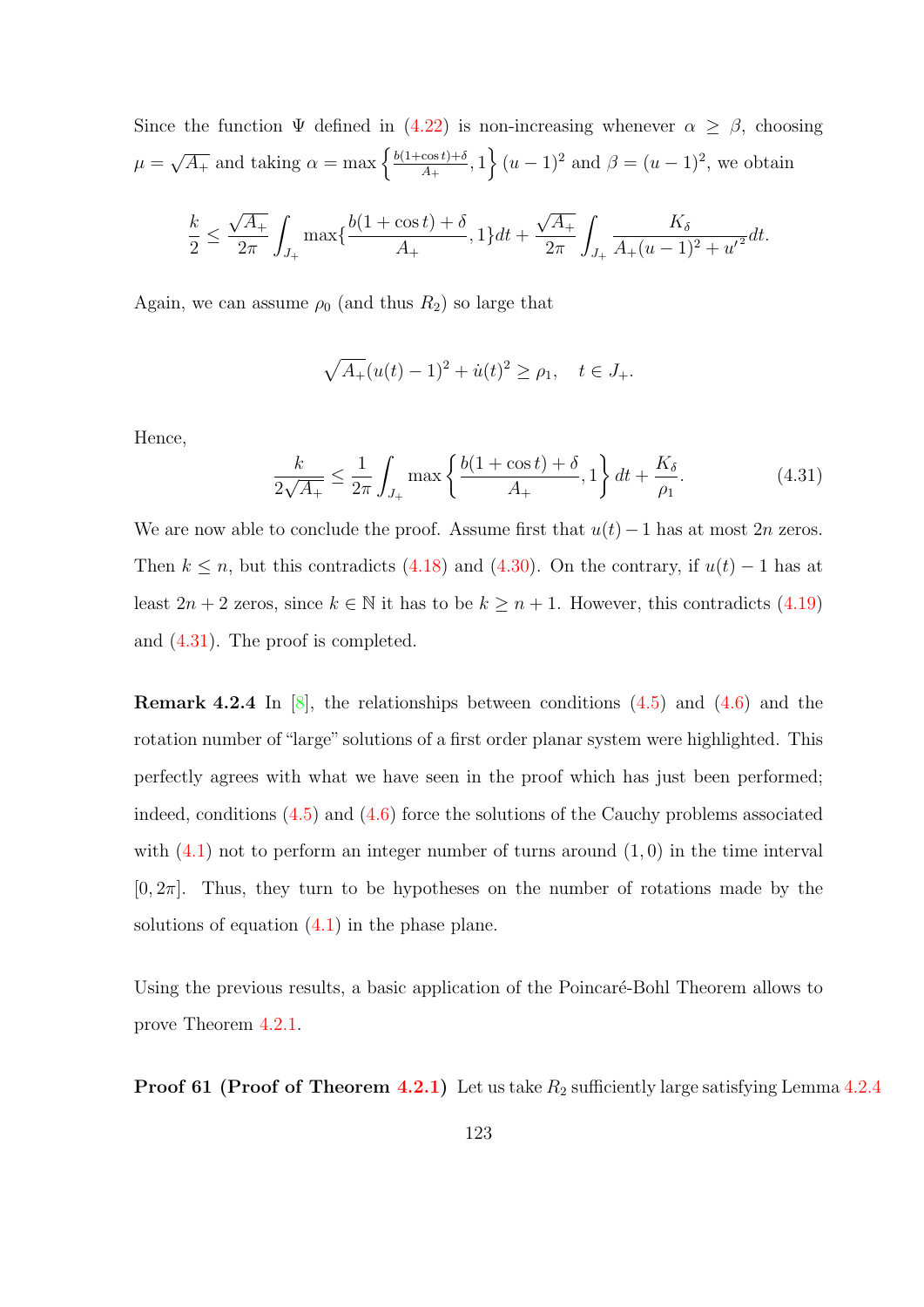and set  $B = \{(x, y) \in \Lambda : \mathcal{N}(x, y) \le R_2\}$ . In view of Lemma [4.2.1,](#page-121-1) the Poincaré map

$$
P: B \to \mathbb{R}^2
$$
,  $P(x_0, y_0) = (u(2\pi), u'(2\pi))$ ,

where  $(u(t), u'(t))$  is the unique solution of the problem

$$
u'' + b(1 + \cos t)u - \frac{1}{u} = 0, \qquad u(0) = x_0 > 0, \quad u'(0) = y_0,
$$

is well defined. Moreover, if  $(x_0, y_0)$  is a fixed point of P, then it is  $(u(0), u'(0)) =$  $(u(2\pi), u'(2\pi))$ , i.e.,  $u(t)$  is a periodic solution of [\(4.1\)](#page-114-0). Therefore, to get the conclusion it is sufficient to prove that P has a fixed point. However, if we denote by  $\tau_1$  the unitary right translation in the plane  $(u, u')$ , the map  $\Phi := \tau_{-1} \circ P \circ \tau_1 : \tau_{-1}(B) \to \mathbb{R}^2$ satisfies all the hypotheses of the Poincaré-Bohl fixed point theorem, since  $0 \in \tau_{-1}(B)$ and  $\Phi(z) \neq \lambda z$  for every  $\lambda > 1$ , in view of Lemma [4.2.4.](#page-125-4) Consequently, P has a fixed point and the statement is proved.

#### 4.2.2 Main result

In order to prove our Theorem it will be convenient, for any  $n \in \mathbb{N}$ , to define the absolutely continuous functions  $F_n, G_n : \mathbb{R}^+ \times \mathbb{R}^+ \to \mathbb{R}$  by

$$
F_n(b, x) = \frac{1}{2\pi} \int_0^{2\pi} \min\left\{\frac{b(1 + \cos t)}{\sqrt{x}}, \sqrt{x}\right\} dt - \frac{n}{2},
$$
  

$$
G_n(b, x) = \frac{1}{2\pi} \int_0^{2\pi} \max\left\{\frac{b(1 + \cos t)}{\sqrt{x}}, \sqrt{x}\right\} dt - \frac{n + 1}{2}.
$$

Both functions are non-decreasing with respect to the variable b. Moreover, if there exists  $n \in \mathbb{N}$  such that  $\inf_{x>0} G_n(b, x) < 0$  and  $\sup_{x>0} F_n(b, x) > 0$ , then Theorem [4.2.1](#page-118-2) implies that [\(4.1\)](#page-114-0) has at least one periodic solution. Therefore, we have the following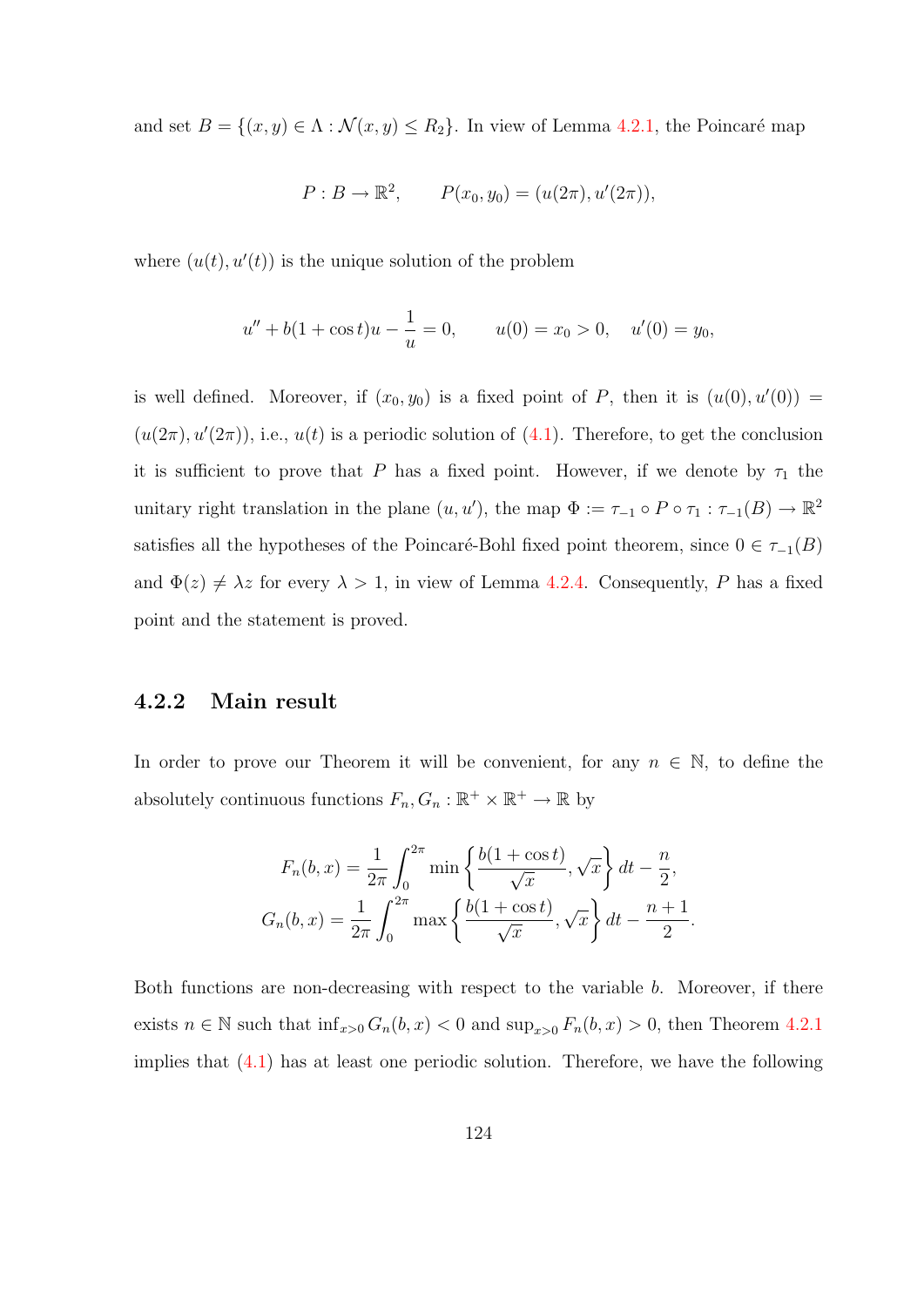proposition.

**Proposition 4.2.1** Assume that there exists  $n \in \mathbb{N}$  such that

<span id="page-133-0"></span>
$$
b \in \left(\inf\left\{b > 0 : \sup_{x>0} F_n(b, x) > 0\right\}, \sup\left\{b > 0 : \inf_{x>0} G_n(b, x) < 0\right\}\right). \tag{4.32}
$$

Then,  $(4.1)$  has at least one  $2\pi$ -periodic solution.

Let us first observe that, in view of the continuity and the monotonicity of the functions  $F_n, G_n$  in the variable b, there exist  $b_0^n$  and  $b_1^n$  such that

$$
\left\{b>0: \sup_{x>0} F_n(b,x) > 0\right\} = (b_0^n, +\infty),
$$

and

$$
\left\{b>0:\inf_{x>0}G_n(b,x)<0\right\}=(0,b_1^n).
$$

The point is to prove that these two intervals contain common points, i.e.,  $b_0^n < b_1^n$ . We will show this in the case when  $n = 0$  and  $n = 1$ , and the estimates performed in this last case will allow to achieve the new result consisting in the following Theorem.

<span id="page-133-2"></span>**Theorem 4.2.2** If  $b \in [0.4705, 0.59165]$ , then  $(4.1)$  has at least one  $2\pi$ -periodic solution.

In particular, a gross estimation of the interval in [\(4.32\)](#page-133-0) would lead to prove existence for

<span id="page-133-1"></span>
$$
b \in \left(\frac{n^2}{2}, \frac{(n+1)^2}{4}\left(\frac{\pi}{1+\pi}\right)^2\right).
$$
 (4.33)

Indeed, setting  $B_+ = 2b$ , since  $b > n^2/2$  we have

$$
F_n(b, B_+) = \frac{1}{2\pi} \sqrt{b} \int_0^{2\pi} \min\left\{\frac{1 + \cos t}{\sqrt{2}}, \sqrt{2}\right\} dt - \frac{n}{2} = \sqrt{\frac{b}{2}} - \frac{n}{2} > 0.
$$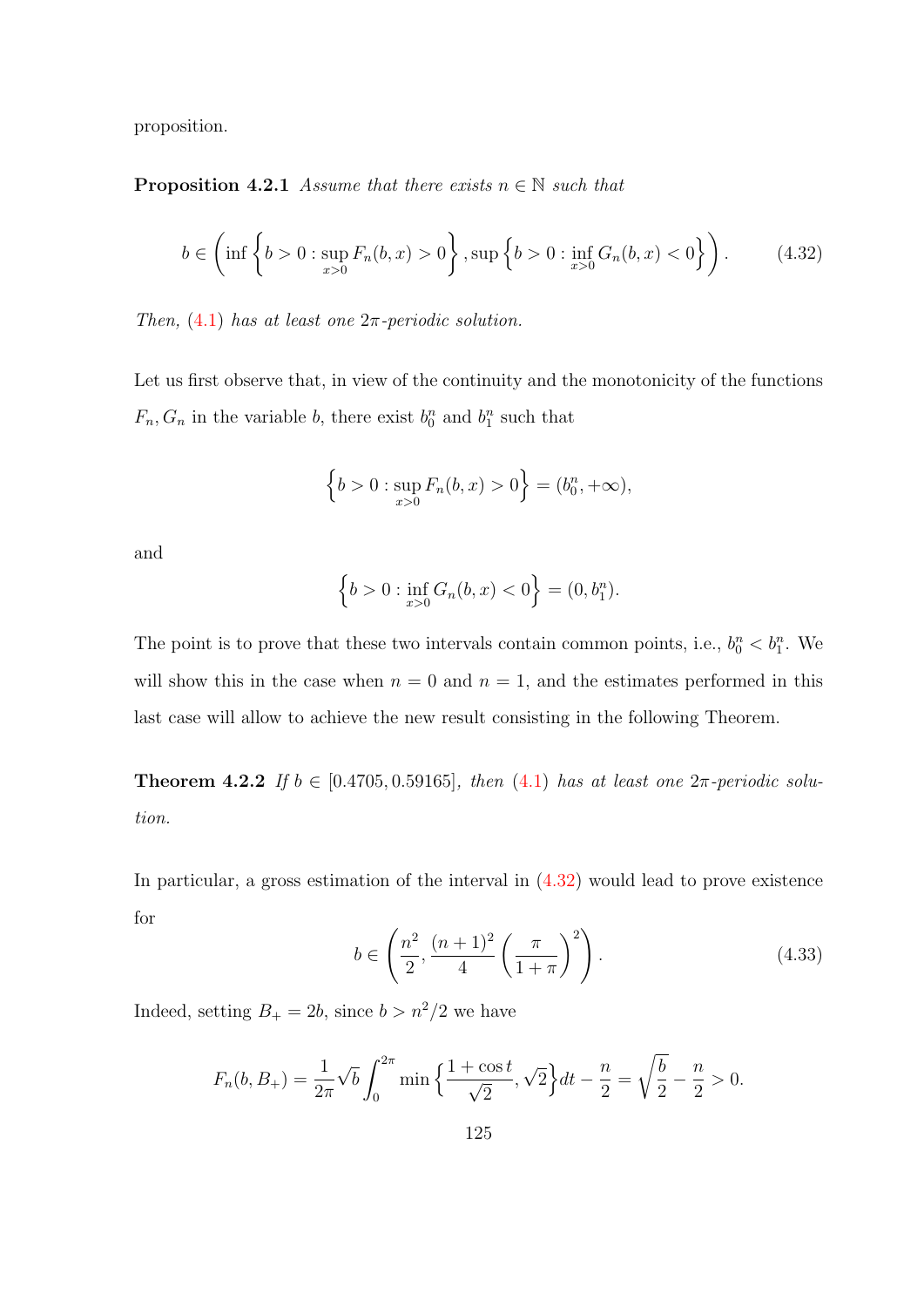On the other hand, we choose

$$
A_{+} = \frac{4b^2}{(n+1)^2} \left(\frac{\pi+1}{\pi}\right)^2,
$$

so that, since  $b < \frac{1}{4}(n+1)^2(\pi/(1+\pi))^2$ ,

$$
G_n(b, A_+) = \frac{1}{2\pi} \int_0^{2\pi} \max\left\{ \frac{(n+1)\pi(1+\cos t)}{2(\pi+1)}, \frac{2b}{n+1} \frac{\pi+1}{\pi} \right\} dt - \frac{n+1}{2}
$$
  
< 
$$
< \frac{1}{2\pi} \frac{(n+1)\pi}{2(\pi+1)} \int_0^{2\pi} \max\{1+\cos t, 1\} dt - \frac{n+1}{2} = 0.
$$

Now, in order for the interval in [\(4.33\)](#page-133-1) to be nonempty, we need

$$
\frac{n^2}{2} < \frac{(n+1)^2}{4} \left(\frac{\pi}{1+\pi}\right)^2,
$$

which approximately requires  $n < 1.1$ . Since  $n \in \mathbb{N}$ , we can take either  $n = 0$  or  $n = 1$ , so that the  $2\pi$ -periodic solvability of  $(4.1)$  is guaranteed whenever

$$
b \in \left(0, \frac{1}{4} \left(\frac{\pi}{1+\pi}\right)^2\right) \cup \left(\frac{1}{2}, \left(\frac{\pi}{1+\pi}\right)^2\right).
$$

However, taking into account that  $F_1, G_1$  are non-decreasing, we can use a numerical approach to estimate the interval in  $(4.32)$  and try to compute approximately, by means of a numerical software, its endpoints, obtaining

$$
\sup_{x>0} F_1(0.4705, x) > 0 \quad (\text{but } \sup_{x>0} F_1(0.47, x) < 0)
$$

and

$$
\inf_{x>0} G_1(0.59165, x) < 0 \quad \text{(but } \inf_{x>0} G_1(0.591, x) > 0),
$$

whence the statement of Theorem [4.2.2.](#page-133-2)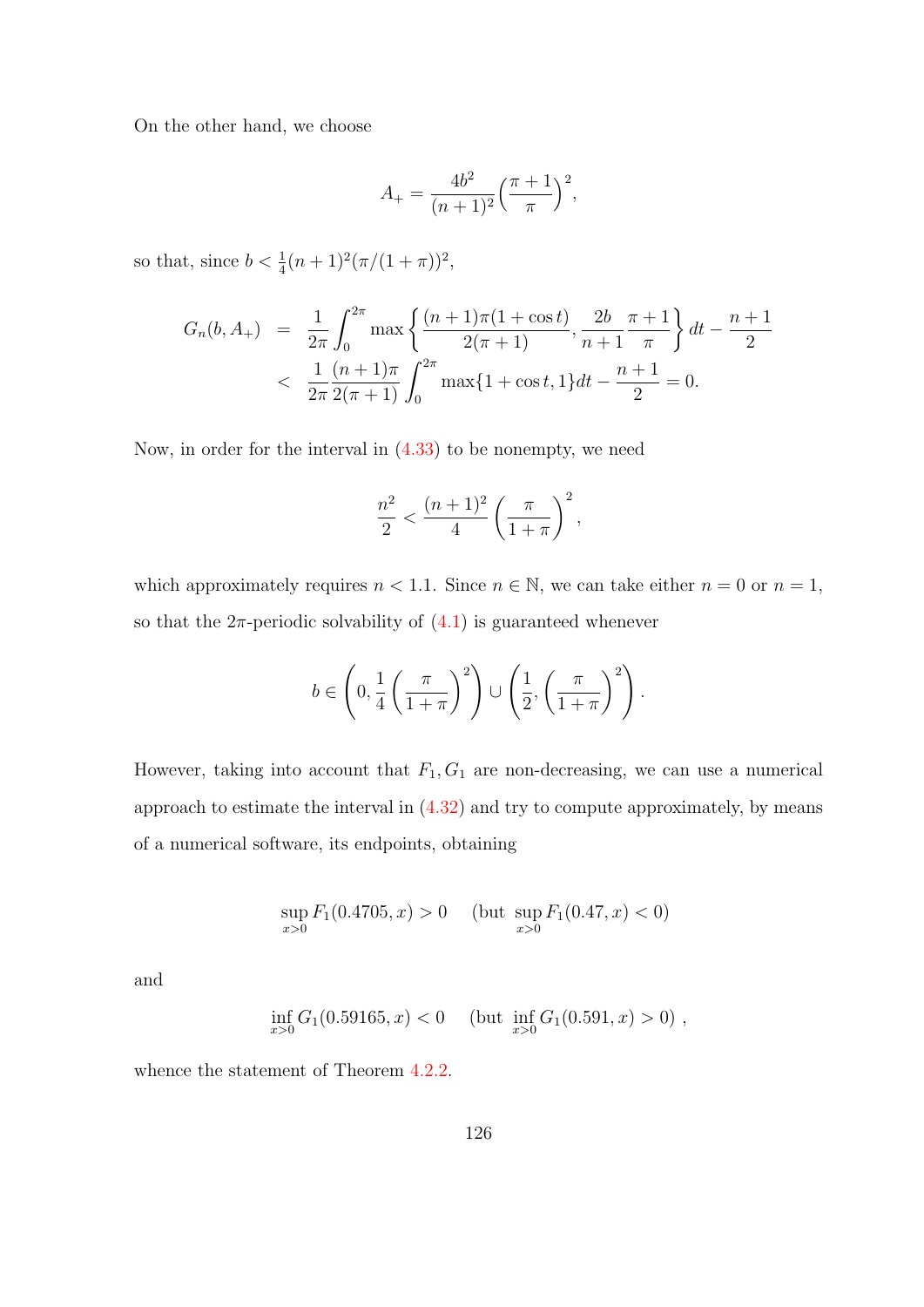## <span id="page-135-0"></span>Conclusion

Usando técnicas básicas del análisis no lineal (teoría de sub y super soluciones y teoremas de punto fijo), los principales logros que hemos obtenido en la Tesis giran en torno a la existencia de soluciones periódicas y son:

- Encontrar criterios de existencia en ecuaciones con singularidades en el término de fricción, aplicando los resultados para estudiar modelos de cavitación determinados por las ecuaciones de Rayleigh-Plesset.
- Dar un contraejemplo para probar, a pesar de lo que uno puede esperar (ver [\[28,](#page-140-0) Open Problem 4.1]), que los resultados de Lazer y Solimini obtenidos en el caso repulsivo no pueden extenderse al caso atractivo.
- Establecer una relación unívoca entre el orden de la singularidad y la regularidad de los coeficientes en las ecuaciones de Lazer y Solimini de tipo atractivo, garantizando existencia de soluciones.
- Determinar relaciones entre las singularidades y las no-linealidades presentadas en ecuaciones con singularidades atractivas de tipo Liénard, obteniendo aplicaciones para las ecuaciones de Rayleigh-Plesset.
- Obtener resultados de existencia de soluciones  $2\pi$ −periódicas para la ecuación de Brillouin Beam fuera del rango usual donde se conjetura la existencia mediante simulaciones numéricas.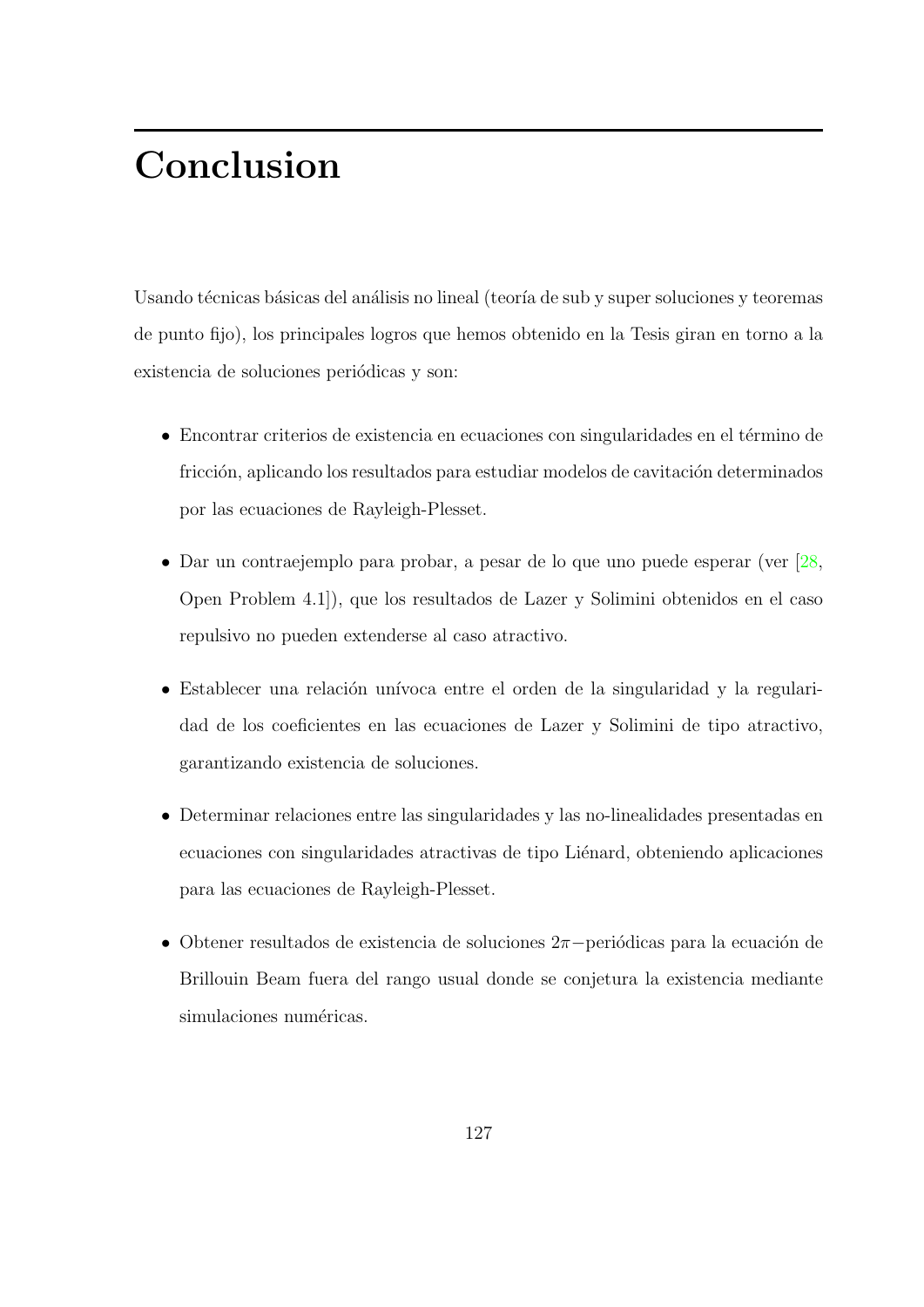<span id="page-136-0"></span>By the use of basic tools of Nonlinear Analisis (lower and upper solutions theory and fixed point theorems), the main results obtained in this Thesis revolve around of the existence of periodic solutions and they are:

- To find existence criteria to singular differential equations with singular friction like term, applying the results to the study of cavitation models which are determined by the known Rayleigh-Plesset equations.
- To give a counter-example in order to prove that, despite of all expectations (see [\[28,](#page-140-0) Open Problem 4.1]), one cannot extend in a standard way the results of Lazer and Solimini obtained to the repulsive case.
- To establish an unanimous relation between the order of singularity and the smoothness of the coefficients of Lazer and Solimini equations with attractive singularity, guaranteeing existence of solutions.
- To determinate relations between the singularities and the nonlinearity presented in singular equation of Liénard type, obtaining some applications to the Rayleigh-Plesset equations.
- To obtain results of existence of 2π−periodic solutions to the Brillouin Beam equation outside of the usual parameter range where it is conjectured the existence of solutions by mean of numerical simulations.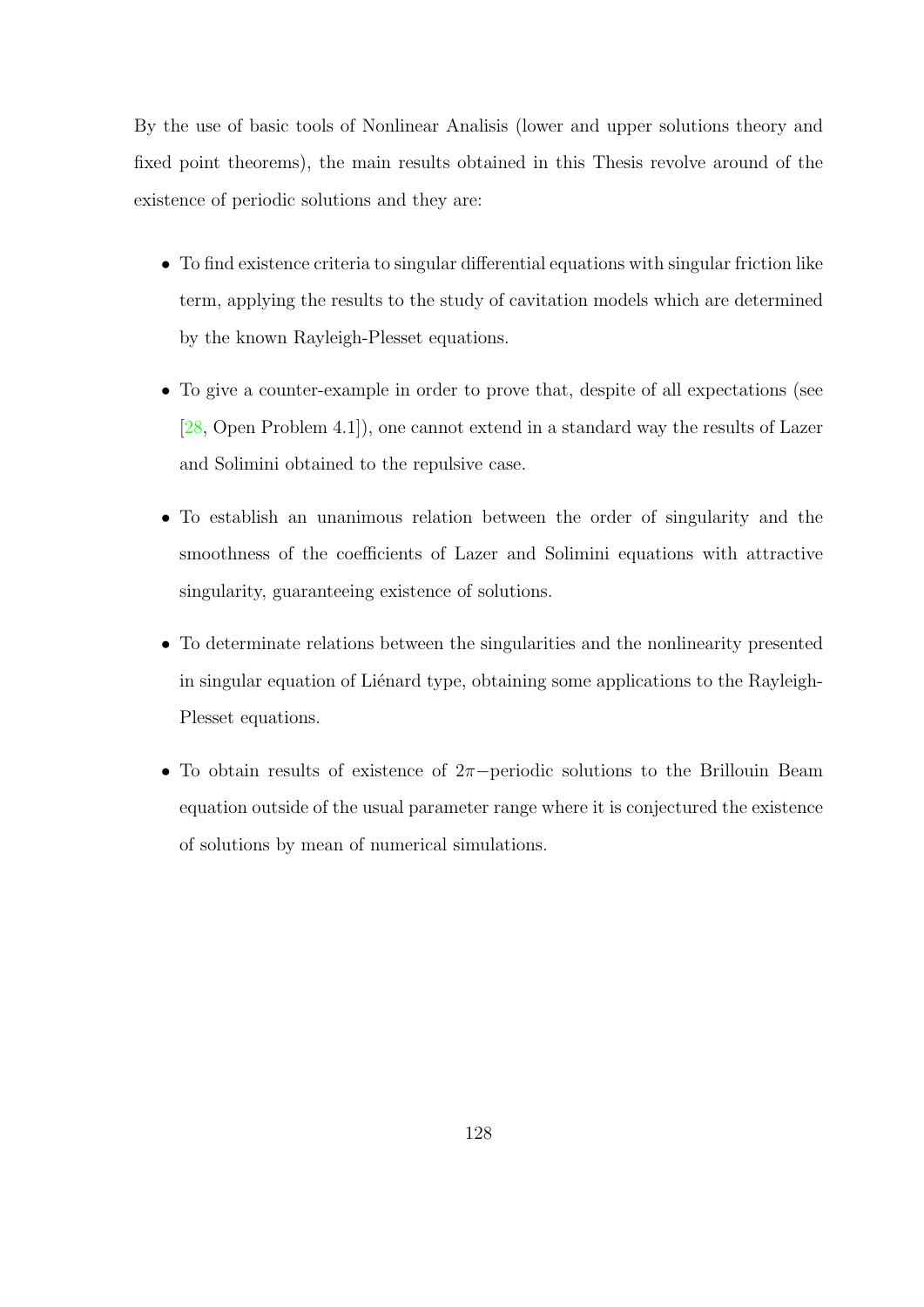# Bibliography

- [1] A. Adje, Sur et sous- Solutions généralisées te problèmes aux limites du second ordre, Bull. Soc. Math. Bel. Sér B 42 (1990), [34](#page-42-0)7-368. 34
- [2] J. Appell, The superposition operator in function spaces- A survey, Exposition Math. 6 (1988), 209–270. [34](#page-42-0)
- [3] C. Bereanu, D. Gheorghe, M. Zamora, Periodic solutions for singular perturbations of the singular  $\phi$ -Laplacian operator, **Communications in Contempo**rary Mathematics (2013) 1250063 doi:10.1142/s0219199712500630. [5](#page-13-0)
- [4] C. Bereanu, D. Gheorghe, M. Zamora, Non-resonant boundary value problems with singular  $\phi$ -Laplacian operators, **Nonlinear Differ. Eqn. Appl.** 20 (2013), 1365–1377. [5](#page-13-0)
- <span id="page-137-0"></span> $[5]$  V. Bevc, J. L. Palmer, C. Süsskind, On the design of the transition region of axisymmetric, magnetically focused beam valves, J. British Inst. Radio Eng 18 (1958), 696–708. [106,](#page-114-1) [108](#page-116-1)
- [6] D. Bonheure, C. De Coster, Forced singular oscillators and the method of upper and lower solutions, Topol. Methods Nonlinear Anal. 22 (2003), 297–317. [4](#page-12-0)
- <span id="page-137-1"></span>[7] D. Bonheure, C. Fabry, D. Smets, Periodic solutions of forced isochronous oscillators at resonance. Discrete Contin. Dyn. Syst. 8 (2002), 907–930. [4,](#page-12-0) [30,](#page-38-0) [31,](#page-39-0) [112](#page-120-0)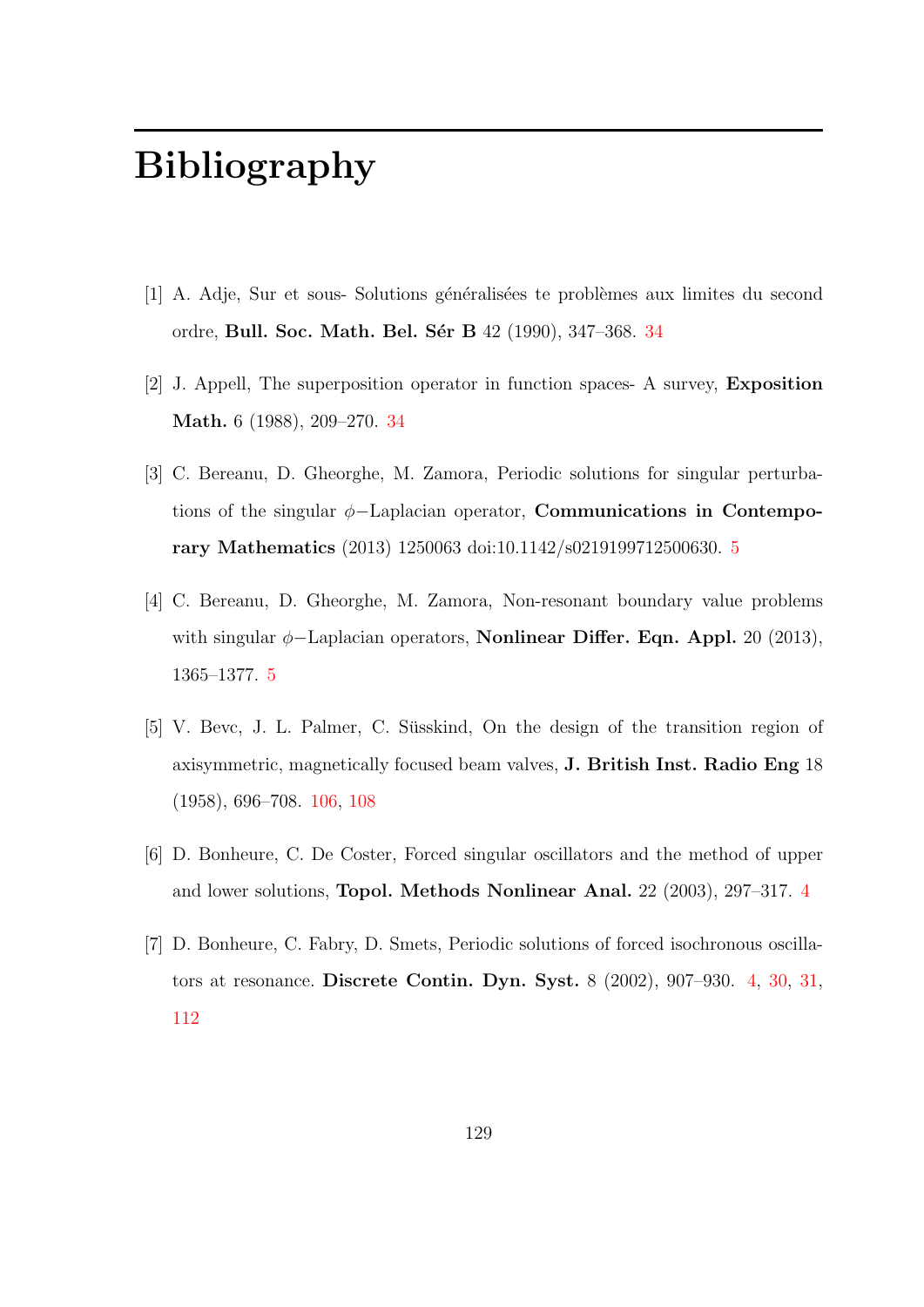- <span id="page-138-3"></span>[8] A. Boscaggin, M. Garrione, Resonance and rotation numbers for planar Hamiltonian systems: multiplicity results via the Poincaré-Birkhoff theorem, Nonlinear Anal. 74 (2011), 4166–4185. [112,](#page-120-0) [123](#page-131-1)
- [9] M. P. Brenner, S. Hilgenfeldt, D. Lohse, Single bubble sonoluminescence. Reviews of Modern Physics 74, No. 2 (2002), 425–484. [70](#page-78-0)
- <span id="page-138-0"></span>[10] H. Broer, M. Levi, Geometrical aspects of stability theory for Hill's equations, Arch. Rational Mech. Anal. 131 (1995), 225–240. [108](#page-116-1)
- [11] C. De Coster, P. Habets, The lower and upper solutions method for boundary value problems, in Handbook of Differential Equations, ODE, Elsevier, 2004, pp. 69–160. [4,](#page-12-0) [33](#page-41-0)
- [12] L. A. Crum, Sonochemistry and sonoluminescence. Springer, 1999. [70](#page-78-0)
- <span id="page-138-1"></span>[13] C. Fabry, Periodic solutions of the equation  $x'' + f(t, x) = 0$ , Séminaire de Math**ématique** 117 (1987), Louvain-la-Neuve. [109,](#page-117-0) [111,](#page-119-1) [119](#page-127-1)
- <span id="page-138-2"></span>[14] C. Fabry, P. Habets, Periodic solutions of second order differential equations with superlinear asymmetric nonlinearities, Arch. Math. 60 (1993), 266–276. [8,](#page-16-0) [111,](#page-119-1) [112,](#page-120-0) [117](#page-125-5)
- [15] A. Fonda, Topological degree and generalized asymmetric oscillators, Topological Methods in Nonlinear Anal. 28 (2006), 171–188. [31](#page-39-0)
- [16] A. Fonda, Periodic solutions of scalar second order differential equations with a singularity, Mém. Cl. Sci. Acad. Roy. Belgique  $(4) 8 (1993)$  $(4) 8 (1993)$  $(4) 8 (1993)$ , 1–39. [4,](#page-12-0) 8
- [17] A. Fonda, M. Garrione, A Landesman-Lazer type condition for asymptotically linear second order equations with a singularity, Proc. Royal Soc. Edinburgh Sect. A 142 (2012), 1263–1277. [31](#page-39-0)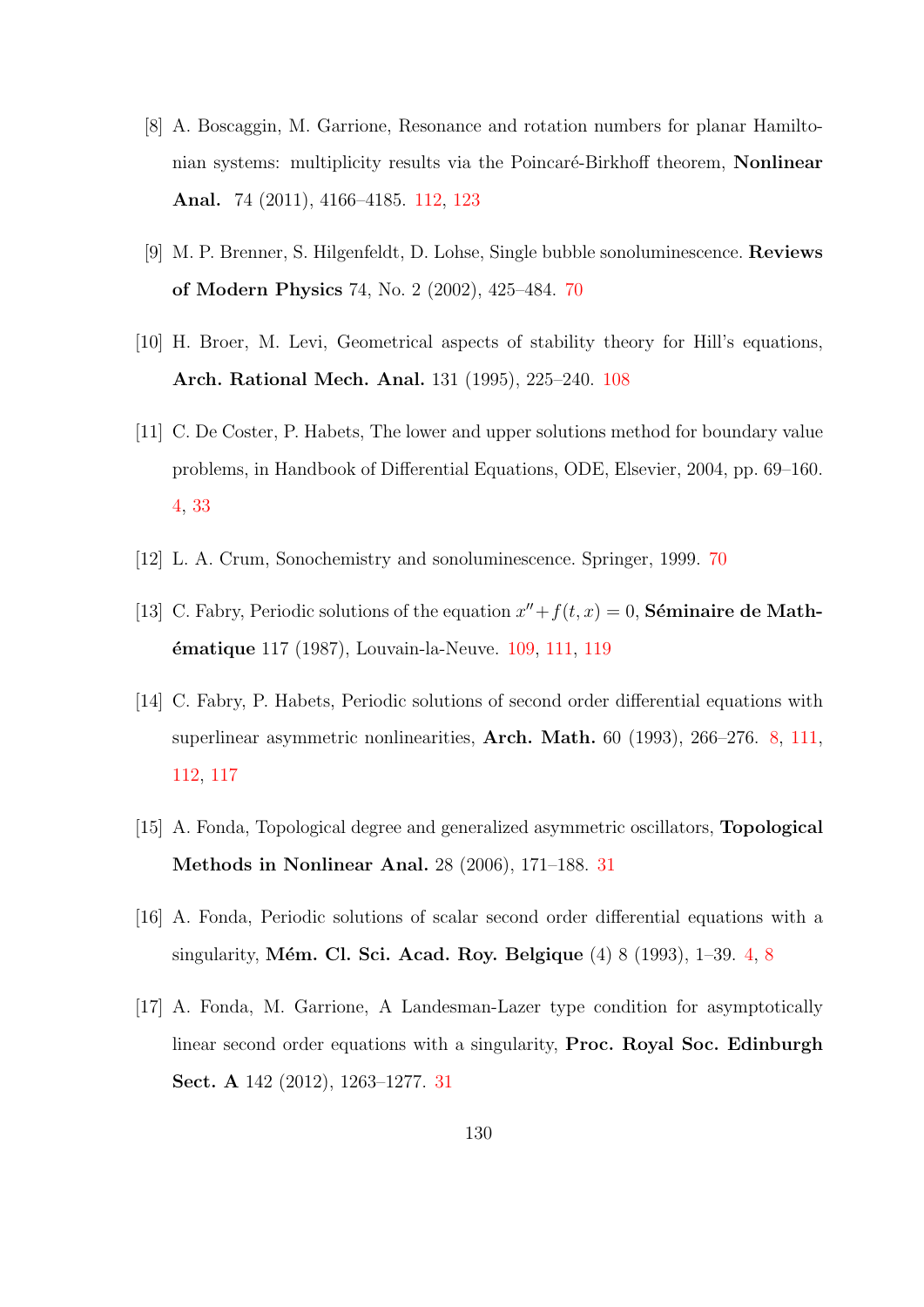- [18] A. Fonda, R. Man´asevich, F. Zanolin, Subharmonic solutions for some secondorder differential equations with singularities, SIAM J. Math. Anal. 24 (1993), 1294–1311. [4,](#page-12-0) [8](#page-16-0)
- <span id="page-139-2"></span>[19] A. Fonda, A. Sfecci, A general method for the existence of periodic solutions of differential systems in the plane, J. Differential Equations 252 (2012), 1369– 1391. [4,](#page-12-0) [31,](#page-39-0) [112,](#page-120-0) [116](#page-124-1)
- <span id="page-139-1"></span>[20] A. Fonda, R. Toader, Radially symmetric systems with a singularity and asymptotically linear growth, Nonlinear Analysis 74 (2011), 2485–2496. [110,](#page-118-4) [111,](#page-119-1) [112,](#page-120-0) [117,](#page-125-5) [119](#page-127-1)
- [21] N. Forbat, A. Huaux, Détermination approchée et stabilité locale de la solution périodique d'une équation différentielle non linéaire, Mém. Publ. Soc. Sci. Art. Lett. Hainaut 76 (1962), 3–13. [54](#page-62-0)
- [22] J. P. Franc, The Rayleigh-Plesset equation: A simple and powerful tool to understand various aspects of cavitation. In Fluid Dynamics of Cavitation and Cavitating Turbopumps, Springer Vienna, 2008. [70,](#page-78-0) [80](#page-88-0)
- [23] S. Fučík, Solvability of Nonlinear Equations and Boundary Value Problems, Reider Boston, 1980. [8](#page-16-0)
- <span id="page-139-0"></span>[24] M. Garrione, M. Zamora, Periodic solutions of the Brillouin electron beam focusing equation (preprint). [4,](#page-12-0) [108,](#page-116-1) [121](#page-129-1)
- [25] W.B. Gordon, Conservative dynamical systems involving strong forces, Tans. Amer. Math. Soc. 204 (1975), 113–135. [8](#page-16-0)
- [26] P. Habets, L. Sanchez, Periodic solutions of some Liénard equations with singularities, Proc. Amer. Math. Soc. 109 (1990), 1135–1144. [4,](#page-12-0) [8,](#page-16-0) [31,](#page-39-0) [58](#page-66-0)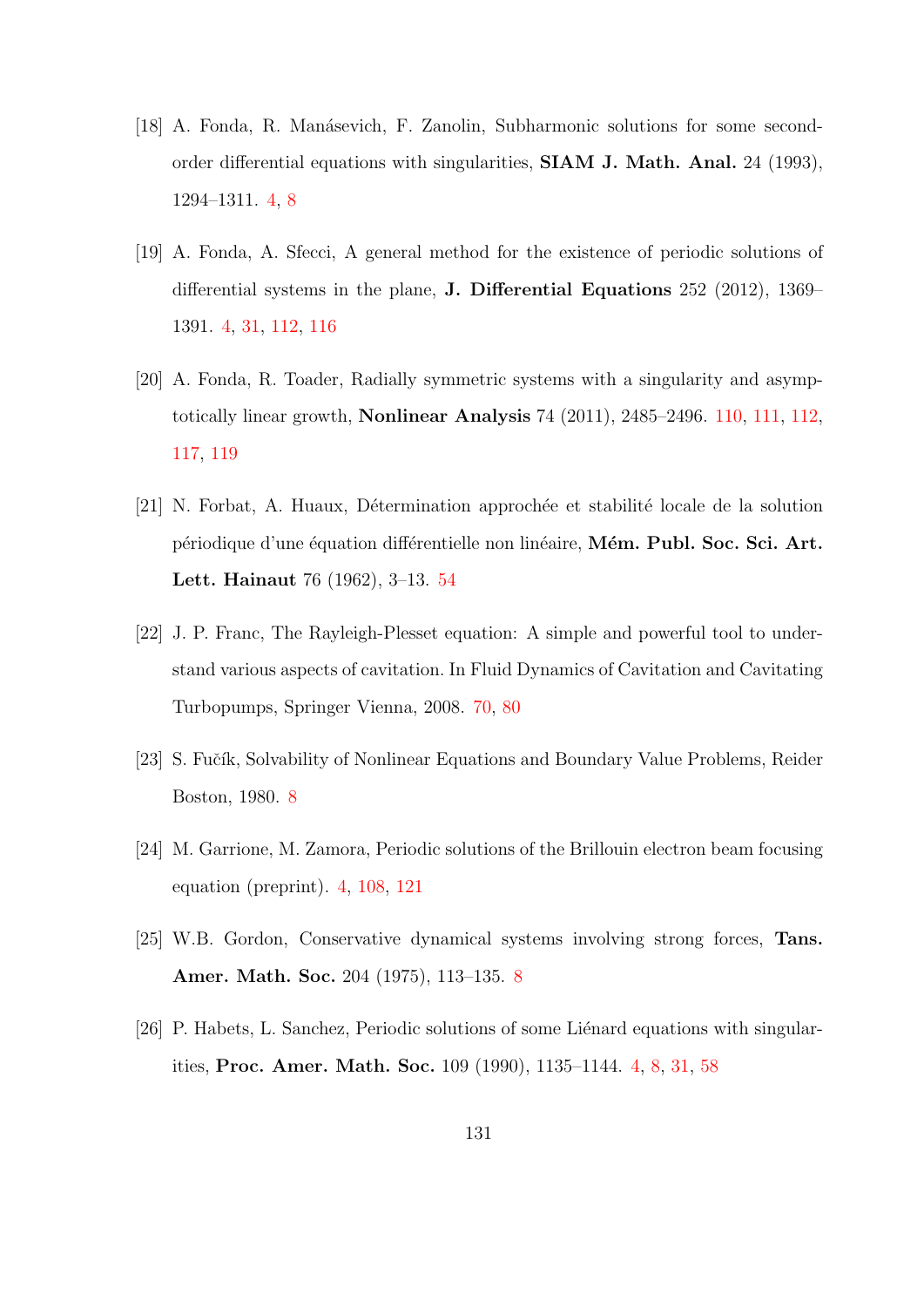- [27] R. Hakl, P. J. Torres, A combined variational-topological approach for dispersionmanaged solitons in optical fiber, Z. Angew. Math. Phys. 62 (2011) 245–266. [4,](#page-12-0) [34](#page-42-0)
- <span id="page-140-0"></span>[28] R. Hakl, P. J. Torres, On periodic solutions of second-order differential equations with attractive-repulsive singularities, **J. Differential Equations** 248 (2010), 111-126. [58,](#page-66-0) [127,](#page-135-0) [128](#page-136-0)
- [29] R. Hakl, P.J. Torres, Maximum and antimaximum principles for a second order differential operator with variable coefficients of indenite sign, Applied Mathematics and Computation 217 (2011) 7599–7611. [4,](#page-12-0) [86,](#page-94-1) [87](#page-95-1)
- [30] R. Hakl, P. J. Torres, M. Zamora, Periodic solutions of singular second order differential equations: the repulsive case, Topological methods in nonlinear analysis 39 (2012), 199-220. [4](#page-12-0)
- [31] R. Hakl, P. J. Torres, M. Zamora, Periodic solutions of singular second order differential equations: upper and lower functions, Nonlinear. Anal. 74 (2011), 7078- 7093. [4,](#page-12-0) [58](#page-66-0)
- [32] R. Hakl, M. Zamora, Periodic solutions to the Liénard type equations with phase attractive singularities, Boundary Value Problems 2013:47 doi:10.1186/1687- 2770-2013-47. [4](#page-12-0)
- [33] R. Hakl, M. Zamora, On the open problems connected to the results of Lazer and Solimini, Proc. Roy. Soc. Edinb., Sect. A. Math. to appear. [4](#page-12-0)
- [34] R. Hakl, M. Zamora Existence of a solution to a Dirichlet problem associated to second order equations with singularities: method of lower and upper functions, Georgian Math. J. to appear. [5](#page-13-0)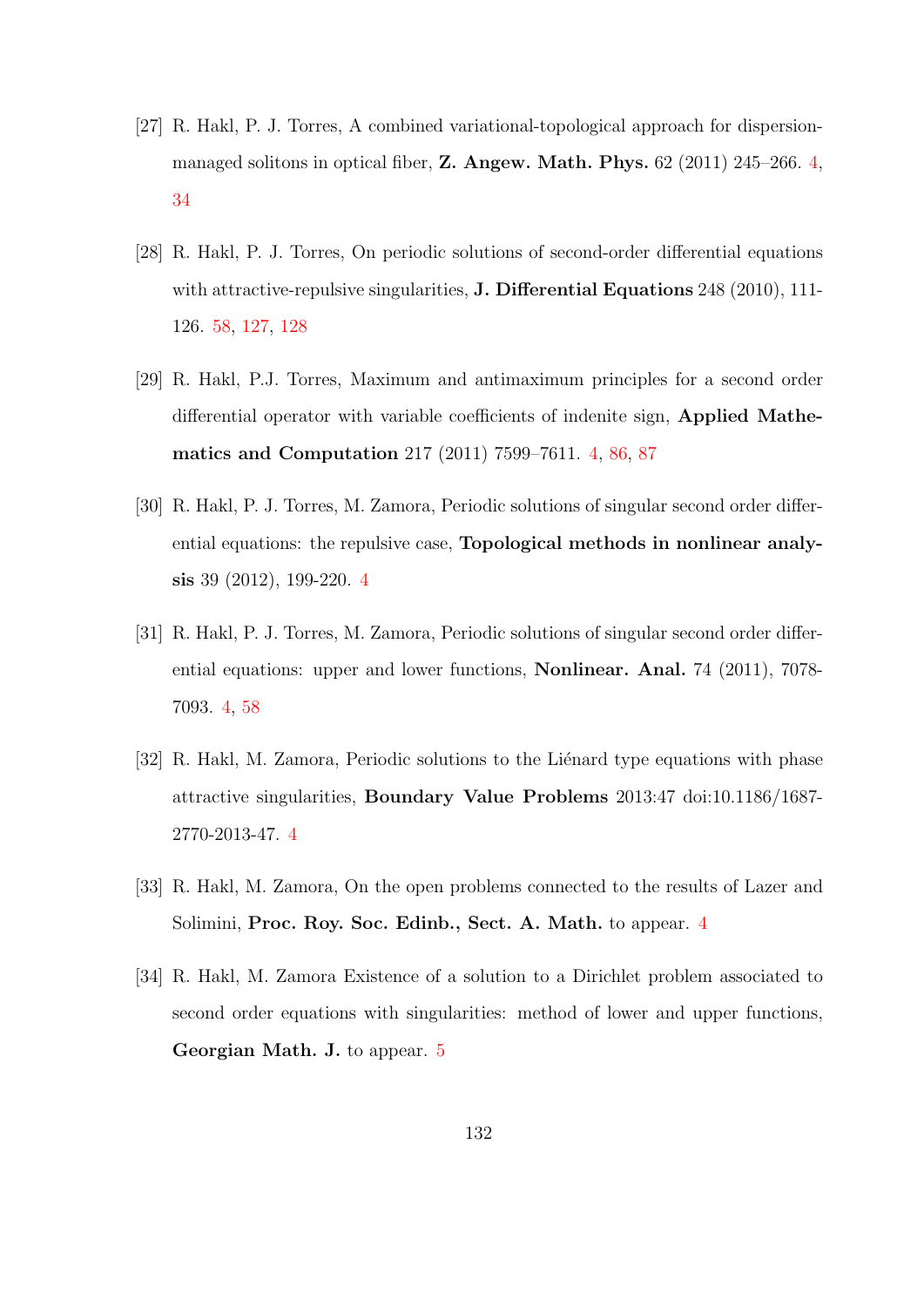- [35] A. Huaux, Sur l'existence d'une solution périodique de l'équation différentielle non linéaire  $x'' + 0$ ,  $2x' + x/(1 - x) = (0, 5) \cos \omega t$ , Bull. Class. Sci. Acad. R. Belgique 48 (1962), 494–504. [54](#page-62-0)
- [36] A. M. Krasnosel'skii, J. Mawhin, Periodic solutions of equations with oscillating nonlinearities, Math. Computer Modelling 32 (2000) 1445–1455. [31](#page-39-0)
- [37] E. M. Landesman, A. C. Lazer, Nonlinear perturbations of linear elliptic boundary value prblems at resonance, J. Math. Mech. 19 (1970) 609–623. [31](#page-39-0)
- [38] A. C. Lazer, On Schauder's fixed point theorem and forced second order nonlinear oscillations, J. Math. Anal. Appl. 21 (1968) 421–625. [56](#page-64-0)
- [39] A. C. Lazer, D. E. Leach, Bounded perturbations of forced harmonic oscillators at resonance, Ann. Mat. Pura Appl. (4) 82, 49–68. [31](#page-39-0)
- [40] A. C. Lazer, S. Solimini, On periodic solutions of nonlinear differential equations with singularities, **Proc. Amer. Math. Soc.** 99 (1987), 109–114. [4,](#page-12-0) [5,](#page-13-0) [8,](#page-16-0) [31,](#page-39-0) [52,](#page-60-0) [54,](#page-62-0) [55,](#page-63-0) [56,](#page-64-0) [57](#page-65-1)
- <span id="page-141-0"></span>[41] W. Magnus, S. Winkler, Hill's equation, corrected reprint of 1966 edition, Dover, New York, 1979. [108](#page-116-1)
- [42] J. Mawhin, Landesman-Lazer conditions for boundary-value problems: a nonlinear bersion of resonance, Boletin de la sociedad española de matemática aplicada 16 (2000) 45–65. [31](#page-39-0)
- [43] J. Mawhin, Resonance and nonlinearity: a survey, Ukranian Mathematical J. 59 (2007), No.2, 197–214. [31](#page-39-0)
- [44] J. Mawhin, Topological degree and boundary value problems for nonlinear differential equations. In Topological Methods for Ordinary Differential Equations (Mon-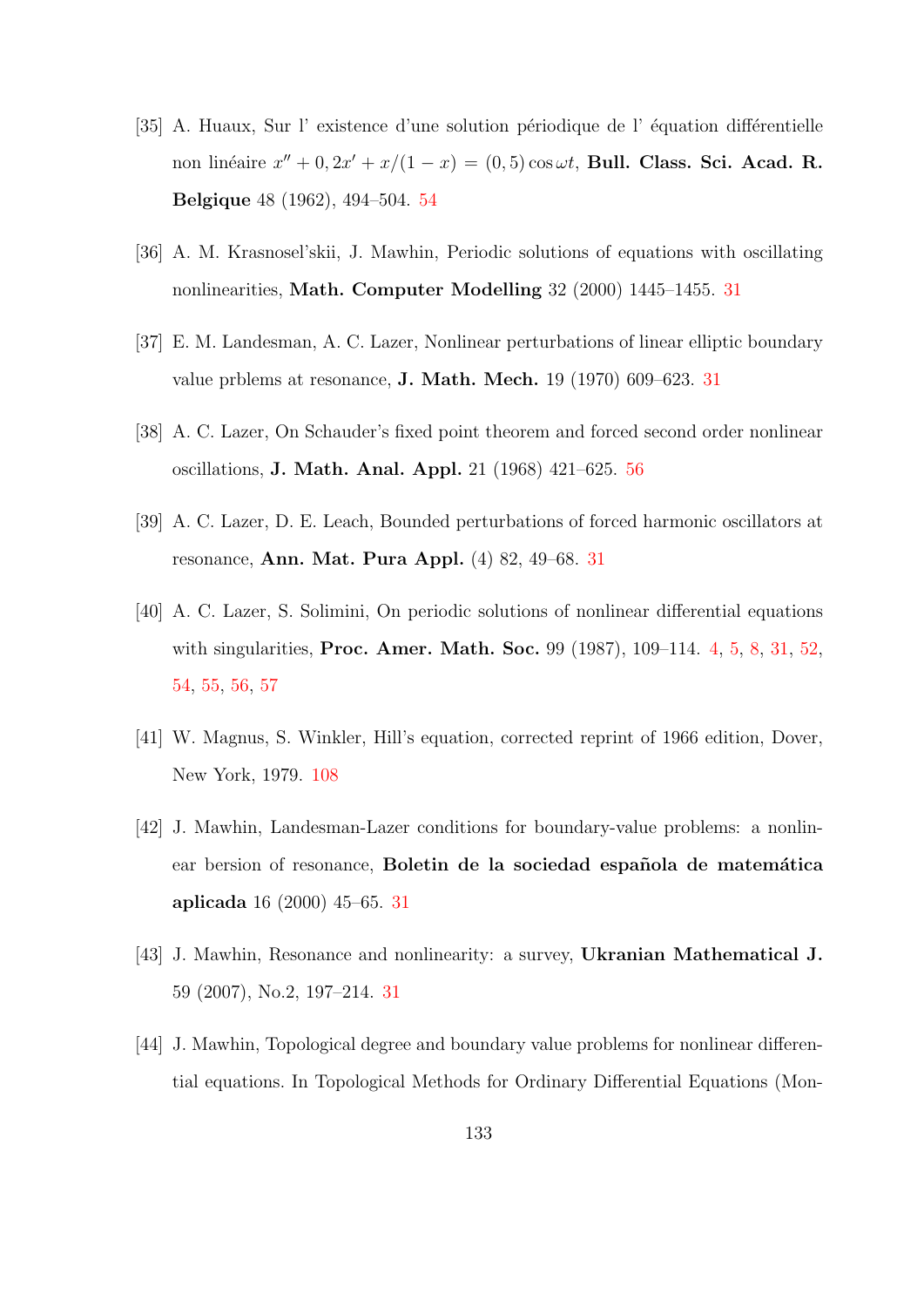tecatini Terme, 1991), M. Furi and P. Zecca, Eds., Lecture Notes in Mathematics 1537, 74–142, Springer, Berlin, Germany, 1993. [4,](#page-12-0) [31,](#page-39-0) [35](#page-43-0)

- [45] P. Omari, W. Ye, Necessary and sufficient conditions for the existence of periodic solutions of second-order ordinary differential equations with singular nonlinearities, Differential Integral Equations 8 (1995), 1843–1858. [4](#page-12-0)
- <span id="page-142-1"></span>[46] M. del Pino, R. Man´asevich, A. Montero, T-periodic solutions for some second order differential equations with singularities, Proc. Royal Soc. Edinburgh Sect. A 120 (1992) 231–243. [4,](#page-12-0) [7,](#page-15-0) [8,](#page-16-0) [111,](#page-119-1) [112](#page-120-0)
- [47] A. Prosperetti, Bubble dynamics: a review and some recent results. In Mechanics and physics of bubbles in liquids, L. van Wijngaarden ed., Kluwer, 1982. [70](#page-78-0)
- [48] I. Rachunková, S. Staněk, M. Tvrdý, Solvability of Nonlinear Singular Problems for Ordinary Differential Equations, Contemporary Mathematics and Its Applications 5. New York, NY: Hindawi Publishing Corporation, 2008, 268 pp. [4,](#page-12-0) [33,](#page-41-0) [53,](#page-61-0) [58](#page-66-0)
- [49] I. Rachunková, M. Tvrdý, I. Vrkoč, Existence of nonnegative and nonpositive solutions for second–order periodic boundary–value problems, J. Differential Equations 176 (2001), No. 2, 445–469. [4,](#page-12-0) [8,](#page-16-0) [53,](#page-61-0) [58](#page-66-0)
- <span id="page-142-0"></span>[50] J. Ren, Z. Cheng, S. Siegmund, Positive periodic solution for Brillouin electron beam focusing systems, Discrete Cont. Dynamical Syst. B 16 (2011), 385– 392. [107](#page-115-2)
- [51] H. Schaefer, Uber die Methode der a priori Schranken, **Math. Ann.** 129 (1955), 415–416. [9](#page-17-0)
- [52] D. R. Smart, Fixed point theorems, Cambridge Tracts in Mathematics, 66. London: Cambridge University Press (1974), 104 pp. [9](#page-17-0)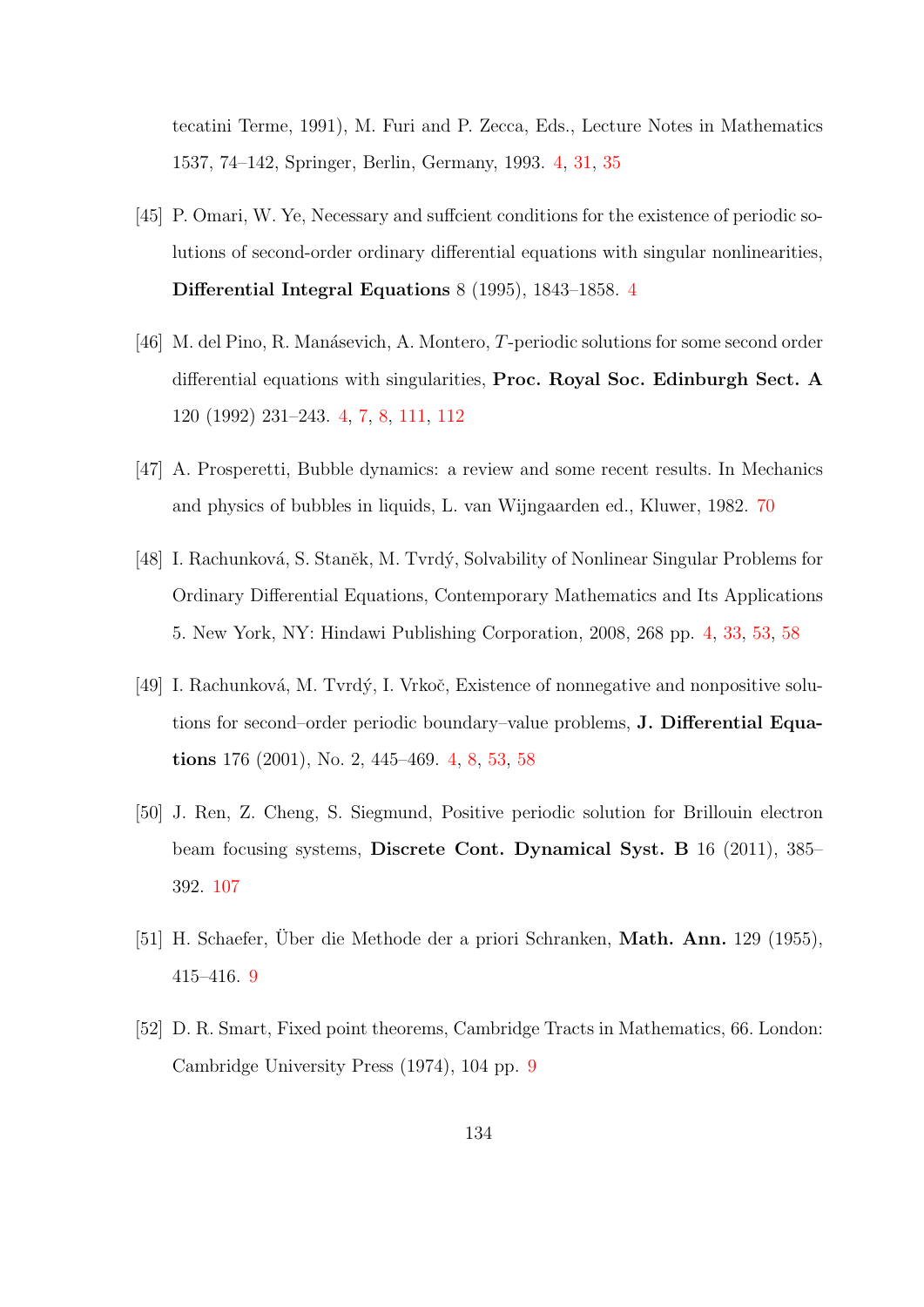- <span id="page-143-0"></span>[53] P.J. Torres, Existence of one-signed periodic solutions of some second order differential equations via a Krasnoselskii fixed point theorem, J. Differential Equations 190 (2003), 643–662. [8,](#page-16-0) [107](#page-115-2)
- [54] P.J. Torres, Existence and stability of periodic solutions for second-order semilinear differential equations with a singular nonlinearity, Proc. Royal Soc. Edinburgh Sect. A 137A (2007) 195–201. [8](#page-16-0)
- [55] P.J. Torres, Weak singularities may help periodic solutions to exist, **J. Differential** Equations 232 (2007) 277-284. [8](#page-16-0)
- [56] P.J. Torres, Existence and stability of periodic solutions of a duffing equation by using a new maximum principle, Mediterr. J. Math. 1 (2004) 479-486. [34](#page-42-0)
- [57] P. J. Torres, A. J. Ureña, M. Zamora, Periodic and quasi-periodic motions of a relativistic particle under a central force field, Bulletin of the London Mathematical Society (2013) 45(1): 140-152 doi: 10.1112/blms/bds076 [5](#page-13-0)
- [58] R. F. Young, Cavitation. Imperial College Press, 1999. [70](#page-78-0)
- [59] Z. Wang, Periodic solutions of the second-order differential equations with singularity, Nonlinear Anal. 58 (2004) 319–331. [8](#page-16-0)
- [60] Z. Wang, Existence and multiplicity of periodic solutions for the Duffing equation with singularity, Proc. Roy. Soc. Edinburgh 137A (2007), 1–21. [8](#page-16-0)
- [61] P. Yan, M. Zhang, Higher order nonresonance for differential equations with singularites, Math. Methods Appl. Sci. 26 (2003), 1067–1074. [4](#page-12-0)
- [62] M. Zamora, New periodic and quasi-periodic motions of a relativistic particle under a planar central force field with applications to scalar boundary periodic problems,